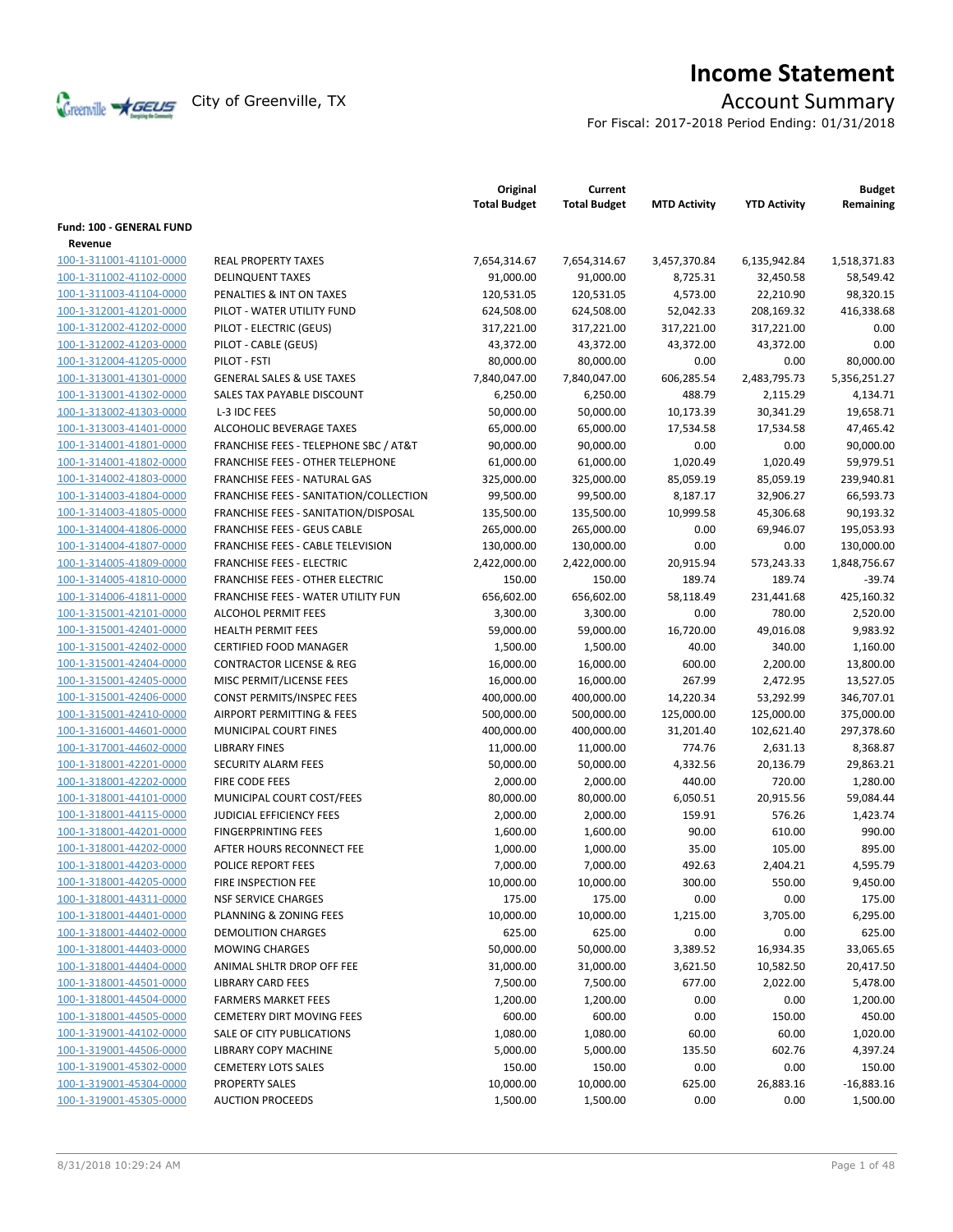|                         |                                       | Original<br><b>Total Budget</b> | Current<br><b>Total Budget</b> | <b>MTD Activity</b> | <b>YTD Activity</b> | <b>Budget</b><br>Remaining |
|-------------------------|---------------------------------------|---------------------------------|--------------------------------|---------------------|---------------------|----------------------------|
| 100-1-319001-45401-0000 | <b>INTEREST REVENUES</b>              | 18,000.00                       | 18,000.00                      | $-1,053.86$         | $-875.72$           | 18,875.72                  |
| 100-1-319001-45501-0000 | LIBRARY MTG ROOM RENTAL               | 800.00                          | 800.00                         | 215.00              | 337.50              | 462.50                     |
| 100-1-319001-45503-0000 | <b>PAVILION RENTALS</b>               | 18,255.00                       | 18,255.00                      | 240.00              | 1,040.00            | 17,215.00                  |
| 100-1-319001-45601-0000 | MISCELLANEOUS REVENUES                | 32,000.00                       | 32,000.00                      | 191.22              | 36,133.01           | $-4,133.01$                |
| 100-1-319001-45604-0000 | OTHER REVENUE / OVER/SHORT            | 0.00                            | 0.00                           | $-1.59$             | $-101.96$           | 101.96                     |
| 100-1-322001-43002-0000 | ANIMAL SHELTER CONTRIB                | 100,000.00                      | 100,000.00                     | 25,000.00           | 50,000.00           | 50,000.00                  |
| 100-1-322001-43003-0000 | HUNT CO CONTRIB - FIRE                | 28,800.00                       | 28,800.00                      | 2,400.00            | 9,600.00            | 19,200.00                  |
| 100-1-322001-43004-0000 | HUNT CO MEM HOSP REIM                 | 22,400.00                       | 22,400.00                      | 3,733.34            | 7,466.68            | 14,933.32                  |
| 100-1-323001-46007-0000 | <b>XFR - GUN RANGE</b>                | 32,225.00                       | 32,225.00                      | 2,685.42            | 10,741.68           | 21,483.32                  |
| 100-1-323001-46008-0000 | <b>XFR - TOURISM FUND</b>             | 175,000.00                      | 180,115.00                     | 14,583.33           | 58,333.32           | 121,781.68                 |
| 100-1-324001-46506-0000 | CA - RECREATION FUND                  | 5,811.00                        | 5,811.00                       | 484.25              | 1,937.00            | 3,874.00                   |
| 100-1-324001-46509-0000 | CA - VENUE MGMT FUND                  | 14,129.00                       | 14,129.00                      | 1,177.42            | 4,709.68            | 9,419.32                   |
| 100-1-324001-46537-0000 | CA - MAIL MACHINE LEASE               | 3,132.00                        | 3,132.00                       | 0.00                | 522.00              | 2,610.00                   |
| 100-1-324001-46614-0000 | CA - SANITATION FUND COLLECTION       | 30,488.00                       | 30,488.00                      | 2,540.67            | 10,162.68           | 20,325.32                  |
| 100-1-324001-46650-0000 | CA - UTILITY FUND TO GENERAL GOVERNME | 318,332.00                      | 318,332.00                     | 26,527.67           | 106,110.68          | 212,221.32                 |
| 100-1-324001-46651-0000 | CA - UTILITY FUND TO PUBLIC WORKS     | 162,430.00                      | 162,430.00                     | 13,535.83           | 54,143.32           | 108,286.68                 |
| 100-1-324001-46801-0000 | <b>CA - SPENCE FUND</b>               | 600.00                          | 600.00                         | 50.00               | 200.00              | 400.00                     |
| 100-1-324009-46901-0000 | <b>CA - ELECTRIC UTILITY</b>          | 298,924.00                      | 298,924.00                     | 24,910.33           | 99,641.32           | 199,282.68                 |
| 100-1-324009-46906-0000 | <b>CA - CABLE UTILITY</b>             | 48,192.00                       | 48,192.00                      | 4,016.00            | 16,064.00           | 32,128.00                  |
|                         | <b>Revenue Total:</b>                 | 24,065,743.72                   | 24,070,858.72                  | 5,033,961.03        | 11,243,744.31       | 12,827,114.41              |
| Expense                 |                                       |                                 |                                |                     |                     |                            |
| 100-1-411000-52001-0000 | <b>OFFICE SUPPLIES</b>                | 60.00                           | 60.00                          | 0.00                | 0.00                | 60.00                      |
| 100-1-411000-52005-0000 | PRINTED MATERIALS                     | 96.00                           | 96.00                          | 0.00                | 0.00                | 96.00                      |
| 100-1-411000-52103-0000 | <b>MEETING SUPPLIES</b>               | 1,800.00                        | 1,800.00                       | 69.21               | 232.66              | 1,567.34                   |
| 100-1-411000-54001-0000 | <b>TELEPHONE CHARGES</b>              | 3,563.28                        | 3,563.28                       | 111.98              | 335.94              | 3,227.34                   |
| 100-1-411000-54201-0000 | MEMBERSHIPS & SUBSCRIPTIONS           | 6,250.00                        | 6,250.00                       | 0.00                | 2,144.00            | 4,106.00                   |
| 100-1-411000-54204-0000 | <b>PUBLIC RELATIONS</b>               | 1,000.00                        | 1,000.00                       | 1,100.00            | 1,100.00            | $-100.00$                  |
| 100-1-411000-54213-0000 | PLAQUES AND AWARDS                    | 750.00                          | 750.00                         | 0.00                | 0.00                | 750.00                     |
| 100-1-411000-54214-0000 | <b>TRAVEL &amp; TRAINING</b>          | 15,579.00                       | 15,579.00                      | 0.00                | 5,446.34            | 10,132.66                  |
| 100-1-411400-51001-0000 | <b>REGULAR SALARIES</b>               | 78,543.00                       | 78,543.00                      | 5,908.80            | 26,589.60           | 51,953.40                  |
| 100-1-411400-51021-0000 | LONGEVITY                             | 1,464.00                        | 1,464.00                       | 0.00                | 1,464.00            | 0.00                       |
| 100-1-411400-51116-0000 | CAR ALLOWANCE                         | 4,200.00                        | 4,200.00                       | 323.08              | 1,453.86            | 2,746.14                   |
| 100-1-411400-51117-0000 | <b>CELL PHONE ALLOWANCE</b>           | 696.00                          | 696.00                         | 53.54               | 240.93              | 455.07                     |
| 100-1-411400-51201-0000 | <b>FICA</b>                           | 5,252.00                        | 5,252.00                       | 372.62              | 1,794.49            | 3,457.51                   |
| 100-1-411400-51202-0000 | <b>MEDICARE</b>                       | 1,228.00                        | 1,228.00                       | 87.14               | 419.68              | 808.32                     |
| 100-1-411400-51203-0000 | <b>HEALTH INSURANCE</b>               | 10,725.00                       | 10,725.00                      | 893.75              | 3,575.00            | 7,150.00                   |
| 100-1-411400-51204-0000 | <b>WORKERS COMPENSATION</b>           | 232.00                          | 232.00                         | 19.33               | 77.32               | 154.68                     |
| 100-1-411400-51205-0000 | STATE UNEMPLOYMENT                    | 70.00                           | 70.00                          | 6.28                | 6.28                | 63.72                      |
| 100-1-411400-51301-0000 | <b>TMRS</b>                           | 9,751.00                        | 9,751.00                       | 730.36              | 3,353.49            | 6,397.51                   |
| 100-1-411400-52001-0000 | <b>OFFICE SUPPLIES</b>                | 56.00                           | 56.00                          | 0.00                | 0.00                | 56.00                      |
| 100-1-411400-52002-0000 | POSTAGE / FREIGHT                     | 150.00                          | 150.00                         | 55.94               | 63.83               | 86.17                      |
| 100-1-411400-52005-0000 | PRINTED MATERIALS                     | 240.00                          | 240.00                         | 0.00                | 60.00               | 180.00                     |
| 100-1-411400-54001-0000 | <b>TELEPHONE CHARGES</b>              | 1,200.00                        | 1,200.00                       | 86.28               | 202.30              | 997.70                     |
| 100-1-411400-54101-0000 | PROFESSIONAL SERVICES                 | 875.00                          | 875.00                         | 0.00                | 375.00              | 500.00                     |
| 100-1-411400-54201-0000 | MEMBERSHIPS & SUBSCRIPTIONS           | 135.00                          | 135.00                         | 0.00                | 125.00              | 10.00                      |
| 100-1-411400-54206-0000 | <b>ELECTION EXPENSE</b>               | 5,500.00                        | 5,500.00                       | 0.00                | 123.33              | 5,376.67                   |
| 100-1-411400-54212-0000 | <b>PRINTING</b>                       | 4,000.00                        | 4,000.00                       | 0.00                | 1,223.50            | 2,776.50                   |
| 100-1-411400-54214-0000 | <b>TRAVEL &amp; TRAINING</b>          | 1,025.00                        | 1,025.00                       | 15.00               | 15.00               | 1,010.00                   |
| 100-1-412100-51001-0000 | <b>REGULAR SALARIES</b>               | 176,813.00                      | 176,813.00                     | 11,672.66           | 55,992.45           | 120,820.55                 |
| 100-1-412100-51020-0000 | <b>OVERTIME</b>                       | 5,500.00                        | 5,500.00                       | 404.57              | 1,467.31            | 4,032.69                   |
| 100-1-412100-51021-0000 | <b>LONGEVITY</b>                      | 5,344.00                        | 5,344.00                       | 0.00                | 5,344.00            | 0.00                       |
| 100-1-412100-51101-0000 | <b>CERTIFICATION PAY</b>              | 3,600.00                        | 3,600.00                       | 207.70              | 1,015.43            | 2,584.57                   |
| 100-1-412100-51201-0000 | <b>FICA</b>                           | 11,929.00                       | 11,929.00                      | 743.77              | 3,805.36            | 8,123.64                   |
| 100-1-412100-51202-0000 | MEDICARE                              | 2,790.00                        | 2,790.00                       | 173.94              | 889.97              | 1,900.03                   |
| 100-1-412100-51203-0000 | <b>HEALTH INSURANCE</b>               | 42,900.00                       | 42,900.00                      | 3,575.00            | 14,300.00           | 28,600.00                  |
| 100-1-412100-51204-0000 | <b>WORKERS COMPENSATION</b>           | 526.00                          | 526.00                         | 43.83               | 175.32              | 350.68                     |
| 100-1-412100-51205-0000 | STATE UNEMPLOYMENT                    | 407.00                          | 407.00                         | 12.92               | 15.94               | 391.06                     |
| 100-1-412100-51301-0000 | <b>TMRS</b>                           | 21,333.00                       | 21,333.00                      | 1,241.70            | 6,157.02            | 15,175.98                  |
| 100-1-412100-51401-0000 | <b>CONTRA - SALARIES</b>              | 0.00                            | 0.00                           | 1,060.00            | 1,535.00            | $-1,535.00$                |
|                         |                                       |                                 |                                |                     |                     |                            |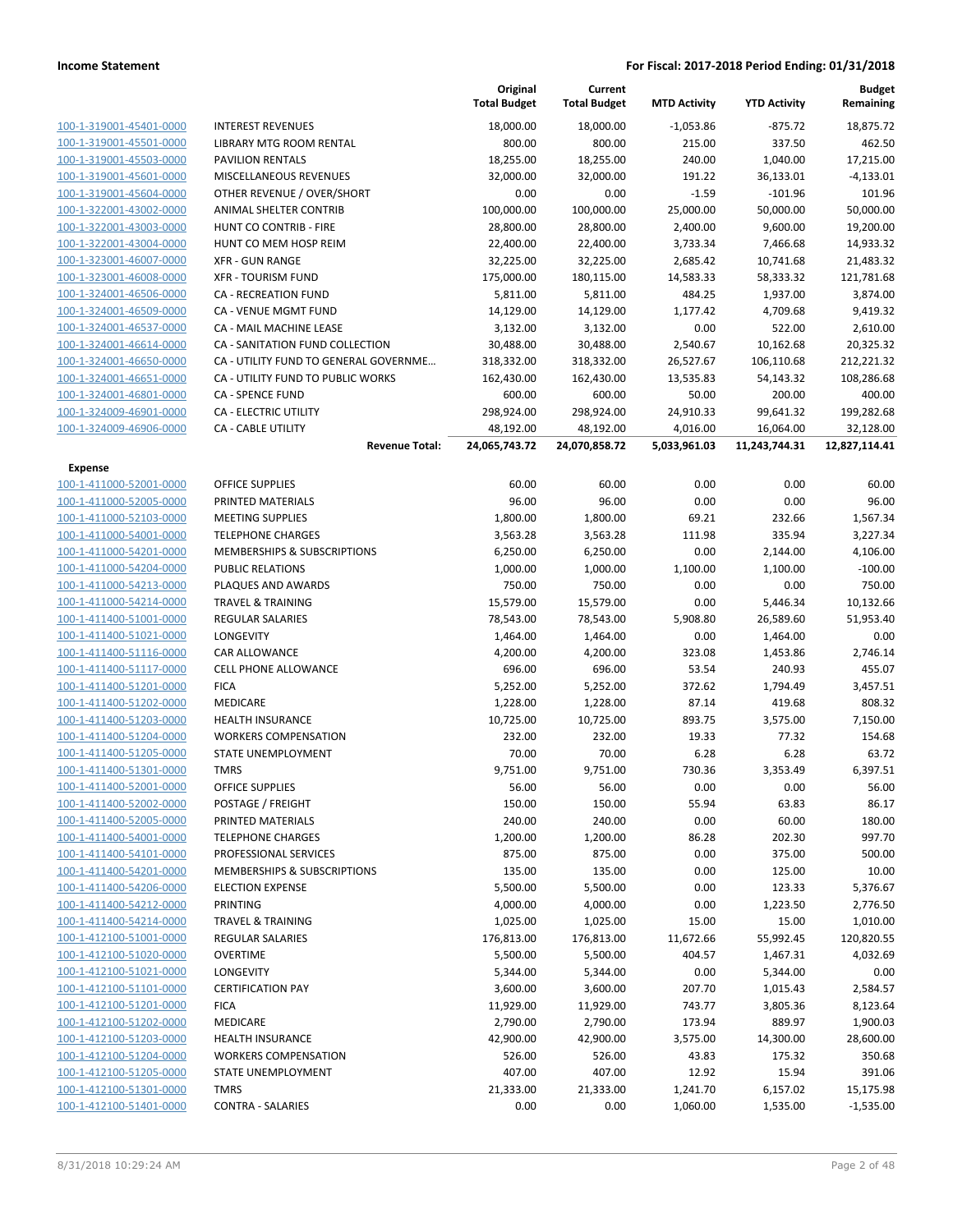**Budget Remaining**

**Current**

**Original**

| 100-1-412100-52001-0000                            | <b>OFFICE SUPPLIES</b>                   | 900.00                | 900.00                | 0.00            | 174.55               | 725.45                |
|----------------------------------------------------|------------------------------------------|-----------------------|-----------------------|-----------------|----------------------|-----------------------|
| 100-1-412100-52002-0000                            | POSTAGE / FREIGHT                        | 3,700.00              | 3,700.00              | 0.00            | 406.56               | 3,293.44              |
| 100-1-412100-52005-0000                            | PRINTED MATERIALS                        | 1,500.00              | 1,500.00              | 0.00            | 820.58               | 679.42                |
| 100-1-412100-52102-0000                            | <b>BOOKS / REF SUPPLIES</b>              | 100.00                | 100.00                | 0.00            | 100.50               | $-0.50$               |
| 100-1-412100-52110-0000                            | <b>TICKET WRITER SUPPLIES</b>            | 8,700.00              | 8,700.00              | 0.00            | 0.00                 | 8,700.00              |
| 100-1-412100-53201-0000                            | <b>FURNITURE &amp; OFFICE EQUIPMENT</b>  | 1,300.00              | 1,300.00              | 0.00            | 1,211.54             | 88.46                 |
| 100-1-412100-54001-0000                            | <b>TELEPHONE CHARGES</b>                 | 5,000.00              | 5,000.00              | 815.61          | 2,217.69             | 2,782.31              |
| 100-1-412100-54101-0000                            | PROFESSIONAL SERVICES                    | 27,192.00             | 27,192.00             | 140.00          | 280.00               | 26,912.00             |
| 100-1-412100-54201-0000                            | MEMBERSHIPS & SUBSCRIPTIONS              | 550.00                | 550.00                | 0.00            | 274.29               | 275.71                |
| 100-1-412100-54207-0000                            | COURT COSTS, JURY, WIT FEES              | 360.00                | 360.00                | 36.00           | 72.00                | 288.00                |
| 100-1-412100-54214-0000                            | <b>TRAVEL &amp; TRAINING</b>             | 7,700.00              | 7,700.00              | 0.00            | 2,074.69             | 5,625.31              |
| 100-1-413200-51001-0000                            | <b>REGULAR SALARIES</b>                  | 220,911.00            | 220,911.00            | 16,709.27       | 74,873.68            | 146,037.32            |
| 100-1-413200-51020-0000                            | <b>OVERTIME</b>                          | 126.00                | 126.00                | 0.00            | 37.84                | 88.16                 |
| 100-1-413200-51021-0000                            | <b>LONGEVITY</b>                         | 2,662.00              | 2,662.00              | 0.00            | 2,662.00             | 0.00                  |
| 100-1-413200-51101-0000                            | <b>CERTIFICATION PAY</b>                 | 1,200.00              | 1,200.00              | 92.30           | 415.35               | 784.65                |
| 100-1-413200-51116-0000                            | <b>CAR ALLOWANCE</b>                     | 7,380.00              | 7,380.00              | 567.70          | 2,554.65             | 4,825.35              |
| 100-1-413200-51201-0000                            | <b>FICA</b>                              | 8,856.00              | 8,856.00              | 1,042.20        | 1,594.30             | 7,261.70              |
| 100-1-413200-51202-0000                            | <b>MEDICARE</b>                          | 3,357.00              | 3,357.00              | 243.74          | 1,148.29             | 2,208.71              |
| 100-1-413200-51203-0000                            | HEALTH INSURANCE                         | 21,450.00             | 21,450.00             | 1,787.50        | 7,150.00             | 14,300.00             |
| 100-1-413200-51204-0000                            | <b>WORKERS COMPENSATION</b>              | 634.00                | 634.00                | 52.83           | 211.32               | 422.68                |
| 100-1-413200-51205-0000                            | STATE UNEMPLOYMENT                       | 141.00                | 141.00                | 11.78           | 11.78                | 129.22                |
| 100-1-413200-51301-0000                            | <b>TMRS</b>                              | 26,651.00             | 26,651.00             | 2,018.30        | 9,081.16             | 17,569.84             |
| 100-1-413200-52001-0000                            | <b>OFFICE SUPPLIES</b>                   | 550.00                | 550.00                | 0.00            | 101.92               | 448.08                |
| 100-1-413200-52002-0000                            | POSTAGE / FREIGHT                        | 200.00                | 200.00                | 0.00            | 2.56                 | 197.44                |
| 100-1-413200-52102-0000                            | <b>BOOKS / REF SUPPLIES</b>              | 100.00                | 100.00                | 0.00            | 0.00                 | 100.00                |
| 100-1-413200-52103-0000                            | <b>MEETING SUPPLIES</b>                  | 475.00                | 475.00                | 31.81           | 101.45               | 373.55                |
| 100-1-413200-52201-0000                            | MINOR TOOLS & EQUIPMENT                  | 300.00                | 300.00                | 0.00            | 0.00                 | 300.00                |
| 100-1-413200-54001-0000                            | <b>TELEPHONE CHARGES</b>                 | 6,000.00              | 6,000.00              | 700.15          | 1,463.16             | 4,536.84              |
| 100-1-413200-54101-0000                            | PROFESSIONAL SERVICES                    | 100.00                | 100.00                | 487.50          | 487.50               | $-387.50$             |
| 100-1-413200-54201-0000                            | MEMBERSHIPS & SUBSCRIPTIONS              | 1,400.00              | 1,400.00              | 0.00            | 0.00                 | 1,400.00              |
| 100-1-413200-54205-0000                            | <b>BUSINESS MEALS</b>                    | 1,000.00              | 1,000.00              | 0.00            | 110.00               | 890.00                |
| 100-1-413200-54212-0000                            | PRINTING                                 | 450.00                | 450.00                | 0.00            | 0.00                 | 450.00                |
| 100-1-413200-54214-0000                            | <b>TRAVEL &amp; TRAINING</b>             | 8,000.00              | 8,000.00              | 0.00            | 674.76               | 7,325.24              |
| 100-1-415100-51001-0000                            | REGULAR SALARIES                         | 270,017.00            | 270,017.00            | 20,405.13       | 90,062.98            | 179,954.02            |
| 100-1-415100-51020-0000                            | <b>OVERTIME</b>                          | 1,103.00              | 1,103.00<br>3,702.00  | 42.46           | 113.07               | 989.93                |
| 100-1-415100-51021-0000                            | <b>LONGEVITY</b><br><b>CAR ALLOWANCE</b> | 3,702.00              |                       | 0.00            | 3,702.00<br>830.79   | 0.00                  |
| 100-1-415100-51116-0000                            | <b>CELL PHONE ALLOWANCE</b>              | 4,200.00              | 4,200.00<br>420.00    | 184.62<br>32.30 | 145.35               | 3,369.21<br>274.65    |
| 100-1-415100-51117-0000<br>100-1-415100-51201-0000 |                                          | 420.00                |                       | 1,163.49        |                      |                       |
| 100-1-415100-51202-0000                            | <b>FICA</b><br><b>MEDICARE</b>           | 17,305.00<br>4,047.00 | 17,305.00<br>4,047.00 | 272.10          | 5,506.07<br>1,287.70 | 11,798.93<br>2,759.30 |
| 100-1-415100-51203-0000                            | <b>HEALTH INSURANCE</b>                  | 53,624.00             | 53,624.00             | 4,468.67        | 17,874.68            | 35,749.32             |
| 100-1-415100-51204-0000                            | <b>WORKERS COMPENSATION</b>              | 764.00                | 764.00                | 63.67           | 254.68               | 509.32                |
| 100-1-415100-51205-0000                            | STATE UNEMPLOYMENT                       | 352.00                | 352.00                | 20.66           | 20.66                | 331.34                |
| 100-1-415100-51301-0000                            | <b>TMRS</b>                              | 32,127.00             | 32,127.00             | 2,401.21        | 10,695.62            | 21,431.38             |
| 100-1-415100-52001-0000                            | OFFICE SUPPLIES                          | 1,700.00              | 1,700.00              | 148.24          | 419.34               | 1,280.66              |
| 100-1-415100-52002-0000                            | POSTAGE / FREIGHT                        | 5,000.00              | 5,000.00              | 268.59          | 1,183.17             | 3,816.83              |
| 100-1-415100-54001-0000                            | <b>TELEPHONE CHARGES</b>                 | 3,400.00              | 3,400.00              | 392.52          | 892.24               | 2,507.76              |
| 100-1-415100-54110-0000                            | <b>AUDIT</b>                             | 66,650.00             | 64,950.00             | 0.00            | 7,500.00             | 57,450.00             |
| 100-1-415100-54201-0000                            | MEMBERSHIPS & SUBSCRIPTIONS              | 2,345.00              | 2,345.00              | 0.00            | 225.00               | 2,120.00              |
| 100-1-415100-54211-0000                            | ADVERTISING                              | 25,000.00             | 25,000.00             | 497.20          | 3,443.80             | 21,556.20             |
| 100-1-415100-54212-0000                            | PRINTING                                 | 3,500.00              | 3,500.00              | 0.00            | 0.00                 | 3,500.00              |
| 100-1-415100-54214-0000                            | <b>TRAVEL &amp; TRAINING</b>             | 4,500.00              | 6,200.00              | 723.25          | 2,165.14             | 4,034.86              |
| 100-1-415150-54401-0000                            | APPRAISER                                | 251,500.00            | 251,500.00            | 0.00            | 63,517.48            | 187,982.52            |
| 100-1-415150-54402-0000                            | <b>COLLECTOR</b>                         | 16,000.00             | 16,000.00             | 0.00            | 15,873.80            | 126.20                |
| 100-1-415300-54106-0000                            | <b>ATTORNEY FEES</b>                     | 200,000.00            | 200,000.00            | 2,971.50        | 65,511.74            | 134,488.26            |
| 100-1-415500-51001-0000                            | <b>REGULAR SALARIES</b>                  | 164,210.00            | 164,210.00            | 12,723.88       | 56,688.38            | 107,521.62            |
| 100-1-415500-51020-0000                            | <b>OVERTIME</b>                          | 500.00                | 500.00                | 122.45          | 517.66               | $-17.66$              |
| 100-1-415500-51021-0000                            | <b>LONGEVITY</b>                         | 3,726.00              | 3,726.00              | 0.00            | 3,726.00             | 0.00                  |
| 100-1-415500-51116-0000                            | CAR ALLOWANCE                            | 4,200.00              | 4,200.00              | 323.08          | 1,453.86             | 2,746.14              |
|                                                    |                                          |                       |                       |                 |                      |                       |

|                         |                               | <b>Total Budget</b> | <b>Total Budget</b> | <b>MTD Activity</b> | <b>YTD Activity</b> | Remaining  |
|-------------------------|-------------------------------|---------------------|---------------------|---------------------|---------------------|------------|
| 100-1-412100-52001-0000 | <b>OFFICE SUPPLIES</b>        | 900.00              | 900.00              | 0.00                | 174.55              | 725.45     |
| 100-1-412100-52002-0000 | POSTAGE / FREIGHT             | 3,700.00            | 3,700.00            | 0.00                | 406.56              | 3,293.44   |
| 100-1-412100-52005-0000 | PRINTED MATERIALS             | 1,500.00            | 1,500.00            | 0.00                | 820.58              | 679.42     |
| 100-1-412100-52102-0000 | <b>BOOKS / REF SUPPLIES</b>   | 100.00              | 100.00              | 0.00                | 100.50              | $-0.50$    |
| 100-1-412100-52110-0000 | <b>TICKET WRITER SUPPLIES</b> | 8,700.00            | 8,700.00            | 0.00                | 0.00                | 8,700.00   |
| 100-1-412100-53201-0000 | FURNITURE & OFFICE EQUIPMENT  | 1,300.00            | 1,300.00            | 0.00                | 1,211.54            | 88.46      |
| 100-1-412100-54001-0000 | <b>TELEPHONE CHARGES</b>      | 5,000.00            | 5,000.00            | 815.61              | 2,217.69            | 2,782.31   |
| 100-1-412100-54101-0000 | PROFESSIONAL SERVICES         | 27,192.00           | 27,192.00           | 140.00              | 280.00              | 26,912.00  |
| 100-1-412100-54201-0000 | MEMBERSHIPS & SUBSCRIPTIONS   | 550.00              | 550.00              | 0.00                | 274.29              | 275.71     |
| 100-1-412100-54207-0000 | COURT COSTS, JURY, WIT FEES   | 360.00              | 360.00              | 36.00               | 72.00               | 288.00     |
| 100-1-412100-54214-0000 | <b>TRAVEL &amp; TRAINING</b>  | 7,700.00            | 7,700.00            | 0.00                | 2,074.69            | 5,625.31   |
| 100-1-413200-51001-0000 | <b>REGULAR SALARIES</b>       | 220,911.00          | 220,911.00          | 16,709.27           | 74,873.68           | 146,037.32 |
| 100-1-413200-51020-0000 | <b>OVERTIME</b>               | 126.00              | 126.00              | 0.00                | 37.84               | 88.16      |
| 100-1-413200-51021-0000 | LONGEVITY                     | 2,662.00            | 2,662.00            | 0.00                | 2,662.00            | 0.00       |
| 100-1-413200-51101-0000 | <b>CERTIFICATION PAY</b>      | 1,200.00            | 1,200.00            | 92.30               | 415.35              | 784.65     |
| 100-1-413200-51116-0000 | CAR ALLOWANCE                 | 7,380.00            | 7,380.00            | 567.70              | 2,554.65            | 4,825.35   |
| 100-1-413200-51201-0000 | <b>FICA</b>                   | 8,856.00            | 8,856.00            | 1,042.20            | 1,594.30            | 7,261.70   |
| 100-1-413200-51202-0000 | MEDICARE                      | 3,357.00            | 3,357.00            | 243.74              | 1,148.29            | 2,208.71   |
| 100-1-413200-51203-0000 | <b>HEALTH INSURANCE</b>       | 21,450.00           | 21,450.00           | 1,787.50            | 7,150.00            | 14,300.00  |
| 100-1-413200-51204-0000 | <b>WORKERS COMPENSATION</b>   | 634.00              | 634.00              | 52.83               | 211.32              | 422.68     |
| 100-1-413200-51205-0000 | <b>STATE UNEMPLOYMENT</b>     | 141.00              | 141.00              | 11.78               | 11.78               | 129.22     |
| 100-1-413200-51301-0000 | <b>TMRS</b>                   | 26,651.00           | 26,651.00           | 2,018.30            | 9,081.16            | 17,569.84  |
| 100-1-413200-52001-0000 | <b>OFFICE SUPPLIES</b>        | 550.00              | 550.00              | 0.00                | 101.92              | 448.08     |
| 100-1-413200-52002-0000 | POSTAGE / FREIGHT             | 200.00              | 200.00              | 0.00                | 2.56                | 197.44     |
| 100-1-413200-52102-0000 | <b>BOOKS / REF SUPPLIES</b>   | 100.00              | 100.00              | 0.00                | 0.00                | 100.00     |
| 100-1-413200-52103-0000 | <b>MEETING SUPPLIES</b>       | 475.00              | 475.00              | 31.81               | 101.45              | 373.55     |
| 100-1-413200-52201-0000 | MINOR TOOLS & EQUIPMENT       | 300.00              | 300.00              | 0.00                | 0.00                | 300.00     |
| 100-1-413200-54001-0000 | <b>TELEPHONE CHARGES</b>      | 6,000.00            | 6,000.00            | 700.15              | 1,463.16            | 4,536.84   |
| 100-1-413200-54101-0000 | PROFESSIONAL SERVICES         | 100.00              | 100.00              | 487.50              | 487.50              | $-387.50$  |
| 100-1-413200-54201-0000 | MEMBERSHIPS & SUBSCRIPTIONS   | 1,400.00            | 1,400.00            | 0.00                | 0.00                | 1,400.00   |
| 100-1-413200-54205-0000 | <b>BUSINESS MEALS</b>         | 1,000.00            | 1,000.00            | 0.00                | 110.00              | 890.00     |
| 100-1-413200-54212-0000 | PRINTING                      | 450.00              | 450.00              | 0.00                | 0.00                | 450.00     |
| 100-1-413200-54214-0000 | <b>TRAVEL &amp; TRAINING</b>  | 8,000.00            | 8,000.00            | 0.00                | 674.76              | 7,325.24   |
| 100-1-415100-51001-0000 | <b>REGULAR SALARIES</b>       | 270,017.00          | 270,017.00          | 20,405.13           | 90,062.98           | 179,954.02 |
| 100-1-415100-51020-0000 | <b>OVERTIME</b>               | 1,103.00            | 1,103.00            | 42.46               | 113.07              | 989.93     |
| 100-1-415100-51021-0000 | LONGEVITY                     | 3,702.00            | 3,702.00            | 0.00                | 3,702.00            | 0.00       |
| 100-1-415100-51116-0000 | CAR ALLOWANCE                 | 4,200.00            | 4,200.00            | 184.62              | 830.79              | 3,369.21   |
| 100-1-415100-51117-0000 | <b>CELL PHONE ALLOWANCE</b>   | 420.00              | 420.00              | 32.30               | 145.35              | 274.65     |
| 100-1-415100-51201-0000 | <b>FICA</b>                   | 17,305.00           | 17,305.00           | 1,163.49            | 5,506.07            | 11,798.93  |
| 100-1-415100-51202-0000 | MEDICARE                      | 4,047.00            | 4,047.00            | 272.10              | 1,287.70            | 2,759.30   |
| 100-1-415100-51203-0000 | HEALTH INSURANCE              | 53,624.00           | 53,624.00           | 4,468.67            | 17,874.68           | 35,749.32  |
| 100-1-415100-51204-0000 | <b>WORKERS COMPENSATION</b>   | 764.00              | 764.00              | 63.67               | 254.68              | 509.32     |
| 100-1-415100-51205-0000 | STATE UNEMPLOYMENT            | 352.00              | 352.00              | 20.66               | 20.66               | 331.34     |
| 100-1-415100-51301-0000 | <b>TMRS</b>                   | 32,127.00           | 32,127.00           | 2,401.21            | 10,695.62           | 21,431.38  |
| 100-1-415100-52001-0000 | <b>OFFICE SUPPLIES</b>        | 1,700.00            | 1,700.00            | 148.24              | 419.34              | 1,280.66   |
| 100-1-415100-52002-0000 | POSTAGE / FREIGHT             | 5,000.00            | 5,000.00            | 268.59              | 1,183.17            | 3,816.83   |
| 100-1-415100-54001-0000 | <b>TELEPHONE CHARGES</b>      | 3,400.00            | 3,400.00            | 392.52              | 892.24              | 2,507.76   |
| 100-1-415100-54110-0000 | <b>AUDIT</b>                  | 66,650.00           | 64,950.00           | 0.00                | 7,500.00            | 57,450.00  |
| 100-1-415100-54201-0000 | MEMBERSHIPS & SUBSCRIPTIONS   | 2,345.00            | 2,345.00            | 0.00                | 225.00              | 2,120.00   |
| 100-1-415100-54211-0000 | ADVERTISING                   | 25,000.00           | 25,000.00           | 497.20              | 3,443.80            | 21,556.20  |
| 100-1-415100-54212-0000 | PRINTING                      | 3,500.00            | 3,500.00            | 0.00                | 0.00                | 3,500.00   |
| 100-1-415100-54214-0000 | <b>TRAVEL &amp; TRAINING</b>  | 4,500.00            | 6,200.00            | 723.25              | 2,165.14            | 4,034.86   |
| 100-1-415150-54401-0000 | APPRAISER                     | 251,500.00          | 251,500.00          | 0.00                | 63,517.48           | 187,982.52 |
| 100-1-415150-54402-0000 | <b>COLLECTOR</b>              | 16,000.00           | 16,000.00           | 0.00                | 15,873.80           | 126.20     |
| 100-1-415300-54106-0000 | <b>ATTORNEY FEES</b>          | 200,000.00          | 200,000.00          | 2,971.50            | 65,511.74           | 134,488.26 |
| 100-1-415500-51001-0000 | <b>REGULAR SALARIES</b>       | 164,210.00          | 164,210.00          | 12,723.88           |                     | 107,521.62 |
| 100-1-415500-51020-0000 | <b>OVERTIME</b>               | 500.00              | 500.00              | 122.45              | 56,688.38<br>517.66 | $-17.66$   |
|                         |                               |                     |                     |                     |                     |            |
| 100-1-415500-51021-0000 | LONGEVITY                     | 3,726.00            | 3,726.00            | 0.00                | 3,726.00            | 0.00       |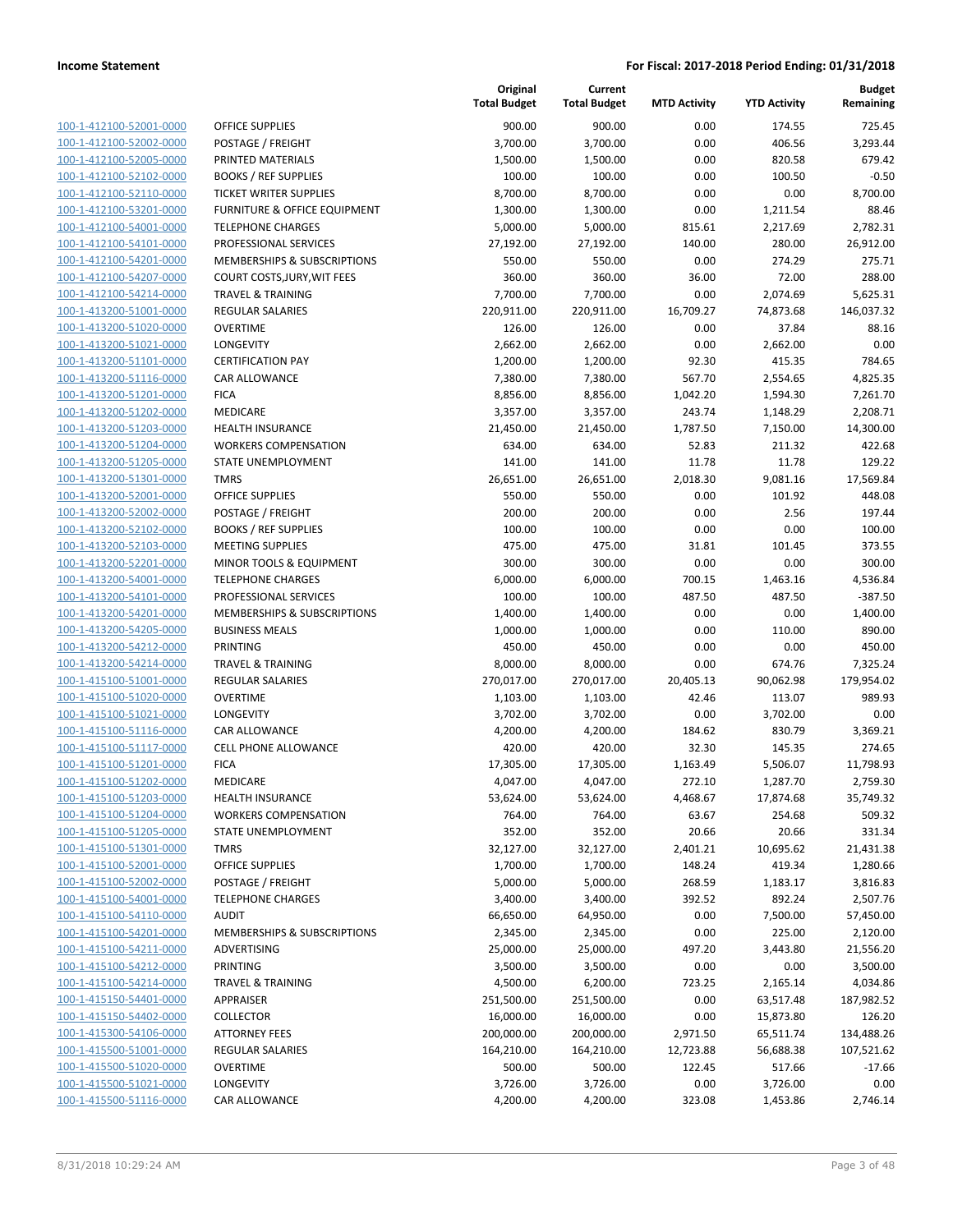| 100-1-415500-51117-0000        |
|--------------------------------|
| 100-1-415500-51201-0000        |
| 100-1-415500-51202-0000        |
| 100-1-415500-51203-0000        |
| 100-1-415500-51204-0000        |
| 100-1-415500-51205-0000        |
| 100-1-415500-51301-0000        |
| 100-1-415500-52001-0000        |
| 100-1-415500-52002-0000        |
| 100-1-415500-52303-0000        |
| 100-1-415500-52401-0000        |
| 100-1-415500-54001-0000        |
| 100-1-415500-54102-0000        |
| 100-1-415500-54103-0000        |
|                                |
| <u>100-1-415500-54107-0000</u> |
| 100-1-415500-54118-0000        |
| 100-1-415500-54119-0000        |
| 100-1-415500-54201-0000        |
| 100-1-415500-54213-0000        |
| 100-1-415500-54214-0000        |
| 100-1-421100-51001-0000        |
| 100-1-421100-51020-0000        |
| 100-1-421100-51021-0000        |
| 100-1-421100-51101-0000        |
| <u>100-1-421100-51115-0000</u> |
| 100-1-421100-51117-0000        |
| 100-1-421100-51201-0000        |
| 100-1-421100-51202-0000        |
| 100-1-421100-51203-0000        |
| 100-1-421100-51204-0000        |
| 100-1-421100-51205-0000        |
| 100-1-421100-51301-0000        |
|                                |
| 100-1-421100-52001-0000        |
| 100-1-421100-52002-0000        |
| 100-1-421100-52004-0000        |
| 100-1-421100-52005-0000        |
| 100-1-421100-52103-0000        |
| 100-1-421100-52104-0000        |
| 100-1-421100-52201-0000        |
| 100-1-421100-52203-0000        |
| 100-1-421100-52302-0000        |
| <u>100-1-421100-52305-0000</u> |
| 100-1-421100-53202-0000        |
| <u>100-1-421100-53205-0000</u> |
| 100-1-421100-54001-0000        |
| <u>100-1-421100-54002-0000</u> |
| 100-1-421100-54201-0000        |
| 100-1-421100-54205-0000        |
| <u>100-1-421100-54212-0000</u> |
|                                |
| 100-1-421100-54213-0000        |
| 100-1-421100-54214-0000        |
| 100-1-421210-51001-0000        |
| 100-1-421210-51020-0000        |
| <u>100-1-421210-51021-0000</u> |
| 100-1-421210-51101-0000        |
| <u>100-1-421210-51115-0000</u> |
| 100-1-421210-51117-0000        |
| 100-1-421210-51201-0000        |
| 100-1-421210-51202-0000        |
|                                |

| CELL PHONE ALLOWANCE                       |
|--------------------------------------------|
| <b>ICA</b>                                 |
| MEDICARE                                   |
| <b>IEALTH INSURANCE</b>                    |
| <b>NORKERS COMPENSATION</b>                |
| TATE UNEMPLOYMENT                          |
| <b>MRS</b>                                 |
| <b>DFFICE SUPPLIES</b>                     |
| POSTAGE / FREIGHT                          |
| <b>RAINING SUPPLIES</b>                    |
| RECREATIONAL SUPPLIES                      |
| <b>ELEPHONE CHARGES</b>                    |
| MVR CHECKS                                 |
| Consulting                                 |
| MEDICAL                                    |
| <b>MEDICAL - POLICE</b>                    |
| <b>MEDICAL - FIRE</b>                      |
| MEMBERSHIPS & SUBSCRIPTIONS                |
| <b>LAQUES AND AWARDS</b>                   |
| <b>RAVEL &amp; TRAINING</b>                |
| REGULAR SALARIES                           |
| <b>DVERTIME</b>                            |
| ONGEVITY.                                  |
| <b>CERTIFICATION PAY</b>                   |
| CLOTHING ALLOWANCE<br>CELL PHONE ALLOWANCE |
| <b>ICA</b>                                 |
| MEDICARE                                   |
| <b>IEALTH INSURANCE</b>                    |
| <b>NORKERS COMPENSATION</b>                |
| TATE UNEMPLOYMENT                          |
| MRS <sup>.</sup>                           |
| <b>DFFICE SUPPLIES</b>                     |
| POSTAGE / FREIGHT                          |
| COMPUTER SUPPLIES                          |
| <b>PRINTED MATERIALS</b>                   |
| <b>MEETING SUPPLIES</b>                    |
| VEARING APPAREL                            |
| MINOR TOOLS & EQUIPMENT                    |
| MOTOR VEHICLE FUEL                         |
| <b>MEDICAL SUPPLIES</b>                    |
| <b>UBLIC EDUCATION</b>                     |
| <b>MACHINE, TOOLS &amp; IMPLMNTS</b>       |
| <b>MOTOR VEHICLES</b>                      |
| <b>ELEPHONE CHARGES</b>                    |
| <b>JTILITY CHARGES</b>                     |
| <b>MEMBERSHIPS &amp; SUBSCRIPTIONS</b>     |
| <b>BUSINESS MEALS</b>                      |
| <b>PRINTING</b>                            |
| <b>LAQUES AND AWARDS</b>                   |
| <b>RAVEL &amp; TRAINING</b>                |
| <b>REGULAR SALARIES</b>                    |
| <b>DVERTIME</b>                            |
| ONGEVITY.                                  |
| <b>CERTIFICATION PAY</b>                   |
| <b>LOTHING ALLOWANCE</b>                   |
| CELL PHONE ALLOWANCE                       |
| <b>ICA</b>                                 |
| <b>AFDICARE</b>                            |

|                                                    |                                                   | Original<br><b>Total Budget</b> | Current<br><b>Total Budget</b> | <b>MTD Activity</b> | <b>YTD Activity</b>   | <b>Budget</b><br>Remaining |
|----------------------------------------------------|---------------------------------------------------|---------------------------------|--------------------------------|---------------------|-----------------------|----------------------------|
| 100-1-415500-51117-0000                            | <b>CELL PHONE ALLOWANCE</b>                       | 960.00                          | 960.00                         | 73.84               | 332.28                | 627.72                     |
| 100-1-415500-51201-0000                            | <b>FICA</b>                                       | 10,711.00                       | 10,711.00                      | 775.24              | 3,744.35              | 6,966.65                   |
| 100-1-415500-51202-0000                            | <b>MEDICARE</b>                                   | 2,505.00                        | 2,505.00                       | 181.31              | 875.71                | 1,629.29                   |
| 100-1-415500-51203-0000                            | <b>HEALTH INSURANCE</b>                           | 32,175.00                       | 32,175.00                      | 2,681.25            | 10,725.00             | 21,450.00                  |
| 100-1-415500-51204-0000                            | <b>WORKERS COMPENSATION</b>                       | 473.00                          | 473.00                         | 39.42               | 157.68                | 315.32                     |
| 100-1-415500-51205-0000                            | STATE UNEMPLOYMENT                                | 211.00                          | 211.00                         | 13.24               | 13.24                 | 197.76                     |
| 100-1-415500-51301-0000                            | <b>TMRS</b>                                       | 19,885.00                       | 19,885.00                      | 1,538.86            | 7,070.19              | 12,814.81                  |
| 100-1-415500-52001-0000                            | <b>OFFICE SUPPLIES</b>                            | 1,500.00                        | 1,500.00                       | 54.98               | 562.97                | 937.03                     |
| 100-1-415500-52002-0000                            | POSTAGE / FREIGHT                                 | 700.00                          | 700.00                         | 0.00                | 213.80                | 486.20                     |
| 100-1-415500-52303-0000                            | <b>TRAINING SUPPLIES</b>                          | 500.00                          | 500.00                         | 0.00                | 0.00                  | 500.00                     |
| 100-1-415500-52401-0000                            | <b>RECREATIONAL SUPPLIES</b>                      | 2,800.00                        | 2,800.00                       | 0.00                | 0.00                  | 2,800.00                   |
| 100-1-415500-54001-0000                            | <b>TELEPHONE CHARGES</b>                          | 2,500.00                        | 2,500.00                       | 311.80              | 718.91                | 1,781.09                   |
| 100-1-415500-54102-0000                            | <b>MVR CHECKS</b>                                 | 200.00                          | 200.00                         | 0.00                | 10.62                 | 189.38                     |
| 100-1-415500-54103-0000                            | CONSULTING                                        | 300.00                          | 300.00                         | 0.00                | 0.00                  | 300.00                     |
| 100-1-415500-54107-0000                            | <b>MEDICAL</b>                                    | 5,000.00                        | 5,000.00                       | 564.00              | 1,172.00              | 3,828.00                   |
| 100-1-415500-54118-0000                            | <b>MEDICAL - POLICE</b>                           | 2,500.00                        | 2,500.00                       | 245.00              | 645.00                | 1,855.00                   |
| 100-1-415500-54119-0000                            | <b>MEDICAL - FIRE</b>                             | 1,500.00                        | 1,500.00                       | 0.00                | 0.00                  | 1,500.00                   |
| 100-1-415500-54201-0000<br>100-1-415500-54213-0000 | MEMBERSHIPS & SUBSCRIPTIONS<br>PLAQUES AND AWARDS | 3,500.00                        | 3,500.00                       | 61.61               | 645.42                | 2,854.58                   |
|                                                    | <b>TRAVEL &amp; TRAINING</b>                      | 13,910.00                       | 13,910.00                      | 4,836.45            | 8,437.80              | 5,472.20                   |
| 100-1-415500-54214-0000                            |                                                   | 3,000.00                        | 3,000.00                       | 0.00                | 0.00                  | 3,000.00<br>173,897.14     |
| 100-1-421100-51001-0000<br>100-1-421100-51020-0000 | <b>REGULAR SALARIES</b><br><b>OVERTIME</b>        | 263,787.00                      | 263,787.00<br>1,684.00         | 20,395.53<br>280.58 | 89,889.86<br>1,179.62 | 504.38                     |
| 100-1-421100-51021-0000                            | LONGEVITY                                         | 1,684.00                        |                                | 0.00                | 4,128.00              | 0.00                       |
| 100-1-421100-51101-0000                            | <b>CERTIFICATION PAY</b>                          | 4,128.00<br>3,000.00            | 4,128.00<br>3,000.00           | 276.92              | 1,246.14              | 1,753.86                   |
| 100-1-421100-51115-0000                            | <b>CLOTHING ALLOWANCE</b>                         | 600.00                          | 600.00                         | 18.48               | 336.96                | 263.04                     |
| 100-1-421100-51117-0000                            | <b>CELL PHONE ALLOWANCE</b>                       | 1,560.00                        | 1,560.00                       | 120.00              | 540.00                | 1,020.00                   |
| 100-1-421100-51201-0000                            | <b>FICA</b>                                       | 17,013.00                       | 17,013.00                      | 1,221.75            | 5,738.05              | 11,274.95                  |
| 100-1-421100-51202-0000                            | MEDICARE                                          | 3,979.00                        | 3,979.00                       | 285.74              | 1,341.99              | 2,637.01                   |
| 100-1-421100-51203-0000                            | <b>HEALTH INSURANCE</b>                           | 42,900.00                       | 42,900.00                      | 3,575.00            | 14,300.00             | 28,600.00                  |
| 100-1-421100-51204-0000                            | <b>WORKERS COMPENSATION</b>                       | 5,289.00                        | 5,289.00                       | 440.75              | 1,763.00              | 3,526.00                   |
| 100-1-421100-51205-0000                            | STATE UNEMPLOYMENT                                | 281.00                          | 281.00                         | 21.09               | 21.09                 | 259.91                     |
| 100-1-421100-51301-0000                            | <b>TMRS</b>                                       | 31,583.00                       | 31,583.00                      | 2,450.85            | 10,973.22             | 20,609.78                  |
| 100-1-421100-52001-0000                            | <b>OFFICE SUPPLIES</b>                            | 1,000.00                        | 1,000.00                       | 7.99                | 218.25                | 781.75                     |
| 100-1-421100-52002-0000                            | POSTAGE / FREIGHT                                 | 2,300.00                        | 2,300.00                       | 105.33              | 127.51                | 2,172.49                   |
| 100-1-421100-52004-0000                            | <b>COMPUTER SUPPLIES</b>                          | 300.00                          | 300.00                         | 0.00                | 0.00                  | 300.00                     |
| 100-1-421100-52005-0000                            | PRINTED MATERIALS                                 | 210.00                          | 210.00                         | 0.00                | 0.00                  | 210.00                     |
| 100-1-421100-52103-0000                            | <b>MEETING SUPPLIES</b>                           | 1,200.00                        | 1,200.00                       | 306.21              | 583.35                | 616.65                     |
| 100-1-421100-52104-0000                            | <b>WEARING APPAREL</b>                            | 300.00                          | 300.00                         | 0.00                | 52.00                 | 248.00                     |
| 100-1-421100-52201-0000                            | MINOR TOOLS & EQUIPMENT                           | 600.00                          | 600.00                         | 0.00                | 0.00                  | 600.00                     |
| 100-1-421100-52203-0000                            | <b>MOTOR VEHICLE FUEL</b>                         | 4,000.00                        | 4,000.00                       | 363.75              | 1,196.35              | 2,803.65                   |
| 100-1-421100-52302-0000                            | <b>MEDICAL SUPPLIES</b>                           | 300.00                          | 300.00                         | 0.00                | 0.00                  | 300.00                     |
| 100-1-421100-52305-0000                            | PUBLIC EDUCATION                                  | 9,481.00                        | 9,481.00                       | 0.00                | 667.95                | 8,813.05                   |
| 100-1-421100-53202-0000                            | MACHINE, TOOLS & IMPLMNTS                         | 150.00                          | 150.00                         | 0.00                | 0.00                  | 150.00                     |
| 100-1-421100-53205-0000                            | <b>MOTOR VEHICLES</b>                             | 2,500.00                        | 2,500.00                       | 223.56              | 872.30                | 1,627.70                   |
| 100-1-421100-54001-0000                            | <b>TELEPHONE CHARGES</b>                          | 30,000.00                       | 30,000.00                      | 2,039.22            | 7,190.10              | 22,809.90                  |
| 100-1-421100-54002-0000                            | UTILITY CHARGES                                   | 78,000.00                       | 78,000.00                      | 6,351.84            | 25,076.94             | 52,923.06                  |
| 100-1-421100-54201-0000                            | MEMBERSHIPS & SUBSCRIPTIONS                       | 2,533.18                        | 2,533.18                       | 99.00               | 470.00                | 2,063.18                   |
| 100-1-421100-54205-0000                            | <b>BUSINESS MEALS</b>                             | 150.00                          | 150.00                         | 0.00                | 42.64                 | 107.36                     |
| 100-1-421100-54212-0000                            | <b>PRINTING</b>                                   | 200.00                          | 200.00                         | 0.00                | 0.00                  | 200.00                     |
| 100-1-421100-54213-0000                            | PLAQUES AND AWARDS                                | 200.00                          | 200.00                         | 0.00                | 0.00                  | 200.00                     |
| 100-1-421100-54214-0000                            | <b>TRAVEL &amp; TRAINING</b>                      | 5,400.00                        | 5,400.00                       | 1,823.40            | 1,838.40              | 3,561.60                   |
| 100-1-421210-51001-0000                            | <b>REGULAR SALARIES</b>                           | 742,891.00                      | 742,891.00                     | 47,940.90           | 224,002.68            | 518,888.32                 |
| 100-1-421210-51020-0000                            | <b>OVERTIME</b>                                   | 42,510.00                       | 42,510.00                      | 7,852.44            | 20,971.55             | 21,538.45                  |
| 100-1-421210-51021-0000                            | LONGEVITY                                         | 18,918.00                       | 18,918.00                      | 144.62              | 11,681.10             | 7,236.90                   |
| 100-1-421210-51101-0000                            | <b>CERTIFICATION PAY</b>                          | 18,000.00                       | 18,000.00                      | 1,153.82            | 5,399.88              | 12,600.12                  |
| 100-1-421210-51115-0000                            | <b>CLOTHING ALLOWANCE</b>                         | 6,600.00                        | 6,600.00                       | 83.16               | 2,866.32              | 3,733.68                   |
| 100-1-421210-51117-0000                            | <b>CELL PHONE ALLOWANCE</b>                       | 3,720.00                        | 3,720.00                       | 304.64              | 1,444.72              | 2,275.28                   |
| 100-1-421210-51201-0000                            | <b>FICA</b>                                       | 51,317.00                       | 51,317.00                      | 3,329.19            | 17,187.34             | 34,129.66                  |
| 100-1-421210-51202-0000                            | MEDICARE                                          | 12,001.00                       | 12,001.00                      | 778.60              | 4,019.63              | 7,981.37                   |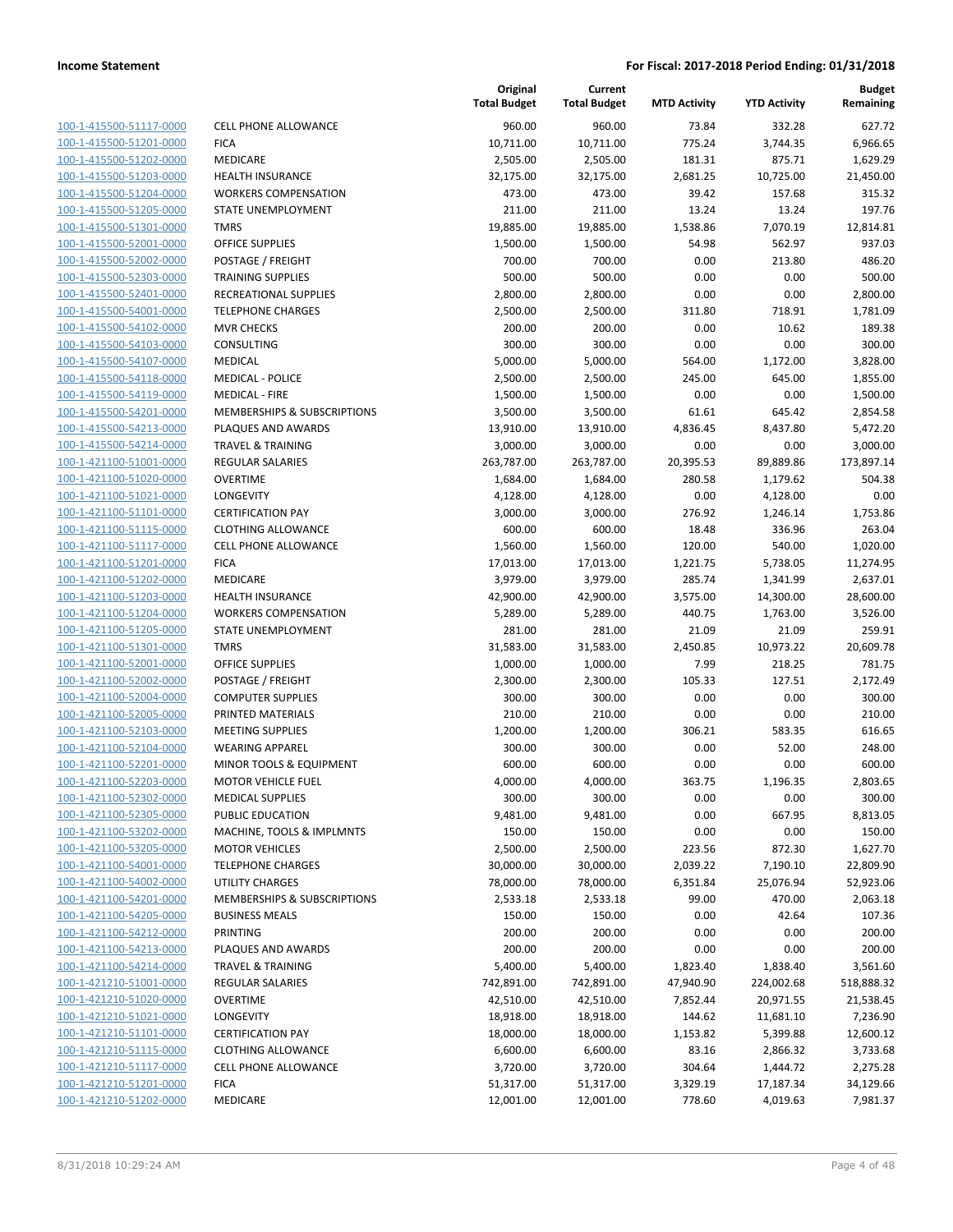| 100-1-421210-51203-0000        |
|--------------------------------|
| 100-1-421210-51204-0000        |
| 100-1-421210-51205-0000        |
| 100-1-421210-51301-0000        |
| <u>100-1-421210-51401-0000</u> |
| 100-1-421210-52001-0000        |
| 100-1-421210-52002-0000        |
| 100-1-421210-52004-0000        |
|                                |
| 100-1-421210-52005-0000        |
| 100-1-421210-52102-0000        |
| 100-1-421210-52104-0000        |
| 100-1-421210-52201-0000        |
| 100-1-421210-52203-0000        |
| 100-1-421210-53203-0000        |
| <u>100-1-421210-53205-0000</u> |
| 100-1-421210-54001-0000        |
| 100-1-421210-54201-0000        |
| 100-1-421210-54208-0000        |
| 100-1-421210-54214-0000        |
|                                |
| 100-1-421210-54215-0000        |
| 100-1-421210-54216-0000        |
| 100-1-421230-51001-0000        |
| 100-1-421230-51020-0000        |
| 100-1-421230-51021-0000        |
| 100-1-421230-51101-0000        |
| 100-1-421230-51102-0000        |
| 100-1-421230-51115-0000        |
| 100-1-421230-51117-0000        |
| 100-1-421230-51201-0000        |
| 100-1-421230-51202-0000        |
| 100-1-421230-51203-0000        |
| 100-1-421230-51204-0000        |
| 100-1-421230-51205-0000        |
|                                |
| 100-1-421230-51301-0000        |
| <u>100-1-421230-51401-0000</u> |
| 100-1-421230-52001-0000        |
| 100-1-421230-52002-0000        |
| 100-1-421230-52004-0000        |
| 100-1-421230-52005-0000        |
| 100-1-421230-52102-0000        |
| 100-1-421230-52104-0000        |
| 100-1-421230-52108-0000        |
| 100-1-421230-52109-0000        |
| <u>100-1-421230-52111-0000</u> |
| 100-1-421230-52201-0000        |
|                                |
| 100-1-421230-52203-0000        |
| 100-1-421230-52303-0000        |
| 100-1-421230-52309-0000        |
| 100-1-421230-53202-0000        |
| 100-1-421230-53205-0000        |
| <u>100-1-421230-54001-0000</u> |
| 100-1-421230-54108-0000        |
| 100-1-421230-54201-0000        |
| 100-1-421230-54214-0000        |
| <u>100-1-421240-51001-0000</u> |
| <u>100-1-421240-51020-0000</u> |
| 100-1-421240-51021-0000        |
| 100-1-421240-51101-0000        |
|                                |
| 100-1-421240-51102-0000        |

|                                                    |                                     | Original<br><b>Total Budget</b> | Current<br><b>Total Budget</b> | <b>MTD Activity</b>   | <b>YTD Activity</b>     | <b>Budget</b><br>Remaining |
|----------------------------------------------------|-------------------------------------|---------------------------------|--------------------------------|-----------------------|-------------------------|----------------------------|
| 100-1-421210-51203-0000                            | <b>HEALTH INSURANCE</b>             | 117,975.00                      | 117,975.00                     | 9,831.25              | 39,325.00               | 78,650.00                  |
| 100-1-421210-51204-0000                            | <b>WORKERS COMPENSATION</b>         | 21,941.00                       | 21,941.00                      | 1,828.42              | 7,313.68                | 14,627.32                  |
| 100-1-421210-51205-0000                            | STATE UNEMPLOYMENT                  | 773.00                          | 773.00                         | 57.48                 | 57.48                   | 715.52                     |
| 100-1-421210-51301-0000                            | <b>TMRS</b>                         | 95,267.00                       | 95,267.00                      | 6,679.12              | 32,833.37               | 62,433.63                  |
| 100-1-421210-51401-0000                            | <b>CONTRA - SALARIES</b>            | 0.00                            | 0.00                           | $-57.08$              | $-707.76$               | 707.76                     |
| 100-1-421210-52001-0000                            | <b>OFFICE SUPPLIES</b>              | 1,635.00                        | 1,635.00                       | 0.00                  | 154.22                  | 1,480.78                   |
| 100-1-421210-52002-0000                            | POSTAGE / FREIGHT                   | 150.00                          | 150.00                         | 0.00                  | 14.97                   | 135.03                     |
| 100-1-421210-52004-0000                            | <b>COMPUTER SUPPLIES</b>            | 1,785.00                        | 1,785.00                       | 0.00                  | 0.00                    | 1,785.00                   |
| 100-1-421210-52005-0000                            | PRINTED MATERIALS                   | 100.00                          | 100.00                         | 0.00                  | 144.00                  | -44.00                     |
| 100-1-421210-52102-0000                            | <b>BOOKS / REF SUPPLIES</b>         | 120.00                          | 120.00                         | 0.00                  | 0.00                    | 120.00                     |
| 100-1-421210-52104-0000                            | <b>WEARING APPAREL</b>              | 300.00                          | 300.00                         | 0.00                  | 0.00                    | 300.00                     |
| 100-1-421210-52201-0000                            | MINOR TOOLS & EQUIPMENT             | 4,155.00                        | 4,155.00                       | 0.00                  | 3,202.75                | 952.25                     |
| 100-1-421210-52203-0000                            | <b>MOTOR VEHICLE FUEL</b>           | 9,000.00                        | 9,000.00                       | 310.75                | 1,551.15                | 7,448.85                   |
| 100-1-421210-53203-0000                            | <b>INSTRUMENTS &amp; APPARATUS</b>  | 150.00                          | 150.00                         | 0.00                  | 0.00                    | 150.00                     |
| 100-1-421210-53205-0000                            | <b>MOTOR VEHICLES</b>               | 7,000.00                        | 7,000.00                       | 655.41                | 966.06                  | 6,033.94                   |
| 100-1-421210-54001-0000                            | <b>TELEPHONE CHARGES</b>            | 40,000.00                       | 40,000.00                      | 3,241.20              | 9,642.38                | 30,357.62                  |
| 100-1-421210-54201-0000                            | MEMBERSHIPS & SUBSCRIPTIONS         | 7,307.00                        | 7,307.00                       | 792.00                | 5,092.00                | 2,215.00                   |
| 100-1-421210-54208-0000                            | <b>LABORATORY WORK</b>              | 13,000.00                       | 13,000.00                      | $-741.19$             | $-1,598.00$             | 14,598.00                  |
| 100-1-421210-54214-0000                            | <b>TRAVEL &amp; TRAINING</b>        | 8,450.00                        | 8,450.00                       | 0.00                  | 0.00                    | 8,450.00                   |
| 100-1-421210-54215-0000                            | <b>EVIDENCE PURCHASES</b>           | 2,000.00                        | 2,000.00                       | 0.00                  | 2,000.00                | 0.00                       |
| 100-1-421210-54216-0000                            | <b>INFORMANT EXPENSES</b>           | 1,000.00                        | 1,000.00                       | 0.00                  | 1,000.00                | 0.00                       |
| 100-1-421230-51001-0000                            | <b>REGULAR SALARIES</b>             | 2,702,769.00                    | 2,702,769.00                   | 191,995.24            | 857,518.67              | 1,845,250.33               |
| 100-1-421230-51020-0000                            | <b>OVERTIME</b>                     | 215,966.00                      | 215,966.00                     | 39,786.11             | 131,833.48              | 84,132.52                  |
| 100-1-421230-51021-0000                            | LONGEVITY                           | 44,814.00                       | 44,814.00                      | 370.78                | 35,475.88               | 9,338.12                   |
| 100-1-421230-51101-0000                            | <b>CERTIFICATION PAY</b>            | 48,000.00                       | 48,000.00                      | 3,138.42              | 14,122.89               | 33,877.11                  |
| 100-1-421230-51102-0000                            | <b>BILINGUAL PAY</b>                | 600.00                          | 600.00                         | 69.24                 | 426.98                  | 173.02                     |
| 100-1-421230-51115-0000                            | <b>CLOTHING ALLOWANCE</b>           | 600.00                          | 600.00                         | 332.64                | 1,269.90                | $-669.90$                  |
| 100-1-421230-51117-0000                            | <b>CELL PHONE ALLOWANCE</b>         | 1,920.00                        | 1,920.00                       | 221.52                | 923.00                  | 997.00                     |
| 100-1-421230-51201-0000                            | <b>FICA</b>                         | 184,751.00                      | 184,751.00                     | 14,259.02             | 62,464.73               | 122,286.27                 |
| 100-1-421230-51202-0000<br>100-1-421230-51203-0000 | MEDICARE<br><b>HEALTH INSURANCE</b> | 43,208.00<br>450,450.00         | 43,208.00<br>450,450.00        | 3,334.77<br>37,537.50 | 14,608.68<br>150,150.00 | 28,599.32<br>300,300.00    |
| 100-1-421230-51204-0000                            | <b>WORKERS COMPENSATION</b>         | 78,540.00                       | 78,540.00                      | 6,545.00              | 26,180.00               | 52,360.00                  |
| 100-1-421230-51205-0000                            | STATE UNEMPLOYMENT                  | 2,953.00                        | 2,953.00                       | 238.64                | 246.28                  | 2,706.72                   |
| 100-1-421230-51301-0000                            | <b>TMRS</b>                         | 342,980.00                      | 342,980.00                     | 28,089.34             | 118,161.69              | 224,818.31                 |
| 100-1-421230-51401-0000                            | <b>CONTRA - SALARIES</b>            | 0.00                            | 0.00                           | $-5,478.00$           | $-12,586.97$            | 12,586.97                  |
| 100-1-421230-52001-0000                            | <b>OFFICE SUPPLIES</b>              | 1,300.00                        | 1,300.00                       | 78.95                 | 213.96                  | 1,086.04                   |
| 100-1-421230-52002-0000                            | POSTAGE / FREIGHT                   | 430.00                          | 430.00                         | 0.00                  | 15.43                   | 414.57                     |
| 100-1-421230-52004-0000                            | <b>COMPUTER SUPPLIES</b>            | 500.00                          | 500.00                         | 0.00                  | 120.66                  | 379.34                     |
| 100-1-421230-52005-0000                            | PRINTED MATERIALS                   | 1,000.00                        | 1,000.00                       | 0.00                  | 24.00                   | 976.00                     |
| 100-1-421230-52102-0000                            | <b>BOOKS / REF SUPPLIES</b>         | 40.00                           | 40.00                          | 0.00                  | 0.00                    | 40.00                      |
| 100-1-421230-52104-0000                            | <b>WEARING APPAREL</b>              | 13,250.00                       | 13,250.00                      | 2,825.34              | 3,433.49                | 9,816.51                   |
| 100-1-421230-52108-0000                            | <b>MENAGERIE SUPPLIES</b>           | 475.00                          | 475.00                         | 0.00                  | 157.50                  | 317.50                     |
| 100-1-421230-52109-0000                            | <b>SUPPORT OF PRISONERS</b>         | 2,440.00                        | 2,440.00                       | 45.54                 | 358.20                  | 2,081.80                   |
| 100-1-421230-52111-0000                            | <b>AMMUNITION</b>                   | 15,154.30                       | 15,154.30                      | 0.00                  | 394.00                  | 14,760.30                  |
| 100-1-421230-52201-0000                            | MINOR TOOLS & EQUIPMENT             | 23,051.00                       | 23,051.00                      | 3,233.38              | 5,046.80                | 18,004.20                  |
| 100-1-421230-52203-0000                            | <b>MOTOR VEHICLE FUEL</b>           | 90,000.00                       | 90,000.00                      | 6,274.41              | 25,150.79               | 64,849.21                  |
| 100-1-421230-52303-0000                            | <b>TRAINING SUPPLIES</b>            | 97.00                           | 97.00                          | 0.00                  | 0.00                    | 97.00                      |
| 100-1-421230-52309-0000                            | <b>BODY ARMOR</b>                   | 10,800.00                       | 10,800.00                      | 0.00                  | 0.00                    | 10,800.00                  |
| 100-1-421230-53202-0000                            | MACHINE, TOOLS & IMPLMNTS           | 1,500.00                        | 1,500.00                       | 0.00                  | 0.00                    | 1,500.00                   |
| 100-1-421230-53205-0000                            | <b>MOTOR VEHICLES</b>               | 40,000.00                       | 40,000.00                      | 5,394.02              | 7,259.98                | 32,740.02                  |
| 100-1-421230-54001-0000                            | <b>TELEPHONE CHARGES</b>            | 65,000.00                       | 65,000.00                      | 6,814.04              | 18,812.06               | 46,187.94                  |
| 100-1-421230-54108-0000                            | <b>VETERINARY SERVICES</b>          | 650.00                          | 650.00                         | 0.00                  | 0.00                    | 650.00                     |
| 100-1-421230-54201-0000                            | MEMBERSHIPS & SUBSCRIPTIONS         | 30.00                           | 30.00                          | 0.00                  | 0.00                    | 30.00                      |
| 100-1-421230-54214-0000                            | <b>TRAVEL &amp; TRAINING</b>        | 3,695.00                        | 3,695.00                       | 1,158.63              | 1,439.02                | 2,255.98                   |
| 100-1-421240-51001-0000                            | <b>REGULAR SALARIES</b>             | 755,956.00                      | 755,956.00                     | 50,197.41             | 217,427.12              | 538,528.88                 |
| 100-1-421240-51020-0000                            | <b>OVERTIME</b>                     | 40,182.00                       | 40,182.00                      | 10,682.23             | 46,128.94               | $-5,946.94$                |
| 100-1-421240-51021-0000                            | LONGEVITY                           | 13,012.00                       | 13,012.00                      | 180.00                | 9,759.23                | 3,252.77                   |
| 100-1-421240-51101-0000                            | <b>CERTIFICATION PAY</b>            | 13,200.00                       | 13,200.00                      | 1,107.68              | 4,707.64                | 8,492.36                   |
| 100-1-421240-51102-0000                            | <b>BILINGUAL PAY</b>                | 2,100.00                        | 2,100.00                       | 69.24                 | 311.58                  | 1,788.42                   |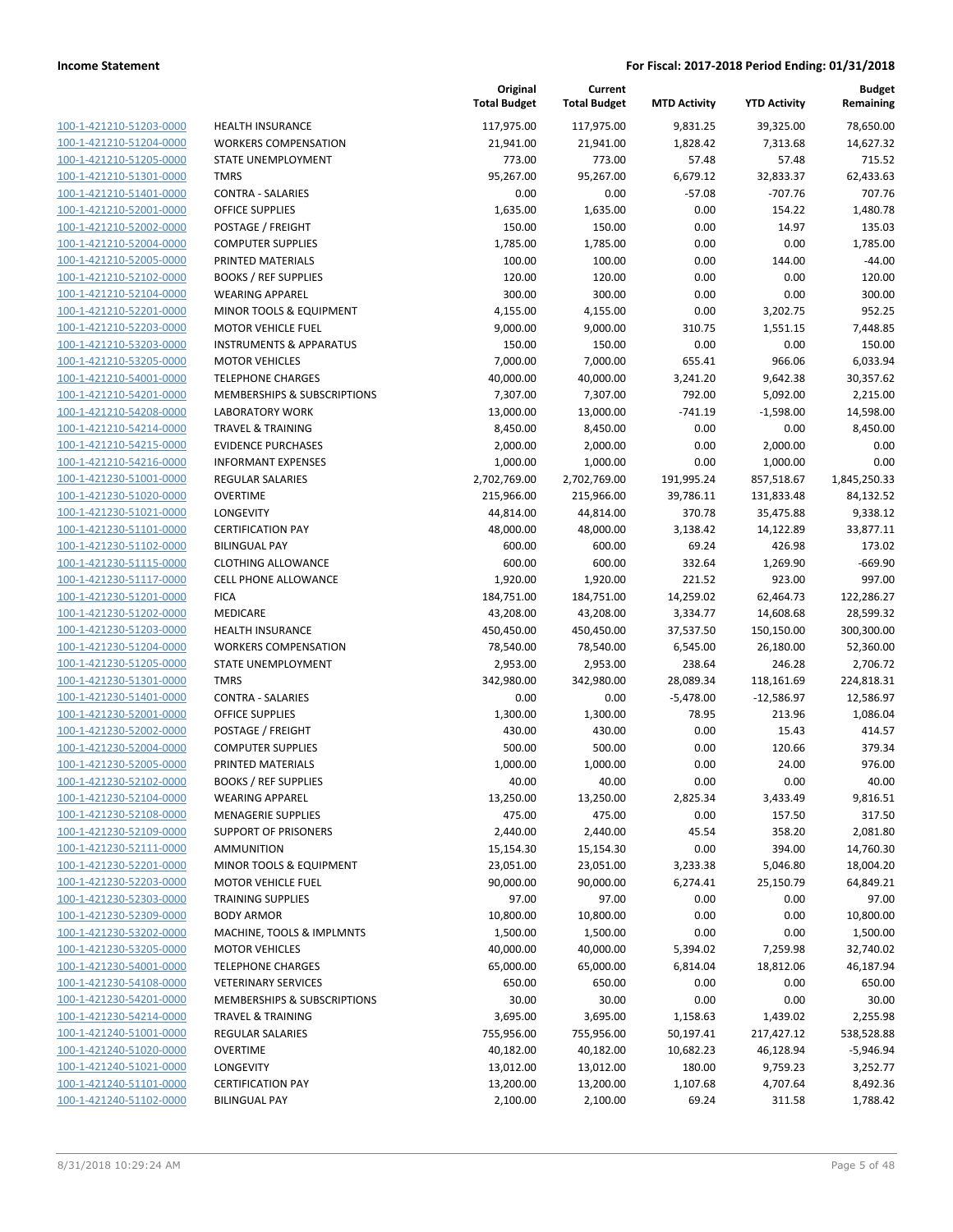|                         |                              | Original<br><b>Total Budget</b> | Current<br><b>Total Budget</b> | <b>MTD Activity</b> | <b>YTD Activity</b> | <b>Budget</b><br>Remaining |
|-------------------------|------------------------------|---------------------------------|--------------------------------|---------------------|---------------------|----------------------------|
| 100-1-421240-51115-0000 | <b>CLOTHING ALLOWANCE</b>    | 0.00                            | 0.00                           | 9.24                | 18.48               | $-18.48$                   |
| 100-1-421240-51117-0000 | <b>CELL PHONE ALLOWANCE</b>  | 1,920.00                        | 1,920.00                       | 147.68              | 664.56              | 1,255.44                   |
| 100-1-421240-51201-0000 | <b>FICA</b>                  | 20,958.00                       | 20,958.00                      | 1,813.76            | 8,531.91            | 12,426.09                  |
| 100-1-421240-51202-0000 | <b>MEDICARE</b>              | 11,958.00                       | 11,958.00                      | 842.64              | 4,007.63            | 7,950.37                   |
| 100-1-421240-51203-0000 | <b>HEALTH INSURANCE</b>      | 198,413.00                      | 198,413.00                     | 16,534.42           | 66,137.68           | 132,275.32                 |
| 100-1-421240-51204-0000 | <b>WORKERS COMPENSATION</b>  | 4,594.00                        | 4,594.00                       | 382.83              | 1,531.32            | 3,062.68                   |
| 100-1-421240-51205-0000 | STATE UNEMPLOYMENT           | 1,371.00                        | 1,371.00                       | 62.40               | 73.75               | 1,297.25                   |
| 100-1-421240-51301-0000 | <b>TMRS</b>                  | 44,858.00                       | 44,858.00                      | 3,670.86            | 16,377.20           | 28,480.80                  |
| 100-1-421240-51302-0000 | <b>FR&amp;R RETIREMENT</b>   | 70,544.00                       | 70,544.00                      | 5,176.29            | 24,113.03           | 46,430.97                  |
| 100-1-421240-52001-0000 | <b>OFFICE SUPPLIES</b>       | 2,247.00                        | 2,247.00                       | 16.88               | 226.78              | 2,020.22                   |
| 100-1-421240-52002-0000 | POSTAGE / FREIGHT            | 2,290.00                        | 2,290.00                       | 0.00                | 691.70              | 1,598.30                   |
| 100-1-421240-52004-0000 | <b>COMPUTER SUPPLIES</b>     | 500.00                          | 500.00                         | 115.99              | 439.39              | 60.61                      |
| 100-1-421240-52005-0000 | PRINTED MATERIALS            | 535.00                          | 535.00                         | 0.00                | 0.00                | 535.00                     |
| 100-1-421240-52102-0000 | <b>REFERENCE SUPPLIES</b>    | 1,400.00                        | 1,400.00                       | 0.00                | 0.00                | 1,400.00                   |
| 100-1-421240-52104-0000 | <b>WEARING APPAREL</b>       | 1,800.00                        | 1,800.00                       | 0.00                | 287.85              | 1,512.15                   |
| 100-1-421240-52201-0000 | MINOR TOOLS & EQUIPMENT      | 2,200.00                        | 2,200.00                       | 0.00                | 1,192.51            | 1,007.49                   |
| 100-1-421240-52203-0000 | <b>MOTOR VEHICLE FUEL</b>    | 600.00                          | 600.00                         | 0.00                | 111.65              | 488.35                     |
| 100-1-421240-52303-0000 | <b>TRAINING SUPPLIES</b>     | 970.00                          | 970.00                         | 0.00                | 65.81               | 904.19                     |
| 100-1-421240-53202-0000 | MACHINE, TOOLS & IMPLMNTS    | 194.00                          | 194.00                         | 0.00                | 194.00              | 0.00                       |
| 100-1-421240-53205-0000 | <b>MOTOR VEHICLES</b>        | 840.00                          | 840.00                         | 0.00                | 0.00                | 840.00                     |
| 100-1-421240-53207-0000 | RADIO/COMMUNICATIONS         | 46,288.00                       | 46,288.00                      | 0.00                | 48,881.00           | $-2,593.00$                |
| 100-1-421240-54001-0000 | <b>TELEPHONE CHARGES</b>     | 38,500.00                       | 38,500.00                      | 3,512.70            | 10,647.40           | 27,852.60                  |
| 100-1-421240-54101-0000 | PROFESSIONAL SERVICES        | 18,106.00                       | 18,106.00                      | 1,650.00            | 9,301.74            | 8,804.26                   |
| 100-1-421240-54201-0000 | MEMBERSHIPS & SUBSCRIPTIONS  | 1,263.00                        | 1,263.00                       | 50.00               | 50.00               | 1,213.00                   |
| 100-1-421240-54212-0000 | PRINTING                     | 485.00                          | 485.00                         | 0.00                | 0.00                | 485.00                     |
| 100-1-421240-54214-0000 | <b>TRAVEL &amp; TRAINING</b> | 19,725.00                       | 19,725.00                      | 287.14              | 2,233.92            | 17,491.08                  |
| 100-1-421240-55207-0000 | RADIO COMMUNICATION EQUIP    | 0.00                            | 0.00                           | 0.00                | 3,278.00            | $-3,278.00$                |
| 100-1-421240-55231-0000 | LESS LETHAL PROGRAM          | 18,010.00                       | 18,010.00                      | 13,462.70           | 13,462.70           | 4,547.30                   |
| 100-1-421240-55232-0000 | <b>FIREARMS PROGRAM</b>      | 25,884.90                       | 25,884.90                      | 19,099.97           | 22,393.67           | 3,491.23                   |
| 100-1-421600-52104-0000 | <b>WEARING APPAREL</b>       | 3,321.00                        | 3,321.00                       | 0.00                | 265.00              | 3,056.00                   |
| 100-1-421600-52111-0000 | <b>AMMUNITION</b>            | 6,650.00                        | 6,650.00                       | 0.00                | 0.00                | 6,650.00                   |
| 100-1-421600-52201-0000 | MINOR TOOLS & EQUIPMENT      | 23,190.83                       | 23,190.83                      | 0.00                | 17,943.03           | 5,247.80                   |
| 100-1-421600-52206-0000 | SPECIAL OPS EQUIPMENT        | 6,820.00                        | 6,820.00                       | 123.88              | 1,198.62            | 5,621.38                   |
| 100-1-421600-52309-0000 | <b>BODY ARMOR</b>            | 13,528.00                       | 13,528.00                      | 0.00                | 0.00                | 13,528.00                  |
| 100-1-421600-53202-0000 | MACHINE, TOOLS & IMPLMNTS    | 50.00                           | 50.00                          | 0.00                | 16.60               | 33.40                      |
| 100-1-421600-54201-0000 | MEMBERSHIPS & SUBSCRIPTIONS  | 440.00                          | 440.00                         | 0.00                | 0.00                | 440.00                     |
| 100-1-421600-54214-0000 | <b>TRAVEL &amp; TRAINING</b> | 6,400.00                        | 3,400.00                       | 0.00                | 2,004.85            | 1,395.15                   |
| 100-1-421600-55201-0000 | <b>EQUIPMENT PURCHASES</b>   | 5,340.25                        | 8,340.25                       | 0.00                | 0.00                | 8,340.25                   |
| 100-1-422100-51001-0000 | <b>REGULAR SALARIES</b>      | 240,456.00                      | 240,456.00                     | 18,855.68           | 83,588.73           | 156,867.27                 |
| 100-1-422100-51020-0000 | OVERTIME                     | 1,336.00                        | 1,336.00                       | 0.00                | 9,346.18            | $-8,010.18$                |
| 100-1-422100-51021-0000 | LONGEVITY                    | 3,712.00                        | 3,712.00                       | 112.00              | 2,719.08            | 992.92                     |
| 100-1-422100-51101-0000 | <b>CERTIFICATION PAY</b>     | 3,720.00                        | 3,720.00                       | 295.40              | 1,329.30            | 2,390.70                   |
| 100-1-422100-51116-0000 | CAR ALLOWANCE                | 7,800.00                        | 7,800.00                       | 507.68              | 2,284.56            | 5,515.44                   |
| 100-1-422100-51117-0000 | <b>CELL PHONE ALLOWANCE</b>  | 1,920.00                        | 1,920.00                       | 120.00              | 540.00              | 1,380.00                   |
| 100-1-422100-51201-0000 | <b>FICA</b>                  | 3,079.00                        | 3,079.00                       | 200.63              | 1,050.01            | 2,028.99                   |
| 100-1-422100-51202-0000 | MEDICARE                     | 3,749.00                        | 3,749.00                       | 281.88              | 1,426.13            | 2,322.87                   |
| 100-1-422100-51203-0000 | <b>HEALTH INSURANCE</b>      | 32,175.00                       | 32,175.00                      | 2,681.25            | 10,725.00           | 21,450.00                  |
| 100-1-422100-51204-0000 | <b>WORKERS COMPENSATION</b>  | 4,666.00                        | 4,666.00                       | 388.83              | 1,555.32            | 3,110.68                   |
| 100-1-422100-51205-0000 | STATE UNEMPLOYMENT           | 211.00                          | 211.00                         | 19.90               | 19.90               | 191.10                     |
| 100-1-422100-51301-0000 | <b>TMRS</b>                  | 5,717.00                        | 5,717.00                       | 424.94              | 2,070.91            | 3,646.09                   |
| 100-1-422100-51302-0000 | <b>FR&amp;R RETIREMENT</b>   | 36,138.00                       | 36,138.00                      | 2,808.45            | 14,047.43           | 22,090.57                  |
| 100-1-422100-52001-0000 | OFFICE SUPPLIES              | 1,177.00                        | 1,177.00                       | 19.00               | 673.16              | 503.84                     |
| 100-1-422100-52002-0000 | POSTAGE / FREIGHT            | 100.00                          | 100.00                         | 6.65                | 24.99               | 75.01                      |
| 100-1-422100-52102-0000 | REFERENCE SUPPLIES           | 2,540.00                        | 2,540.00                       | 0.00                | 0.00                | 2,540.00                   |
| 100-1-422100-52103-0000 | <b>MEETING SUPPLIES</b>      | 900.00                          | 900.00                         | 309.56              | 784.55              | 115.45                     |
| 100-1-422100-52104-0000 | <b>WEARING APPAREL</b>       | 1,301.00                        | 801.00                         | 0.00                | 31.47               | 769.53                     |
| 100-1-422100-53207-0000 | RADIO/COMMUNICATIONS         | 7,000.00                        | 7,000.00                       | 0.00                | 423.75              | 6,576.25                   |
| 100-1-422100-54001-0000 | <b>TELEPHONE CHARGES</b>     | 5,500.00                        | 5,500.00                       |                     |                     | 4,054.47                   |
| 100-1-422100-54002-0000 | UTILITY CHARGES              | 5,400.00                        | 5,400.00                       | 574.61<br>350.28    | 1,445.53            |                            |
|                         |                              |                                 |                                |                     | 1,733.20            | 3,666.80                   |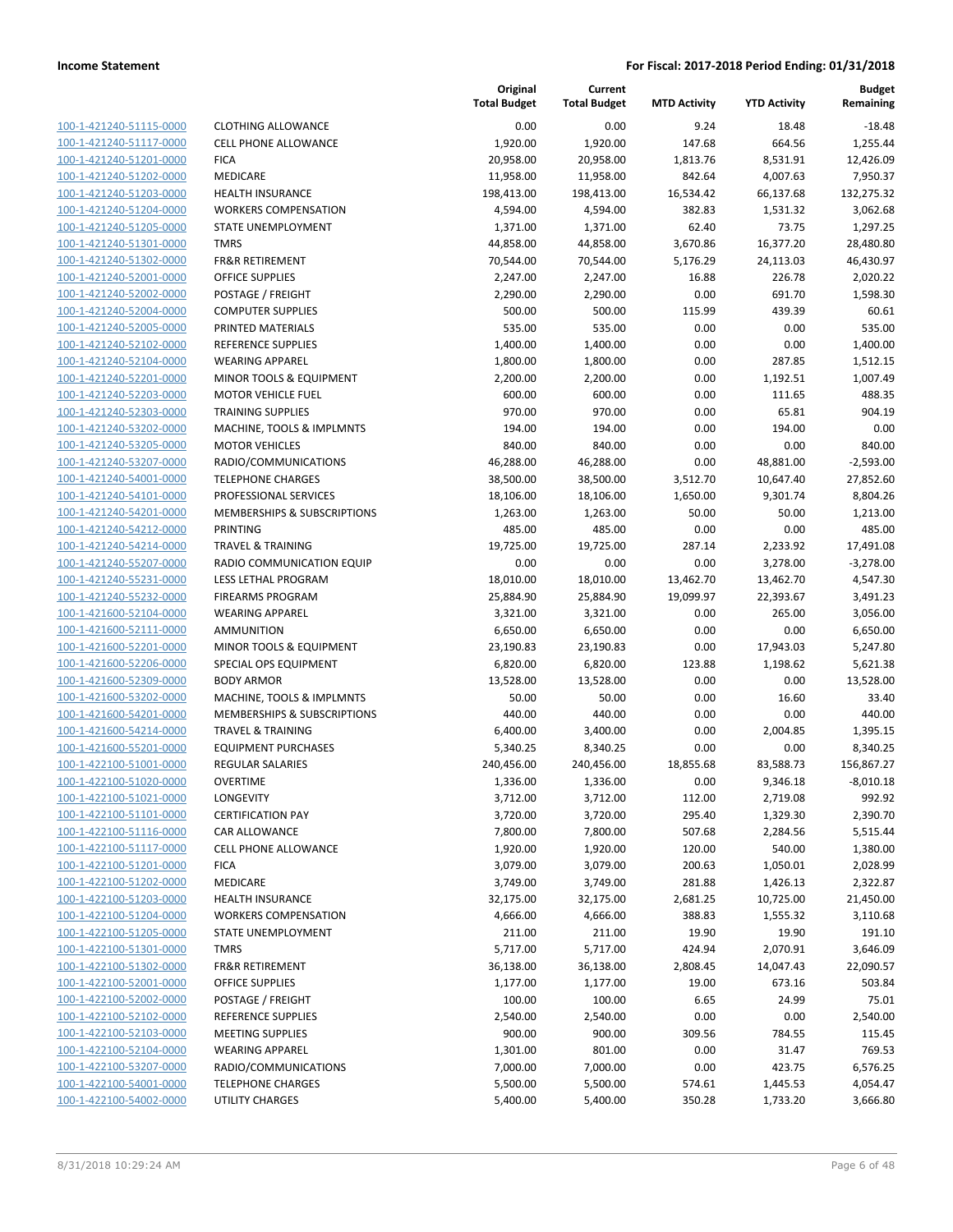|                         |                                    | Original<br><b>Total Budget</b> | Current<br><b>Total Budget</b> | <b>MTD Activity</b> | <b>YTD Activity</b> | Budget<br>Remaining |
|-------------------------|------------------------------------|---------------------------------|--------------------------------|---------------------|---------------------|---------------------|
| 100-1-422100-54101-0000 | PROFESSIONAL SERVICES              | 7,600.00                        | 7,600.00                       | 0.00                | 76.94               | 7,523.06            |
| 100-1-422100-54201-0000 | MEMBERSHIPS & SUBSCRIPTIONS        | 5,765.00                        | 5,765.00                       | 0.00                | 3,757.94            | 2,007.06            |
| 100-1-422100-54214-0000 | <b>TRAVEL &amp; TRAINING</b>       | 5,500.00                        | 5,500.00                       | 1,158.86            | 1,564.82            | 3,935.18            |
| 100-1-422200-51001-0000 | <b>REGULAR SALARIES</b>            | 2,857,464.00                    | 2,857,464.00                   | 216,085.15          | 954,440.55          | 1,903,023.45        |
| 100-1-422200-51020-0000 | <b>OVERTIME</b>                    | 345,659.00                      | 345,659.00                     | 25,889.86           | 237,658.82          | 108,000.18          |
| 100-1-422200-51021-0000 | LONGEVITY                          | 51,002.00                       | 51,002.00                      | 296.00              | 48,141.54           | 2,860.46            |
| 100-1-422200-51101-0000 | <b>CERTIFICATION PAY</b>           | 61,440.00                       | 61,440.00                      | 5,021.64            | 22,560.46           | 38,879.54           |
| 100-1-422200-51102-0000 | <b>BILINGUAL PAY</b>               | 600.00                          | 600.00                         | 46.16               | 207.72              | 392.28              |
| 100-1-422200-51117-0000 | <b>CELL PHONE ALLOWANCE</b>        | 1,560.00                        | 1,560.00                       | 119.06              | 535.77              | 1,024.23            |
| 100-1-422200-51202-0000 | <b>MEDICARE</b>                    | 47,969.00                       | 47,969.00                      | 3,365.72            | 18,152.30           | 29,816.70           |
| 100-1-422200-51203-0000 | <b>HEALTH INSURANCE</b>            | 514,800.00                      | 514,800.00                     | 42,900.00           | 171,600.00          | 343,200.00          |
| 100-1-422200-51204-0000 | <b>WORKERS COMPENSATION</b>        | 71,404.00                       | 71,404.00                      | 5,950.33            | 23,801.32           | 47,602.68           |
| 100-1-422200-51205-0000 | STATE UNEMPLOYMENT                 | 3,375.00                        | 3,375.00                       | 247.45              | 247.45              | 3,127.55            |
| 100-1-422200-51302-0000 | <b>FR&amp;R RETIREMENT</b>         | 572,317.00                      | 572,317.00                     | 42,810.19           | 217,612.30          | 354,704.70          |
| 100-1-422200-51401-0000 | <b>CONTRA - SALARIES</b>           | 0.00                            | 0.00                           | $-114,166.86$       | $-162, 147.11$      | 162,147.11          |
| 100-1-422200-52001-0000 | <b>OFFICE SUPPLIES</b>             | 1,223.00                        | 1,223.00                       | 80.71               | 80.71               | 1,142.29            |
| 100-1-422200-52101-0000 | <b>JANITORIAL SUPPLIES</b>         | 6,000.00                        | 6,000.00                       | 529.25              | 1,802.72            | 4,197.28            |
| 100-1-422200-52104-0000 | <b>WEARING APPAREL</b>             | 20,079.00                       | 19,079.00                      | 1,202.78            | 3,935.82            | 15,143.18           |
| 100-1-422200-52201-0000 | <b>MINOR TOOLS &amp; EQUIPMENT</b> | 29,542.00                       | 29,542.00                      | 7,277.79            | 22,134.12           | 7,407.88            |
| 100-1-422200-52203-0000 | <b>MOTOR VEHICLE FUEL</b>          | 25,000.00                       | 25,000.00                      | 2,426.31            | 9,101.11            | 15,898.89           |
| 100-1-422200-52205-0000 | FIRST RESPONDER SUPPLIES           | 19,500.00                       | 19,500.00                      | 64.00               | 4,450.36            | 15,049.64           |
| 100-1-422200-52207-0000 | <b>BUNKER GEAR</b>                 | 32,600.00                       | 34,100.00                      | 724.84              | 20,295.22           | 13,804.78           |
| 100-1-422200-52306-0000 | <b>HAZMAT SUPPLIES</b>             | 13,000.00                       | 13,000.00                      | 0.00                | 0.00                | 13,000.00           |
| 100-1-422200-53202-0000 | MACHINE, TOOLS & IMPLMNTS          | 1,800.00                        | 1,800.00                       | 0.00                | 938.00              | 862.00              |
| 100-1-422200-53205-0000 | <b>MOTOR VEHICLES</b>              | 50,000.00                       | 50,000.00                      | 15,071.17           | 22,873.82           | 27,126.18           |
| 100-1-422200-53208-0000 | FIRE HOSE/NOZZLES                  | 6,500.00                        | 6,500.00                       | 0.00                | 0.00                | 6,500.00            |
| 100-1-422200-53213-0000 | <b>SCBA MAINTENANCE</b>            | 2,000.00                        | 2,000.00                       | 0.00                | 0.00                | 2,000.00            |
| 100-1-422200-53402-0000 | <b>BUILDING MAINTENANCE</b>        | 9,567.00                        | 9,567.00                       | 0.00                | 0.00                | 9,567.00            |
| 100-1-422200-54001-0000 | <b>TELEPHONE CHARGES</b>           | 7,500.00                        | 7,500.00                       | 1,055.28            | 2,285.14            | 5,214.86            |
| 100-1-422200-54002-0000 | UTILITY CHARGES                    | 55,000.00                       | 55,000.00                      | 6,164.82            | 19,776.88           | 35,223.12           |
| 100-1-422200-54109-0000 | INSPECTIONS/TESTING                | 7,640.00                        | 7,640.00                       | 498.75              | 3,136.25            | 4,503.75            |
| 100-1-422200-54214-0000 | <b>TRAVEL &amp; TRAINING</b>       | 16,650.00                       | 16,650.00                      | 0.00                | 0.00                | 16,650.00           |
| 100-1-422200-54908-0000 | LEASE PURCHASE PAYMENTS            | 65,073.00                       | 65,073.00                      | 5,419.72            | 21,678.88           | 43,394.12           |
| 100-1-422200-55201-0000 | <b>EQUIPMENT PURCHASES</b>         | 675.00                          | 675.00                         | 0.00                | 0.00                | 675.00              |
| 100-1-422200-55207-0000 | RADIO COMMUNICATION EQUIP          | 7,000.00                        | 7,000.00                       | 0.00                | 0.00                | 7,000.00            |
| 100-1-422300-51001-0000 | <b>REGULAR SALARIES</b>            | 96,132.00                       | 96,132.00                      | 7,964.33            | 33,561.93           | 62,570.07           |
| 100-1-422300-51020-0000 | <b>OVERTIME</b>                    | 9,613.20                        | 9,613.20                       | 0.00                | 1,100.07            | 8,513.13            |
| 100-1-422300-51021-0000 | LONGEVITY                          | 1,552.00                        | 1,552.00                       | 0.00                | 1,552.00            | 0.00                |
| 100-1-422300-51101-0000 | <b>CERTIFICATION PAY</b>           | 1,920.00                        | 1,920.00                       | 147.70              | 664.65              | 1,255.35            |
| 100-1-422300-51117-0000 | <b>CELL PHONE ALLOWANCE</b>        | 600.00                          | 600.00                         | 46.16               | 207.72              | 392.28              |
| 100-1-422300-51201-0000 | <b>FICA</b>                        | 7,002.00                        | 7,002.00                       | 0.00                | 0.00                | 7,002.00            |
| 100-1-422300-51202-0000 | MEDICARE                           | 1,638.00                        | 1,638.00                       | 118.32              | 533.91              | 1,104.09            |
| 100-1-422300-51203-0000 | <b>HEALTH INSURANCE</b>            | 10,725.00                       | 10,725.00                      | 893.75              | 3,575.00            | 7,150.00            |
| 100-1-422300-51204-0000 | <b>WORKERS COMPENSATION</b>        | 2,438.00                        | 2,438.00                       | 203.17              | 812.68              | 1,625.32            |
| 100-1-422300-51205-0000 | STATE UNEMPLOYMENT                 | 70.00                           | 70.00                          | 8.16                | 8.16                | 61.84               |
| 100-1-422300-51302-0000 | <b>FR&amp;R RETIREMENT</b>         | 19,538.00                       | 19,538.00                      | 1,411.36            | 6,395.95            | 13,142.05           |
| 100-1-422300-52001-0000 | <b>OFFICE SUPPLIES</b>             | 516.00                          | 516.00                         | 0.00                | 95.48               | 420.52              |
| 100-1-422300-52002-0000 | POSTAGE / FREIGHT                  | 100.00                          | 100.00                         | 8.70                | 8.70                | 91.30               |
| 100-1-422300-52005-0000 | PRINTED MATERIALS                  | 424.00                          | 424.00                         | 0.00                | 0.00                | 424.00              |
| 100-1-422300-52104-0000 | <b>WEARING APPAREL</b>             | 1,205.00                        | 1,205.00                       | 79.99               | 738.45              | 466.55              |
| 100-1-422300-52201-0000 | <b>MINOR TOOLS &amp; EQUIPMENT</b> | 535.00                          | 535.00                         | 0.00                | 0.00                | 535.00              |
| 100-1-422300-52203-0000 | <b>MOTOR VEHICLE FUEL</b>          | 2,200.00                        | 2,200.00                       | 51.53               | 231.64              | 1,968.36            |
| 100-1-422300-52304-0000 | FIRE PREVENTION SUPPLIES           | 9,252.00                        | 9,252.00                       | 667.37              | 2,694.77            | 6,557.23            |
| 100-1-422300-53205-0000 | <b>MOTOR VEHICLES</b>              | 680.00                          | 680.00                         | 0.00                | 106.40              | 573.60              |
| 100-1-422300-54001-0000 | <b>TELEPHONE CHARGES</b>           | 600.00                          | 600.00                         | 55.36               | 116.62              | 483.38              |
| 100-1-422300-54201-0000 | MEMBERSHIPS & SUBSCRIPTIONS        | 1,851.00                        | 1,851.00                       | 36.04               | 36.04               | 1,814.96            |
| 100-1-422300-54208-0000 | <b>LABORATORY WORK</b>             | 600.00                          | 600.00                         | 0.00                | 0.00                | 600.00              |
| 100-1-422300-54210-0000 | PHOTO PROCESSING                   | 50.00                           | 50.00                          | 0.00                | 0.00                | 50.00               |
| 100-1-422300-54214-0000 | <b>TRAVEL &amp; TRAINING</b>       | 3,100.00                        | 3,100.00                       | 0.00                | 1,792.32            | 1,307.68            |
|                         |                                    |                                 |                                |                     |                     |                     |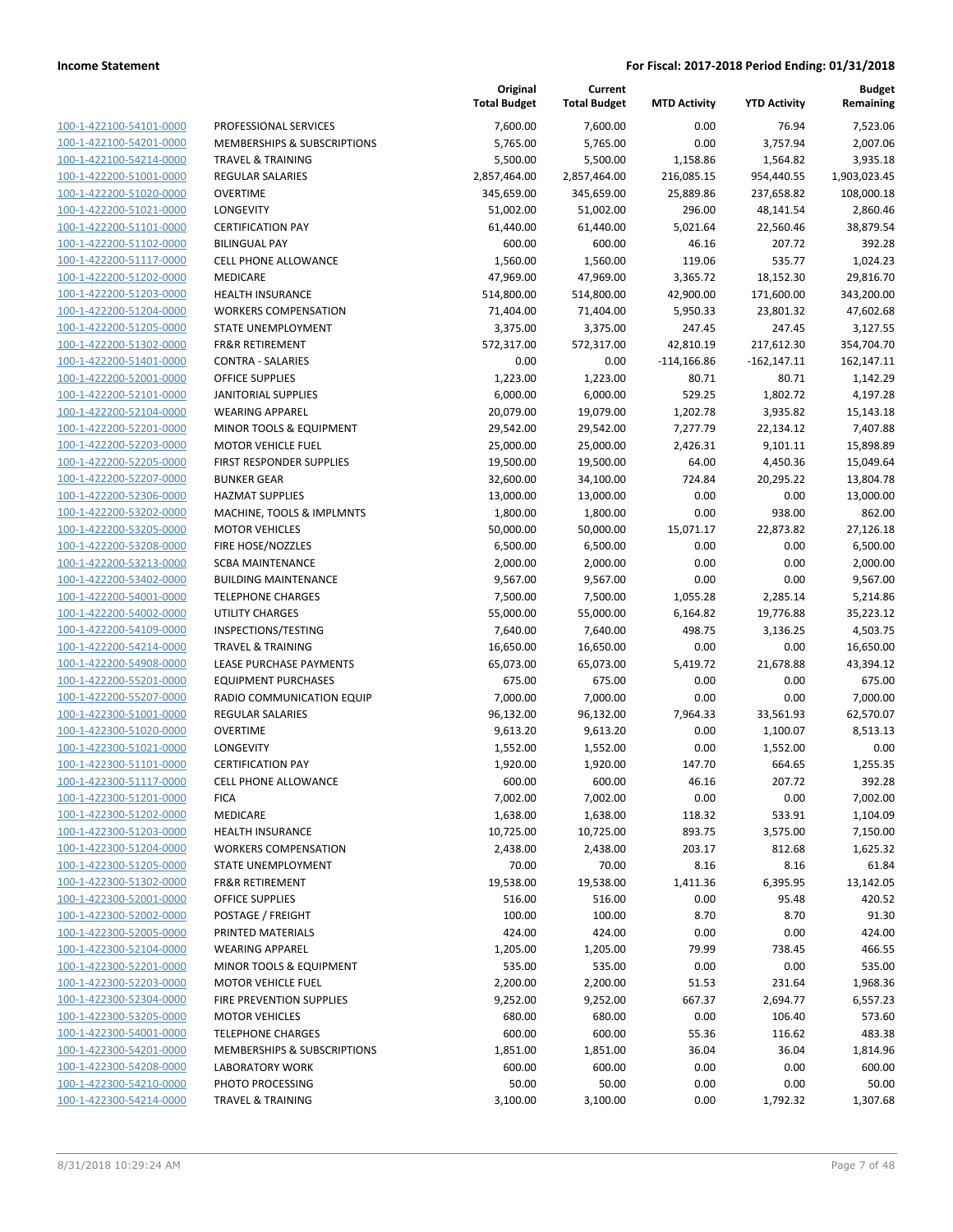| 100-1-422300-54217-0000         |
|---------------------------------|
| 100-1-422400-53209-0000         |
| 100-1-422400-54001-0000         |
| 100-1-422400-54201-0000         |
| 100-1-422400-54214-0000         |
| 100-1-431100-51001-0000         |
| 100-1-431100-51021-0000         |
| 100-1-431100-51116-0000         |
| 100-1-431100-51117-0000         |
| -431100-51201-0000<br>$100 - 1$ |
| 100-1-431100-51202-0000         |
|                                 |
| 100-1-431100-51203-0000         |
| 100-1-431100-51204-0000         |
| 100-1-431100-51205-0000         |
| -431100-51301-0000<br>$100 - 1$ |
| 100-1-431100-52001-0000         |
| 100-1-431100-52002-0000         |
| 100-1-431100-52203-0000         |
| 100-1-431100-53201-0000         |
| $100 - 1$<br>-431100-53205-0000 |
| 100-1-431100-53207-0000         |
| 100-1-431100-54001-0000         |
| 100-1-431100-54002-0000         |
| 100-1-431100-54101-0000         |
|                                 |
| -431100-54201-0000<br>$100 - 1$ |
| 100-1-431100-54214-0000         |
| 100-1-431200-51001-0000         |
| 100-1-431200-51020-0000         |
| 100-1-431200-51021-0000         |
| -431200-51117-0000<br>$100 - 1$ |
| 100-1-431200-51201-0000         |
| 100-1-431200-51202-0000         |
| 100-1-431200-51203-0000         |
| 100-1-431200-51204-0000         |
| -431200-51205-0000<br>$100 - 1$ |
| 100-1-431200-51301-0000         |
| 100-1-431200-52001-0000         |
| 100-1-431200-52002-0000         |
| 100-1-431200-52103-0000         |
| $100 - 1$<br>-431200-52104-0000 |
|                                 |
| 100-1-431200-52106-0000         |
| 100-1-431200-52107-0000         |
| <u>100-1-431200-52201-0000</u>  |
| 100-1-431200-52203-0000         |
| 100-1-431200-52302-0000         |
| 100-1-431200-52303-0000         |
| <u>100-1-431200-53202-0000</u>  |
| <u>100-1-431200-53205-0000</u>  |
| 100-1-431200-53207-0000         |
| 100-1-431200-53301-0000         |
| 100-1-431200-53303-0000         |
| 100-1-431200-53305-0000         |
| <u>100-1-431200-53308-0000</u>  |
| 100-1-431200-54001-0000         |
|                                 |
| 100-1-431200-54002-0000         |
| <u>100-1-431200-54201-0000</u>  |
| 100-1-431200-54214-0000         |
| <u>100-1-431600-51001-0000</u>  |
| <u>100-1-431600-51020-0000</u>  |

|                                                    |                                          | Original<br><b>Total Budget</b> | Current<br><b>Total Budget</b> | <b>MTD Activity</b> | <b>YTD Activity</b> | <b>Budget</b><br>Remaining |
|----------------------------------------------------|------------------------------------------|---------------------------------|--------------------------------|---------------------|---------------------|----------------------------|
| 100-1-422300-54217-0000                            | <b>AWARDS PROGRAM</b>                    | 500.00                          | 500.00                         | 0.00                | 0.00                | 500.00                     |
| 100-1-422400-53209-0000                            | HARDWARE/SOFTWARE                        | 12,500.00                       | 12,500.00                      | 10,000.00           | 10,000.00           | 2,500.00                   |
| 100-1-422400-54001-0000                            | <b>TELEPHONE CHARGES</b>                 | 2,000.00                        | 2,000.00                       | 435.04              | 1,211.58            | 788.42                     |
| 100-1-422400-54201-0000                            | MEMBERSHIPS & SUBSCRIPTIONS              | 3,100.00                        | 3,100.00                       | 0.00                | 3,000.00            | 100.00                     |
| 100-1-422400-54214-0000                            | <b>TRAVEL &amp; TRAINING</b>             | 1,200.00                        | 1,200.00                       | 0.00                | 0.00                | 1,200.00                   |
| 100-1-431100-51001-0000                            | <b>REGULAR SALARIES</b>                  | 129,182.00                      | 129,182.00                     | 9,891.04            | 43,905.44           | 85,276.56                  |
| 100-1-431100-51021-0000                            | LONGEVITY                                | 342.00                          | 342.00                         | 0.00                | 342.00              | 0.00                       |
| 100-1-431100-51116-0000                            | CAR ALLOWANCE                            | 4,200.00                        | 4,200.00                       | 323.08              | 1,453.86            | 2,746.14                   |
| 100-1-431100-51117-0000                            | <b>CELL PHONE ALLOWANCE</b>              | 420.00                          | 420.00                         | 32.30               | 145.35              | 274.65                     |
| 100-1-431100-51201-0000                            | <b>FICA</b>                              | 8,738.00                        | 8,738.00                       | 599.62              | 2,724.86            | 6,013.14                   |
| 100-1-431100-51202-0000                            | MEDICARE                                 | 1,939.00                        | 1,939.00                       | 140.24              | 637.28              | 1,301.72                   |
| 100-1-431100-51203-0000                            | <b>HEALTH INSURANCE</b>                  | 21,450.00                       | 21,450.00                      | 1,787.50            | 7,150.00            | 14,300.00                  |
| 100-1-431100-51204-0000                            | <b>WORKERS COMPENSATION</b>              | 366.00                          | 366.00                         | 30.50               | 122.00              | 244.00                     |
| 100-1-431100-51205-0000                            | STATE UNEMPLOYMENT                       | 141.00                          | 141.00                         | 10.24               | 10.24               | 130.76                     |
| 100-1-431100-51301-0000                            | <b>TMRS</b>                              | 15,392.00                       | 15,392.00                      | 1,190.64            | 5,170.71            | 10,221.29                  |
| 100-1-431100-52001-0000                            | <b>OFFICE SUPPLIES</b>                   | 850.00                          | 850.00                         | 0.00                | 0.00                | 850.00                     |
| 100-1-431100-52002-0000                            | POSTAGE / FREIGHT                        | 300.00                          | 300.00                         | 0.00                | 5.62                | 294.38                     |
| 100-1-431100-52203-0000                            | <b>MOTOR VEHICLE FUEL</b>                | 200.00                          | 200.00                         | 0.00                | 0.00                | 200.00                     |
| 100-1-431100-53201-0000                            | <b>FURNITURE &amp; OFFICE EQUIPMENT</b>  | 250.00                          | 250.00                         | 0.00                | 0.00                | 250.00                     |
| 100-1-431100-53205-0000                            | <b>MOTOR VEHICLES</b>                    | 400.00                          | 400.00                         | 0.00                | 0.00                | 400.00                     |
| 100-1-431100-53207-0000                            | RADIO/COMMUNICATIONS                     | 1,000.00                        | 1,000.00                       | 0.00                | 0.00                | 1,000.00                   |
| 100-1-431100-54001-0000                            | <b>TELEPHONE CHARGES</b>                 | 3,000.00                        | 3,000.00                       | 432.49              | 1,211.47            | 1,788.53                   |
| 100-1-431100-54002-0000                            | <b>UTILITY CHARGES</b>                   | 1,000.00                        | 1,000.00                       | 178.34              | 381.72              | 618.28                     |
| 100-1-431100-54101-0000                            | PROFESSIONAL SERVICES                    | 1,000.00                        | 1,000.00                       | 0.00                | 0.00                | 1,000.00                   |
| 100-1-431100-54201-0000                            | MEMBERSHIPS & SUBSCRIPTIONS              | 600.00                          | 600.00                         | 45.00               | 239.29              | 360.71                     |
| 100-1-431100-54214-0000                            | <b>TRAVEL &amp; TRAINING</b>             | 2,500.00                        | 2,500.00                       | 261.96              | 261.96              | 2,238.04                   |
| 100-1-431200-51001-0000                            | <b>REGULAR SALARIES</b>                  | 346,775.00                      | 346,775.00                     | 20,868.17           | 92,887.78           | 253,887.22                 |
| 100-1-431200-51020-0000                            | <b>OVERTIME</b>                          | 18,000.00                       | 18,000.00                      | 368.46              | 2,756.71            | 15,243.29                  |
| 100-1-431200-51021-0000                            | LONGEVITY<br><b>CELL PHONE ALLOWANCE</b> | 6,008.00                        | 6,008.00                       | 0.00                | 5,882.00            | 126.00                     |
| 100-1-431200-51117-0000<br>100-1-431200-51201-0000 | <b>FICA</b>                              | 864.00<br>23,612.00             | 864.00<br>23,612.00            | 33.22<br>1,207.81   | 149.49<br>5,959.26  | 714.51<br>17,652.74        |
| 100-1-431200-51202-0000                            | MEDICARE                                 | 5,522.00                        | 5,522.00                       | 282.47              | 1,393.69            | 4,128.31                   |
| 100-1-431200-51203-0000                            | <b>HEALTH INSURANCE</b>                  | 117,975.00                      | 117,975.00                     | 9,831.25            | 39,325.00           | 78,650.00                  |
| 100-1-431200-51204-0000                            | <b>WORKERS COMPENSATION</b>              | 18,784.00                       | 18,784.00                      | 1,565.33            | 6,261.32            | 12,522.68                  |
| 100-1-431200-51205-0000                            | STATE UNEMPLOYMENT                       | 773.00                          | 773.00                         | 21.27               | 21.27               | 751.73                     |
| 100-1-431200-51301-0000                            | <b>TMRS</b>                              | 43,835.00                       | 43,835.00                      | 2,471.53            | 11,460.95           | 32,374.05                  |
| 100-1-431200-52001-0000                            | <b>OFFICE SUPPLIES</b>                   | 350.00                          | 350.00                         | 0.00                | 0.00                | 350.00                     |
| 100-1-431200-52002-0000                            | POSTAGE / FREIGHT                        | 20.00                           | 20.00                          | 0.00                | 0.00                | 20.00                      |
| 100-1-431200-52103-0000                            | <b>MEETING SUPPLIES</b>                  | 623.00                          | 623.00                         | 0.00                | 0.00                | 623.00                     |
| 100-1-431200-52104-0000                            | <b>WEARING APPAREL</b>                   | 10,746.40                       | 10,746.40                      | 230.20              | 1,792.05            | 8,954.35                   |
| 100-1-431200-52106-0000                            | <b>CHEMICAL SUPPLIES</b>                 | 2,002.90                        | 2,002.90                       | 0.00                | 83.88               | 1,919.02                   |
| 100-1-431200-52107-0000                            | <b>BOTANICAL SUPPLIES</b>                | 449.99                          | 449.99                         | 0.00                | 0.00                | 449.99                     |
| 100-1-431200-52201-0000                            | MINOR TOOLS & EQUIPMENT                  | 7,718.65                        | 7,718.65                       | 78.47               | 530.51              | 7,188.14                   |
| 100-1-431200-52203-0000                            | <b>MOTOR VEHICLE FUEL</b>                | 35,000.00                       | 35,000.00                      | 2,053.21            | 9,213.25            | 25,786.75                  |
| 100-1-431200-52302-0000                            | <b>MEDICAL SUPPLIES</b>                  | 150.00                          | 150.00                         | 0.00                | 0.00                | 150.00                     |
| 100-1-431200-52303-0000                            | <b>TRAINING SUPPLIES</b>                 | 212.99                          | 212.99                         | 0.00                | 0.00                | 212.99                     |
| 100-1-431200-53202-0000                            | MACHINE, TOOLS & IMPLMNTS                | 3,389.99                        | 3,389.99                       | 157.50              | 157.50              | 3,232.49                   |
| 100-1-431200-53205-0000                            | <b>MOTOR VEHICLES</b>                    | 45,000.00                       | 45,000.00                      | 2,507.75            | 4,769.70            | 40,230.30                  |
| 100-1-431200-53207-0000                            | RADIO/COMMUNICATIONS                     | 5,930.00                        | 5,930.00                       | 0.00                | 4,170.00            | 1,760.00                   |
| 100-1-431200-53301-0000                            | SIDEWALKS, CURBS, & GUTTERS              | 12,125.00                       | 12,125.00                      | 450.50              | 450.50              | 11,674.50                  |
| 100-1-431200-53303-0000                            | MAINT - STREET /ALLEY/APRN/RNWY          | 100,000.00                      | 100,000.00                     | 3,363.76            | 11,607.39           | 88,392.61                  |
| 100-1-431200-53305-0000                            | <b>BRIDGES &amp; CULVERTS</b>            | 6,912.80                        | 6,912.80                       | 0.00                | 518.40              | 6,394.40                   |
| 100-1-431200-53308-0000                            | <b>STORM SEWERS</b>                      | 5,071.61                        | 5,071.61                       | 0.00                | 0.00                | 5,071.61                   |
| 100-1-431200-54001-0000                            | <b>TELEPHONE CHARGES</b>                 | 2,500.00                        | 2,500.00                       | 292.70              | 615.76              | 1,884.24                   |
| 100-1-431200-54002-0000                            | UTILITY CHARGES                          | 5,800.00                        | 5,800.00                       | 465.67              | 1,378.02            | 4,421.98                   |
| 100-1-431200-54201-0000                            | MEMBERSHIPS & SUBSCRIPTIONS              | 525.00                          | 525.00                         | 0.00                | 0.00                | 525.00                     |
| 100-1-431200-54214-0000                            | <b>TRAVEL &amp; TRAINING</b>             | 330.00                          | 330.00                         | 0.00                | 0.00                | 330.00                     |
| 100-1-431600-51001-0000                            | REGULAR SALARIES                         | 68,993.00                       | 68,993.00                      | 5,319.03            | 24,485.43           | 44,507.57                  |
| 100-1-431600-51020-0000                            | <b>OVERTIME</b>                          | 7,786.00                        | 7,786.00                       | 100.55              | 1,279.40            | 6,506.60                   |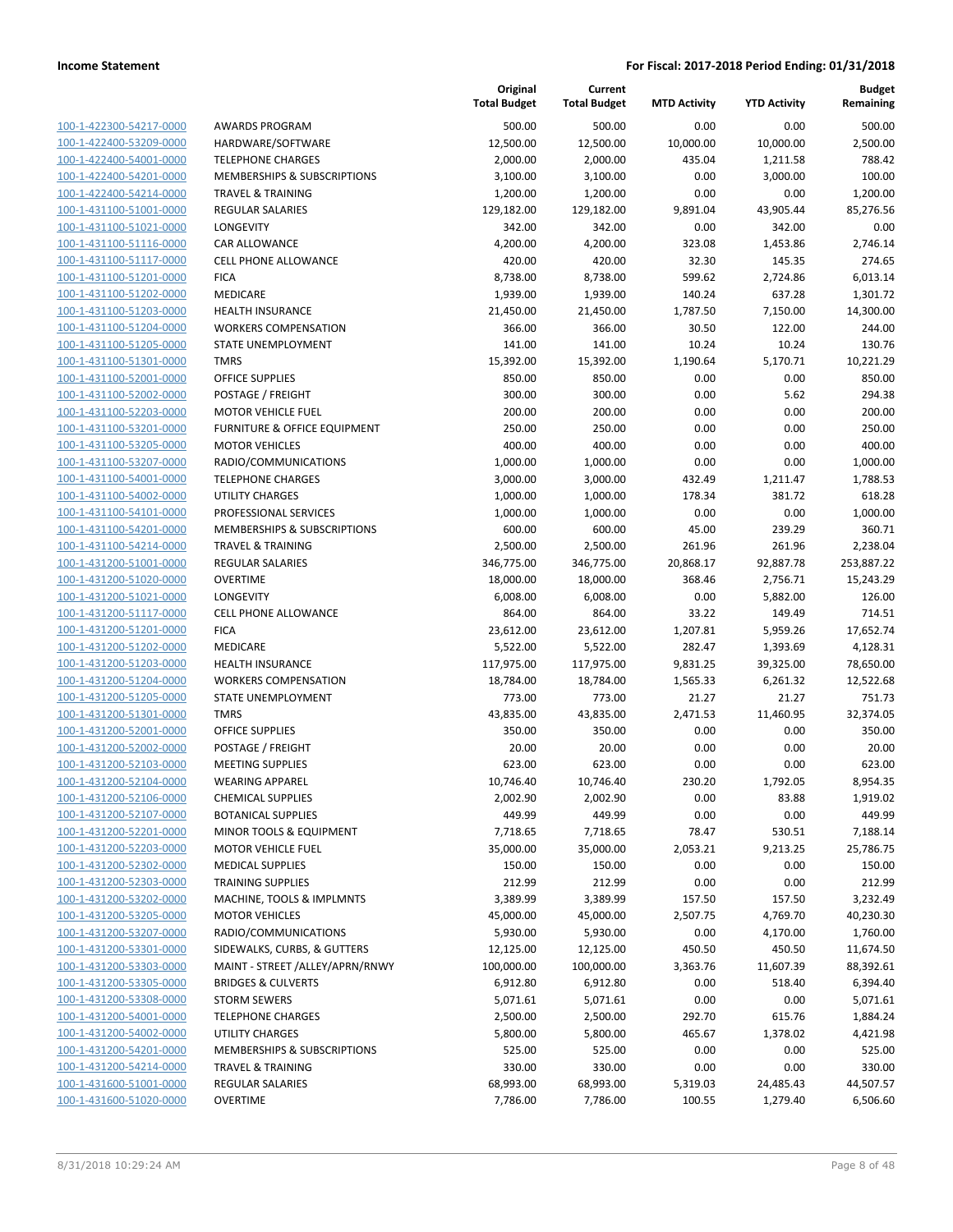100-1-431600-51021-0000 100-1-431600-51101-0000 100-1-431600-51201-0000 100-1-431600-51202-0000 100-1-431600-51203-0000 100-1-431600-51204-0000 100-1-431600-51205-0000 100-1-431600-51301-0000 100-1-431600-52001-0000 100-1-431600-52104-0000 100-1-431600-52106-0000 100-1-431600-52201-0000 100-1-431600-52203-0000 100-1-431600-53202-0000 100-1-431600-53205-0000 100-1-431600-53207-0000 100-1-431600-53303-0000 100-1-431600-54001-0000 100-1-431600-54002-0000 100-1-431600-54214-0000 100-1-431700-51001-0000 100-1-431700-51020-0000 100-1-431700-51021-0000 100-1-431700-51117-0000 100-1-431700-51201-0000 100-1-431700-51202-0000 100-1-431700-51203-0000 100-1-431700-51204-0000 100-1-431700-51205-0000 100-1-431700-51301-0000 100-1-431700-52001-0000 100-1-431700-52002-0000 POSTAGE / FREIGHT 100.00 100.00 0.00 0.00 100.00 100-1-431700-52104-0000 100-1-431700-52201-0000 100-1-431700-52203-0000 100-1-431700-52303-0000 100-1-431700-53201-0000 100-1-431700-53205-0000 100-1-431700-53207-0000 100-1-431700-54001-0000 100-1-431700-54002-0000 100-1-431700-54201-0000 100-1-431700-54212-0000 100-1-431700-54214-0000 100-1-431700-54410-0000 100-1-441100-51001-0000 100-1-441100-51020-0000 100-1-441100-51021-0000 100-1-441100-51102-0000 100-1-441100-51201-0000 100-1-441100-51202-0000 100-1-441100-51203-0000 100-1-441100-51204-0000 100-1-441100-51205-0000 100-1-441100-51301-0000 100-1-441100-52001-0000 100-1-441100-52002-0000 100-1-441100-52005-0000 PRINTED MATERIALS 285.00 285.00 0.00 0.00 285.00 100-1-441100-54001-0000

|                                                  | Original<br><b>Total Budget</b> | Current<br><b>Total Budget</b> | <b>MTD Activity</b> | <b>YTD Activity</b> | <b>Budget</b><br>Remaining |
|--------------------------------------------------|---------------------------------|--------------------------------|---------------------|---------------------|----------------------------|
| LONGEVITY                                        | 2,604.00                        | 2,604.00                       | 0.00                | 2,604.00            | 0.00                       |
| <b>CERTIFICATION PAY</b>                         | 600.00                          | 600.00                         | 46.16               | 207.72              | 392.28                     |
| <b>FICA</b>                                      | 4,933.00                        | 4,933.00                       | 323.25              | 1,729.30            | 3,203.70                   |
| MEDICARE                                         | 1,154.00                        | 1,154.00                       | 75.60               | 404.45              | 749.55                     |
| <b>HEALTH INSURANCE</b>                          | 21,450.00                       | 21,450.00                      | 1,787.50            | 7,150.00            | 14,300.00                  |
| <b>WORKERS COMPENSATION</b>                      | 5,099.00                        | 5,099.00                       | 424.92              | 1,699.68            | 3,399.32                   |
| STATE UNEMPLOYMENT                               | 141.00                          | 141.00                         | 5.46                | 5.46                | 135.54                     |
| <b>TMRS</b>                                      | 9,158.00                        | 9,158.00                       | 635.12              | 3,218.88            | 5,939.12                   |
| <b>OFFICE SUPPLIES</b>                           | 240.40                          | 240.40                         | 0.00                | 0.00                | 240.40                     |
| <b>WEARING APPAREL</b>                           | 2,625.28                        | 2,625.28                       | 172.30              | 579.29              | 2,045.99                   |
| <b>CHEMICAL SUPPLIES</b>                         | 326.66                          | 326.66                         | 0.00                | 0.00                | 326.66                     |
| MINOR TOOLS & EQUIPMENT                          | 3,254.84                        | 3,254.84                       | 139.98              | 139.98              | 3,114.86                   |
| <b>MOTOR VEHICLE FUEL</b>                        | 4,000.00                        | 4,000.00                       | 361.01              | 1,071.81            | 2,928.19                   |
| MACHINE, TOOLS & IMPLMNTS                        | 1,148.96                        | 1,148.96                       | 0.00                | 0.00                | 1,148.96                   |
| <b>MOTOR VEHICLES</b>                            | 3,500.00                        | 3,500.00                       | 85.00               | 599.74              | 2,900.26                   |
| RADIO/COMMUNICATIONS                             | 1,400.00                        | 1,400.00                       | 0.00                | 0.00                | 1,400.00                   |
| MAINT - STREET /ALLEY/APRN/RNWY                  | 34,747.95                       | 34,747.95                      | 1,245.34            | 3,276.50            | 31,471.45                  |
| <b>TELEPHONE CHARGES</b>                         | 1,500.00                        | 1,500.00                       | 140.72              | 278.26              | 1,221.74                   |
| <b>UTILITY CHARGES</b>                           | 330,000.00                      | 330,000.00                     | 26,333.77           | 102,928.95          | 227,071.05                 |
| <b>TRAVEL &amp; TRAINING</b>                     | 395.00                          | 395.00                         | 0.00                | 0.00                | 395.00                     |
| <b>REGULAR SALARIES</b>                          | 106,361.00                      | 106,361.00                     | 8,181.60            | 36,687.21           | 69,673.79                  |
| <b>OVERTIME</b>                                  | 329.00                          | 329.00                         | 0.00                | 0.00                | 329.00                     |
| LONGEVITY                                        | 1,722.00                        | 1,722.00                       | 0.00                | 1,722.00            | 0.00                       |
| <b>CELL PHONE ALLOWANCE</b>                      | 864.00                          | 864.00                         | 32.30               | 145.35              | 718.65                     |
| <b>FICA</b>                                      | 6,736.00                        | 6,736.00                       | 462.88              | 2,202.73            | 4,533.27                   |
| MEDICARE                                         | 1,575.00                        | 1,575.00                       | 108.26              | 515.18              | 1,059.82                   |
| <b>HEALTH INSURANCE</b>                          | 21,450.00                       | 21,450.00                      | 1,787.50            | 7,150.00            | 14,300.00                  |
| <b>WORKERS COMPENSATION</b>                      | 674.00                          | 674.00                         | 56.17               | 224.68              | 449.32                     |
| STATE UNEMPLOYMENT                               | 141.00                          | 141.00                         | 8.22                | 8.22                | 132.78                     |
| <b>TMRS</b>                                      | 12,506.00                       | 12,506.00                      | 954.44              | 4,290.66            | 8,215.34                   |
| <b>OFFICE SUPPLIES</b>                           | 2,400.00                        | 2,400.00                       | 0.00                | $-25.42$            | 2,425.42                   |
| POSTAGE / FREIGHT                                | 100.00                          | 100.00                         | 0.00                | 0.00                | 100.00                     |
| <b>WEARING APPAREL</b>                           | 850.00                          | 850.00                         | 0.00                | 209.98              | 640.02                     |
| MINOR TOOLS & EQUIPMENT                          | 500.00                          | 500.00                         | 0.00                | 280.96              | 219.04                     |
| <b>MOTOR VEHICLE FUEL</b>                        | 3,200.00                        | 3,200.00                       | 185.68              | 888.91              | 2,311.09                   |
| <b>TRAINING SUPPLIES</b>                         | 150.00                          | 150.00                         | 0.00                | 0.00                | 150.00                     |
| FURNITURE & OFFICE EQUIPMENT                     | 800.00                          | 800.00                         | 0.00                | 0.00                | 800.00                     |
| <b>MOTOR VEHICLES</b>                            | 1,100.00                        | 1,100.00                       | 448.46              | 480.46              | 619.54                     |
| RADIO/COMMUNICATIONS<br><b>TELEPHONE CHARGES</b> | 200.00<br>1,400.00              | 200.00<br>1,400.00             | 0.00<br>206.08      | 0.00<br>409.88      | 200.00<br>990.12           |
| UTILITY CHARGES                                  | 1,000.00                        | 1,000.00                       | 178.34              | 381.72              | 618.28                     |
| MEMBERSHIPS & SUBSCRIPTIONS                      | 600.00                          | 600.00                         | 0.00                | 0.00                | 600.00                     |
| <b>PRINTING</b>                                  | 200.00                          | 200.00                         | 0.00                | 24.00               | 176.00                     |
| <b>TRAVEL &amp; TRAINING</b>                     | 700.00                          | 700.00                         | 71.00               | 346.00              | 354.00                     |
| PERMITS/FEES                                     | 200.00                          | 200.00                         | 0.00                | 0.00                | 200.00                     |
| <b>REGULAR SALARIES</b>                          | 60,912.00                       | 60,912.00                      | 4,684.95            | 21,321.69           | 39,590.31                  |
| <b>OVERTIME</b>                                  | 1,031.00                        | 1,031.00                       | 0.00                | 99.68               | 931.32                     |
| <b>LONGEVITY</b>                                 | 618.00                          | 618.00                         | 0.00                | 618.00              | 0.00                       |
| <b>BILINGUAL PAY</b>                             | 1,200.00                        | 1,200.00                       | 92.32               | 415.44              | 784.56                     |
| <b>FICA</b>                                      | 3,953.00                        | 3,953.00                       | 261.94              | 1,296.26            | 2,656.74                   |
| MEDICARE                                         | 925.00                          | 925.00                         | 61.26               | 303.14              | 621.86                     |
| <b>HEALTH INSURANCE</b>                          | 21,450.00                       | 21,450.00                      | 1,787.50            | 7,150.00            | 14,300.00                  |
| <b>WORKERS COMPENSATION</b>                      | 174.00                          | 174.00                         | 14.50               | 58.00               | 116.00                     |
| STATE UNEMPLOYMENT                               | 141.00                          | 141.00                         | 4.78                | 4.78                | 136.22                     |
| <b>TMRS</b>                                      | 7,339.00                        | 7,339.00                       | 555.12              | 2,531.47            | 4,807.53                   |
| OFFICE SUPPLIES                                  | 3,000.00                        | 3,000.00                       | 66.57               | 192.79              | 2,807.21                   |
| POSTAGE / FREIGHT                                | 800.00                          | 800.00                         | 0.00                | 110.41              | 689.59                     |
| PRINTED MATERIALS                                | 285.00                          | 285.00                         | 0.00                | 0.00                | 285.00                     |
| <b>TELEPHONE CHARGES</b>                         | 2,500.00                        | 2,500.00                       | 359.36              | 746.56              | 1,753.44                   |
|                                                  |                                 |                                |                     |                     |                            |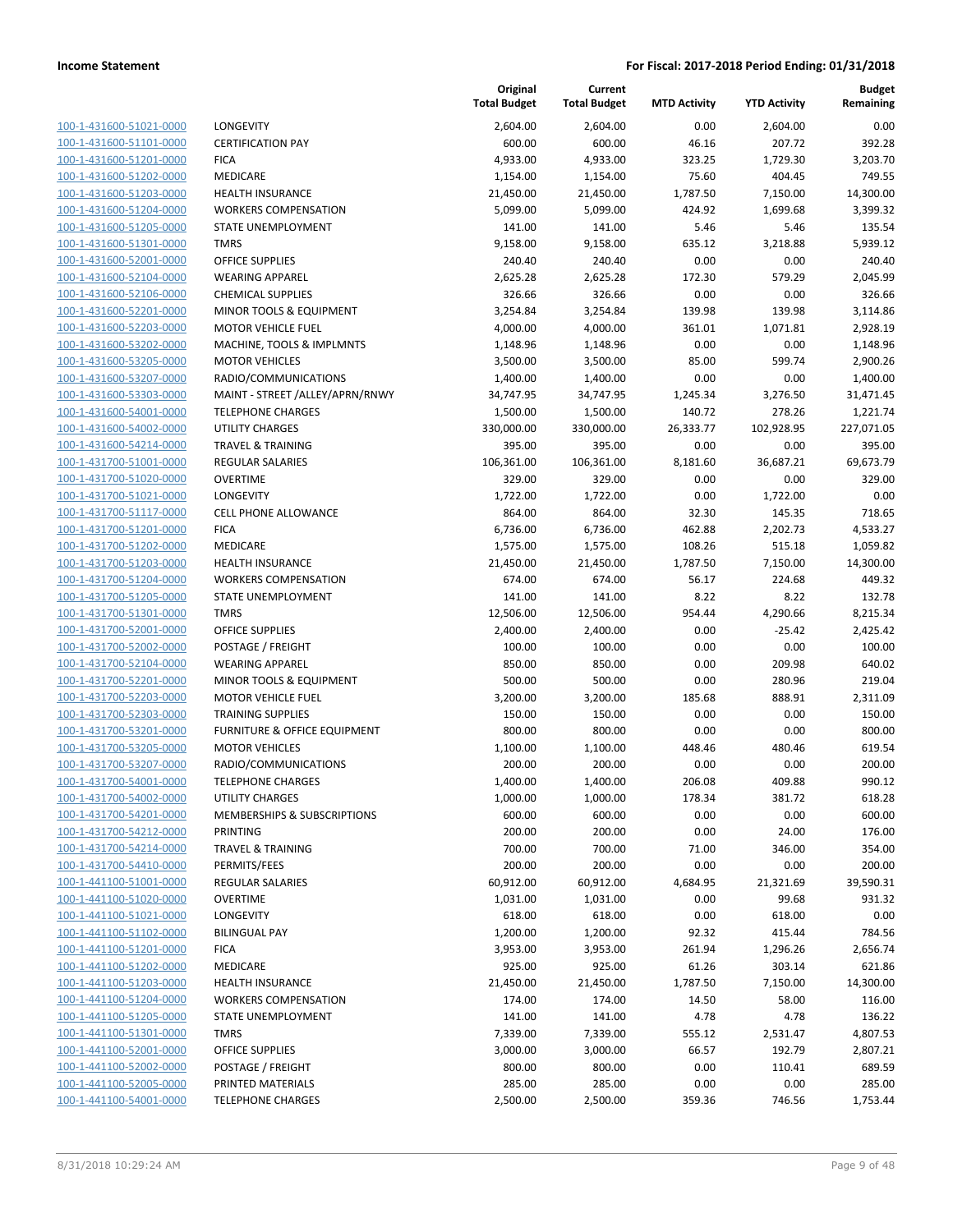| 100-1-441100-54002-0000                      |
|----------------------------------------------|
| 100-1-441200-51001-0000                      |
| 100-1-441200-51021-0000                      |
| <u>100-1-441200-51201-0000</u>               |
| 100-1-441200-51202-0000                      |
| -441200-51203-0000<br>$100 - 1$              |
| 100-1-441200-51204-0000                      |
| 100-1-441200-51205-0000                      |
| <u>100-1-441200-51301-0000</u>               |
| 100-1-441200-52102-0000                      |
|                                              |
| -441200-52104-0000<br>$100-$<br>$\mathbf{1}$ |
| 100-1-441200-54201-0000                      |
| 100-1-441200-54214-0000                      |
| <u>100-1-441300-51001-0000</u>               |
| 100-1-441300-51020-0000                      |
| $-441300 - 51021$<br>$100 - 1$<br>-0000      |
| 100-1-441300-51101-0000                      |
| 100-1-441300-51117-0000                      |
|                                              |
| <u>100-1-441300-51201-0000</u>               |
| 100-1-441300-51202-0000                      |
| -441300-51203-0000<br>$100-$<br>1            |
| 100-1-441300-51204-0000                      |
| 100-1-441300-51205-0000                      |
| <u>100-1-441300-51301-0000</u>               |
| 100-1-441300-52002-0000                      |
| -441300-52005-0000<br>$100 - 1$              |
| 100-1-441300-52102-0000                      |
| 100-1-441300-52104-0000                      |
|                                              |
| <u>100-1-441300-52201-0000</u>               |
| 100-1-441300-52203-0000                      |
| -441300-53205-0000<br>100-<br>1              |
| 100-1-441300-54001-0000                      |
| 100-1-441300-54002-0000                      |
| <u>100-1-441300-54201-0000</u>               |
| 100-1-441300-54214-0000                      |
| 100-1-441300-54410-0000                      |
| 100-1-443200-51001-0000                      |
| 100-1-443200-51020-0000                      |
| 100-1-443200-51021-0000                      |
|                                              |
| 100-1-443200-51117-0000                      |
| -443200-51201-0000<br>$100 - 1$              |
| 100-1-443200-51202-0000                      |
| 100-1-443200-51203-0000                      |
| <u>100-1-443200-51204-0000</u>               |
| 100-1-443200-51205-0000                      |
| 100-1-443200-51301-0000                      |
| 100-1-443200-52001-0000                      |
| 100-1-443200-52002-0000                      |
|                                              |
| <u>100-1-443200-52101-0000</u>               |
| 100-1-443200-52104-0000                      |
| 100-1-443200-52106-0000                      |
| 100-1-443200-52108-0000                      |
| 100-1-443200-52201-0000                      |
| <u>100-1-443200-52203-0000</u>               |
| <u>100-1-443200-53202-0000</u>               |
| <u>100-1-443200-53205-0000</u>               |
| 100-1-443200-53207-0000                      |
| 100-1-443200-54001-0000                      |
|                                              |
| <u>100-1-443200-54002-0000</u>               |

|                                                    |                                                    | Original<br><b>Total Budget</b> | Current<br><b>Total Budget</b> | <b>MTD Activity</b> | <b>YTD Activity</b> | <b>Budget</b><br>Remaining |
|----------------------------------------------------|----------------------------------------------------|---------------------------------|--------------------------------|---------------------|---------------------|----------------------------|
| 100-1-441100-54002-0000                            | <b>UTILITY CHARGES</b>                             | 1,000.00                        | 1,000.00                       | 178.34              | 381.70              | 618.30                     |
| 100-1-441200-51001-0000                            | <b>REGULAR SALARIES</b>                            | 42,770.00                       | 42,770.00                      | 3,290.56            | 14,553.84           | 28,216.16                  |
| 100-1-441200-51021-0000                            | <b>LONGEVITY</b>                                   | 222.00                          | 222.00                         | 0.00                | 222.00              | 0.00                       |
| 100-1-441200-51201-0000                            | <b>FICA</b>                                        | 2,767.00                        | 2,767.00                       | 178.08              | 822.78              | 1,944.22                   |
| 100-1-441200-51202-0000                            | <b>MEDICARE</b>                                    | 647.00                          | 647.00                         | 41.64               | 192.39              | 454.61                     |
| 100-1-441200-51203-0000                            | <b>HEALTH INSURANCE</b>                            | 10,725.00                       | 10,725.00                      | 893.75              | 3,575.00            | 7,150.00                   |
| 100-1-441200-51204-0000                            | <b>WORKERS COMPENSATION</b>                        | 277.00                          | 277.00                         | 23.08               | 92.32               | 184.68                     |
| 100-1-441200-51205-0000                            | STATE UNEMPLOYMENT                                 | 70.00                           | 70.00                          | 3.30                | 3.30                | 66.70                      |
| 100-1-441200-51301-0000                            | <b>TMRS</b>                                        | 5,136.00                        | 5,136.00                       | 382.36              | 1,666.41            | 3,469.59                   |
| 100-1-441200-52102-0000                            | <b>BOOKS / REF SUPPLIES</b>                        | 500.00                          | 500.00                         | 0.00                | 0.00                | 500.00                     |
| 100-1-441200-52104-0000                            | <b>WEARING APPAREL</b>                             | 500.04                          | 500.04                         | 0.00                | 0.00                | 500.04                     |
| 100-1-441200-54201-0000                            | MEMBERSHIPS & SUBSCRIPTIONS                        | 250.00                          | 250.00                         | 0.00                | 0.00                | 250.00                     |
| 100-1-441200-54214-0000                            | <b>TRAVEL &amp; TRAINING</b>                       | 250.00                          | 250.00                         | 0.00                | 140.00              | 110.00                     |
| 100-1-441300-51001-0000                            | <b>REGULAR SALARIES</b>                            | 252,387.00                      | 252,387.00                     | 19,416.50           | 85,937.61           | 166,449.39                 |
| 100-1-441300-51020-0000                            | <b>OVERTIME</b>                                    | 0.00                            | 0.00                           | 0.00                | 60.93               | $-60.93$                   |
| 100-1-441300-51021-0000                            | LONGEVITY                                          | 2,256.00                        | 2,256.00                       | 0.00                | 2,256.00            | 0.00                       |
| 100-1-441300-51101-0000                            | <b>CERTIFICATION PAY</b>                           | 1,800.00                        | 1,800.00                       | 138.46              | 623.07              | 1,176.93                   |
| 100-1-441300-51117-0000                            | <b>CELL PHONE ALLOWANCE</b>                        | 1,824.00                        | 1,824.00                       | 98.74               | 444.33              | 1,379.67                   |
| 100-1-441300-51201-0000                            | <b>FICA</b>                                        | 15,994.00                       | 15,994.00                      | 1,177.82            | 5,426.19            | 10,567.81                  |
| 100-1-441300-51202-0000                            | MEDICARE                                           | 3,740.00                        | 3,740.00                       | 275.46              | 1,269.03            | 2,470.97                   |
| 100-1-441300-51203-0000                            | <b>HEALTH INSURANCE</b>                            | 53,625.00                       | 53,625.00                      | 4,468.75            | 17,875.00           | 35,750.00                  |
| 100-1-441300-51204-0000                            | <b>WORKERS COMPENSATION</b>                        | 1,651.00                        | 1,651.00                       | 137.57              | 550.28              | 1,100.72                   |
| 100-1-441300-51205-0000                            | STATE UNEMPLOYMENT                                 | 352.00                          | 352.00                         | 19.66               | 19.66               | 332.34                     |
| 100-1-441300-51301-0000                            | <b>TMRS</b>                                        | 29,691.00                       | 29,691.00                      | 2,283.76            | 10,072.79           | 19,618.21                  |
| 100-1-441300-52002-0000                            | POSTAGE / FREIGHT                                  | 6,000.00                        | 6,000.00                       | 0.00                | 489.00              | 5,511.00                   |
| 100-1-441300-52005-0000                            | PRINTED MATERIALS                                  | 500.00                          | 500.00                         | 292.05              | 292.05              | 207.95                     |
| 100-1-441300-52102-0000                            | <b>BOOKS / REF SUPPLIES</b>                        | 1,500.00                        | 1,500.00                       | 0.00                | 68.50               | 1,431.50                   |
| 100-1-441300-52104-0000                            | <b>WEARING APPAREL</b>                             | 2,400.00                        | 2,400.00                       | 0.00                | 0.00                | 2,400.00                   |
| 100-1-441300-52201-0000                            | MINOR TOOLS & EQUIPMENT                            | 500.00                          | 500.00                         | 0.00                | 0.00                | 500.00                     |
| 100-1-441300-52203-0000                            | <b>MOTOR VEHICLE FUEL</b>                          | 4,500.00                        | 4,500.00                       | 240.71              | 1,217.02            | 3,282.98                   |
| 100-1-441300-53205-0000                            | <b>MOTOR VEHICLES</b>                              | 2,500.00                        | 2,500.00                       | 0.00                | 98.28               | 2,401.72                   |
| 100-1-441300-54001-0000                            | <b>TELEPHONE CHARGES</b><br><b>UTILITY CHARGES</b> | 7,200.00                        | 7,200.00                       | 650.79              | 1,332.26<br>381.70  | 5,867.74<br>618.30         |
| 100-1-441300-54002-0000<br>100-1-441300-54201-0000 | MEMBERSHIPS & SUBSCRIPTIONS                        | 1,000.00<br>750.00              | 1,000.00<br>750.00             | 178.34<br>0.00      | 110.00              | 640.00                     |
| 100-1-441300-54214-0000                            | <b>TRAVEL &amp; TRAINING</b>                       | 4,000.00                        | 4,000.00                       | 722.00              | 747.00              | 3,253.00                   |
| 100-1-441300-54410-0000                            | PERMITS/FEES                                       | 15,000.00                       | 15,000.00                      | 0.00                | 655.00              | 14,345.00                  |
| 100-1-443200-51001-0000                            | REGULAR SALARIES                                   | 152,236.00                      | 152,236.00                     | 12,612.22           | 54,390.10           | 97,845.90                  |
| 100-1-443200-51020-0000                            | OVERTIME                                           | 6,120.00                        | 6,120.00                       | 781.27              | 3,304.55            | 2,815.45                   |
| 100-1-443200-51021-0000                            | <b>LONGEVITY</b>                                   | 6,240.00                        | 6,240.00                       | 0.00                | 6,198.00            | 42.00                      |
| 100-1-443200-51117-0000                            | CELL PHONE ALLOWANCE                               | 432.00                          | 432.00                         | 33.22               | 149.49              | 282.51                     |
| 100-1-443200-51201-0000                            | <b>FICA</b>                                        | 10,172.00                       | 10,172.00                      | 710.14              | 3,582.69            | 6,589.31                   |
| 100-1-443200-51202-0000                            | MEDICARE                                           | 2,379.00                        | 2,379.00                       | 166.08              | 837.88              | 1,541.12                   |
| 100-1-443200-51203-0000                            | <b>HEALTH INSURANCE</b>                            | 42,900.00                       | 42,900.00                      | 3,575.00            | 14,300.00           | 28,600.00                  |
| 100-1-443200-51204-0000                            | <b>WORKERS COMPENSATION</b>                        | 5,666.00                        | 5,666.00                       | 472.17              | 1,888.68            | 3,777.32                   |
| 100-1-443200-51205-0000                            | STATE UNEMPLOYMENT                                 | 352.00                          | 352.00                         | 13.42               | 14.63               | 337.37                     |
| 100-1-443200-51301-0000                            | <b>TMRS</b>                                        | 18,883.00                       | 18,883.00                      | 1,471.21            | 6,954.28            | 11,928.72                  |
| 100-1-443200-52001-0000                            | <b>OFFICE SUPPLIES</b>                             | 1,120.00                        | 1,120.00                       | 94.92               | 94.92               | 1,025.08                   |
| 100-1-443200-52002-0000                            | POSTAGE / FREIGHT                                  | 40.00                           | 40.00                          | 0.00                | 0.00                | 40.00                      |
| 100-1-443200-52101-0000                            | <b>JANITORIAL SUPPLIES</b>                         | 2,000.00                        | 2,000.00                       | 159.00              | 426.91              | 1,573.09                   |
| 100-1-443200-52104-0000                            | <b>WEARING APPAREL</b>                             | 1,800.00                        | 1,800.00                       | 0.00                | 139.99              | 1,660.01                   |
| 100-1-443200-52106-0000                            | <b>CHEMICAL SUPPLIES</b>                           | 18,000.00                       | 18,000.00                      | 2,771.75            | 8,591.32            | 9,408.68                   |
| 100-1-443200-52108-0000                            | <b>MENAGERIE SUPPLIES</b>                          | 7,500.00                        | 7,500.00                       | 468.58              | 1,810.91            | 5,689.09                   |
| 100-1-443200-52201-0000                            | MINOR TOOLS & EQUIPMENT                            | 1,000.00                        | 1,000.00                       | 0.00                | 54.79               | 945.21                     |
| 100-1-443200-52203-0000                            | <b>MOTOR VEHICLE FUEL</b>                          | 6,500.00                        | 6,500.00                       | 222.96              | 1,336.47            | 5,163.53                   |
| 100-1-443200-53202-0000                            | MACHINE, TOOLS & IMPLMNTS                          | 1,500.00                        | 1,500.00                       | 0.00                | 0.00                | 1,500.00                   |
| 100-1-443200-53205-0000                            | <b>MOTOR VEHICLES</b>                              | 2,500.00                        | 2,500.00                       | 0.00                | 72.00               | 2,428.00                   |
| 100-1-443200-53207-0000                            | RADIO/COMMUNICATIONS                               | 300.00                          | 300.00                         | 0.00                | 0.00                | 300.00                     |
| 100-1-443200-54001-0000                            | <b>TELEPHONE CHARGES</b>                           | 2,400.00                        | 2,400.00                       | 300.72              | 630.98              | 1,769.02                   |
| 100-1-443200-54002-0000                            | UTILITY CHARGES                                    | 33,000.00                       | 33,000.00                      | 2,693.93            | 10,682.08           | 22,317.92                  |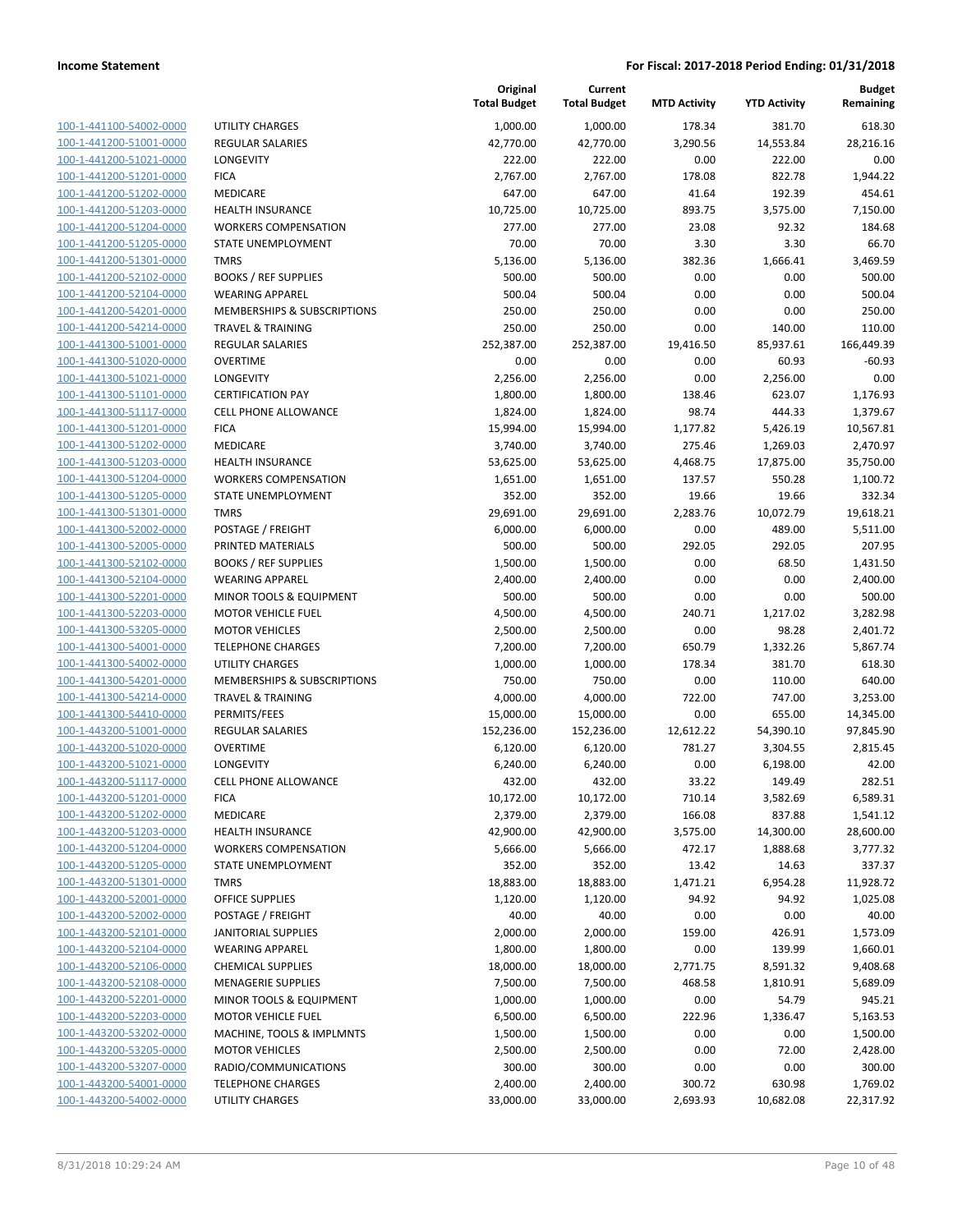| 100-1-443200-54107-0000        |
|--------------------------------|
| 100-1-443200-54108-0000        |
| 100-1-443200-54214-0000        |
| 100-1-451100-51001-0000        |
| 100-1-451100-51020-0000        |
| 100-1-451100-51021-0000        |
| 100-1-451100-51101-0000        |
| 100-1-451100-51102-0000        |
| 100-1-451100-51116-0000        |
| 100-1-451100-51117-0000        |
| 100-1-451100-51201-0000        |
| 100-1-451100-51202-0000        |
| 100-1-451100-51203-0000        |
| 100-1-451100-51204-0000        |
|                                |
| <u>100-1-451100-51205-0000</u> |
| 100-1-451100-51301-0000        |
| 100-1-451100-52001-0000        |
| 100-1-451100-52002-0000        |
| 100-1-451100-52101-0000        |
| 100-1-451100-52104-0000        |
| 100-1-451100-52106-0000        |
| 100-1-451100-52107-0000        |
| 100-1-451100-52201-0000        |
| 100-1-451100-52203-0000        |
| 100-1-451100-52401-0000        |
| 100-1-451100-53201-0000        |
| 100-1-451100-53202-0000        |
| 100-1-451100-53205-0000        |
| 100-1-451100-53207-0000        |
| 100-1-451100-53402-0000        |
| 100-1-451100-53707-0000        |
|                                |
| 100-1-451100-53708-0000        |
| 100-1-451100-53709-0000        |
| 100-1-451100-53710-0000        |
| 100-1-451100-54001-0000        |
| 100-1-451100-54002-0000        |
| 100-1-451100-54201-0000        |
| 100-1-451100-54211-0000        |
| 100-1-451100-54214-0000        |
| 100-1-451100-54301-0000        |
| 100-1-451100-54409-0000        |
| <u>100-1-451100-55203-0000</u> |
| 100-1-451100-55206-0000        |
| 100-1-455100-51001-0000        |
| <u>100-1-455100-51020-0000</u> |
| 100-1-455100-51021-0000        |
| 100-1-455100-51116-0000        |
| 100-1-455100-51117-0000        |
|                                |
| 100-1-455100-51201-0000        |
| <u>100-1-455100-51202-0000</u> |
| <u>100-1-455100-51203-0000</u> |
| 100-1-455100-51204-0000        |
| 100-1-455100-51205-0000        |
| 100-1-455100-51301-0000        |
| <u>100-1-455100-52001-0000</u> |
| <u>100-1-455100-52002-0000</u> |
| <u>100-1-455100-52004-0000</u> |
| <u>100-1-455100-52005-0000</u> |
| 100-1-455100-52115-0000        |
|                                |

|                         |                                         | Original<br><b>Total Budget</b> | Current<br><b>Total Budget</b> | <b>MTD Activity</b> | <b>YTD Activity</b> | <b>Budget</b><br>Remaining |
|-------------------------|-----------------------------------------|---------------------------------|--------------------------------|---------------------|---------------------|----------------------------|
| 100-1-443200-54107-0000 | <b>MEDICAL</b>                          | 2,500.00                        | 2,500.00                       | 287.90              | 517.10              | 1,982.90                   |
| 100-1-443200-54108-0000 | <b>VETERINARY SERVICES</b>              | 1,000.00                        | 1,000.00                       | 1,047.00            | $-2,085.00$         | 3,085.00                   |
| 100-1-443200-54214-0000 | <b>TRAVEL &amp; TRAINING</b>            | 600.00                          | 600.00                         | 0.00                | 198.00              | 402.00                     |
| 100-1-451100-51001-0000 | <b>REGULAR SALARIES</b>                 | 483,189.00                      | 483,189.00                     | 35,074.28           | 155,630.27          | 327,558.73                 |
| 100-1-451100-51020-0000 | <b>OVERTIME</b>                         | 15,011.00                       | 15,011.00                      | 41.19               | 2,412.03            | 12,598.97                  |
| 100-1-451100-51021-0000 | LONGEVITY                               | 6,502.00                        | 6,502.00                       | 0.00                | 5,392.00            | 1,110.00                   |
| 100-1-451100-51101-0000 | <b>CERTIFICATION PAY</b>                | 3,600.00                        | 3,600.00                       | 184.62              | 830.79              | 2,769.21                   |
| 100-1-451100-51102-0000 | <b>BILINGUAL PAY</b>                    | 600.00                          | 600.00                         | 0.00                | 0.00                | 600.00                     |
| 100-1-451100-51116-0000 | CAR ALLOWANCE                           | 2,400.00                        | 2,400.00                       | 184.62              | 830.79              | 1,569.21                   |
| 100-1-451100-51117-0000 | CELL PHONE ALLOWANCE                    | 1,632.00                        | 2,832.00                       | 217.86              | 841.89              | 1,990.11                   |
| 100-1-451100-51201-0000 | <b>FICA</b>                             | 31,885.00                       | 31,885.00                      | 2,107.46            | 10,030.38           | 21,854.62                  |
| 100-1-451100-51202-0000 | MEDICARE                                | 7,457.00                        | 7,457.00                       | 492.87              | 2,345.82            | 5,111.18                   |
| 100-1-451100-51203-0000 | <b>HEALTH INSURANCE</b>                 | 123,338.00                      | 123,338.00                     | 10,278.17           | 41,112.68           | 82,225.32                  |
| 100-1-451100-51204-0000 | <b>WORKERS COMPENSATION</b>             | 12,019.00                       | 12,019.00                      | 1,001.58            | 4,006.32            | 8,012.68                   |
| 100-1-451100-51205-0000 | STATE UNEMPLOYMENT                      | 1,359.00                        | 1,359.00                       | 35.85               | 55.03               | 1,303.97                   |
| 100-1-451100-51301-0000 | <b>TMRS</b>                             | 53,157.00                       | 53,157.00                      | 4,165.38            | 18,771.32           | 34,385.68                  |
| 100-1-451100-52001-0000 | <b>OFFICE SUPPLIES</b>                  | 500.00                          | 500.00                         | 64.24               | 169.72              | 330.28                     |
| 100-1-451100-52002-0000 | POSTAGE / FREIGHT                       | 1,000.00                        | 1,000.00                       | 0.00                | 0.67                | 999.33                     |
| 100-1-451100-52101-0000 | <b>JANITORIAL SUPPLIES</b>              | 7,060.00                        | 7,060.00                       | 150.23              | 673.95              | 6,386.05                   |
| 100-1-451100-52104-0000 | <b>WEARING APPAREL</b>                  | 10,600.00                       | 10,600.00                      | 715.50              | 3,199.81            | 7,400.19                   |
| 100-1-451100-52106-0000 | <b>CHEMICAL SUPPLIES</b>                | 9,700.00                        | 6,700.00                       | 0.00                | 0.00                | 6,700.00                   |
| 100-1-451100-52107-0000 | <b>BOTANICAL SUPPLIES</b>               | 12,500.00                       | 9,900.00                       | 0.00                | 12.97               | 9,887.03                   |
| 100-1-451100-52201-0000 | MINOR TOOLS & EQUIPMENT                 | 11,250.00                       | 11,250.00                      | 757.44              | 3,540.69            | 7,709.31                   |
| 100-1-451100-52203-0000 | <b>MOTOR VEHICLE FUEL</b>               | 30,000.00                       | 30,000.00                      | 1,085.14            | 4,697.99            | 25,302.01                  |
| 100-1-451100-52401-0000 | RECREATIONAL SUPPLIES                   | 500.00                          | 600.00                         | 300.00              | 495.75              | 104.25                     |
| 100-1-451100-53201-0000 | <b>FURNITURE &amp; OFFICE EQUIPMENT</b> | 522.00                          | 599.88                         | 0.00                | 0.00                | 599.88                     |
| 100-1-451100-53202-0000 | MACHINE, TOOLS & IMPLMNTS               | 4,560.00                        | 4,560.00                       | 0.00                | 0.00                | 4,560.00                   |
| 100-1-451100-53205-0000 | <b>MOTOR VEHICLES</b>                   | 16,000.00                       | 15,922.12                      | 280.95              | 2,635.66            | 13,286.46                  |
| 100-1-451100-53207-0000 | RADIO/COMMUNICATIONS                    | 1,320.00                        | 1,370.00                       | 0.00                | 0.00                | 1,370.00                   |
| 100-1-451100-53402-0000 | <b>BUILDING MAINTENANCE</b>             | 850.00                          | 850.00                         | 0.00                | 812.63              | 37.37                      |
| 100-1-451100-53707-0000 | <b>MAINT - GROUNDS</b>                  | 17,385.00                       | 17,385.00                      | 983.86              | 2,245.06            | 15,139.94                  |
| 100-1-451100-53708-0000 | <b>ATHLETIC FIELDS</b>                  | 18,485.00                       | 18,485.00                      | 436.48              | 6,621.73            | 11,863.27                  |
| 100-1-451100-53709-0000 | <b>SWIMMING POOL</b>                    | 0.00                            | 0.00                           | 0.00                | 25.98               | $-25.98$                   |
| 100-1-451100-53710-0000 | PARK IMPROVEMENTS                       | 12,000.00                       | 12,000.00                      | 331.45              | 1,767.77            | 10,232.23                  |
| 100-1-451100-54001-0000 | <b>TELEPHONE CHARGES</b>                | 4,000.00                        | 7,000.00                       | 922.01              | 2,354.34            | 4,645.66                   |
| 100-1-451100-54002-0000 | UTILITY CHARGES                         | 160,000.00                      | 160,000.00                     | 8,597.96            | 48,764.04           | 111,235.96                 |
| 100-1-451100-54201-0000 | MEMBERSHIPS & SUBSCRIPTIONS             | 1,492.50                        | 1,492.50                       | 10.00               | 86.94               | 1,405.56                   |
| 100-1-451100-54211-0000 | ADVERTISING                             | 3,900.00                        | 4,700.00                       | 682.50              | 1,045.22            | 3,654.78                   |
| 100-1-451100-54214-0000 | <b>TRAVEL &amp; TRAINING</b>            | 1,000.00                        | 1,200.00                       | 0.00                | 0.00                | 1,200.00                   |
| 100-1-451100-54301-0000 | <b>SPECIAL EVENTS</b>                   | 38,750.00                       | 39,000.00                      | 400.00              | 10,758.42           | 28,241.58                  |
| 100-1-451100-54409-0000 | <b>CEMETERY MAINTENANCE</b>             | 72,000.00                       | 72,000.00                      | 5,500.00            | 22,538.00           | 49,462.00                  |
| 100-1-451100-55203-0000 | <b>FURNITURE/OFFICE EQUIP</b>           | 0.00                            | 0.00                           | 599.88              | 599.88              | $-599.88$                  |
| 100-1-451100-55206-0000 | MACHINE, TOOLS, & IMPLMNT               | 0.00                            | 0.00                           | 176.94              | 176.94              | $-176.94$                  |
| 100-1-455100-51001-0000 | <b>REGULAR SALARIES</b>                 | 314,484.00                      | 314,484.00                     | 23,778.28           | 105,897.35          | 208,586.65                 |
| 100-1-455100-51020-0000 | <b>OVERTIME</b>                         | 0.00                            | 0.00                           | 0.00                | 6.79                | $-6.79$                    |
| 100-1-455100-51021-0000 | LONGEVITY                               | 2,850.00                        | 2,850.00                       | 0.00                | 2,520.00            | 330.00                     |
| 100-1-455100-51116-0000 | <b>CAR ALLOWANCE</b>                    | 3,600.00                        | 3,600.00                       | 0.00                | 0.00                | 3,600.00                   |
| 100-1-455100-51117-0000 | <b>CELL PHONE ALLOWANCE</b>             | 432.00                          | 432.00                         | 32.30               | 145.35              | 286.65                     |
| 100-1-455100-51201-0000 | <b>FICA</b>                             | 19,912.00                       | 19,912.00                      | 1,378.51            | 6,459.07            | 13,452.93                  |
| 100-1-455100-51202-0000 | MEDICARE                                | 4,657.00                        | 4,657.00                       | 322.40              | 1,510.59            | 3,146.41                   |
| 100-1-455100-51203-0000 | <b>HEALTH INSURANCE</b>                 | 41,875.00                       | 41,875.00                      | 3,489.58            | 13,958.32           | 27,916.68                  |
| 100-1-455100-51204-0000 | <b>WORKERS COMPENSATION</b>             | 999.00                          | 999.00                         | 83.25               | 333.00              | 666.00                     |
| 100-1-455100-51205-0000 | STATE UNEMPLOYMENT                      | 816.00                          | 816.00                         | 23.81               | 33.33               | 782.67                     |
| 100-1-455100-51301-0000 | <b>TMRS</b>                             | 28,281.00                       | 28,281.00                      | 2,311.94            | 10,211.43           | 18,069.57                  |
| 100-1-455100-52001-0000 | <b>OFFICE SUPPLIES</b>                  | 2,968.00                        | 2,968.00                       | 75.41               | 343.48              | 2,624.52                   |
| 100-1-455100-52002-0000 | POSTAGE / FREIGHT                       | 110.00                          | 110.00                         | 0.00                | 0.00                | 110.00                     |
| 100-1-455100-52004-0000 | <b>COMPUTER SUPPLIES</b>                | 75.00                           | 75.00                          | 0.00                | 0.00                | 75.00                      |
| 100-1-455100-52005-0000 | PRINTED MATERIALS                       | 48.00                           | 48.00                          | 0.00                | 0.00                | 48.00                      |
| 100-1-455100-52115-0000 | <b>CATALOGING SUPPLIES</b>              | 800.00                          | 800.00                         | 0.00                | 69.85               | 730.15                     |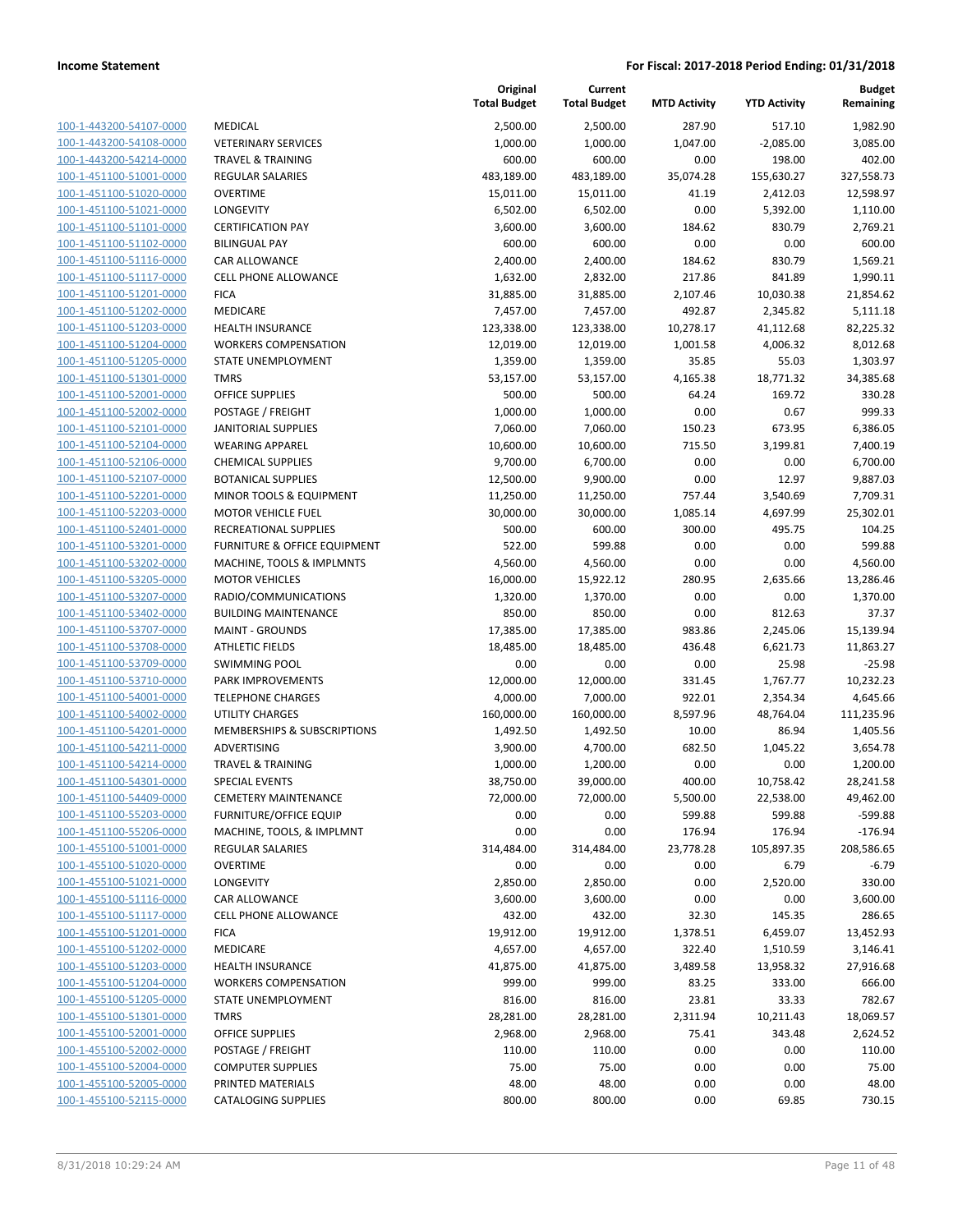| 100-1-455100-52201-0000        | M              |
|--------------------------------|----------------|
| 100-1-455100-52402-0000        | B/             |
| 100-1-455100-53201-0000        | Fl             |
| 100-1-455100-54001-0000        | TE             |
| 100-1-455100-54002-0000        | n.             |
| 100-1-455100-54201-0000        | M              |
| 100-1-455100-54202-0000        | Ш              |
| 100-1-455100-54214-0000        | ΤF             |
| 100-1-455100-55203-0000        | Fl             |
| 100-1-455100-55211-0000        | B <sub>C</sub> |
| 100-1-456100-51001-0000        | <b>RE</b>      |
| 100-1-456100-51021-0000        | LC             |
| 100-1-456100-51116-0000        | C/             |
| 100-1-456100-51117-0000        | СE             |
| 100-1-456100-51201-0000        | F۱             |
| 100-1-456100-51202-0000        | M              |
|                                |                |
| 100-1-456100-51203-0000        | н              |
| 100-1-456100-51204-0000        | W              |
| 100-1-456100-51205-0000        | S <sub>T</sub> |
| 100-1-456100-51301-0000        | Τ١             |
| 100-1-456100-52001-0000        | O              |
| 100-1-456100-52002-0000        | P(             |
| 100-1-456100-52005-0000        | PF             |
| 100-1-456100-52103-0000        | M              |
| 100-1-456100-54001-0000        | ΤE             |
| 100-1-456100-54201-0000        | M              |
| 100-1-456100-54205-0000        | Bι             |
| 100-1-456100-54211-0000        | AI             |
| 100-1-456100-54214-0000        | ΤF             |
| 100-1-456100-54301-0000        | SF             |
| 100-1-480000-52003-0000        | C0             |
| 100-1-480000-52006-0000        | C(             |
| 100-1-480000-54002-0000        | n.             |
| 100-1-480000-54105-0000        | M              |
| 100-1-480000-54201-0000        | M              |
| 100-1-480000-54904-0000        | P(             |
| 100-1-480000-54905-0000        | M              |
| 100-1-480000-54906-0000        | M              |
| 100-1-480000-56309-0000        | P/             |
| 100-1-480000-57005-0000        | A(             |
| 100-1-480000-57007-0000        | C <sub>C</sub> |
| 100-1-480000-57008-0000        | B/             |
| 100-1-480000-57015-0000        | C(             |
| <u>100-1-491000-58040-0000</u> | XF             |
| 100-1-491000-58204-0000        | XF             |
| 100-1-495000-58702-0000        | C/             |
| 100-1-495000-58703-0000        | C/             |
| 100-1-495000-58704-0000        | C/             |
| <u>100-1-495000-58705-0000</u> | C/             |
| <u>100-1-495000-58706-0000</u> | C/             |
|                                | C/             |
| 100-1-495000-58712-0000        |                |
| 100-1-495000-58713-0000        | C/             |
| 100-1-495000-58714-0000        | C/             |
| <u>100-1-495000-58715-0000</u> | C/             |
| 100-1-495000-58716-0000        | C/             |
| 100-1-495000-58722-0000        | C/             |
| 100-1-495000-58723-0000        | C/             |
| 100-1-495000-58724-0000        | C/             |
| <u>100-1-495000-58725-0000</u> | C/             |
|                                |                |

|                         |                                          | Original<br><b>Total Budget</b> | Current<br><b>Total Budget</b> | <b>MTD Activity</b> | <b>YTD Activity</b> | <b>Budget</b><br>Remaining |
|-------------------------|------------------------------------------|---------------------------------|--------------------------------|---------------------|---------------------|----------------------------|
| 100-1-455100-52201-0000 | MINOR TOOLS & EQUIPMENT                  | 75.00                           | 75.00                          | 0.00                | 8.49                | 66.51                      |
| 100-1-455100-52402-0000 | <b>BASIC PROGRAM EXPENSE</b>             | 3,000.00                        | 3,000.00                       | 74.92               | 504.63              | 2,495.37                   |
| 100-1-455100-53201-0000 | <b>FURNITURE &amp; OFFICE EQUIPMENT</b>  | 909.50                          | 909.50                         | 0.00                | 0.00                | 909.50                     |
| 100-1-455100-54001-0000 | <b>TELEPHONE CHARGES</b>                 | 5,000.00                        | 5,000.00                       | 829.05              | 1,873.18            | 3,126.82                   |
| 100-1-455100-54002-0000 | <b>UTILITY CHARGES</b>                   | 45,500.00                       | 45,500.00                      | 2,541.36            | 11,992.95           | 33,507.05                  |
| 100-1-455100-54201-0000 | MEMBERSHIPS & SUBSCRIPTIONS              | 9,320.00                        | 9,320.00                       | 2,555.21            | 5,979.21            | 3,340.79                   |
| 100-1-455100-54202-0000 | <b>LIBRARY PERIODICALS</b>               | 2,525.00                        | 2,525.00                       | 0.00                | 2,525.00            | 0.00                       |
| 100-1-455100-54214-0000 | <b>TRAVEL &amp; TRAINING</b>             | 2,000.00                        | 2,000.00                       | 0.00                | 60.00               | 1,940.00                   |
| 100-1-455100-55203-0000 | <b>FURNITURE/OFFICE EQUIP</b>            | 250.00                          | 250.00                         | 0.00                | 0.00                | 250.00                     |
| 100-1-455100-55211-0000 | <b>BOOKS</b>                             | 46,401.25                       | 46,401.25                      | 3,574.78            | 14,573.99           | 31,827.26                  |
| 100-1-456100-51001-0000 | <b>REGULAR SALARIES</b>                  | 55,254.00                       | 55,254.00                      | 4,234.23            | 18,781.36           | 36,472.64                  |
| 100-1-456100-51021-0000 | LONGEVITY                                | 1,488.00                        | 1,488.00                       | 0.00                | 1,488.00            | 0.00                       |
| 100-1-456100-51116-0000 | CAR ALLOWANCE                            | 3,600.00                        | 3,600.00                       | 276.92              | 1,246.14            | 2,353.86                   |
| 100-1-456100-51117-0000 | <b>CELL PHONE ALLOWANCE</b>              | 432.00                          | 432.00                         | 33.22               | 149.49              | 282.51                     |
| 100-1-456100-51201-0000 | <b>FICA</b>                              | 3,756.00                        | 3,756.00                       | 246.72              | 1,208.08            | 2,547.92                   |
| 100-1-456100-51202-0000 | MEDICARE                                 | 878.00                          | 878.00                         | 57.70               | 282.56              | 595.44                     |
| 100-1-456100-51203-0000 | <b>HEALTH INSURANCE</b>                  | 10,725.00                       | 10,725.00                      | 893.75              | 3,575.00            | 7,150.00                   |
| 100-1-456100-51204-0000 | <b>WORKERS COMPENSATION</b>              | 166.00                          | 166.00                         | 13.83               | 55.32               | 110.68                     |
| 100-1-456100-51205-0000 | STATE UNEMPLOYMENT                       | 70.00                           | 70.00                          | 4.54                | 4.54                | 65.46                      |
| 100-1-456100-51301-0000 | <b>TMRS</b>                              | 6,973.00                        | 6,973.00                       | 528.06              | 2,442.18            | 4,530.82                   |
| 100-1-456100-52001-0000 | <b>OFFICE SUPPLIES</b>                   | 100.00                          | 100.00                         | 0.00                | 0.00                | 100.00                     |
| 100-1-456100-52002-0000 | POSTAGE / FREIGHT                        | 200.00                          | 200.00                         | 0.00                | 98.33               | 101.67                     |
| 100-1-456100-52005-0000 | PRINTED MATERIALS                        | 500.00                          | 500.00                         | 0.00                | 0.00                | 500.00                     |
| 100-1-456100-52103-0000 | <b>MEETING SUPPLIES</b>                  | 50.00                           | 50.00                          | 0.00                | 32.45               | 17.55                      |
| 100-1-456100-54001-0000 | <b>TELEPHONE CHARGES</b>                 | 500.00                          | 500.00                         | 63.28               | 133.30              | 366.70                     |
| 100-1-456100-54201-0000 | MEMBERSHIPS & SUBSCRIPTIONS              | 1,200.00                        | 1,200.00                       | 0.00                | 0.00                | 1,200.00                   |
| 100-1-456100-54205-0000 | <b>BUSINESS MEALS</b>                    | 50.00                           | 50.00                          | 0.00                | 0.00                | 50.00                      |
| 100-1-456100-54211-0000 | ADVERTISING                              | 0.00                            | 0.00                           | 0.00                | 404.50              | $-404.50$                  |
| 100-1-456100-54214-0000 | <b>TRAVEL &amp; TRAINING</b>             | 500.00                          | 500.00                         | 0.00                | 200.00              | 300.00                     |
| 100-1-456100-54301-0000 | <b>SPECIAL EVENTS</b>                    | 81,800.00                       | 86,915.00                      | 5,613.10            | 18,227.82           | 68,687.18                  |
| 100-1-480000-52003-0000 | <b>COPIER CHARGES</b>                    | 65,000.00                       | 65,000.00                      | 12,130.92           | 20,440.07           | 44,559.93                  |
| 100-1-480000-52006-0000 | <b>COPIER PAPER</b>                      | 5,000.00                        | 5,000.00                       | 63.00               | 1,165.11            | 3,834.89                   |
| 100-1-480000-54002-0000 | <b>UTILITY CHARGES</b>                   | 600.00                          | 600.00                         | 46.62               | 186.37              | 413.63                     |
| 100-1-480000-54105-0000 | <b>MARKETING</b>                         | 6,550.00                        | 6,550.00                       | 3,250.00            | 3,250.00            | 3,300.00                   |
| 100-1-480000-54201-0000 | <b>MEMBERSHIPS &amp; SUBSCRIPTIONS</b>   | 8,601.00                        | 8,601.00                       | 2,180.07            | 2,180.07            | 6,420.93                   |
| 100-1-480000-54904-0000 | POSTAGE METER RENTAL                     | 0.00                            | 0.00                           | 0.00                | $-103.00$           | 103.00                     |
| 100-1-480000-54905-0000 | MAIL MACHINE LEASE INT                   | 600.00                          | 600.00                         | 0.00                | 136.77              | 463.23                     |
| 100-1-480000-54906-0000 | MAIL MACHINE LEASE PRINC                 | 2,500.00                        | 2,500.00                       | 0.00                | 490.23              | 2,009.77                   |
| 100-1-480000-56309-0000 | PAYOUT ARRANGEMENT LOCAL SALES TAX       | 268,096.00                      | 268,096.00                     | 14,841.30           | 73,683.20           | 194,412.80                 |
| 100-1-480000-57005-0000 | ACCRUED VAC & SICK PAY                   | 160,000.00                      | 160,000.00                     | 6,457.74            | 48,419.30           | 111,580.70                 |
| 100-1-480000-57007-0000 | <b>COMMUNITY SERVICES</b>                | 18,600.00                       | 18,600.00                      | 9,300.00            | 9,300.00            | 9,300.00                   |
| 100-1-480000-57008-0000 | <b>BANK CHARGES</b>                      | 15,000.00                       | 15,000.00                      | 815.15              | 3,154.42            | 11,845.58                  |
| 100-1-480000-57015-0000 | <b>CONTINGENCY EXPENSE</b>               | 150,000.00                      | 150,000.00                     | 0.00                | 0.00                | 150,000.00                 |
| 100-1-491000-58040-0000 | <b>XFR - GENERAL CIP</b>                 | 2,977,923.00                    | 2,977,923.00                   | 248,160.25          | 992,641.00          | 1,985,282.00               |
| 100-1-491000-58204-0000 | XFR - VEHICLE/EQUIP RPLCMNT              | 679,144.00                      | 679,144.00                     | 56,595.33           | 226,381.32          | 452,762.68                 |
| 100-1-495000-58702-0000 | CA - GEN GOV TO CENTRAL SERVICE FUND     | 3,435.00                        | 3,435.00                       | 286.25              | 1,145.00            | 2,290.00                   |
| 100-1-495000-58703-0000 | CA - PUBLIC WORKS TO CENTRAL SERVICE FU  | 85,773.00                       | 85,773.00                      | 7,147.75            | 28,591.00           | 57,182.00                  |
| 100-1-495000-58704-0000 | CA - PUBLIC SAFETY TO CENTRAL SERVICE FU | 235,963.00                      | 235,963.00                     | 19,663.58           | 78,654.32           | 157,308.68                 |
| 100-1-495000-58705-0000 | CA - COM DEV TO CENTRAL SERVICE FUND     | 43,407.00                       | 43,407.00                      | 3,617.26            | 14,469.04           | 28,937.96                  |
| 100-1-495000-58706-0000 | CA - PARKS & REC TO CENTRAL SERVICE FUND | 198,241.00                      | 198,241.00                     | 16,520.08           | 66,080.32           | 132,160.68                 |
| 100-1-495000-58712-0000 | CA - GEN GOV TO INSURANCE FUND           | 3,962.00                        | 3,962.00                       | 330.17              | 1,320.68            | 2,641.32                   |
| 100-1-495000-58713-0000 | CA - PUBLIC WORKS TO INSURANCE FUND      | 31,298.00                       | 31,298.00                      | 2,608.17            | 10,432.68           | 20,865.32                  |
| 100-1-495000-58714-0000 | CA - PUBLIC SAFETY TO INSURANCE FUND     | 141,326.00                      | 141,326.00                     | 11,777.17           | 47,108.68           | 94,217.32                  |
| 100-1-495000-58715-0000 | CA - COM DEV TO INSURANCE FUND           | 14,194.00                       | 14,194.00                      | 1,182.83            | 4,731.32            | 9,462.68                   |
| 100-1-495000-58716-0000 | CA - PARKS & REC TO INSURANCE FUND       | 50,377.00                       | 50,377.00                      | 4,198.08            | 16,792.32           | 33,584.68                  |
| 100-1-495000-58722-0000 | CA - GEN GOVERNMENT TO MIS FUND          | 35,414.00                       | 35,414.00                      | 2,951.17            | 11,804.68           | 23,609.32                  |
| 100-1-495000-58723-0000 | CA - PUBLIC WORKS TO MIS FUND            | 26,347.00                       | 26,347.00                      | 2,195.58            | 8,782.32            | 17,564.68                  |
| 100-1-495000-58724-0000 | CA - PUBLIC SAFETY TO MIS FUND           | 315,405.00                      | 315,405.00                     | 26,283.75           | 105,135.00          | 210,270.00                 |
| 100-1-495000-58725-0000 | CA - COM DEV TO MIS FUND                 | 88,809.00                       | 88,809.00                      | 7,400.75            | 29,603.00           | 59,206.00                  |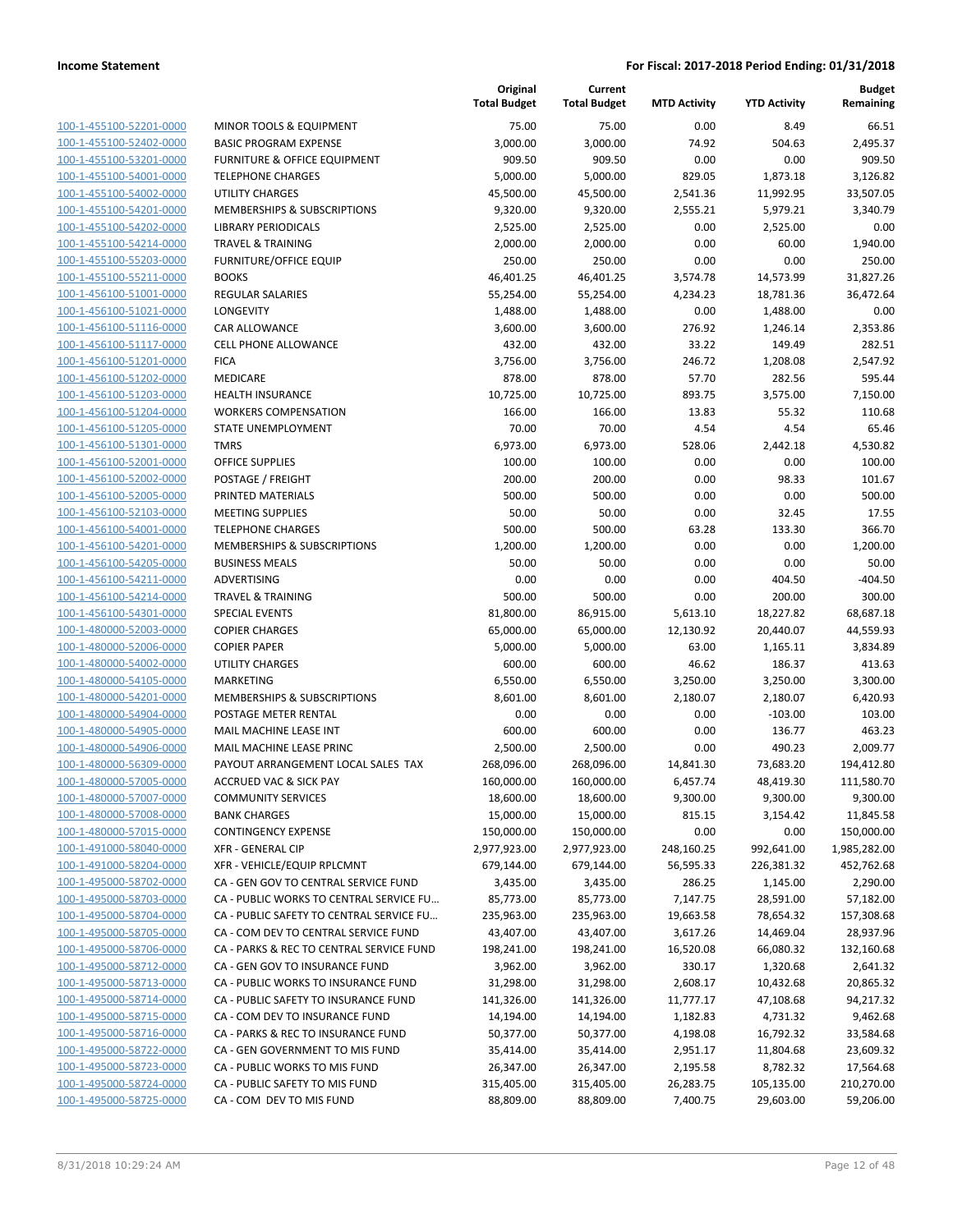|                                                           |                                                                       | Original<br><b>Total Budget</b> | Current<br><b>Total Budget</b> | <b>MTD Activity</b> | <b>YTD Activity</b>  | <b>Budget</b><br>Remaining |
|-----------------------------------------------------------|-----------------------------------------------------------------------|---------------------------------|--------------------------------|---------------------|----------------------|----------------------------|
| 100-1-495000-58726-0000                                   | CA - PARKS & REC TO MIS FUND                                          | 156,283.00                      | 156,283.00                     | 13,023.58           | 52,094.32            | 104,188.68                 |
|                                                           | <b>Expense Total:</b>                                                 | 25,345,936.65                   | 25,351,051.65                  | 1,816,434.53        | 8,285,738.53         | 17,065,313.12              |
|                                                           | Fund: 100 - GENERAL FUND Surplus (Deficit):                           | $-1,280,192.93$                 | -1,280,192.93                  | 3,217,526.50        | 2,958,005.78         | -4,238,198.71              |
| <b>Fund: 101 - MUNICIPAL COURT BUILDING SECURITY FEES</b> |                                                                       |                                 |                                |                     |                      |                            |
| Revenue                                                   |                                                                       |                                 |                                |                     |                      |                            |
| 101-1-318001-44101-0000                                   | MUNICIPAL COURT COST/FEES                                             | 8,300.00                        | 8,300.00                       | 877.97              | 3,002.06             | 5,297.94                   |
| 101-1-319001-45401-0000                                   | <b>INTEREST REVENUES</b><br><b>Revenue Total:</b>                     | 25.00<br>8,325.00               | 25.00<br>8,325.00              | $-10.92$<br>867.05  | $-8.23$<br>2,993.83  | 33.23<br>5,331.17          |
|                                                           |                                                                       |                                 |                                |                     |                      |                            |
| <b>Expense</b>                                            | <b>TRAVEL &amp; TRAINING</b>                                          | 0.00                            | 0.00                           | 0.00                | $-50.00$             |                            |
| 101-1-412100-54214-0000<br>101-1-480000-57008-0000        | <b>BANK CHARGES</b>                                                   | 33.00                           | 33.00                          | 2.65                | 4.42                 | 50.00<br>28.58             |
|                                                           | <b>Expense Total:</b>                                                 | 33.00                           | 33.00                          | 2.65                | -45.58               | 78.58                      |
|                                                           | Fund: 101 - MUNICIPAL COURT BUILDING SECURITY FEES Surplus (Deficit): | 8,292.00                        | 8,292.00                       | 864.40              | 3,039.41             | 5,252.59                   |
|                                                           |                                                                       |                                 |                                |                     |                      |                            |
| Fund: 102 - MUNICIPAL COURT TECH FUND                     |                                                                       |                                 |                                |                     |                      |                            |
| Revenue<br>102-1-318001-44101-0000                        | MUNICIPAL COURT COST/FEES                                             | 11,600.00                       | 11,600.00                      | 1,170.60            | 4,002.72             | 7,597.28                   |
| 102-1-319001-45401-0000                                   | <b>INTEREST REVENUES</b>                                              | 20.00                           | 20.00                          | $-5.49$             | $-4.04$              | 24.04                      |
|                                                           | <b>Revenue Total:</b>                                                 | 11,620.00                       | 11,620.00                      | 1,165.11            | 3,998.68             | 7,621.32                   |
| Expense                                                   |                                                                       |                                 |                                |                     |                      |                            |
| 102-1-480000-57008-0000                                   | <b>BANK CHARGES</b>                                                   | 10.00                           | 10.00                          | 1.28                | 2.11                 | 7.89                       |
|                                                           | <b>Expense Total:</b>                                                 | 10.00                           | 10.00                          | 1.28                | 2.11                 | 7.89                       |
|                                                           | Fund: 102 - MUNICIPAL COURT TECH FUND Surplus (Deficit):              | 11,610.00                       | 11,610.00                      | 1,163.83            | 3,996.57             | 7,613.43                   |
|                                                           |                                                                       |                                 |                                |                     |                      |                            |
| Fund: 103 - MUNICIPAL COURT CHILD SAFETY FUND<br>Revenue  |                                                                       |                                 |                                |                     |                      |                            |
| 103-1-318001-44101-0000                                   | MUNICIPAL COURT COST/FEES                                             | 2,000.00                        | 2,000.00                       | 106.37              | 662.91               | 1,337.09                   |
| 103-1-318001-44110-0000                                   | OPTIONAL COUNTY FEE - CHILD SAFETY                                    | 28,000.00                       | 28,000.00                      | 5,520.83            | 5,520.83             | 22,479.17                  |
| 103-1-319001-45401-0000                                   | <b>INTEREST REVENUES</b>                                              | 10.00                           | 10.00                          | $-2.78$             | $-2.11$              | 12.11                      |
|                                                           | <b>Revenue Total:</b>                                                 | 30,010.00                       | 30,010.00                      | 5,624.42            | 6,181.63             | 23,828.37                  |
| <b>Expense</b>                                            |                                                                       |                                 |                                |                     |                      |                            |
| 103-1-480000-57007-0000                                   | <b>COMMUNITY SERVICES</b>                                             | 28,000.00                       | 28,000.00                      | 5,520.83            | 13,060.12            | 14,939.88                  |
| 103-1-480000-57008-0000                                   | <b>BANK CHARGES</b>                                                   | 10.00                           | 10.00                          | 0.64                | 1.10                 | 8.90                       |
|                                                           | <b>Expense Total:</b>                                                 | 28,010.00                       | 28,010.00                      | 5,521.47            | 13,061.22            | 14,948.78                  |
|                                                           | Fund: 103 - MUNICIPAL COURT CHILD SAFETY FUND Surplus (Deficit):      | 2,000.00                        | 2,000.00                       | 102.95              | $-6,879.59$          | 8,879.59                   |
| <b>Fund: 111 - RECREATION ACTIVITIES FUND</b>             |                                                                       |                                 |                                |                     |                      |                            |
| Revenue                                                   |                                                                       |                                 |                                |                     |                      |                            |
| 111-1-319001-45110-0000                                   | <b>CONCESSIONS OVER/SHORT</b>                                         | 0.00                            | 0.00                           | 0.00                | 9.25                 | -9.25                      |
| 111-1-319010-45306-0000                                   | PARK CONCESSIONS                                                      | 47,000.00                       | 47,000.00                      | 0.00                | 4,243.91             | 42,756.09                  |
| 111-1-319011-44507-0000<br>111-1-319011-44508-0000        | <b>ADULT RECREATION FEES</b><br>YOUTH RECREATION FEES                 | 24,825.00<br>85,270.00          | 24,825.00<br>85,270.00         | 27.00<br>4,370.50   | 76.00<br>14,769.50   | 24,749.00<br>70,500.50     |
| 111-1-319012-44509-0000                                   | SPECIAL EVENT FUNDING                                                 | 48,000.00                       | 48,000.00                      | 0.00                | 0.00                 | 48,000.00                  |
| 111-1-319012-45504-0000                                   | PARKS & RECREATION / FIELD RENTALS                                    | 14,000.00                       | 14,000.00                      | 360.00              | 353.08               | 13,646.92                  |
| 111-1-323001-46008-0000                                   | <b>XFR - TOURISM FUND</b>                                             | 14,544.00                       | 14,544.00                      | 1,212.00            | 4,848.00             | 9,696.00                   |
|                                                           | <b>Revenue Total:</b>                                                 | 233,639.00                      | 233,639.00                     | 5,969.50            | 24,299.74            | 209,339.26                 |
| <b>Expense</b>                                            |                                                                       |                                 |                                |                     |                      |                            |
| 111-1-451200-51001-0000                                   | <b>REGULAR</b>                                                        | 0.00                            | 12,400.90                      | 0.00                | 0.00                 | 12,400.90                  |
| 111-1-451200-51201-0000                                   | <b>FICA</b>                                                           | 0.00                            | 300.00                         | 0.00                | 0.00                 | 300.00                     |
| 111-1-451200-51202-0000                                   | <b>MEDICARE</b>                                                       | 0.00                            | 200.00                         | 0.00                | 0.00                 | 200.00                     |
| 111-1-451200-51205-0000                                   | STATE UNEMPLOYMENT                                                    | 0.00                            | 200.00                         | 0.00                | 0.00                 | 200.00                     |
| 111-1-451200-52001-0000                                   | OFFICE SUPPLIES                                                       | 500.00                          | 500.00                         | 0.00                | 119.90               | 380.10                     |
| 111-1-451200-52101-0000                                   | JANITORIAL SUPPLIES                                                   | 1,250.00                        | 1,250.00                       | 0.00                | 0.00                 | 1,250.00                   |
| 111-1-451200-52401-0000                                   | RECREATIONAL SUPPLIES                                                 | 67,750.00                       | 67,750.00                      | 998.47              | 7,440.40             | 60,309.60                  |
| 111-1-451200-52403-0000<br>111-1-451200-54301-0000        | <b>RESALE ITEMS</b><br>SPECIAL EVENTS                                 | 31,000.00<br>48,000.00          | 31,000.00<br>47,300.00         | 32.00<br>3,796.79   | 1,854.31<br>3,796.79 | 29,145.69<br>43,503.21     |
| 111-1-451200-54303-0000                                   | OFFICALS/INSTRUCTORS                                                  | 37,150.00                       | 37,150.00                      | 3,652.00            | 10,841.00            | 26,309.00                  |
| 111-1-451200-54304-0000                                   | <b>CONCESSION STD WRKR CONTR</b>                                      | 15,000.00                       | 2,599.10                       | $-20.35$            | 1,807.45             | 791.65                     |
|                                                           |                                                                       |                                 |                                |                     |                      |                            |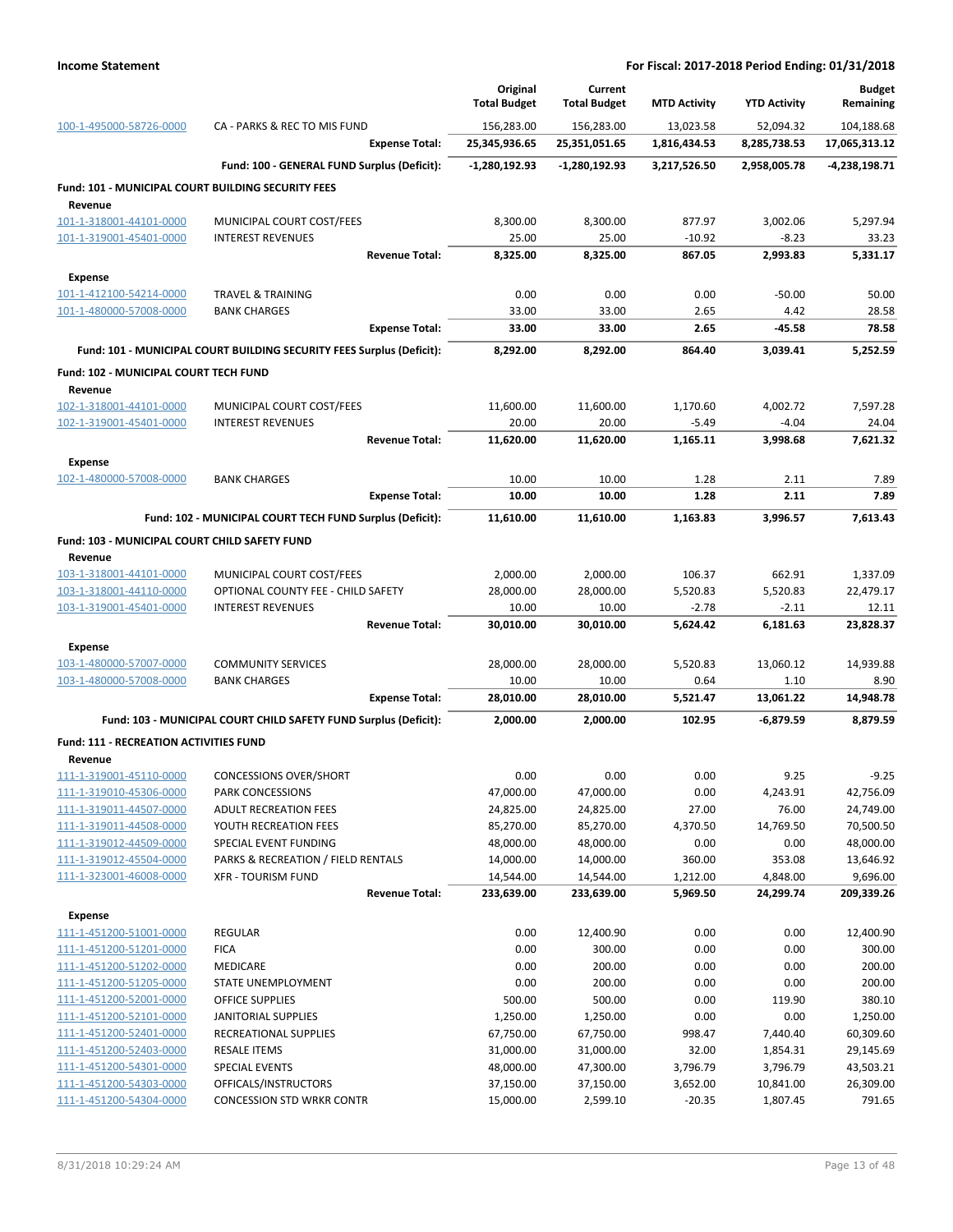|                                              |                                                                 | Original<br><b>Total Budget</b> | Current<br><b>Total Budget</b> | <b>MTD Activity</b> | <b>YTD Activity</b> | <b>Budget</b><br>Remaining |
|----------------------------------------------|-----------------------------------------------------------------|---------------------------------|--------------------------------|---------------------|---------------------|----------------------------|
| 111-1-480000-52003-0000                      | <b>COPIER CHARGES</b>                                           | 2,050.00                        | 2,050.00                       | 495.91              | 687.76              | 1,362.24                   |
| 111-1-480000-57008-0000                      | <b>BANK CHARGES</b>                                             | 2,500.00                        | 2,500.00                       | 31.19               | 199.12              | 2,300.88                   |
| 111-1-495000-58501-0000                      | CA - GENERAL FUND                                               | 5,811.00                        | 5,811.00                       | 484.25              | 1,937.00            | 3,874.00                   |
| 111-1-495000-58701-0000                      | CA - CENTRAL SERVICE FUND                                       | 430.00                          | 430.00                         | 35.83               | 143.32              | 286.68                     |
| 111-1-495000-58710-0000                      | CA - INSURANCE FUND                                             | 335.00                          | 335.00                         | 27.92               | 111.68              | 223.32                     |
| 111-1-495000-58720-0000                      | CA - MIS FUN                                                    | 1,722.00                        | 1,722.00                       | 143.50              | 574.00              | 1,148.00                   |
|                                              | <b>Expense Total:</b>                                           | 213,498.00                      | 213,498.00                     | 9,677.51            | 29,512.73           | 183,985.27                 |
|                                              | Fund: 111 - RECREATION ACTIVITIES FUND Surplus (Deficit):       | 20,141.00                       | 20,141.00                      | $-3,708.01$         | $-5,212.99$         | 25,353.99                  |
| Fund: 112 - GUN RANGE FUND                   |                                                                 |                                 |                                |                     |                     |                            |
| Revenue                                      |                                                                 |                                 |                                |                     |                     |                            |
| 112-1-319001-45401-0000                      | <b>INTEREST REVENUES</b>                                        | 50.00                           | 50.00                          | $-4.00$             | $-3.41$             | 53.41                      |
| 112-1-319001-45601-0000                      | MISCELLANEOUS REVENUES                                          | 5,000.00                        | 5,000.00                       | 0.00                | 330.00              | 4,670.00                   |
|                                              | <b>Revenue Total:</b>                                           | 5,050.00                        | 5,050.00                       | $-4.00$             | 326.59              | 4,723.41                   |
| <b>Expense</b>                               |                                                                 |                                 |                                |                     |                     |                            |
| 112-1-421700-54501-0000                      | <b>SPECIAL SERVICES</b>                                         | 1,000.00                        | 1,000.00                       | 140.00              | 280.00              | 720.00                     |
| 112-1-480000-57008-0000                      | <b>BANK CHARGES</b>                                             | 21.00                           | 21.00                          | 1.19                | 2.11                | 18.89                      |
| 112-1-491000-58001-0000                      | <b>XFR - GENERAL FUND</b>                                       | 32,225.00                       | 32,225.00                      | 2,685.42            | 10,741.68           | 21,483.32                  |
|                                              | <b>Expense Total:</b>                                           | 33,246.00                       | 33,246.00                      | 2,826.61            | 11,023.79           | 22,222.21                  |
|                                              | Fund: 112 - GUN RANGE FUND Surplus (Deficit):                   | $-28,196.00$                    | $-28,196.00$                   | $-2,830.61$         | $-10,697.20$        | $-17,498.80$               |
| Fund: 113 - HOTEL / MOTEL OCCUPANCY TAX FUND |                                                                 |                                 |                                |                     |                     |                            |
| Revenue                                      |                                                                 |                                 |                                |                     |                     |                            |
| 113-1-313005-41402-0000                      | HOTEL/MOTEL OCCUPANCY TAX                                       | 621,000.00                      | 621,000.00                     | 36,391.44           | 181,949.71          | 439,050.29                 |
| 113-1-319001-45401-0000                      | <b>INTEREST REVENUES</b>                                        | 800.00                          | 800.00                         | $-113.38$           | $-85.76$            | 885.76                     |
|                                              | <b>Revenue Total:</b>                                           | 621,800.00                      | 621,800.00                     | 36,278.06           | 181,863.95          | 439,936.05                 |
| <b>Expense</b>                               |                                                                 |                                 |                                |                     |                     |                            |
| 113-1-458100-51001-0000                      | <b>REGULAR</b>                                                  | 36,177.00                       | 36,177.00                      | 2,743.92            | 12,275.43           | 23,901.57                  |
| 113-1-458100-51020-0000                      | <b>OVERTIME</b>                                                 | 500.00                          | 500.00                         | 26.53               | 148.03              | 351.97                     |
| 113-1-458100-51021-0000                      | <b>LONGEVITY</b>                                                | 294.00                          | 294.00                         | 0.00                | 87.00               | 207.00                     |
| 113-1-458100-51116-0000                      | CAR ALLOWANCE                                                   | 1,200.00                        | 1,200.00                       | 92.30               | 415.35              | 784.65                     |
| 113-1-458100-51117-0000                      | CELL PHONE ALLOWANCE                                            | 348.00                          | 348.00                         | 16.14               | 72.63               | 275.37                     |
| 113-1-458100-51201-0000                      | <b>FICA</b>                                                     | 2,392.00                        | 2,392.00                       | 172.77              | 780.15              | 1,611.85                   |
| 113-1-458100-51202-0000                      | <b>MEDICARE</b>                                                 | 559.00                          | 559.00                         | 40.41               | 182.46              | 376.54                     |
| 113-1-458100-51203-0000                      | <b>HEALTH INSURANCE</b>                                         | 10,725.00                       | 10,725.00                      | 893.75              | 3,575.00            | 7,150.00                   |
| 113-1-458100-51204-0000                      | <b>WORKERS COMPENSATION</b>                                     | 683.00                          | 683.00                         | 56.92               | 227.68              | 455.32                     |
| 113-1-458100-51205-0000                      | UNEMPLOYMENT                                                    | 70.00                           | 70.00                          | 2.79                | 6.22                | 63.78                      |
| 113-1-458100-51301-0000                      | <b>TMRS</b>                                                     | 4,440.00                        | 4,440.00                       | 323.81              | 1,419.00            | 3,021.00                   |
| 113-1-458100-52001-0000                      | <b>OFFICE SUPPLIES</b>                                          | 300.00                          | 300.00                         | 0.00                | 16.88               | 283.12                     |
| <u>113-1-458100-52002-0000</u>               | POSTAGE / FREIGHT                                               | 500.00                          | 500.00                         | 0.00                | 10.20               | 489.80                     |
| 113-1-458100-54101-0000                      | PROFESSIONAL SERVICES                                           | 10,000.00                       | 10,000.00                      | 0.00                | 79.00               | 9,921.00                   |
| 113-1-458100-54105-0000                      | MARKETING                                                       | 10,000.00                       | 10,000.00                      | 0.00                | 0.00                | 10,000.00                  |
| 113-1-458100-54106-0000                      | <b>ATTORNEY FEES</b>                                            | 500.00                          | 500.00                         | 0.00                | 0.00                | 500.00                     |
| 113-1-458100-54201-0000                      | MEMBERSHIPS & SUBSCRIPTIONS                                     | 1,000.00                        | 1,000.00                       | 0.00                | 0.00                | 1,000.00                   |
| 113-1-458100-54211-0000                      | ADVERTISING                                                     | 50,000.00                       | 50,000.00                      | 3,036.92            | 16,914.59           | 33,085.41                  |
| 113-1-458100-54212-0000                      | PRINTING                                                        | 7,500.00                        | 7,500.00                       | 24.00               | 24.00               | 7,476.00                   |
| 113-1-458100-54214-0000                      | TRAVEL/TRAINING EXPENSE                                         | 1,500.00                        | 1,500.00                       | 0.00                | 0.00                | 1,500.00                   |
| 113-1-458100-54301-0000                      | <b>SPECIAL EVENTS</b>                                           | 6,000.00                        | 6,000.00                       | 0.00                | 2,236.00            | 3,764.00                   |
| 113-1-480000-57008-0000                      | <b>BANK CHARGES</b>                                             | 550.00                          | 550.00                         | 30.10               | 51.10               | 498.90                     |
| 113-1-491000-58001-0000                      | <b>XFR - GENERAL FUND</b>                                       | 175,000.00                      | 180,115.00                     | 14,583.33           | 58,333.32           | 121,781.68                 |
| 113-1-491000-58011-0000                      | <b>XFR - RECREATION FUND</b>                                    | 14,544.00                       | 14,544.00                      | 1,212.00            | 4,848.00            | 9,696.00                   |
| 113-1-491000-58014-0000                      | XFR - VENUE MGMT FUND                                           | 244,855.00                      | 244,855.00                     | 20,404.58           | 81,618.32           | 163,236.68                 |
| 113-1-491000-58035-0000                      | XFR - DEBT SERVICE FUND                                         | 35,000.00                       | 35,000.00                      | 2,916.67            | 11,666.68           | 23,333.32                  |
| 113-1-491000-58040-0000                      | XFR - GENERAL CIP FUND                                          | 128,320.00                      | 128,320.00                     | 10,693.33           | 42,773.32           | 85,546.68                  |
| 113-1-491000-58101-0000                      | TRANSFER TO UTILITY FUND                                        | 45,000.00                       | 45,000.00                      | 3,750.00            | 15,000.00           | 30,000.00                  |
|                                              | <b>Expense Total:</b>                                           | 787,957.00                      | 793,072.00                     | 61,020.27           | 252,760.36          | 540,311.64                 |
|                                              | Fund: 113 - HOTEL / MOTEL OCCUPANCY TAX FUND Surplus (Deficit): | $-166, 157.00$                  | $-171,272.00$                  | $-24,742.21$        | -70,896.41          | -100,375.59                |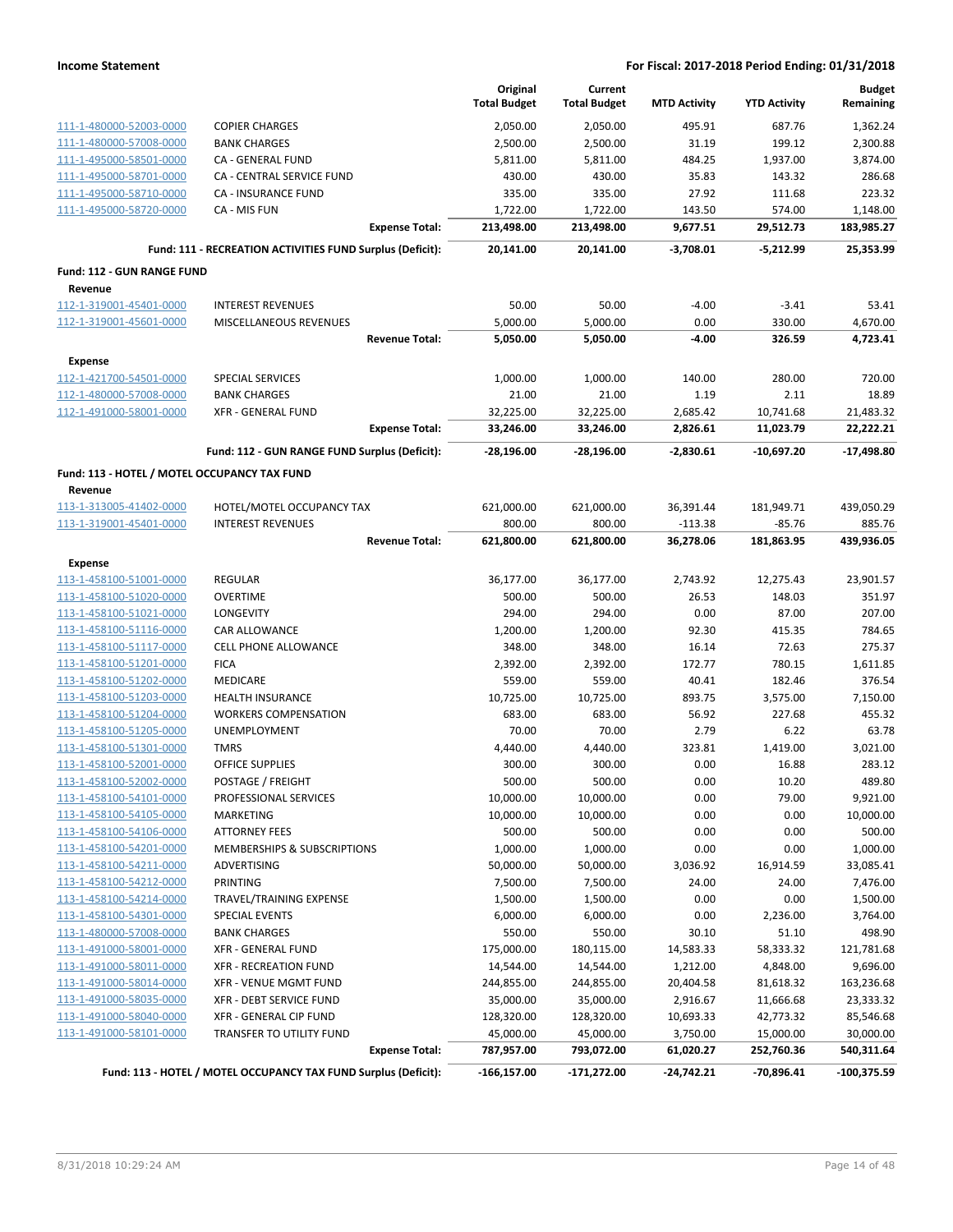|                                   |                                                      | Original<br><b>Total Budget</b> | Current<br><b>Total Budget</b> | <b>MTD Activity</b> | <b>YTD Activity</b> | <b>Budget</b><br>Remaining |
|-----------------------------------|------------------------------------------------------|---------------------------------|--------------------------------|---------------------|---------------------|----------------------------|
| Fund: 114 - VENUE MANAGEMENT FUND |                                                      |                                 |                                |                     |                     |                            |
| Revenue                           |                                                      |                                 |                                |                     |                     |                            |
| 114-1-319010-45306-0000           | <b>CONCESSIONS</b>                                   | 2,000.00                        | 2,000.00                       | 0.00                | 341.31              | 1,658.69                   |
| 114-1-319030-45506-0000           | <b>AUDITORIUM RENTALS</b>                            | 24,300.00                       | 24,300.00                      | 3,550.00            | 9,712.50            | 14,587.50                  |
| 114-1-319031-45505-0000           | <b>CIVIC CENTER RENTALS</b>                          | 40,000.00                       | 40,000.00                      | 4,554.00            | 15,961.00           | 24,039.00                  |
| 114-1-319032-44509-0000           | SPECIAL EVENTS/SPONSORS                              | 65,000.00                       | 65,000.00                      | 700.00              | 700.00              | 64,300.00                  |
| 114-1-319033-45307-0000           | <b>TICKET SALES</b>                                  | 100,000.00                      | 100,000.00                     | 0.00                | 0.00                | 100,000.00                 |
| 114-1-323001-46008-0000           | <b>XFR - TOURISM FUND</b>                            | 244,855.00                      | 244,855.00                     | 20,404.58           | 81,618.32           | 163,236.68                 |
|                                   | <b>Revenue Total:</b>                                | 476,155.00                      | 476,155.00                     | 29,208.58           | 108,333.13          | 367,821.87                 |
| <b>Expense</b>                    |                                                      |                                 |                                |                     |                     |                            |
| 114-1-457100-51001-0000           | <b>REGULAR SALARIES</b>                              | 23,639.00                       | 23,639.00                      | 1,818.40            | 8,322.89            | 15,316.11                  |
| 114-1-457100-51020-0000           | <b>OVERTIME</b>                                      | 8,000.00                        | 8,000.00                       | 53.06               | 307.86              | 7,692.14                   |
| 114-1-457100-51021-0000           | LONGEVITY                                            | 174.00                          | 174.00                         | 0.00                | 87.00               | 87.00                      |
| 114-1-457100-51116-0000           | CAR ALLOWANCE                                        | 1,200.00                        | 1,200.00                       | 92.32               | 415.44              | 784.56                     |
| 114-1-457100-51117-0000           | <b>CELL PHONE ALLOWANCE</b>                          | 348.00                          | 348.00                         | 16.16               | 72.72               | 275.28                     |
| 114-1-457100-51201-0000           | <b>FICA</b>                                          | 1,567.00                        | 1,567.00                       | 122.45              | 589.19              | 977.81                     |
| 114-1-457100-51202-0000           | MEDICARE                                             | 366.00                          | 366.00                         | 28.63               | 137.79              | 228.21                     |
| 114-1-457100-51203-0000           | HEALTH INSURANCE                                     | 5,363.00                        | 5,363.00                       | 446.92              | 1,787.68            | 3,575.32                   |
| 114-1-457100-51204-0000           | <b>WORKERS COMPENSATION</b>                          | 647.00                          | 647.00                         | 53.92               | 215.68              | 431.32                     |
| 114-1-457100-51205-0000           | STATE UNEMPLOYMENT                                   | 35.00                           | 35.00                          | 2.07                | 2.16                | 32.84                      |
| 114-1-457100-51301-0000           | <b>TMRS</b>                                          | 2,909.00                        | 2,909.00                       | 240.79              | 1,084.81            | 1,824.19                   |
| 114-1-457100-51401-0000           | <b>CONTRA - SALARIES</b>                             | 0.00                            | 0.00                           | $-475.40$           | $-1,279.73$         | 1,279.73                   |
| 114-1-457100-52001-0000           | OFFICE SUPPLIES                                      | 500.00                          | 500.00                         | 0.00                | 0.00                | 500.00                     |
| 114-1-457100-52002-0000           | POSTAGE / FREIGHT                                    | 200.00                          | 200.00                         | 0.00                | 225.73              | $-25.73$                   |
| 114-1-457100-52201-0000           | MINOR TOOLS & EQUIPMENT                              | 2,500.00                        | 2,500.00                       | 0.00                | 0.00                | 2,500.00                   |
| 114-1-457100-52403-0000           | <b>RESALE ITEMS</b>                                  | 1,500.00                        | 1,500.00                       | 0.00                | 0.00                | 1,500.00                   |
| 114-1-457100-53702-0000           | <b>AUDTIORIUM MAINTENANCE</b>                        | 8,000.00                        | 8,000.00                       | 39.86               | 187.12              | 7,812.88                   |
| 114-1-457100-53704-0000           | <b>CIVIC CENTER</b>                                  | 5,000.00                        | 5,000.00                       | 403.34              | 268.40              | 4,731.60                   |
| 114-1-457100-54001-0000           | <b>TELEPHONE CHARGES</b>                             | 100.00                          | 100.00                         | 0.00                | 0.00                | 100.00                     |
| 114-1-457100-54005-0000           | <b>CIVIC CENTER UTILITY CHARGES</b>                  | 24,413.00                       | 24,413.00                      | 2,441.06            | 8,487.36            | 15,925.64                  |
| 114-1-457100-54105-0000           | MARKETING                                            | 3,000.00                        | 3,000.00                       | 0.00                | 0.00                | 3,000.00                   |
| 114-1-457100-54106-0000           | <b>ATTORNEY FEES</b>                                 | 500.00                          | 500.00                         | 0.00                | 0.00                | 500.00                     |
| 114-1-457100-54201-0000           | MEMBERSHIPS & SUBSCRIPTIONS                          | 2,000.00                        | 2,000.00                       | 833.00              | 833.00              | 1,167.00                   |
| 114-1-457100-54205-0000           | <b>BUSINESS MEALS</b>                                | 250.00                          | 250.00                         | 0.00                | 0.00                | 250.00                     |
| 114-1-457100-54211-0000           | <b>ADVERTISING</b>                                   | 12,000.00                       | 12,000.00                      | 675.00              | 5,367.75            | 6,632.25                   |
| 114-1-457100-54214-0000           | <b>TRAVEL &amp; TRAINING</b>                         | 1,000.00                        | 1,000.00                       | 0.00                | 0.00                | 1,000.00                   |
| 114-1-457100-54301-0000           | <b>SPECIAL EVENTS</b>                                | 102,500.00                      | 102,500.00                     | 2,240.41            | 50,832.20           | 51,667.80                  |
| 114-1-480000-52003-0000           | <b>COPIER CHARGES</b>                                | 3,600.00                        | 3,600.00                       | 495.92              | 687.77              | 2,912.23                   |
| 114-1-480000-57008-0000           | <b>BANK CHARGES</b>                                  | 2,500.00                        | 2,500.00                       | 157.69              | 735.73              | 1,764.27                   |
| 114-1-495000-58501-0000           | CA - GENERAL FUND                                    | 14,129.00                       | 14,129.00                      | 1,177.42            | 4,709.68            | 9,419.32                   |
| 114-1-495000-58701-0000           | CA - CENTRAL SERVICE FUND                            | 16,076.00                       | 16,076.00                      | 1,339.67            | 5,358.68            | 10,717.32                  |
| 114-1-495000-58710-0000           | CA - INSURANCE FUND                                  | 593.00                          | 593.00                         | 49.42               | 197.68              | 395.32                     |
| 114-1-495000-58720-0000           | CA - MIS FUN                                         | 2,543.00                        | 2,543.00                       | 211.92              | 847.68              | 1,695.32                   |
|                                   | <b>Expense Total:</b>                                | 247,152.00                      | 247,152.00                     | 12,464.03           | 90,482.27           | 156,669.73                 |
|                                   | Fund: 114 - VENUE MANAGEMENT FUND Surplus (Deficit): | 229,003.00                      | 229,003.00                     | 16,744.55           | 17,850.86           | 211,152.14                 |
| Fund: 116 - ROADWAY IMPACT FEE 1  |                                                      |                                 |                                |                     |                     |                            |
| Revenue                           |                                                      |                                 |                                |                     |                     |                            |
| 116-1-319001-45401-0000           | <b>INTEREST REVENUES</b>                             | 0.00                            | 0.00                           | $-2.79$             | $-2.13$             | 2.13                       |
|                                   | <b>Revenue Total:</b>                                | 0.00                            | 0.00                           | $-2.79$             | $-2.13$             | 2.13                       |
| <b>Expense</b>                    |                                                      |                                 |                                |                     |                     |                            |
| 116-1-480000-57008-0000           | <b>BANK CHARGES</b>                                  | 0.00                            | 0.00                           | 0.69                | 1.17                | $-1.17$                    |
|                                   | <b>Expense Total:</b>                                | 0.00                            | 0.00                           | 0.69                | 1.17                | $-1.17$                    |
|                                   | Fund: 116 - ROADWAY IMPACT FEE 1 Surplus (Deficit):  | 0.00                            | 0.00                           | $-3.48$             | $-3.30$             | 3.30                       |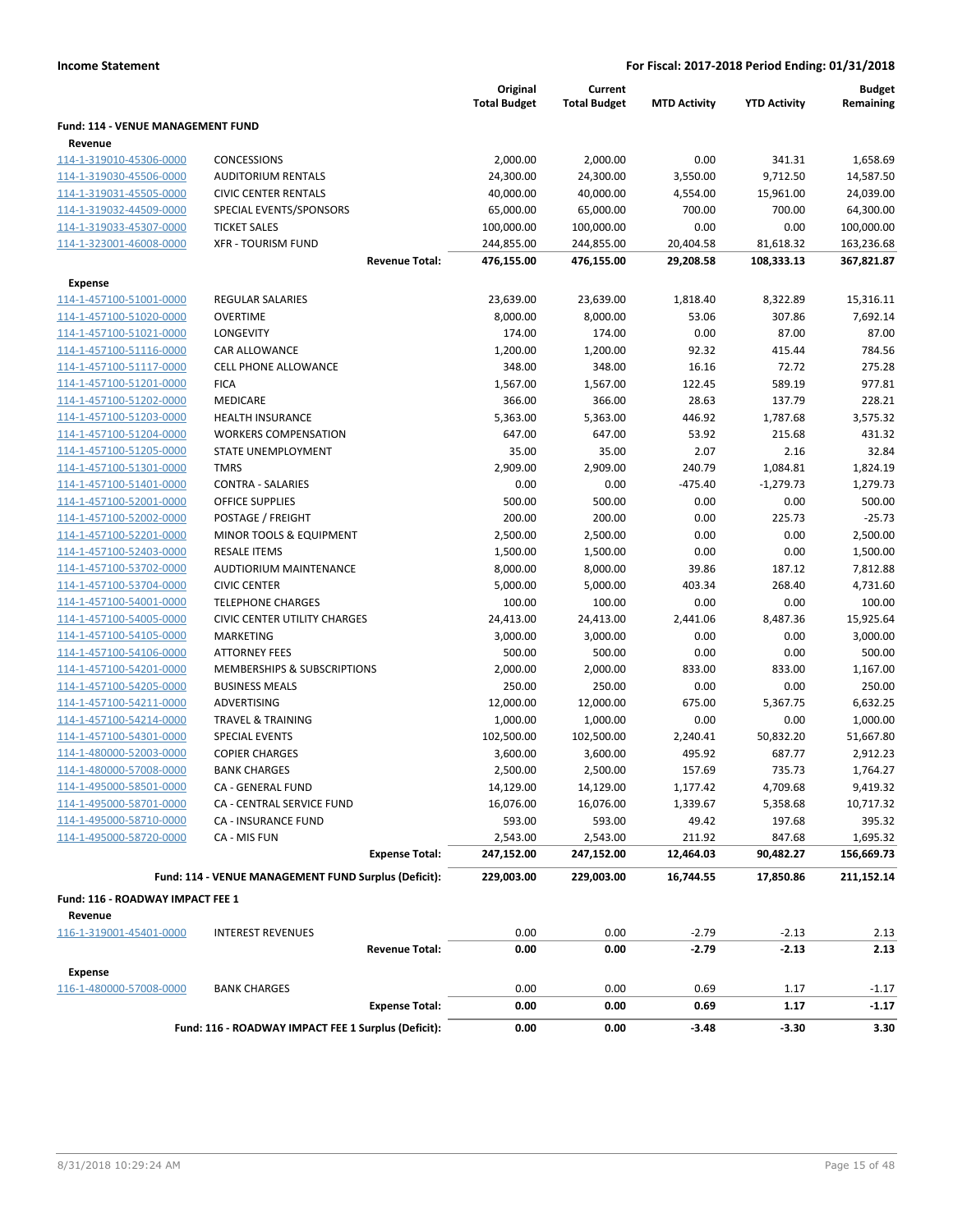| Fund: 117 - ROADWAY IMPACT FEE 2<br>Revenue<br>0.00<br>$-0.01$<br>$-0.01$<br>117-1-319001-45401-0000<br><b>INTEREST REVENUES</b><br>0.00<br>$-0.01$<br>$-0.01$<br><b>Revenue Total:</b><br>0.00<br>0.00<br>Fund: 117 - ROADWAY IMPACT FEE 2 Total:<br>0.00<br>0.00<br>$-0.01$<br>$-0.01$<br>Fund: 118 - ROADWAY IMPACT FEE 3<br>Revenue<br>118-1-319001-45401-0000<br>0.00<br>0.00<br>$-0.02$<br>$-0.01$<br><b>INTEREST REVENUES</b><br>0.00<br>0.00<br>$-0.02$<br>$-0.01$<br><b>Revenue Total:</b><br>Fund: 118 - ROADWAY IMPACT FEE 3 Total:<br>0.00<br>0.00<br>$-0.02$<br>$-0.01$<br><b>Fund: 123 - PTRAIN - POLICE REIMBURSEMENT GRANTS &amp; CONT EDUCAT</b><br>Revenue<br>123-1-319001-45401-0000<br>0.00<br>0.00<br>$-1.93$<br>$-1.61$<br><b>INTEREST REVENUES</b><br>0.00<br>0.00<br>$-1.93$<br>$-1.61$<br><b>Revenue Total:</b><br><b>Expense</b><br>123-1-421210-54214-0000<br><b>TRAVEL &amp; TRAINING</b><br>0.00<br>0.00<br>0.00<br>600.00<br>123-1-421230-54214-0000<br><b>TRAVEL &amp; TRAINING</b><br>0.00<br>0.00<br>367.65<br>466.65<br>123-1-480000-57008-0000<br><b>BANK CHARGES</b><br>0.00<br>0.00<br>0.49<br>0.84<br>1,067.49<br><b>Expense Total:</b><br>0.00<br>0.00<br>368.14<br>Fund: 123 - PTRAIN - POLICE REIMBURSEMENT GRANTS & CONT EDUCAT Sur<br>0.00<br>0.00<br>$-370.07$<br>$-1,069.10$<br>Fund: 140 - DEBT SERVICE FUND<br>Revenue<br>140-1-311001-41101-0000<br><b>REAL PROPERTY TAXES</b><br>3,595,795.72<br>4,408,785.00<br>4,408,785.00<br>2,073,318.68<br>140-1-311002-41102-0000<br><b>DELINQUENT TAXES</b><br>39,000.00<br>39,000.00<br>4,899.57<br>16,913.09<br>140-1-319001-45401-0000<br><b>INTEREST REVENUES</b><br>2,100.00<br>2,100.00<br>$-501.23$<br>$-718.42$<br>MISCELLANEOUS REVENUES<br>3,000.00<br>3,000.00<br>0.00<br>0.00<br>140-1-319001-45601-0000<br>140-1-323001-46008-0000<br><b>XFR - TOURISM FUND</b><br>35,000.00<br>35,000.00<br>2,916.67<br>11,666.68<br>140-1-323001-46100-0000<br><b>XFR - UTILITY FUND</b><br>1,532,906.25<br>1,532,906.25<br>510,968.76<br>127,742.19<br>140-1-323001-46107-0000<br><b>XFR - AIRPORT FUND</b><br>52,000.00<br>52,000.00<br>4,333.33<br>17,333.32<br><b>Revenue Total:</b><br>6,072,791.25<br>6,072,791.25<br>2,212,492.02<br>4,152,176.34<br>Expense<br>140-1-471100-56105-0000<br>2010 CO - PRINCIPAL<br>205,000.00<br>205,000.00<br>0.00<br>0.00<br>140-1-471100-56106-0000<br>2013 CO PRINCIPAL<br>240,000.00<br>240,000.00<br>0.00<br>0.00<br>140-1-471100-56306-0000<br>2010 GO REFUND PRINCIPAL<br>630,000.00<br>630,000.00<br>0.00<br>0.00<br>140-1-471100-56308-0000<br>2011 GO REFUND PRINCIPAL<br>1,070,000.00<br>1,070,000.00<br>0.00<br>0.00<br>140-1-471100-56310-0000<br>178,000.00<br>178,000.00<br>0.00<br>0.00<br>2014 GO REFUND PRINCIPAL<br>295,000.00<br>295,000.00<br>0.00<br>0.00<br>140-1-471100-56311-0000<br>2014 GENERAL OBLIGATIONS PRINCIPAL<br>140-1-471100-56312-0000<br>2015 GENERAL OBLIGATIONS PRINCIPAL<br>448,000.00<br>448,000.00<br>0.00<br>0.00<br>0.00<br>0.00<br>140-1-471100-56313-0000<br>2017 GO REFUND PRINCIPAL<br>1,605,000.00<br>1,605,000.00<br>140-1-471200-56205-0000<br>2010 CO - INTEREST<br>186,462.50<br>186,462.50<br>0.00<br>0.00<br>140-1-471200-56206-0000<br>2013 CO INTEREST<br>26,166.00<br>26,166.00<br>0.00<br>0.00<br>140-1-471200-56406-0000<br>324,347.50<br>324,347.50<br>0.00<br>0.00<br>2010 GO REFUND INTEREST<br>140-1-471200-56408-0000<br>0.00<br>2011 GO REFUND INTEREST<br>122,557.50<br>122,557.50<br>0.00<br>140-1-471200-56409-0000<br>2014 GENERAL OBLIGATIONS - INTEREST<br>109,991.75<br>109,991.75<br>0.00<br>0.00<br>140-1-471200-56410-0000<br>2015 GO - INTEREST<br>153,801.20<br>153,801.20<br>0.00<br>0.00<br>140-1-471200-56411-0000<br>2014 GO REFUND INTEREST<br>28,740.00<br>28,740.00<br>0.00<br>0.00<br>140-1-471200-56413-0000<br>405,625.00<br>405,625.00<br>0.00<br>2017 GO REFUND INTEREST<br>0.00 |  | Original<br><b>Total Budget</b> | Current<br><b>Total Budget</b> | <b>MTD Activity</b> | <b>YTD Activity</b> | <b>Budget</b><br>Remaining |
|------------------------------------------------------------------------------------------------------------------------------------------------------------------------------------------------------------------------------------------------------------------------------------------------------------------------------------------------------------------------------------------------------------------------------------------------------------------------------------------------------------------------------------------------------------------------------------------------------------------------------------------------------------------------------------------------------------------------------------------------------------------------------------------------------------------------------------------------------------------------------------------------------------------------------------------------------------------------------------------------------------------------------------------------------------------------------------------------------------------------------------------------------------------------------------------------------------------------------------------------------------------------------------------------------------------------------------------------------------------------------------------------------------------------------------------------------------------------------------------------------------------------------------------------------------------------------------------------------------------------------------------------------------------------------------------------------------------------------------------------------------------------------------------------------------------------------------------------------------------------------------------------------------------------------------------------------------------------------------------------------------------------------------------------------------------------------------------------------------------------------------------------------------------------------------------------------------------------------------------------------------------------------------------------------------------------------------------------------------------------------------------------------------------------------------------------------------------------------------------------------------------------------------------------------------------------------------------------------------------------------------------------------------------------------------------------------------------------------------------------------------------------------------------------------------------------------------------------------------------------------------------------------------------------------------------------------------------------------------------------------------------------------------------------------------------------------------------------------------------------------------------------------------------------------------------------------------------------------------------------------------------------------------------------------------------------------------------------------------------------------------------------------------------------------------------------------------------------------------------------------------------------------------------------------------------------------------------------------------------------------------------------------------------------------------------------------------------------------------------------------------------------------------------------------------------------------------------------------------------------------------------------------------|--|---------------------------------|--------------------------------|---------------------|---------------------|----------------------------|
|                                                                                                                                                                                                                                                                                                                                                                                                                                                                                                                                                                                                                                                                                                                                                                                                                                                                                                                                                                                                                                                                                                                                                                                                                                                                                                                                                                                                                                                                                                                                                                                                                                                                                                                                                                                                                                                                                                                                                                                                                                                                                                                                                                                                                                                                                                                                                                                                                                                                                                                                                                                                                                                                                                                                                                                                                                                                                                                                                                                                                                                                                                                                                                                                                                                                                                                                                                                                                                                                                                                                                                                                                                                                                                                                                                                                                                                                                                            |  |                                 |                                |                     |                     |                            |
|                                                                                                                                                                                                                                                                                                                                                                                                                                                                                                                                                                                                                                                                                                                                                                                                                                                                                                                                                                                                                                                                                                                                                                                                                                                                                                                                                                                                                                                                                                                                                                                                                                                                                                                                                                                                                                                                                                                                                                                                                                                                                                                                                                                                                                                                                                                                                                                                                                                                                                                                                                                                                                                                                                                                                                                                                                                                                                                                                                                                                                                                                                                                                                                                                                                                                                                                                                                                                                                                                                                                                                                                                                                                                                                                                                                                                                                                                                            |  |                                 |                                |                     |                     |                            |
|                                                                                                                                                                                                                                                                                                                                                                                                                                                                                                                                                                                                                                                                                                                                                                                                                                                                                                                                                                                                                                                                                                                                                                                                                                                                                                                                                                                                                                                                                                                                                                                                                                                                                                                                                                                                                                                                                                                                                                                                                                                                                                                                                                                                                                                                                                                                                                                                                                                                                                                                                                                                                                                                                                                                                                                                                                                                                                                                                                                                                                                                                                                                                                                                                                                                                                                                                                                                                                                                                                                                                                                                                                                                                                                                                                                                                                                                                                            |  |                                 |                                |                     |                     | 0.01                       |
|                                                                                                                                                                                                                                                                                                                                                                                                                                                                                                                                                                                                                                                                                                                                                                                                                                                                                                                                                                                                                                                                                                                                                                                                                                                                                                                                                                                                                                                                                                                                                                                                                                                                                                                                                                                                                                                                                                                                                                                                                                                                                                                                                                                                                                                                                                                                                                                                                                                                                                                                                                                                                                                                                                                                                                                                                                                                                                                                                                                                                                                                                                                                                                                                                                                                                                                                                                                                                                                                                                                                                                                                                                                                                                                                                                                                                                                                                                            |  |                                 |                                |                     |                     | 0.01                       |
|                                                                                                                                                                                                                                                                                                                                                                                                                                                                                                                                                                                                                                                                                                                                                                                                                                                                                                                                                                                                                                                                                                                                                                                                                                                                                                                                                                                                                                                                                                                                                                                                                                                                                                                                                                                                                                                                                                                                                                                                                                                                                                                                                                                                                                                                                                                                                                                                                                                                                                                                                                                                                                                                                                                                                                                                                                                                                                                                                                                                                                                                                                                                                                                                                                                                                                                                                                                                                                                                                                                                                                                                                                                                                                                                                                                                                                                                                                            |  |                                 |                                |                     |                     | 0.01                       |
|                                                                                                                                                                                                                                                                                                                                                                                                                                                                                                                                                                                                                                                                                                                                                                                                                                                                                                                                                                                                                                                                                                                                                                                                                                                                                                                                                                                                                                                                                                                                                                                                                                                                                                                                                                                                                                                                                                                                                                                                                                                                                                                                                                                                                                                                                                                                                                                                                                                                                                                                                                                                                                                                                                                                                                                                                                                                                                                                                                                                                                                                                                                                                                                                                                                                                                                                                                                                                                                                                                                                                                                                                                                                                                                                                                                                                                                                                                            |  |                                 |                                |                     |                     |                            |
|                                                                                                                                                                                                                                                                                                                                                                                                                                                                                                                                                                                                                                                                                                                                                                                                                                                                                                                                                                                                                                                                                                                                                                                                                                                                                                                                                                                                                                                                                                                                                                                                                                                                                                                                                                                                                                                                                                                                                                                                                                                                                                                                                                                                                                                                                                                                                                                                                                                                                                                                                                                                                                                                                                                                                                                                                                                                                                                                                                                                                                                                                                                                                                                                                                                                                                                                                                                                                                                                                                                                                                                                                                                                                                                                                                                                                                                                                                            |  |                                 |                                |                     |                     |                            |
|                                                                                                                                                                                                                                                                                                                                                                                                                                                                                                                                                                                                                                                                                                                                                                                                                                                                                                                                                                                                                                                                                                                                                                                                                                                                                                                                                                                                                                                                                                                                                                                                                                                                                                                                                                                                                                                                                                                                                                                                                                                                                                                                                                                                                                                                                                                                                                                                                                                                                                                                                                                                                                                                                                                                                                                                                                                                                                                                                                                                                                                                                                                                                                                                                                                                                                                                                                                                                                                                                                                                                                                                                                                                                                                                                                                                                                                                                                            |  |                                 |                                |                     |                     | 0.01                       |
|                                                                                                                                                                                                                                                                                                                                                                                                                                                                                                                                                                                                                                                                                                                                                                                                                                                                                                                                                                                                                                                                                                                                                                                                                                                                                                                                                                                                                                                                                                                                                                                                                                                                                                                                                                                                                                                                                                                                                                                                                                                                                                                                                                                                                                                                                                                                                                                                                                                                                                                                                                                                                                                                                                                                                                                                                                                                                                                                                                                                                                                                                                                                                                                                                                                                                                                                                                                                                                                                                                                                                                                                                                                                                                                                                                                                                                                                                                            |  |                                 |                                |                     |                     | 0.01                       |
|                                                                                                                                                                                                                                                                                                                                                                                                                                                                                                                                                                                                                                                                                                                                                                                                                                                                                                                                                                                                                                                                                                                                                                                                                                                                                                                                                                                                                                                                                                                                                                                                                                                                                                                                                                                                                                                                                                                                                                                                                                                                                                                                                                                                                                                                                                                                                                                                                                                                                                                                                                                                                                                                                                                                                                                                                                                                                                                                                                                                                                                                                                                                                                                                                                                                                                                                                                                                                                                                                                                                                                                                                                                                                                                                                                                                                                                                                                            |  |                                 |                                |                     |                     |                            |
|                                                                                                                                                                                                                                                                                                                                                                                                                                                                                                                                                                                                                                                                                                                                                                                                                                                                                                                                                                                                                                                                                                                                                                                                                                                                                                                                                                                                                                                                                                                                                                                                                                                                                                                                                                                                                                                                                                                                                                                                                                                                                                                                                                                                                                                                                                                                                                                                                                                                                                                                                                                                                                                                                                                                                                                                                                                                                                                                                                                                                                                                                                                                                                                                                                                                                                                                                                                                                                                                                                                                                                                                                                                                                                                                                                                                                                                                                                            |  |                                 |                                |                     |                     | 0.01                       |
|                                                                                                                                                                                                                                                                                                                                                                                                                                                                                                                                                                                                                                                                                                                                                                                                                                                                                                                                                                                                                                                                                                                                                                                                                                                                                                                                                                                                                                                                                                                                                                                                                                                                                                                                                                                                                                                                                                                                                                                                                                                                                                                                                                                                                                                                                                                                                                                                                                                                                                                                                                                                                                                                                                                                                                                                                                                                                                                                                                                                                                                                                                                                                                                                                                                                                                                                                                                                                                                                                                                                                                                                                                                                                                                                                                                                                                                                                                            |  |                                 |                                |                     |                     |                            |
|                                                                                                                                                                                                                                                                                                                                                                                                                                                                                                                                                                                                                                                                                                                                                                                                                                                                                                                                                                                                                                                                                                                                                                                                                                                                                                                                                                                                                                                                                                                                                                                                                                                                                                                                                                                                                                                                                                                                                                                                                                                                                                                                                                                                                                                                                                                                                                                                                                                                                                                                                                                                                                                                                                                                                                                                                                                                                                                                                                                                                                                                                                                                                                                                                                                                                                                                                                                                                                                                                                                                                                                                                                                                                                                                                                                                                                                                                                            |  |                                 |                                |                     |                     |                            |
|                                                                                                                                                                                                                                                                                                                                                                                                                                                                                                                                                                                                                                                                                                                                                                                                                                                                                                                                                                                                                                                                                                                                                                                                                                                                                                                                                                                                                                                                                                                                                                                                                                                                                                                                                                                                                                                                                                                                                                                                                                                                                                                                                                                                                                                                                                                                                                                                                                                                                                                                                                                                                                                                                                                                                                                                                                                                                                                                                                                                                                                                                                                                                                                                                                                                                                                                                                                                                                                                                                                                                                                                                                                                                                                                                                                                                                                                                                            |  |                                 |                                |                     |                     | 1.61                       |
|                                                                                                                                                                                                                                                                                                                                                                                                                                                                                                                                                                                                                                                                                                                                                                                                                                                                                                                                                                                                                                                                                                                                                                                                                                                                                                                                                                                                                                                                                                                                                                                                                                                                                                                                                                                                                                                                                                                                                                                                                                                                                                                                                                                                                                                                                                                                                                                                                                                                                                                                                                                                                                                                                                                                                                                                                                                                                                                                                                                                                                                                                                                                                                                                                                                                                                                                                                                                                                                                                                                                                                                                                                                                                                                                                                                                                                                                                                            |  |                                 |                                |                     |                     | 1.61                       |
|                                                                                                                                                                                                                                                                                                                                                                                                                                                                                                                                                                                                                                                                                                                                                                                                                                                                                                                                                                                                                                                                                                                                                                                                                                                                                                                                                                                                                                                                                                                                                                                                                                                                                                                                                                                                                                                                                                                                                                                                                                                                                                                                                                                                                                                                                                                                                                                                                                                                                                                                                                                                                                                                                                                                                                                                                                                                                                                                                                                                                                                                                                                                                                                                                                                                                                                                                                                                                                                                                                                                                                                                                                                                                                                                                                                                                                                                                                            |  |                                 |                                |                     |                     |                            |
|                                                                                                                                                                                                                                                                                                                                                                                                                                                                                                                                                                                                                                                                                                                                                                                                                                                                                                                                                                                                                                                                                                                                                                                                                                                                                                                                                                                                                                                                                                                                                                                                                                                                                                                                                                                                                                                                                                                                                                                                                                                                                                                                                                                                                                                                                                                                                                                                                                                                                                                                                                                                                                                                                                                                                                                                                                                                                                                                                                                                                                                                                                                                                                                                                                                                                                                                                                                                                                                                                                                                                                                                                                                                                                                                                                                                                                                                                                            |  |                                 |                                |                     |                     | $-600.00$                  |
|                                                                                                                                                                                                                                                                                                                                                                                                                                                                                                                                                                                                                                                                                                                                                                                                                                                                                                                                                                                                                                                                                                                                                                                                                                                                                                                                                                                                                                                                                                                                                                                                                                                                                                                                                                                                                                                                                                                                                                                                                                                                                                                                                                                                                                                                                                                                                                                                                                                                                                                                                                                                                                                                                                                                                                                                                                                                                                                                                                                                                                                                                                                                                                                                                                                                                                                                                                                                                                                                                                                                                                                                                                                                                                                                                                                                                                                                                                            |  |                                 |                                |                     |                     | $-466.65$                  |
|                                                                                                                                                                                                                                                                                                                                                                                                                                                                                                                                                                                                                                                                                                                                                                                                                                                                                                                                                                                                                                                                                                                                                                                                                                                                                                                                                                                                                                                                                                                                                                                                                                                                                                                                                                                                                                                                                                                                                                                                                                                                                                                                                                                                                                                                                                                                                                                                                                                                                                                                                                                                                                                                                                                                                                                                                                                                                                                                                                                                                                                                                                                                                                                                                                                                                                                                                                                                                                                                                                                                                                                                                                                                                                                                                                                                                                                                                                            |  |                                 |                                |                     |                     | $-0.84$                    |
|                                                                                                                                                                                                                                                                                                                                                                                                                                                                                                                                                                                                                                                                                                                                                                                                                                                                                                                                                                                                                                                                                                                                                                                                                                                                                                                                                                                                                                                                                                                                                                                                                                                                                                                                                                                                                                                                                                                                                                                                                                                                                                                                                                                                                                                                                                                                                                                                                                                                                                                                                                                                                                                                                                                                                                                                                                                                                                                                                                                                                                                                                                                                                                                                                                                                                                                                                                                                                                                                                                                                                                                                                                                                                                                                                                                                                                                                                                            |  |                                 |                                |                     |                     | $-1,067.49$                |
|                                                                                                                                                                                                                                                                                                                                                                                                                                                                                                                                                                                                                                                                                                                                                                                                                                                                                                                                                                                                                                                                                                                                                                                                                                                                                                                                                                                                                                                                                                                                                                                                                                                                                                                                                                                                                                                                                                                                                                                                                                                                                                                                                                                                                                                                                                                                                                                                                                                                                                                                                                                                                                                                                                                                                                                                                                                                                                                                                                                                                                                                                                                                                                                                                                                                                                                                                                                                                                                                                                                                                                                                                                                                                                                                                                                                                                                                                                            |  |                                 |                                |                     |                     | 1.069.10                   |
|                                                                                                                                                                                                                                                                                                                                                                                                                                                                                                                                                                                                                                                                                                                                                                                                                                                                                                                                                                                                                                                                                                                                                                                                                                                                                                                                                                                                                                                                                                                                                                                                                                                                                                                                                                                                                                                                                                                                                                                                                                                                                                                                                                                                                                                                                                                                                                                                                                                                                                                                                                                                                                                                                                                                                                                                                                                                                                                                                                                                                                                                                                                                                                                                                                                                                                                                                                                                                                                                                                                                                                                                                                                                                                                                                                                                                                                                                                            |  |                                 |                                |                     |                     |                            |
|                                                                                                                                                                                                                                                                                                                                                                                                                                                                                                                                                                                                                                                                                                                                                                                                                                                                                                                                                                                                                                                                                                                                                                                                                                                                                                                                                                                                                                                                                                                                                                                                                                                                                                                                                                                                                                                                                                                                                                                                                                                                                                                                                                                                                                                                                                                                                                                                                                                                                                                                                                                                                                                                                                                                                                                                                                                                                                                                                                                                                                                                                                                                                                                                                                                                                                                                                                                                                                                                                                                                                                                                                                                                                                                                                                                                                                                                                                            |  |                                 |                                |                     |                     |                            |
|                                                                                                                                                                                                                                                                                                                                                                                                                                                                                                                                                                                                                                                                                                                                                                                                                                                                                                                                                                                                                                                                                                                                                                                                                                                                                                                                                                                                                                                                                                                                                                                                                                                                                                                                                                                                                                                                                                                                                                                                                                                                                                                                                                                                                                                                                                                                                                                                                                                                                                                                                                                                                                                                                                                                                                                                                                                                                                                                                                                                                                                                                                                                                                                                                                                                                                                                                                                                                                                                                                                                                                                                                                                                                                                                                                                                                                                                                                            |  |                                 |                                |                     |                     | 812,989.28                 |
|                                                                                                                                                                                                                                                                                                                                                                                                                                                                                                                                                                                                                                                                                                                                                                                                                                                                                                                                                                                                                                                                                                                                                                                                                                                                                                                                                                                                                                                                                                                                                                                                                                                                                                                                                                                                                                                                                                                                                                                                                                                                                                                                                                                                                                                                                                                                                                                                                                                                                                                                                                                                                                                                                                                                                                                                                                                                                                                                                                                                                                                                                                                                                                                                                                                                                                                                                                                                                                                                                                                                                                                                                                                                                                                                                                                                                                                                                                            |  |                                 |                                |                     |                     | 22,086.91                  |
|                                                                                                                                                                                                                                                                                                                                                                                                                                                                                                                                                                                                                                                                                                                                                                                                                                                                                                                                                                                                                                                                                                                                                                                                                                                                                                                                                                                                                                                                                                                                                                                                                                                                                                                                                                                                                                                                                                                                                                                                                                                                                                                                                                                                                                                                                                                                                                                                                                                                                                                                                                                                                                                                                                                                                                                                                                                                                                                                                                                                                                                                                                                                                                                                                                                                                                                                                                                                                                                                                                                                                                                                                                                                                                                                                                                                                                                                                                            |  |                                 |                                |                     |                     | 2,601.23                   |
|                                                                                                                                                                                                                                                                                                                                                                                                                                                                                                                                                                                                                                                                                                                                                                                                                                                                                                                                                                                                                                                                                                                                                                                                                                                                                                                                                                                                                                                                                                                                                                                                                                                                                                                                                                                                                                                                                                                                                                                                                                                                                                                                                                                                                                                                                                                                                                                                                                                                                                                                                                                                                                                                                                                                                                                                                                                                                                                                                                                                                                                                                                                                                                                                                                                                                                                                                                                                                                                                                                                                                                                                                                                                                                                                                                                                                                                                                                            |  |                                 |                                |                     |                     | 3,000.00                   |
|                                                                                                                                                                                                                                                                                                                                                                                                                                                                                                                                                                                                                                                                                                                                                                                                                                                                                                                                                                                                                                                                                                                                                                                                                                                                                                                                                                                                                                                                                                                                                                                                                                                                                                                                                                                                                                                                                                                                                                                                                                                                                                                                                                                                                                                                                                                                                                                                                                                                                                                                                                                                                                                                                                                                                                                                                                                                                                                                                                                                                                                                                                                                                                                                                                                                                                                                                                                                                                                                                                                                                                                                                                                                                                                                                                                                                                                                                                            |  |                                 |                                |                     |                     | 23,333.32                  |
|                                                                                                                                                                                                                                                                                                                                                                                                                                                                                                                                                                                                                                                                                                                                                                                                                                                                                                                                                                                                                                                                                                                                                                                                                                                                                                                                                                                                                                                                                                                                                                                                                                                                                                                                                                                                                                                                                                                                                                                                                                                                                                                                                                                                                                                                                                                                                                                                                                                                                                                                                                                                                                                                                                                                                                                                                                                                                                                                                                                                                                                                                                                                                                                                                                                                                                                                                                                                                                                                                                                                                                                                                                                                                                                                                                                                                                                                                                            |  |                                 |                                |                     |                     | 1,021,937.49               |
|                                                                                                                                                                                                                                                                                                                                                                                                                                                                                                                                                                                                                                                                                                                                                                                                                                                                                                                                                                                                                                                                                                                                                                                                                                                                                                                                                                                                                                                                                                                                                                                                                                                                                                                                                                                                                                                                                                                                                                                                                                                                                                                                                                                                                                                                                                                                                                                                                                                                                                                                                                                                                                                                                                                                                                                                                                                                                                                                                                                                                                                                                                                                                                                                                                                                                                                                                                                                                                                                                                                                                                                                                                                                                                                                                                                                                                                                                                            |  |                                 |                                |                     |                     | 34,666.68                  |
|                                                                                                                                                                                                                                                                                                                                                                                                                                                                                                                                                                                                                                                                                                                                                                                                                                                                                                                                                                                                                                                                                                                                                                                                                                                                                                                                                                                                                                                                                                                                                                                                                                                                                                                                                                                                                                                                                                                                                                                                                                                                                                                                                                                                                                                                                                                                                                                                                                                                                                                                                                                                                                                                                                                                                                                                                                                                                                                                                                                                                                                                                                                                                                                                                                                                                                                                                                                                                                                                                                                                                                                                                                                                                                                                                                                                                                                                                                            |  |                                 |                                |                     |                     | 1,920,614.91               |
|                                                                                                                                                                                                                                                                                                                                                                                                                                                                                                                                                                                                                                                                                                                                                                                                                                                                                                                                                                                                                                                                                                                                                                                                                                                                                                                                                                                                                                                                                                                                                                                                                                                                                                                                                                                                                                                                                                                                                                                                                                                                                                                                                                                                                                                                                                                                                                                                                                                                                                                                                                                                                                                                                                                                                                                                                                                                                                                                                                                                                                                                                                                                                                                                                                                                                                                                                                                                                                                                                                                                                                                                                                                                                                                                                                                                                                                                                                            |  |                                 |                                |                     |                     |                            |
|                                                                                                                                                                                                                                                                                                                                                                                                                                                                                                                                                                                                                                                                                                                                                                                                                                                                                                                                                                                                                                                                                                                                                                                                                                                                                                                                                                                                                                                                                                                                                                                                                                                                                                                                                                                                                                                                                                                                                                                                                                                                                                                                                                                                                                                                                                                                                                                                                                                                                                                                                                                                                                                                                                                                                                                                                                                                                                                                                                                                                                                                                                                                                                                                                                                                                                                                                                                                                                                                                                                                                                                                                                                                                                                                                                                                                                                                                                            |  |                                 |                                |                     |                     | 205,000.00                 |
|                                                                                                                                                                                                                                                                                                                                                                                                                                                                                                                                                                                                                                                                                                                                                                                                                                                                                                                                                                                                                                                                                                                                                                                                                                                                                                                                                                                                                                                                                                                                                                                                                                                                                                                                                                                                                                                                                                                                                                                                                                                                                                                                                                                                                                                                                                                                                                                                                                                                                                                                                                                                                                                                                                                                                                                                                                                                                                                                                                                                                                                                                                                                                                                                                                                                                                                                                                                                                                                                                                                                                                                                                                                                                                                                                                                                                                                                                                            |  |                                 |                                |                     |                     | 240,000.00                 |
|                                                                                                                                                                                                                                                                                                                                                                                                                                                                                                                                                                                                                                                                                                                                                                                                                                                                                                                                                                                                                                                                                                                                                                                                                                                                                                                                                                                                                                                                                                                                                                                                                                                                                                                                                                                                                                                                                                                                                                                                                                                                                                                                                                                                                                                                                                                                                                                                                                                                                                                                                                                                                                                                                                                                                                                                                                                                                                                                                                                                                                                                                                                                                                                                                                                                                                                                                                                                                                                                                                                                                                                                                                                                                                                                                                                                                                                                                                            |  |                                 |                                |                     |                     | 630,000.00                 |
|                                                                                                                                                                                                                                                                                                                                                                                                                                                                                                                                                                                                                                                                                                                                                                                                                                                                                                                                                                                                                                                                                                                                                                                                                                                                                                                                                                                                                                                                                                                                                                                                                                                                                                                                                                                                                                                                                                                                                                                                                                                                                                                                                                                                                                                                                                                                                                                                                                                                                                                                                                                                                                                                                                                                                                                                                                                                                                                                                                                                                                                                                                                                                                                                                                                                                                                                                                                                                                                                                                                                                                                                                                                                                                                                                                                                                                                                                                            |  |                                 |                                |                     |                     | 1,070,000.00               |
|                                                                                                                                                                                                                                                                                                                                                                                                                                                                                                                                                                                                                                                                                                                                                                                                                                                                                                                                                                                                                                                                                                                                                                                                                                                                                                                                                                                                                                                                                                                                                                                                                                                                                                                                                                                                                                                                                                                                                                                                                                                                                                                                                                                                                                                                                                                                                                                                                                                                                                                                                                                                                                                                                                                                                                                                                                                                                                                                                                                                                                                                                                                                                                                                                                                                                                                                                                                                                                                                                                                                                                                                                                                                                                                                                                                                                                                                                                            |  |                                 |                                |                     |                     | 178,000.00                 |
|                                                                                                                                                                                                                                                                                                                                                                                                                                                                                                                                                                                                                                                                                                                                                                                                                                                                                                                                                                                                                                                                                                                                                                                                                                                                                                                                                                                                                                                                                                                                                                                                                                                                                                                                                                                                                                                                                                                                                                                                                                                                                                                                                                                                                                                                                                                                                                                                                                                                                                                                                                                                                                                                                                                                                                                                                                                                                                                                                                                                                                                                                                                                                                                                                                                                                                                                                                                                                                                                                                                                                                                                                                                                                                                                                                                                                                                                                                            |  |                                 |                                |                     |                     | 295,000.00                 |
|                                                                                                                                                                                                                                                                                                                                                                                                                                                                                                                                                                                                                                                                                                                                                                                                                                                                                                                                                                                                                                                                                                                                                                                                                                                                                                                                                                                                                                                                                                                                                                                                                                                                                                                                                                                                                                                                                                                                                                                                                                                                                                                                                                                                                                                                                                                                                                                                                                                                                                                                                                                                                                                                                                                                                                                                                                                                                                                                                                                                                                                                                                                                                                                                                                                                                                                                                                                                                                                                                                                                                                                                                                                                                                                                                                                                                                                                                                            |  |                                 |                                |                     |                     | 448,000.00                 |
|                                                                                                                                                                                                                                                                                                                                                                                                                                                                                                                                                                                                                                                                                                                                                                                                                                                                                                                                                                                                                                                                                                                                                                                                                                                                                                                                                                                                                                                                                                                                                                                                                                                                                                                                                                                                                                                                                                                                                                                                                                                                                                                                                                                                                                                                                                                                                                                                                                                                                                                                                                                                                                                                                                                                                                                                                                                                                                                                                                                                                                                                                                                                                                                                                                                                                                                                                                                                                                                                                                                                                                                                                                                                                                                                                                                                                                                                                                            |  |                                 |                                |                     |                     | 1,605,000.00               |
|                                                                                                                                                                                                                                                                                                                                                                                                                                                                                                                                                                                                                                                                                                                                                                                                                                                                                                                                                                                                                                                                                                                                                                                                                                                                                                                                                                                                                                                                                                                                                                                                                                                                                                                                                                                                                                                                                                                                                                                                                                                                                                                                                                                                                                                                                                                                                                                                                                                                                                                                                                                                                                                                                                                                                                                                                                                                                                                                                                                                                                                                                                                                                                                                                                                                                                                                                                                                                                                                                                                                                                                                                                                                                                                                                                                                                                                                                                            |  |                                 |                                |                     |                     | 186,462.50                 |
|                                                                                                                                                                                                                                                                                                                                                                                                                                                                                                                                                                                                                                                                                                                                                                                                                                                                                                                                                                                                                                                                                                                                                                                                                                                                                                                                                                                                                                                                                                                                                                                                                                                                                                                                                                                                                                                                                                                                                                                                                                                                                                                                                                                                                                                                                                                                                                                                                                                                                                                                                                                                                                                                                                                                                                                                                                                                                                                                                                                                                                                                                                                                                                                                                                                                                                                                                                                                                                                                                                                                                                                                                                                                                                                                                                                                                                                                                                            |  |                                 |                                |                     |                     | 26,166.00                  |
|                                                                                                                                                                                                                                                                                                                                                                                                                                                                                                                                                                                                                                                                                                                                                                                                                                                                                                                                                                                                                                                                                                                                                                                                                                                                                                                                                                                                                                                                                                                                                                                                                                                                                                                                                                                                                                                                                                                                                                                                                                                                                                                                                                                                                                                                                                                                                                                                                                                                                                                                                                                                                                                                                                                                                                                                                                                                                                                                                                                                                                                                                                                                                                                                                                                                                                                                                                                                                                                                                                                                                                                                                                                                                                                                                                                                                                                                                                            |  |                                 |                                |                     |                     | 324,347.50                 |
|                                                                                                                                                                                                                                                                                                                                                                                                                                                                                                                                                                                                                                                                                                                                                                                                                                                                                                                                                                                                                                                                                                                                                                                                                                                                                                                                                                                                                                                                                                                                                                                                                                                                                                                                                                                                                                                                                                                                                                                                                                                                                                                                                                                                                                                                                                                                                                                                                                                                                                                                                                                                                                                                                                                                                                                                                                                                                                                                                                                                                                                                                                                                                                                                                                                                                                                                                                                                                                                                                                                                                                                                                                                                                                                                                                                                                                                                                                            |  |                                 |                                |                     |                     | 122,557.50                 |
|                                                                                                                                                                                                                                                                                                                                                                                                                                                                                                                                                                                                                                                                                                                                                                                                                                                                                                                                                                                                                                                                                                                                                                                                                                                                                                                                                                                                                                                                                                                                                                                                                                                                                                                                                                                                                                                                                                                                                                                                                                                                                                                                                                                                                                                                                                                                                                                                                                                                                                                                                                                                                                                                                                                                                                                                                                                                                                                                                                                                                                                                                                                                                                                                                                                                                                                                                                                                                                                                                                                                                                                                                                                                                                                                                                                                                                                                                                            |  |                                 |                                |                     |                     | 109,991.75                 |
|                                                                                                                                                                                                                                                                                                                                                                                                                                                                                                                                                                                                                                                                                                                                                                                                                                                                                                                                                                                                                                                                                                                                                                                                                                                                                                                                                                                                                                                                                                                                                                                                                                                                                                                                                                                                                                                                                                                                                                                                                                                                                                                                                                                                                                                                                                                                                                                                                                                                                                                                                                                                                                                                                                                                                                                                                                                                                                                                                                                                                                                                                                                                                                                                                                                                                                                                                                                                                                                                                                                                                                                                                                                                                                                                                                                                                                                                                                            |  |                                 |                                |                     |                     | 153,801.20                 |
|                                                                                                                                                                                                                                                                                                                                                                                                                                                                                                                                                                                                                                                                                                                                                                                                                                                                                                                                                                                                                                                                                                                                                                                                                                                                                                                                                                                                                                                                                                                                                                                                                                                                                                                                                                                                                                                                                                                                                                                                                                                                                                                                                                                                                                                                                                                                                                                                                                                                                                                                                                                                                                                                                                                                                                                                                                                                                                                                                                                                                                                                                                                                                                                                                                                                                                                                                                                                                                                                                                                                                                                                                                                                                                                                                                                                                                                                                                            |  |                                 |                                |                     |                     | 28,740.00                  |
|                                                                                                                                                                                                                                                                                                                                                                                                                                                                                                                                                                                                                                                                                                                                                                                                                                                                                                                                                                                                                                                                                                                                                                                                                                                                                                                                                                                                                                                                                                                                                                                                                                                                                                                                                                                                                                                                                                                                                                                                                                                                                                                                                                                                                                                                                                                                                                                                                                                                                                                                                                                                                                                                                                                                                                                                                                                                                                                                                                                                                                                                                                                                                                                                                                                                                                                                                                                                                                                                                                                                                                                                                                                                                                                                                                                                                                                                                                            |  |                                 |                                |                     |                     | 405,625.00                 |
| 140-1-475100-56002-0000<br><b>AGENT FEE</b><br>1,500.00<br>1,500.00<br>0.00<br>0.00                                                                                                                                                                                                                                                                                                                                                                                                                                                                                                                                                                                                                                                                                                                                                                                                                                                                                                                                                                                                                                                                                                                                                                                                                                                                                                                                                                                                                                                                                                                                                                                                                                                                                                                                                                                                                                                                                                                                                                                                                                                                                                                                                                                                                                                                                                                                                                                                                                                                                                                                                                                                                                                                                                                                                                                                                                                                                                                                                                                                                                                                                                                                                                                                                                                                                                                                                                                                                                                                                                                                                                                                                                                                                                                                                                                                                        |  |                                 |                                |                     |                     | 1,500.00                   |
| ARBITRAGE<br>12,500.00<br>12,500.00<br>0.00<br>5,100.00<br>140-1-475100-56005-0000                                                                                                                                                                                                                                                                                                                                                                                                                                                                                                                                                                                                                                                                                                                                                                                                                                                                                                                                                                                                                                                                                                                                                                                                                                                                                                                                                                                                                                                                                                                                                                                                                                                                                                                                                                                                                                                                                                                                                                                                                                                                                                                                                                                                                                                                                                                                                                                                                                                                                                                                                                                                                                                                                                                                                                                                                                                                                                                                                                                                                                                                                                                                                                                                                                                                                                                                                                                                                                                                                                                                                                                                                                                                                                                                                                                                                         |  |                                 |                                |                     |                     | 7,400.00                   |
| 140-1-480000-57008-0000<br><b>BANK CHARGES</b><br>1,900.00<br>1,900.00<br>74.02<br>109.36                                                                                                                                                                                                                                                                                                                                                                                                                                                                                                                                                                                                                                                                                                                                                                                                                                                                                                                                                                                                                                                                                                                                                                                                                                                                                                                                                                                                                                                                                                                                                                                                                                                                                                                                                                                                                                                                                                                                                                                                                                                                                                                                                                                                                                                                                                                                                                                                                                                                                                                                                                                                                                                                                                                                                                                                                                                                                                                                                                                                                                                                                                                                                                                                                                                                                                                                                                                                                                                                                                                                                                                                                                                                                                                                                                                                                  |  |                                 |                                |                     |                     | 1,790.64                   |
| 6,044,591.45<br>6,044,591.45<br>74.02<br>5,209.36<br><b>Expense Total:</b>                                                                                                                                                                                                                                                                                                                                                                                                                                                                                                                                                                                                                                                                                                                                                                                                                                                                                                                                                                                                                                                                                                                                                                                                                                                                                                                                                                                                                                                                                                                                                                                                                                                                                                                                                                                                                                                                                                                                                                                                                                                                                                                                                                                                                                                                                                                                                                                                                                                                                                                                                                                                                                                                                                                                                                                                                                                                                                                                                                                                                                                                                                                                                                                                                                                                                                                                                                                                                                                                                                                                                                                                                                                                                                                                                                                                                                 |  |                                 |                                |                     |                     | 6,039,382.09               |
| Fund: 140 - DEBT SERVICE FUND Surplus (Deficit):<br>28,199.80<br>28,199.80<br>2,212,418.00<br>4,146,966.98                                                                                                                                                                                                                                                                                                                                                                                                                                                                                                                                                                                                                                                                                                                                                                                                                                                                                                                                                                                                                                                                                                                                                                                                                                                                                                                                                                                                                                                                                                                                                                                                                                                                                                                                                                                                                                                                                                                                                                                                                                                                                                                                                                                                                                                                                                                                                                                                                                                                                                                                                                                                                                                                                                                                                                                                                                                                                                                                                                                                                                                                                                                                                                                                                                                                                                                                                                                                                                                                                                                                                                                                                                                                                                                                                                                                 |  |                                 |                                |                     |                     | -4,118,767.18              |
| Fund: 160 - GENERAL CAPITAL IMPROVEMENT FUND                                                                                                                                                                                                                                                                                                                                                                                                                                                                                                                                                                                                                                                                                                                                                                                                                                                                                                                                                                                                                                                                                                                                                                                                                                                                                                                                                                                                                                                                                                                                                                                                                                                                                                                                                                                                                                                                                                                                                                                                                                                                                                                                                                                                                                                                                                                                                                                                                                                                                                                                                                                                                                                                                                                                                                                                                                                                                                                                                                                                                                                                                                                                                                                                                                                                                                                                                                                                                                                                                                                                                                                                                                                                                                                                                                                                                                                               |  |                                 |                                |                     |                     |                            |
| Revenue<br>0.00<br>0.00<br>0.00<br>160-1-310002-45611-0000<br>DONATIONS FOR PROJECTS<br>4,928.00                                                                                                                                                                                                                                                                                                                                                                                                                                                                                                                                                                                                                                                                                                                                                                                                                                                                                                                                                                                                                                                                                                                                                                                                                                                                                                                                                                                                                                                                                                                                                                                                                                                                                                                                                                                                                                                                                                                                                                                                                                                                                                                                                                                                                                                                                                                                                                                                                                                                                                                                                                                                                                                                                                                                                                                                                                                                                                                                                                                                                                                                                                                                                                                                                                                                                                                                                                                                                                                                                                                                                                                                                                                                                                                                                                                                           |  |                                 |                                |                     |                     | $-4,928.00$                |
| 160-1-314004-41808-0000<br>FRANCHISE FEES/CABLE-SICFA<br>25,000.00<br>25,000.00<br>0.00<br>0.00                                                                                                                                                                                                                                                                                                                                                                                                                                                                                                                                                                                                                                                                                                                                                                                                                                                                                                                                                                                                                                                                                                                                                                                                                                                                                                                                                                                                                                                                                                                                                                                                                                                                                                                                                                                                                                                                                                                                                                                                                                                                                                                                                                                                                                                                                                                                                                                                                                                                                                                                                                                                                                                                                                                                                                                                                                                                                                                                                                                                                                                                                                                                                                                                                                                                                                                                                                                                                                                                                                                                                                                                                                                                                                                                                                                                            |  |                                 |                                |                     |                     | 25,000.00                  |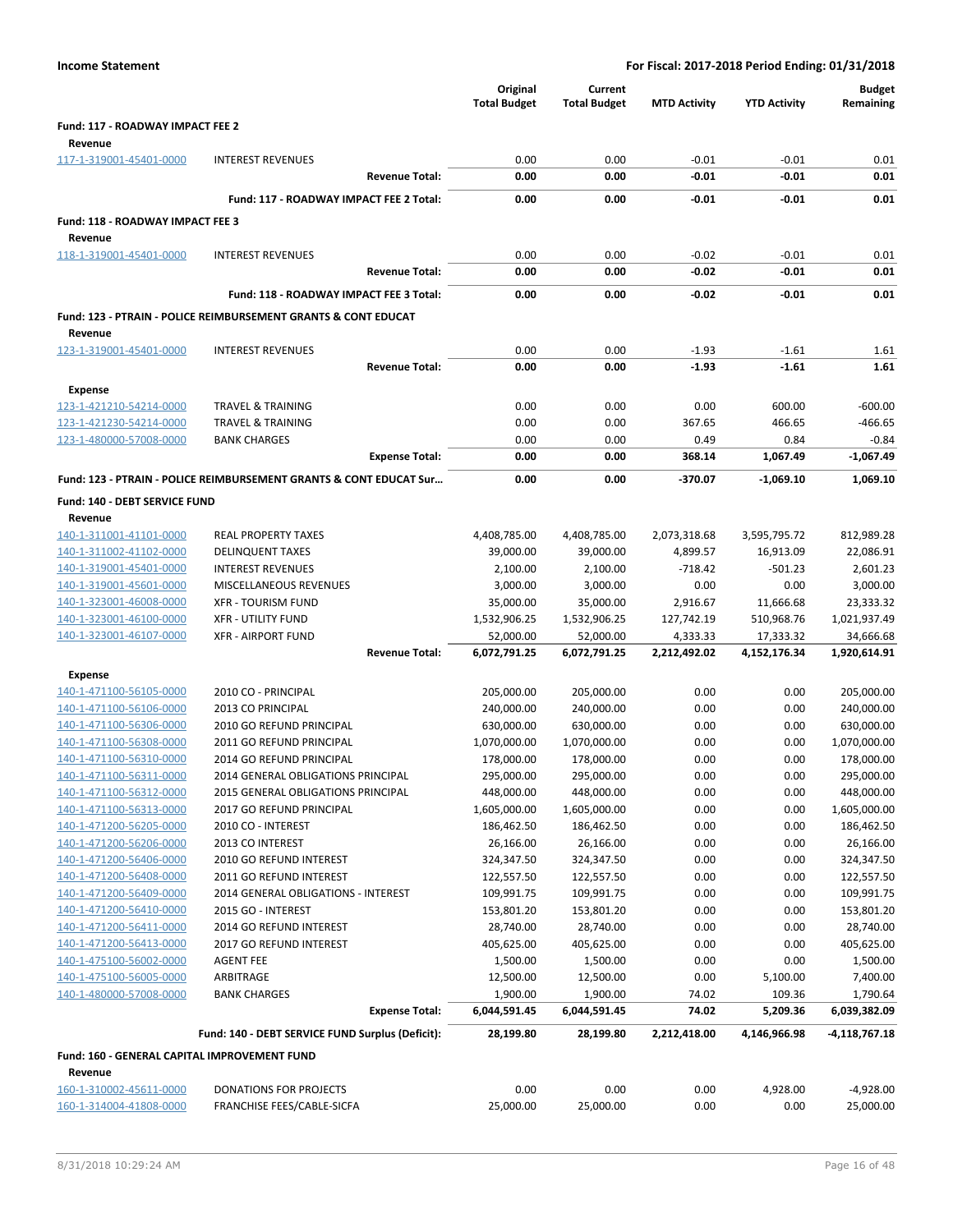|                                             |                                                                 |                       | Original<br><b>Total Budget</b> | Current<br><b>Total Budget</b> | <b>MTD Activity</b> | <b>YTD Activity</b> | <b>Budget</b><br>Remaining |
|---------------------------------------------|-----------------------------------------------------------------|-----------------------|---------------------------------|--------------------------------|---------------------|---------------------|----------------------------|
| 160-1-319001-45401-0000                     | <b>INTEREST REVENUES</b>                                        |                       | 15,000.00                       | 15,000.00                      | 434.73              | 2,057.06            | 12,942.94                  |
| 160-1-323001-46001-0000                     | <b>XFR - GENERAL FUND</b>                                       |                       | 2,977,923.00                    | 2,977,923.00                   | 248,160.25          | 992,641.00          | 1,985,282.00               |
| 160-1-323001-46008-0000                     | <b>XFR - TOURISM FUND</b>                                       |                       | 128,320.00                      | 128,320.00                     | 10,693.33           | 42,773.32           | 85,546.68                  |
|                                             |                                                                 | <b>Revenue Total:</b> | 3,146,243.00                    | 3,146,243.00                   | 259,288.31          | 1,042,399.38        | 2,103,843.62               |
| <b>Expense</b>                              |                                                                 |                       |                                 |                                |                     |                     |                            |
| 160-1-421210-54214-0000                     | TRAVEL/TRAINING                                                 |                       | 0.00                            | 0.00                           | 350.00              | 350.00              | $-350.00$                  |
| 160-1-421240-55207-0000                     | RADIO COMMUNICATION EQUIP                                       |                       | 600,000.00                      | 600,000.00                     | 0.00                | 0.00                | 600,000.00                 |
| 160-1-422200-55201-0000                     | <b>EQUIPMENT PURCHASES</b>                                      |                       | 48,248.00                       | 48,248.00                      | 0.00                | 0.00                | 48,248.00                  |
| 160-1-431200-53304-0000                     | STREET IMPROV PROGRAM                                           |                       | 1,800,000.00                    | 1,725,000.00                   | 54.00               | 54.00               | 1,724,946.00               |
| 160-1-431200-55002-0000                     | <b>IMPROVEMENTS</b>                                             |                       | 200,000.00                      | 200,000.00                     | 0.00                | 0.00                | 200,000.00                 |
| 160-1-431600-55102-0000                     | <b>STREETS</b>                                                  |                       | 9,750.00                        | 9,750.00                       | 0.00                | 0.00                | 9,750.00                   |
| 160-1-457100-55203-0000                     | <b>FURNITURE/OFFICE EQUIP</b>                                   |                       | 0.00                            | 0.00                           | 0.00                | 5,000.00            | $-5,000.00$                |
| 160-1-480000-55002-0000                     | <b>IMPROVEMENTS</b>                                             |                       | 435,000.00                      | 435,000.00                     | 0.00                | 0.00                | 435,000.00                 |
| 160-1-480000-55006-0000                     | <b>AQUISITION</b>                                               |                       | 0.00                            | 0.00                           | 1,432.00            | 1,432.00            | $-1,432.00$                |
| 160-1-480000-55007-0000                     | ENG/ARCHITECTS/MGMT                                             |                       | 0.00                            | 0.00                           | 1,563.75            | 21,321.25           | $-21,321.25$               |
| 160-1-480000-55012-0000                     | <b>CONSTRUCTION</b>                                             |                       | 0.00                            | 1,585,000.00                   | 1,150.00            | 1,502.65            | 1,583,497.35               |
| 160-1-480000-55201-0000                     | <b>EQUIPMENT PURCHASES</b>                                      |                       | 113,245.00                      | 113,245.00                     | 57,824.50           | 90,709.50           | 22,535.50                  |
| 160-1-480000-55203-0000                     | <b>FURNITURE/OFFICE EQUIP</b>                                   |                       | 0.00                            | 0.00                           | 3,938.34            | 3,997.38            | $-3,997.38$                |
| 160-1-480000-57008-0000                     | <b>BANK CHARGES</b>                                             |                       | 0.00                            | 0.00                           | 28.10               | 33.68               | $-33.68$                   |
|                                             |                                                                 | <b>Expense Total:</b> | 3,206,243.00                    | 4,716,243.00                   | 66,340.69           | 124,400.46          | 4,591,842.54               |
|                                             | Fund: 160 - GENERAL CAPITAL IMPROVEMENT FUND Surplus (Deficit): |                       | -60,000.00                      | $-1,570,000.00$                | 192,947.62          | 917.998.92          | -2,487,998.92              |
| <b>Fund: 161 - STREET CONSTRUCTION FUND</b> |                                                                 |                       |                                 |                                |                     |                     |                            |
| Revenue                                     |                                                                 |                       |                                 |                                |                     |                     |                            |
| 161-1-319001-45401-0000                     | <b>INTEREST REVENUES</b>                                        |                       | 500.00                          | 500.00                         | $-179.76$           | $-137.33$           | 637.33                     |
|                                             |                                                                 | <b>Revenue Total:</b> | 500.00                          | 500.00                         | $-179.76$           | $-137.33$           | 637.33                     |
| <b>Expense</b>                              |                                                                 |                       |                                 |                                |                     |                     |                            |
| 161-1-480000-57008-0000                     | <b>BANK CHARGES</b>                                             |                       | 0.00                            | 0.00                           | 44.68               | 75.13               | $-75.13$                   |
|                                             |                                                                 | <b>Expense Total:</b> | 0.00                            | 0.00                           | 44.68               | 75.13               | $-75.13$                   |
|                                             | Fund: 161 - STREET CONSTRUCTION FUND Surplus (Deficit):         |                       | 500.00                          | 500.00                         | -224.44             | -212.46             | 712.46                     |
| Fund: 164 - 2013 CO CAPITAL FUND            |                                                                 |                       |                                 |                                |                     |                     |                            |
| Revenue                                     |                                                                 |                       |                                 |                                |                     |                     |                            |
| 164-1-319001-45401-0000                     | <b>INTEREST REVENUES</b>                                        |                       | 200.00                          | 200.00                         | $-4.46$             | 2.73                | 197.27                     |
|                                             |                                                                 | <b>Revenue Total:</b> | 200.00                          | 200.00                         | $-4.46$             | 2.73                | 197.27                     |
| <b>Expense</b>                              |                                                                 |                       |                                 |                                |                     |                     |                            |
| 164-1-480000-57008-0000                     | <b>BANK CHARGES</b>                                             |                       | 0.00                            | 0.00                           | 1.67                | 2.81                | $-2.81$                    |
|                                             |                                                                 | <b>Expense Total:</b> | 0.00                            | 0.00                           | 1.67                | 2.81                | $-2.81$                    |
|                                             | Fund: 164 - 2013 CO CAPITAL FUND Surplus (Deficit):             |                       | 200.00                          | 200.00                         | -6.13               | -0.08               | 200.08                     |
| Fund: 165 - 2014 GO FUND                    |                                                                 |                       |                                 |                                |                     |                     |                            |
| Revenue                                     |                                                                 |                       |                                 |                                |                     |                     |                            |
| 165-1-319001-45401-0000                     | <b>INTEREST REVENUES</b>                                        |                       | 50,000.00                       | 50,000.00                      | 873.96              | 3,140.55            | 46,859.45                  |
|                                             |                                                                 | <b>Revenue Total:</b> | 50,000.00                       | 50,000.00                      | 873.96              | 3,140.55            | 46,859.45                  |
|                                             | Fund: 165 - 2014 GO FUND Total:                                 |                       | 50,000.00                       | 50,000.00                      | 873.96              | 3,140.55            | 46,859.45                  |
| Fund: 171 - MAIN STREET SPECIAL REVENUE     |                                                                 |                       |                                 |                                |                     |                     |                            |
| Expense                                     |                                                                 |                       |                                 |                                |                     |                     |                            |
| 171-1-456100-54111-0000                     | <b>GRANT MANAGEMENT</b>                                         |                       | 0.00                            | 23,000.00                      | 0.00                | 0.00                | 23,000.00                  |
| 171-1-456100-54501-0000                     | <b>SPECIAL SERVICES</b>                                         |                       | 0.00                            | 0.00                           | 0.00                | 3,433.00            | $-3,433.00$                |
| 171-1-456100-55012-0000                     | <b>CONSTRUCTION</b>                                             |                       | 0.00                            | 52,000.00                      | 0.00                | 0.00                | 52,000.00                  |
|                                             |                                                                 | <b>Expense Total:</b> | 0.00                            | 75,000.00                      | 0.00                | 3,433.00            | 71,567.00                  |
|                                             | Fund: 171 - MAIN STREET SPECIAL REVENUE Total:                  |                       | 0.00                            | 75,000.00                      | 0.00                | 3,433.00            | 71,567.00                  |
| <b>Fund: 172 - MINOR GRANTS FUND</b>        |                                                                 |                       |                                 |                                |                     |                     |                            |
| Revenue                                     |                                                                 |                       |                                 |                                |                     |                     |                            |
| 172-1-310001-43108-0000                     | <b>GRANTS / LIBRARY GRANT</b>                                   |                       | 0.00                            | 0.00                           | 1,124.00            | 1,124.00            | $-1,124.00$                |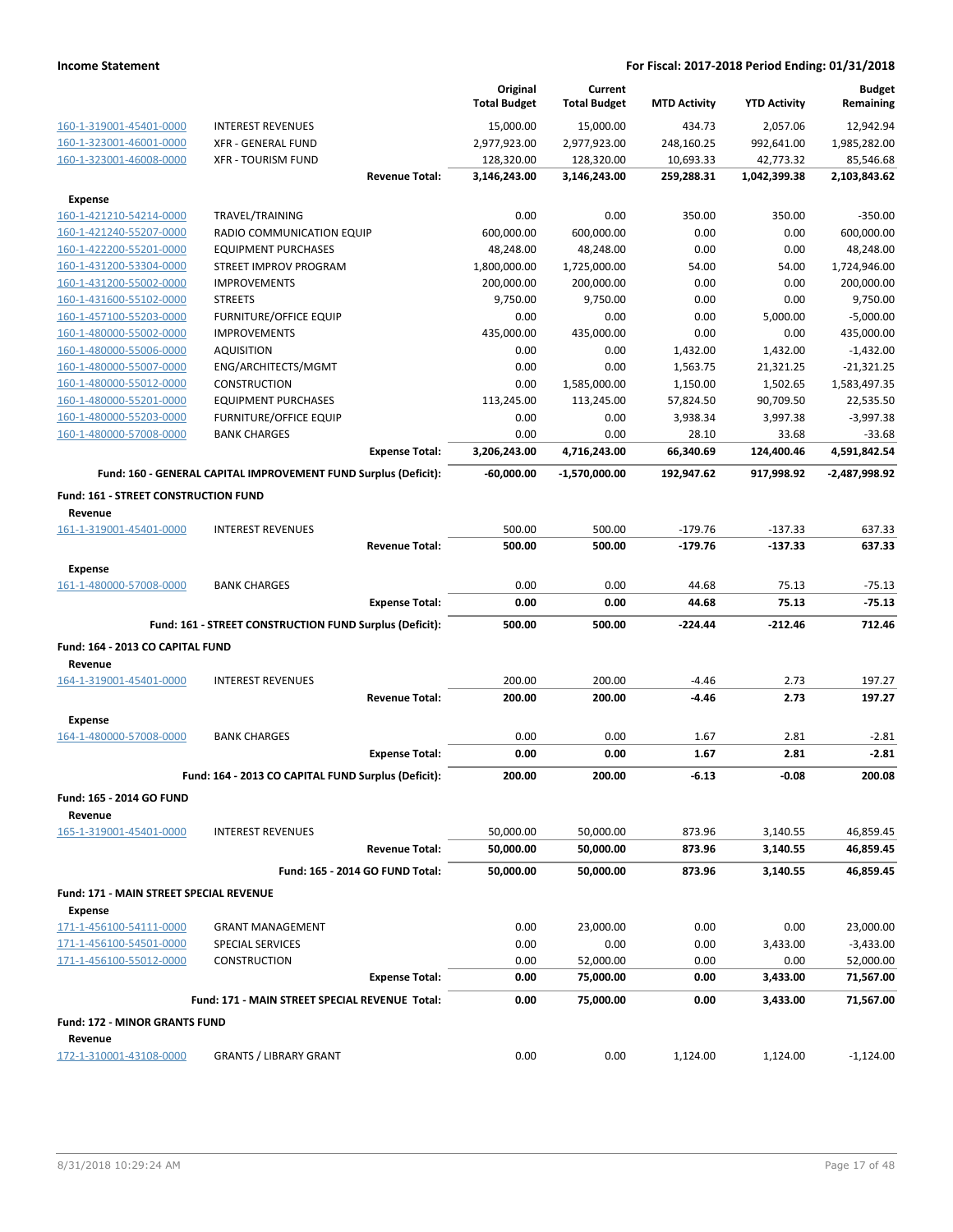|                                                    |                                                         | Original<br><b>Total Budget</b> | Current<br><b>Total Budget</b> | <b>MTD Activity</b> | <b>YTD Activity</b>    | <b>Budget</b><br>Remaining |
|----------------------------------------------------|---------------------------------------------------------|---------------------------------|--------------------------------|---------------------|------------------------|----------------------------|
| 172-1-310002-45611-0000                            | <b>DONATIONS</b>                                        | 15,000.00                       | 15,000.00                      | 0.00                | 0.00                   | 15,000.00                  |
|                                                    | <b>Revenue Total:</b>                                   | 15,000.00                       | 15,000.00                      | 1,124.00            | 1,124.00               | 13,876.00                  |
|                                                    | Fund: 172 - MINOR GRANTS FUND Total:                    | 15,000.00                       | 15,000.00                      | 1,124.00            | 1,124.00               | 13,876.00                  |
| Fund: 200 - WATER / WASTEWATER FUND                |                                                         |                                 |                                |                     |                        |                            |
| Revenue                                            |                                                         |                                 |                                |                     |                        |                            |
| 200-2-318003-42304-0000                            | <b>BACKFLOW INSPECTION FEES</b>                         | 0.00                            | 0.00                           | 1,192.95            | 2,156.95               | $-2,156.95$                |
| 200-2-318003-44302-0000                            | WATER REVENUES / SERVICE CHARGES                        | 64,000.00                       | 64,000.00                      | 6,026.63            | 21,052.63              | 42,947.37                  |
| 200-2-318003-44304-0000                            | <b>NEW SERVICES - WATER</b>                             | 20,000.00                       | 20,000.00                      | 0.00                | 0.00                   | 20,000.00                  |
| 200-2-318003-44305-0000                            | LATE CHARGES - WATER                                    | 49,000.00                       | 49,000.00                      | 5,486.15            | 18,135.49              | 30,864.51                  |
| 200-2-318003-44306-0000                            | WATER REVENUES / WATER REREAD                           | 0.00                            | 0.00                           | 0.00                | 5.00                   | $-5.00$                    |
| 200-2-318003-44312-0000                            | <b>METER TAMPERING</b>                                  | 6,000.00                        | 6,000.00                       | 0.00                | 625.00                 | 5,375.00                   |
| 200-2-318003-45103-0000                            | <b>GEUS RAW WATER CONSUMPTN</b>                         | 100,000.00                      | 100,000.00                     | 89,559.97           | 89,559.97              | 10,440.03                  |
| 200-2-318004-42303-0000                            | <b>WASTE HAULER PERMITS</b>                             | 3,500.00                        | 3,500.00                       | 100.00              | 1,600.00               | 1,900.00                   |
| 200-2-318004-44307-0000                            | <b>NEW SERVICES - SEWER</b>                             | 7,000.00                        | 7,000.00                       | 0.00                | 4,125.00               | 2,875.00                   |
| 200-2-318004-44309-0000                            | SEWER REVENUES / SERVICE CHARGES                        | 55,000.00                       | 55,000.00                      | 5,462.24            | 19,044.61              | 35,955.39                  |
| 200-2-318004-44310-0000                            | LATE CHARGES - SEWER                                    | 45,000.00                       | 45,000.00                      | 4,789.49            | 16,259.56              | 28,740.44                  |
| 200-2-318004-44318-0000                            | LATE CHARGES - WASTEHAULERS                             | 0.00                            | 0.00                           | 757.75              | 1,139.50               | $-1,139.50$                |
| 200-2-318004-45106-0000                            | L-3 COMM COD DISCHARGE                                  | 126,360.00                      | 126,360.00                     | 10,530.00           | 42,120.00              | 84,240.00                  |
| 200-2-318004-45201-0000                            | SEWER REV/ SEWER HAULER FEES                            | 400,000.00                      | 400,000.00                     | 35,765.50           | 131,875.00             | 268,125.00                 |
| 200-2-319003-45101-0000                            | WATER REVENUES / METERED SALES<br>SEWER COLLECTION FEES | 6,701,679.00                    | 6,701,679.00                   | 525,788.88          | 2,312,483.83           | 4,389,195.17               |
| 200-2-319004-45104-0000<br>200-2-319004-45105-0000 | SEWER REVENUES / EPA REVENUE                            | 5,577,131.00<br>0.00            | 5,577,131.00<br>0.00           | 473,054.25<br>40.91 | 1,952,598.26<br>152.14 | 3,624,532.74<br>$-152.14$  |
| 200-2-320003-45305-0000                            | <b>AUCTION PROCEEDS</b>                                 | 5,000.00                        | 5,000.00                       | 0.00                | 0.00                   | 5,000.00                   |
| 200-2-320003-45401-0000                            | <b>INTEREST REVENUES</b>                                | 5,000.00                        | 5,000.00                       | $-957.05$           | $-805.02$              | 5,805.02                   |
| 200-2-320003-45601-0000                            | MISCELLANEOUS REVENUES                                  | 3,500.00                        | 3,500.00                       | 0.00                | 0.00                   | 3,500.00                   |
| 200-2-323001-58013-0000                            | <b>XFR - TOURISM FUND</b>                               | 45,000.00                       | 45,000.00                      | 3,750.00            | 15,000.00              | 30,000.00                  |
|                                                    | <b>Revenue Total:</b>                                   | 13,213,170.00                   | 13,213,170.00                  | 1,161,347.67        | 4,627,127.92           | 8,586,042.08               |
|                                                    |                                                         |                                 |                                |                     |                        |                            |
| <b>Expense</b>                                     |                                                         |                                 |                                |                     |                        |                            |
| 200-2-436100-51001-0000                            | REGULAR SALARIES                                        | 70,780.00                       | 70,780.00                      | 5,456.65            | 24,094.59              | 46,685.41                  |
| 200-2-436100-51020-0000                            | <b>OVERTIME</b>                                         | 282.00                          | 282.00                         | 0.00                | 0.00<br>840.00         | 282.00<br>0.00             |
| 200-2-436100-51021-0000<br>200-2-436100-51101-0000 | LONGEVITY<br><b>CERTIFICATION PAY</b>                   | 840.00<br>600.00                | 840.00<br>600.00               | 0.00<br>0.00        | 0.00                   | 600.00                     |
| 200-2-436100-51117-0000                            | <b>CELL PHONE ALLOWANCE</b>                             | 432.00                          | 432.00                         | 33.22               | 149.49                 | 282.51                     |
| 200-2-436100-51201-0000                            | <b>FICA</b>                                             | 4,522.00                        | 4,522.00                       | 336.07              | 1,537.14               | 2,984.86                   |
| 200-2-436100-51202-0000                            | MEDICARE                                                | 1,058.00                        | 1,058.00                       | 78.60               | 359.51                 | 698.49                     |
| 200-2-436100-51203-0000                            | <b>HEALTH INSURANCE</b>                                 | 21,450.00                       | 21,450.00                      | 1,787.50            | 7,150.00               | 14,300.00                  |
| 200-2-436100-51204-0000                            | <b>WORKERS COMPENSATION</b>                             | 343.00                          | 343.00                         | 28.58               | 114.32                 | 228.68                     |
| 200-2-436100-51205-0000                            | <b>STATE UNEMPLOYMENT</b>                               | 141.00                          | 141.00                         | 5.48                | 5.48                   | 135.52                     |
| <u>200-2-436100-51301-0000</u>                     | TMRS                                                    | 8,395.00                        | 8,395.00                       | 637.92              | 2,828.54               | 5,566.46                   |
| 200-2-436100-52001-0000                            | OFFICE SUPPLIES                                         | 500.00                          | 500.00                         | 0.00                | 0.00                   | 500.00                     |
| 200-2-436100-52002-0000                            | POSTAGE / FREIGHT                                       | 7,500.00                        | 7,500.00                       | 0.00                | 10.30                  | 7,489.70                   |
| 200-2-436100-52305-0000                            | PUBLIC EDUCATION                                        | 3,400.00                        | 3,400.00                       | 0.00                | 0.00                   | 3,400.00                   |
| 200-2-436100-53402-0000                            | <b>BUILDING MAINTENANCE</b>                             | 500.00                          | 500.00                         | 28.95               | 511.32                 | $-11.32$                   |
| 200-2-436100-54001-0000                            | <b>TELEPHONE CHARGES</b>                                | 4,000.08                        | 4,000.08                       | 142.54              | 297.74                 | 3,702.34                   |
| 200-2-436100-54002-0000                            | <b>UTILITY CHARGES</b>                                  | 26,821.00                       | 26,821.00                      | 3,045.90            | 8,536.70               | 18,284.30                  |
| 200-2-436100-54101-0000                            | PROFESSIONAL SERVICES                                   | 2,000.00                        | 2,000.00                       | 0.00                | 0.00                   | 2,000.00                   |
| 200-2-436100-54106-0000                            | <b>ATTORNEY FEES</b>                                    | 3,400.00                        | 3,400.00                       | 0.00                | 0.00                   | 3,400.00                   |
| 200-2-436100-54201-0000                            | MEMBERSHIPS & SUBSCRIPTIONS                             | 350.00                          | 350.00                         | 0.00                | 0.00                   | 350.00                     |
| 200-2-436100-54214-0000                            | TRAVEL & TRAINING                                       | 500.00                          | 500.00                         | 0.00                | 0.00                   | 500.00                     |
| 200-2-436200-51001-0000                            | REGULAR SALARIES                                        | 310,359.00                      | 310,359.00                     | 23,016.78           | 102,850.83             | 207,508.17                 |
| 200-2-436200-51020-0000                            | <b>OVERTIME</b>                                         | 13,962.00                       | 13,962.00                      | 2,921.34            | 10,171.57              | 3,790.43                   |
| 200-2-436200-51021-0000                            | LONGEVITY                                               | 3,174.00                        | 3,174.00                       | 0.00                | 2,934.00               | 240.00                     |
| 200-2-436200-51101-0000                            | <b>CERTIFICATION PAY</b>                                | 3,000.00                        | 3,000.00                       | 230.78              | 1,038.51               | 1,961.49                   |
| 200-2-436200-51117-0000                            | <b>CELL PHONE ALLOWANCE</b>                             | 432.00                          | 432.00                         | 33.22               | 149.49                 | 282.51                     |
| 200-2-436200-51201-0000                            | <b>FICA</b>                                             | 20,514.00                       | 20,514.00                      | 1,495.62            | 6,856.21               | 13,657.79                  |
| 200-2-436200-51202-0000                            | MEDICARE                                                | 4,798.00                        | 4,798.00                       | 349.79              | 1,603.47               | 3,194.53                   |
| 200-2-436200-51203-0000                            | <b>HEALTH INSURANCE</b>                                 | 85,800.00                       | 85,800.00                      | 7,150.00            | 28,600.00              | 57,200.00                  |
| 200-2-436200-51204-0000                            | <b>WORKERS COMPENSATION</b>                             | 11,447.00                       | 11,447.00                      | 953.92              | 3,815.68               | 7,631.32                   |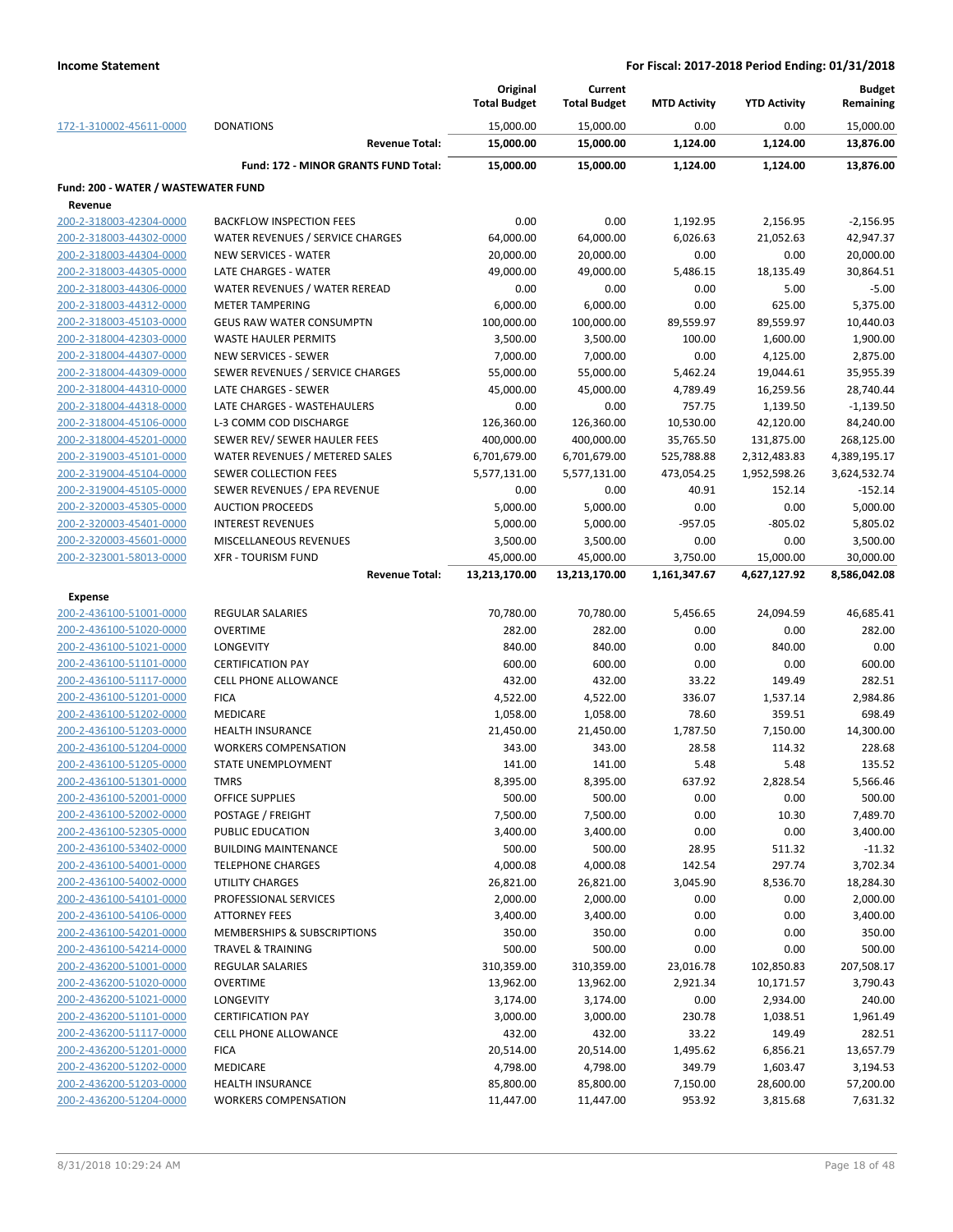| 200-2-436200-51205-0000                                   |
|-----------------------------------------------------------|
| 200-2-436200-51301-0000                                   |
| 200-2-436200-51401-0000                                   |
| <u>200-2-436200-52001-0000</u>                            |
| <u>200-2-436200-52002-0000</u>                            |
| 200-2-436200-52101-0000                                   |
| 200-2-436200-52104-0000                                   |
| 200-2-436200-52105-0000                                   |
| <u>200-2-436200-52106-0000</u>                            |
| <u>200-2-436200-52201-0000</u>                            |
| 200-2-436200-52202-0000                                   |
| 200-2-436200-52203-0000                                   |
| 200-2-436200-52301-0000                                   |
| <u>200-2-436200-53201-0000</u>                            |
| <u>200-2-436200-53202-0000</u>                            |
| 200-2-436200-53203-0000                                   |
| 200-2-436200-53205-0000                                   |
| 200-2-436200-53310-0000                                   |
| <u>200-2-436200-53402-0000</u>                            |
| <u>200-2-436200-53403-0000</u>                            |
| 200-2-436200-53404-0000                                   |
| 200-2-436200-53605-0000                                   |
| 200-2-436200-53606-0000                                   |
| 200-2-436200-54001-0000                                   |
| 200-2-436200-54002-0000                                   |
| 200-2-436200-54201-0000                                   |
| 200-2-436200-54208-0000                                   |
| 200-2-436200-54212-0000                                   |
| <u>200-2-436200-54214-0000</u>                            |
| <u>200-2-436200-54219-0000</u>                            |
| 200-2-436200-54410-0000                                   |
| 200-2-436300-51001-0000                                   |
| 200-2-436300-51020-0000                                   |
| <u>200-2-436300-51021-0000</u>                            |
| 200-2-436300-51101-0000                                   |
| 200-2-436300-51117-0000                                   |
| 200-2-436300-51201-0000                                   |
| 200-2-436300-51202-0000                                   |
| <u>200-2-436300-51203-0000</u>                            |
| 200-2-436300-51204-0000                                   |
| 200-2-436300-51205-0000                                   |
| 200-2-436300-51301-0000                                   |
| 200-2-436300-51401-0000                                   |
| <u>200-2-436300-52001-0000</u>                            |
| 200-2-436300-52002-0000                                   |
| 200-2-436300-52005-0000                                   |
| 200-2-436300-52103-0000                                   |
| 200-2-436300-52104-0000                                   |
| 200-2-436300-52106-0000                                   |
| 200-2-436300-52201-0000                                   |
| 200-2-436300-52203-0000<br>200-2-436300-52303-0000        |
|                                                           |
| 200-2-436300-53201-0000                                   |
| <u>200-2-436300-53202-0000</u>                            |
|                                                           |
| <u>200-2-436300-53205-0000</u>                            |
| 200-2-436300-53207-0000                                   |
| 200-2-436300-53210-0000                                   |
| 200-2-436300-53211-0000<br><u>200-2-436300-53306-0000</u> |

|                                                    |                                                        | Original<br><b>Total Budget</b> | Current<br><b>Total Budget</b> | <b>MTD Activity</b> | <b>YTD Activity</b>    | <b>Budget</b><br>Remaining |
|----------------------------------------------------|--------------------------------------------------------|---------------------------------|--------------------------------|---------------------|------------------------|----------------------------|
| 200-2-436200-51205-0000                            | STATE UNEMPLOYMENT                                     | 623.00                          | 623.00                         | 26.20               | 29.32                  | 593.68                     |
| 200-2-436200-51301-0000                            | <b>TMRS</b>                                            | 37,190.00                       | 37,190.00                      | 3,044.69            | 13,212.08              | 23,977.92                  |
| 200-2-436200-51401-0000                            | <b>CONTRA - SALARIES</b>                               | 0.00                            | 0.00                           | $-802.72$           | $-802.72$              | 802.72                     |
| 200-2-436200-52001-0000                            | <b>OFFICE SUPPLIES</b>                                 | 500.00                          | 500.00                         | 236.14              | 236.14                 | 263.86                     |
| 200-2-436200-52002-0000                            | POSTAGE / FREIGHT                                      | 2,302.00                        | 2,302.00                       | 0.00                | 4.36                   | 2,297.64                   |
| 200-2-436200-52101-0000                            | JANITORIAL SUPPLIES                                    | 1,999.00                        | 1,999.00                       | 0.00                | $-706.50$              | 2,705.50                   |
| 200-2-436200-52104-0000                            | <b>WEARING APPAREL</b>                                 | 4,848.00                        | 4,848.00                       | 315.75              | 590.75                 | 4,257.25                   |
| 200-2-436200-52105-0000                            | <b>LABORATORY</b>                                      | 14,432.00                       | 14,432.00                      | 2,483.58            | 6,769.79               | 7,662.21                   |
| 200-2-436200-52106-0000                            | <b>CHEMICAL SUPPLIES</b>                               | 298,400.00                      | 298,400.00                     | 22,219.15           | 64,658.17              | 233,741.83                 |
| 200-2-436200-52201-0000                            | MINOR TOOLS & EQUIPMENT                                | 1,475.00                        | 1,475.00                       | 237.88              | 237.88                 | 1,237.12                   |
| 200-2-436200-52202-0000                            | MECHANICAL SUPPLIES                                    | 1,591.00                        | 1,591.00                       | 0.00                | 1,212.98               | 378.02                     |
| 200-2-436200-52203-0000                            | <b>MOTOR VEHICLE FUEL</b>                              | 5,500.00                        | 5,500.00                       | 674.43              | 1,353.54               | 4,146.46                   |
| 200-2-436200-52301-0000                            | <b>SAFETY SUPPLIES</b>                                 | 1,500.00                        | 1,500.00                       | 0.00                | 236.80                 | 1,263.20                   |
| 200-2-436200-53201-0000                            | <b>FURNITURE &amp; OFFICE EQUIPMENT</b>                | 250.00                          | 250.00                         | 0.00                | 0.00                   | 250.00                     |
| 200-2-436200-53202-0000                            | MACHINE, TOOLS & IMPLMNTS                              | 2,130.00                        | 2,130.00                       | 0.00                | 0.00                   | 2,130.00                   |
| 200-2-436200-53203-0000                            | <b>INSTRUMENTS &amp; APPARATUS</b>                     | 6,524.00                        | 6,524.00                       | 0.00                | 0.00                   | 6,524.00                   |
| 200-2-436200-53205-0000                            | <b>MOTOR VEHICLES</b>                                  | 3,200.00                        | 3,200.00                       | 20.00               | 30.00                  | 3,170.00                   |
| 200-2-436200-53310-0000                            | RESVRS/STRG TANKS/ST PIPE                              | 20,070.00                       | 20,070.00                      | 223.29              | 273.29                 | 19,796.71                  |
| 200-2-436200-53402-0000                            | <b>BUILDING MAINTENANCE</b>                            | 1,400.00                        | 1,400.00                       | 34.95               | 69.90                  | 1,330.10                   |
| 200-2-436200-53403-0000                            | <b>HEATING &amp; COOLING SYSTEMS</b>                   | 3,700.00                        | 3,700.00                       | 0.00                | 0.00                   | 3,700.00                   |
| 200-2-436200-53404-0000                            | STRUCTURES / EXTERIOR STRUCTURES                       | 500.00                          | 500.00                         | 503.41              | 503.41                 | $-3.41$                    |
| 200-2-436200-53605-0000                            | STRUCTURES / FILTRATION PLANT                          | 31,210.00                       | 31,210.00                      | 520.49              | 11,452.60              | 19,757.40                  |
| 200-2-436200-53606-0000                            | <b>MAINT - GROUNDS</b>                                 | 340.00                          | 340.00                         | 0.00                | 0.00                   | 340.00                     |
| 200-2-436200-54001-0000                            | <b>TELEPHONE CHARGES</b>                               | 15,500.00                       | 15,500.00                      | 1,448.19            | 4,539.73               | 10,960.27                  |
| 200-2-436200-54002-0000                            | UTILITY CHARGES                                        | 360,000.00                      | 360,000.00                     | 44,645.59           | 147,718.07             | 212,281.93                 |
| 200-2-436200-54201-0000                            | MEMBERSHIPS & SUBSCRIPTIONS                            | 1,721.00                        | 1,721.00                       | 0.00                | 75.00                  | 1,646.00                   |
| 200-2-436200-54208-0000                            | <b>LABORATORY WORK</b>                                 | 21,720.00                       | 21,720.00                      | 2,382.40            | 5,158.65               | 16,561.35                  |
| 200-2-436200-54212-0000<br>200-2-436200-54214-0000 | <b>PRINTING</b>                                        | 700.00                          | 700.00                         | 0.00                | 0.00                   | 700.00                     |
| 200-2-436200-54219-0000                            | <b>TRAVEL &amp; TRAINING</b><br>SABINE RIVER AUTHORITY | 5,330.00<br>1,049,386.80        | 5,330.00<br>1,049,386.80       | 340.00<br>85,350.13 | 1,135.00<br>256,050.39 | 4,195.00<br>793,336.41     |
| 200-2-436200-54410-0000                            | PERMITS/FEES                                           | 23,300.00                       | 23,300.00                      | 0.00                | 25,793.60              | $-2,493.60$                |
| 200-2-436300-51001-0000                            | REGULAR SALARIES                                       | 386,158.00                      | 386,158.00                     | 29,842.72           | 129,759.04             | 256,398.96                 |
| 200-2-436300-51020-0000                            | <b>OVERTIME</b>                                        | 46,034.00                       | 46,034.00                      | 5,255.19            | 26,098.18              | 19,935.82                  |
| 200-2-436300-51021-0000                            | LONGEVITY                                              | 5,840.00                        | 5,840.00                       | 0.00                | 5,348.00               | 492.00                     |
| 200-2-436300-51101-0000                            | <b>CERTIFICATION PAY</b>                               | 900.00                          | 900.00                         | 46.16               | 207.72                 | 692.28                     |
| 200-2-436300-51117-0000                            | <b>CELL PHONE ALLOWANCE</b>                            | 216.00                          | 216.00                         | 16.62               | 74.79                  | 141.21                     |
| 200-2-436300-51201-0000                            | <b>FICA</b>                                            | 27,179.00                       | 27,179.00                      | 2,063.60            | 9,715.67               | 17,463.33                  |
| 200-2-436300-51202-0000                            | MEDICARE                                               | 6,356.00                        | 6,356.00                       | 482.62              | 2,272.24               | 4,083.76                   |
| 200-2-436300-51203-0000                            | <b>HEALTH INSURANCE</b>                                | 123,338.00                      | 123,338.00                     | 10,278.17           | 41,112.68              | 82,225.32                  |
| 200-2-436300-51204-0000                            | <b>WORKERS COMPENSATION</b>                            | 14,947.00                       | 14,947.00                      | 1,245.58            | 4,982.32               | 9,964.68                   |
| 200-2-436300-51205-0000                            | STATE UNEMPLOYMENT                                     | 869.00                          | 869.00                         | 35.16               | 36.85                  | 832.15                     |
| 200-2-436300-51301-0000                            | <b>TMRS</b>                                            | 49,704.00                       | 49,704.00                      | 4,038.86            | 18,113.41              | 31,590.59                  |
| 200-2-436300-51401-0000                            | <b>CONTRA - SALARIES</b>                               | 0.00                            | 0.00                           | $-3,736.74$         | $-6,749.06$            | 6,749.06                   |
| 200-2-436300-52001-0000                            | <b>OFFICE SUPPLIES</b>                                 | 300.00                          | 300.00                         | 36.71               | 215.91                 | 84.09                      |
| 200-2-436300-52002-0000                            | POSTAGE / FREIGHT                                      | 50.00                           | 50.00                          | 0.00                | 0.00                   | 50.00                      |
| 200-2-436300-52005-0000                            | PRINTED MATERIALS                                      | 100.00                          | 100.00                         | 0.00                | 0.00                   | 100.00                     |
| 200-2-436300-52103-0000                            | <b>MEETING SUPPLIES</b>                                | 100.00                          | 100.00                         | 0.00                | 71.00                  | 29.00                      |
| 200-2-436300-52104-0000                            | <b>WEARING APPAREL</b>                                 | 15,000.00                       | 15,000.00                      | 567.91              | 2,836.75               | 12,163.25                  |
| 200-2-436300-52106-0000                            | <b>CHEMICAL SUPPLIES</b>                               | 500.00                          | 500.00                         | 0.00                | 0.00                   | 500.00                     |
| 200-2-436300-52201-0000                            | MINOR TOOLS & EQUIPMENT                                | 8,500.00                        | 8,500.00                       | 492.99              | 2,106.61               | 6,393.39                   |
| 200-2-436300-52203-0000                            | <b>MOTOR VEHICLE FUEL</b>                              | 25,000.00                       | 25,000.00                      | 1,769.60            | 7,793.33               | 17,206.67                  |
| 200-2-436300-52303-0000                            | <b>TRAINING SUPPLIES</b>                               | 200.00                          | 200.00                         | 0.00                | 0.00                   | 200.00                     |
| 200-2-436300-53201-0000                            | <b>FURNITURE &amp; OFFICE EQUIPMENT</b>                | 100.00                          | 100.00                         | 0.00                | 0.00                   | 100.00                     |
| 200-2-436300-53202-0000<br>200-2-436300-53205-0000 | MACHINE, TOOLS & IMPLMNTS<br><b>MOTOR VEHICLES</b>     | 5,000.00<br>30,000.00           | 5,000.00<br>30,000.00          | 0.00<br>494.64      | 1,305.66               | 3,694.34<br>26,989.40      |
| 200-2-436300-53207-0000                            | RADIO/COMMUNICATIONS                                   | 4,500.00                        | 4,500.00                       | 54.66               | 3,010.60<br>4,554.66   | $-54.66$                   |
| 200-2-436300-53210-0000                            | <b>FIRE HYDRANTS</b>                                   | 8,000.00                        | 8,000.00                       | 0.00                | 1,327.32               | 6,672.68                   |
| 200-2-436300-53211-0000                            | <b>METERS &amp; SETTINGS</b>                           | 70,000.00                       | 70,000.00                      | 16.70               | 5,069.37               | 64,930.63                  |
| 200-2-436300-53306-0000                            | <b>WATER MAINS</b>                                     | 165,000.00                      | 165,000.00                     | 26,772.77           | 49,497.22              | 115,502.78                 |
|                                                    |                                                        |                                 |                                |                     |                        |                            |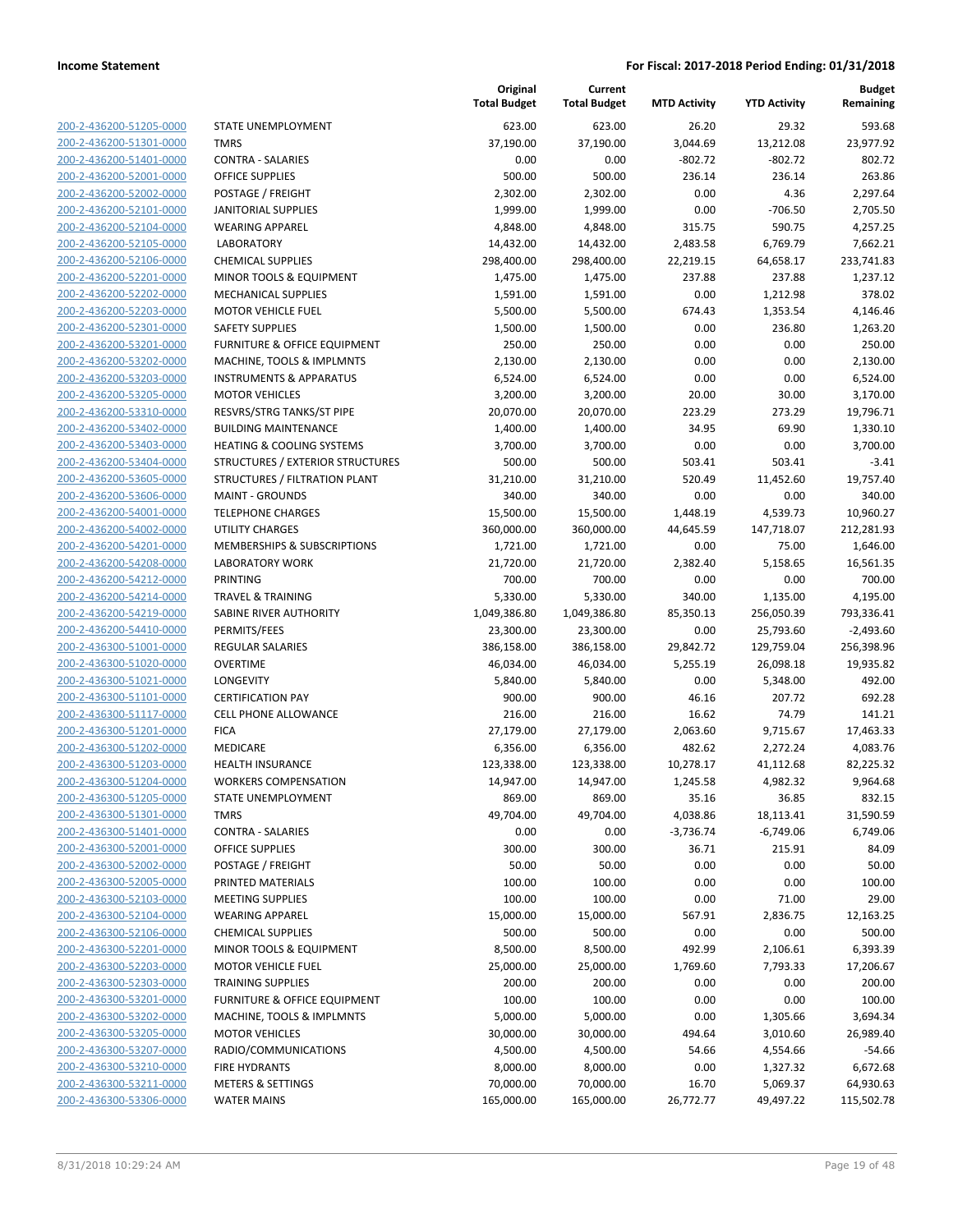| 200-2-436300-54001-0000                            |
|----------------------------------------------------|
| 200-2-436300-54214-0000                            |
| <u>200-2-437200-51001-0000</u>                     |
| 200-2-437200-51020-0000                            |
| 200-2-437200-51021-0000                            |
|                                                    |
| 200-2-437200-51101-0000                            |
| 200-2-437200-51117-0000                            |
| <u>200-2-437200-51201-0000</u>                     |
| 200-2-437200-51202-0000                            |
| 200-2-437200-51203-0000                            |
| 200-2-437200-51204-0000                            |
| 200-2-437200-51205-0000                            |
|                                                    |
| 200-2-437200-51301-0000                            |
| 200-2-437200-51401-0000                            |
| 200-2-437200-52001-0000                            |
| 200-2-437200-52103-0000                            |
| 200-2-437200-52104-0000                            |
| 200-2-437200-52106-0000                            |
| 200-2-437200-52107-0000                            |
|                                                    |
| 200-2-437200-52201-0000                            |
| 200-2-437200-52203-0000                            |
| 200-2-437200-52303-0000                            |
| 200-2-437200-53202-0000                            |
| 200-2-437200-53205-0000                            |
| 200-2-437200-53207-0000                            |
| 200-2-437200-53309-0000                            |
| 200-2-437200-53311-0000                            |
| 200-2-437200-54001-0000                            |
|                                                    |
| 200-2-437200-54002-0000                            |
| 200-2-437200-54214-0000                            |
| 200-2-437300-51001-0000                            |
| 200-2-437300-51020-0000                            |
| 200-2-437300-51021-0000                            |
| 200-2-437300-51101-0000                            |
| 200-2-437300-51117-0000                            |
| 200-2-437300-51201-0000                            |
| 200-2-437300-51202-0000                            |
| 200-2-437300-51203-0000                            |
|                                                    |
| 200-2-437300-51204-0000                            |
| 200-2-437300-51205-0000                            |
| 200-2-437300-51301-0000                            |
| 200-2-437300-52001-0000                            |
|                                                    |
| 200-2-437300-52002-0000                            |
|                                                    |
| 200-2-437300-52005-0000                            |
| 200-2-437300-52101-0000                            |
| 200-2-437300-52102-0000                            |
| 200-2-437300-52104-0000                            |
| <u>200-2-437300-52105-0000</u>                     |
| <u>200-2-437300-52106-0000</u>                     |
| 200-2-437300-52107-0000                            |
| 200-2-437300-52201-0000                            |
| 200-2-437300-52202-0000                            |
| <u>200-2-437300-52203-0000</u>                     |
|                                                    |
| <u>200-2-437300-52301-0000</u>                     |
| 200-2-437300-53202-0000                            |
| 200-2-437300-53203-0000                            |
| 200-2-437300-53205-0000                            |
| 200-2-437300-53402-0000<br>200-2-437300-54001-0000 |

| <b>TELEPHONE CHARGES</b><br>1,800.00<br>1,800.00<br>254.98<br>200-2-436300-54001-0000<br>282.00<br>200-2-436300-54214-0000<br><b>TRAVEL &amp; TRAINING</b><br>4,000.00<br>4,000.00<br>200-2-437200-51001-0000<br>367,484.00<br>367,484.00<br>29,796.77<br><b>REGULAR SALARIES</b> | 516.10<br>393.00<br>130,253.50 | 1,283.90<br>3,607.00  |
|-----------------------------------------------------------------------------------------------------------------------------------------------------------------------------------------------------------------------------------------------------------------------------------|--------------------------------|-----------------------|
|                                                                                                                                                                                                                                                                                   |                                |                       |
|                                                                                                                                                                                                                                                                                   |                                |                       |
|                                                                                                                                                                                                                                                                                   |                                | 237,230.50            |
| 200-2-437200-51020-0000<br><b>OVERTIME</b><br>56,917.00<br>56,917.00<br>6,267.92                                                                                                                                                                                                  | 28,281.06                      | 28,635.94             |
| 200-2-437200-51021-0000<br>LONGEVITY<br>0.00<br>14,102.00<br>14,102.00                                                                                                                                                                                                            | 13,772.00                      | 330.00                |
| 200-2-437200-51101-0000<br><b>CERTIFICATION PAY</b><br>1,500.00<br>1,500.00<br>92.30                                                                                                                                                                                              | 415.35                         | 1,084.65              |
| 16.60<br>200-2-437200-51117-0000<br><b>CELL PHONE ALLOWANCE</b><br>216.00<br>216.00                                                                                                                                                                                               | 74.70                          | 141.30                |
| 200-2-437200-51201-0000<br><b>FICA</b><br>27,084.00<br>27,084.00<br>2,194.09                                                                                                                                                                                                      | 10,515.87                      | 16,568.13             |
| 200-2-437200-51202-0000<br>MEDICARE<br>6,334.00<br>6,334.00<br>513.13                                                                                                                                                                                                             | 2,459.34                       | 3,874.66              |
| 123,338.00<br>123,338.00<br>10,278.17<br>200-2-437200-51203-0000<br><b>HEALTH INSURANCE</b>                                                                                                                                                                                       | 41,112.68                      | 82,225.32             |
| 200-2-437200-51204-0000<br><b>WORKERS COMPENSATION</b><br>10,501.00<br>10,501.00<br>875.08                                                                                                                                                                                        | 3,500.32                       | 7,000.68              |
| 799.00<br>799.00<br>36.17<br>200-2-437200-51205-0000<br>STATE UNEMPLOYMENT                                                                                                                                                                                                        | 36.17                          | 762.83                |
| <b>TMRS</b><br>200-2-437200-51301-0000<br>49,527.00<br>49,527.00<br>4,156.55                                                                                                                                                                                                      | 19,262.27                      | 30,264.73             |
| 200-2-437200-51401-0000<br>0.00<br><b>CONTRA - SALARIES</b><br>0.00<br>0.00                                                                                                                                                                                                       | $-299.91$                      | 299.91                |
| <b>OFFICE SUPPLIES</b><br>300.00<br>300.00<br>0.00<br>200-2-437200-52001-0000                                                                                                                                                                                                     | 141.86                         | 158.14                |
| 200-2-437200-52103-0000<br><b>MEETING SUPPLIES</b><br>150.00<br>150.00<br>0.00                                                                                                                                                                                                    | 0.00                           | 150.00                |
| 15,000.00<br>200-2-437200-52104-0000<br><b>WEARING APPAREL</b><br>15,000.00<br>442.35                                                                                                                                                                                             | 1,873.96                       | 13,126.04<br>2,400.00 |
| 200-2-437200-52106-0000<br>2,400.00<br>2,400.00<br>0.00<br><b>CHEMICAL SUPPLIES</b><br>200-2-437200-52107-0000<br>0.00                                                                                                                                                            | 0.00                           | 400.00                |
| <b>BOTANICAL SUPPLIES</b><br>400.00<br>400.00<br>MINOR TOOLS & EQUIPMENT<br>6,500.00<br>6,500.00<br>506.04<br>200-2-437200-52201-0000                                                                                                                                             | 0.00<br>898.97                 | 5,601.03              |
| 200-2-437200-52203-0000<br><b>MOTOR VEHICLE FUEL</b><br>24,030.00<br>24,030.00<br>1,496.60                                                                                                                                                                                        | 6,108.48                       | 17,921.52             |
| 0.00<br>200-2-437200-52303-0000<br><b>TRAINING SUPPLIES</b><br>150.00<br>150.00                                                                                                                                                                                                   | 0.00                           | 150.00                |
| 200-2-437200-53202-0000<br>MACHINE, TOOLS & IMPLMNTS<br>4,965.00<br>4,965.00<br>19.97                                                                                                                                                                                             | 1,148.80                       | 3,816.20              |
| 200-2-437200-53205-0000<br>21,000.00<br><b>MOTOR VEHICLES</b><br>21,000.00<br>178.80                                                                                                                                                                                              | 1,687.52                       | 19,312.48             |
| 200-2-437200-53207-0000<br>RADIO/COMMUNICATIONS<br>3,000.00<br>0.00<br>3,000.00                                                                                                                                                                                                   | 1,060.00                       | 1,940.00              |
| 200-2-437200-53309-0000<br>SANITARY SEWER & TCEQ SSO<br>69,000.00<br>69,000.00<br>4,220.10                                                                                                                                                                                        | 14,195.41                      | 54,804.59             |
| 200-2-437200-53311-0000<br><b>LIFT STATIONS</b><br>22,500.00<br>22,500.00<br>413.65                                                                                                                                                                                               | 4,144.96                       | 18,355.04             |
| 200-2-437200-54001-0000<br><b>TELEPHONE CHARGES</b><br>5,500.00<br>5,500.00<br>487.32                                                                                                                                                                                             | 1,607.19                       | 3,892.81              |
| 200-2-437200-54002-0000<br><b>UTILITY CHARGES</b><br>27,000.00<br>27,000.00<br>2,728.74                                                                                                                                                                                           | 8,725.97                       | 18,274.03             |
| 200-2-437200-54214-0000<br><b>TRAVEL &amp; TRAINING</b><br>3,000.00<br>3,000.00<br>0.00                                                                                                                                                                                           | 1,417.00                       | 1,583.00              |
| 200-2-437300-51001-0000<br><b>REGULAR SALARIES</b><br>489,292.00<br>489,292.00<br>35,937.99                                                                                                                                                                                       | 166,782.58                     | 322,509.42            |
| 200-2-437300-51020-0000<br><b>OVERTIME</b><br>36,000.00<br>36,000.00<br>5,462.58                                                                                                                                                                                                  | 16,032.03                      | 19,967.97             |
| 200-2-437300-51021-0000<br>LONGEVITY<br>15,432.00<br>0.00<br>15,432.00                                                                                                                                                                                                            | 15,432.00                      | 0.00                  |
| 200-2-437300-51101-0000<br><b>CERTIFICATION PAY</b><br>7,200.00<br>7,200.00<br>415.38                                                                                                                                                                                             | 2,007.69                       | 5,192.31              |
| 200-2-437300-51117-0000<br><b>CELL PHONE ALLOWANCE</b><br>1,296.00<br>1,296.00<br>33.22                                                                                                                                                                                           | 149.49                         | 1,146.51              |
| 200-2-437300-51201-0000<br><b>FICA</b><br>33,822.00<br>33,822.00<br>2,450.04                                                                                                                                                                                                      | 12,018.71                      | 21,803.29             |
| 200-2-437300-51202-0000<br>MEDICARE<br>7,910.00<br>7,910.00<br>572.99                                                                                                                                                                                                             | 2,810.82                       | 5,099.18              |
| 200-2-437300-51203-0000<br>10,725.00<br><b>HEALTH INSURANCE</b><br>128,700.00<br>128,700.00                                                                                                                                                                                       | 42,900.00                      | 85,800.00             |
| 200-2-437300-51204-0000<br><b>WORKERS COMPENSATION</b><br>11,807.00<br>11,807.00<br>983.92                                                                                                                                                                                        | 3,935.68                       | 7,871.32              |
| 200-2-437300-51205-0000<br>STATE UNEMPLOYMENT<br>844.00<br>844.00<br>41.85                                                                                                                                                                                                        | 41.85                          | 802.15                |
| 200-2-437300-51301-0000<br><b>TMRS</b><br>62,788.00<br>62,788.00<br>4,862.87                                                                                                                                                                                                      | 22,906.40                      | 39,881.60             |
| 200-2-437300-52001-0000<br><b>OFFICE SUPPLIES</b><br>600.00<br>0.00<br>600.00                                                                                                                                                                                                     | 55.16                          | 544.84                |
| 200-2-437300-52002-0000<br>POSTAGE / FREIGHT<br>600.00<br>600.00<br>0.00                                                                                                                                                                                                          | 59.30                          | 540.70                |
| 200-2-437300-52005-0000<br>PRINTED MATERIALS<br>1,200.00<br>1,200.00<br>0.00                                                                                                                                                                                                      | 24.00                          | 1,176.00              |
| 200-2-437300-52101-0000<br>1,650.00<br>488.09<br><b>JANITORIAL SUPPLIES</b><br>1,650.00                                                                                                                                                                                           | 698.91                         | 951.09                |
| 0.00<br>200-2-437300-52102-0000<br><b>REFERENCE SUPPLIES</b><br>500.00<br>500.00                                                                                                                                                                                                  | 0.00                           | 500.00                |
| 200-2-437300-52104-0000<br>697.27<br><b>WEARING APPAREL</b><br>11,000.00<br>11,000.00                                                                                                                                                                                             | 1,320.81                       | 9,679.19              |
| 200-2-437300-52105-0000<br><b>LABORATORY</b><br>15,000.00<br>15,000.00<br>1,506.93                                                                                                                                                                                                | 3,667.66                       | 11,332.34             |
| 200-2-437300-52106-0000<br><b>CHEMICAL SUPPLIES</b><br>52,000.00<br>52,000.00<br>8,008.00                                                                                                                                                                                         | 13,624.00                      | 38,376.00             |
| 200-2-437300-52107-0000<br><b>BOTANICAL SUPPLIES</b><br>900.00<br>900.00<br>0.00                                                                                                                                                                                                  | 0.00                           | 900.00                |
| 200-2-437300-52201-0000<br>MINOR TOOLS & EQUIPMENT<br>6,300.00<br>6,300.00<br>0.00<br>200-2-437300-52202-0000<br><b>MECHANICAL SUPPLIES</b><br>18,400.00<br>18,400.00<br>2,695.40                                                                                                 | 1,202.14<br>10,316.48          | 5,097.86<br>8,083.52  |
| 200-2-437300-52203-0000<br><b>MOTOR VEHICLE FUEL</b><br>5,500.00<br>5,500.00<br>176.58                                                                                                                                                                                            |                                | 3,081.98              |
| 200-2-437300-52301-0000<br><b>SAFETY SUPPLIES</b><br>2,300.00<br>2,300.00<br>0.00                                                                                                                                                                                                 | 2,418.02<br>539.10             | 1,760.90              |
| 200-2-437300-53202-0000<br>MACHINE, TOOLS & IMPLMNTS<br>60,000.00<br>60,000.00<br>9,577.92                                                                                                                                                                                        | 14,368.13                      | 45,631.87             |
| 200-2-437300-53203-0000<br><b>INSTRUMENTS &amp; APPARATUS</b><br>6,000.00<br>6,000.00<br>146.97                                                                                                                                                                                   | 168.95                         | 5,831.05              |
| 0.00<br>200-2-437300-53205-0000<br><b>MOTOR VEHICLES</b><br>5,000.00<br>5,000.00                                                                                                                                                                                                  | 120.00                         | 4,880.00              |
| 200-2-437300-53402-0000<br><b>BUILDING MAINTENANCE</b><br>6,000.00<br>6,000.00<br>49.50                                                                                                                                                                                           | 99.00                          | 5,901.00              |
| 200-2-437300-54001-0000<br><b>TELEPHONE CHARGES</b><br>6,000.00<br>6,000.00<br>747.77                                                                                                                                                                                             | 1,621.37                       | 4,378.63              |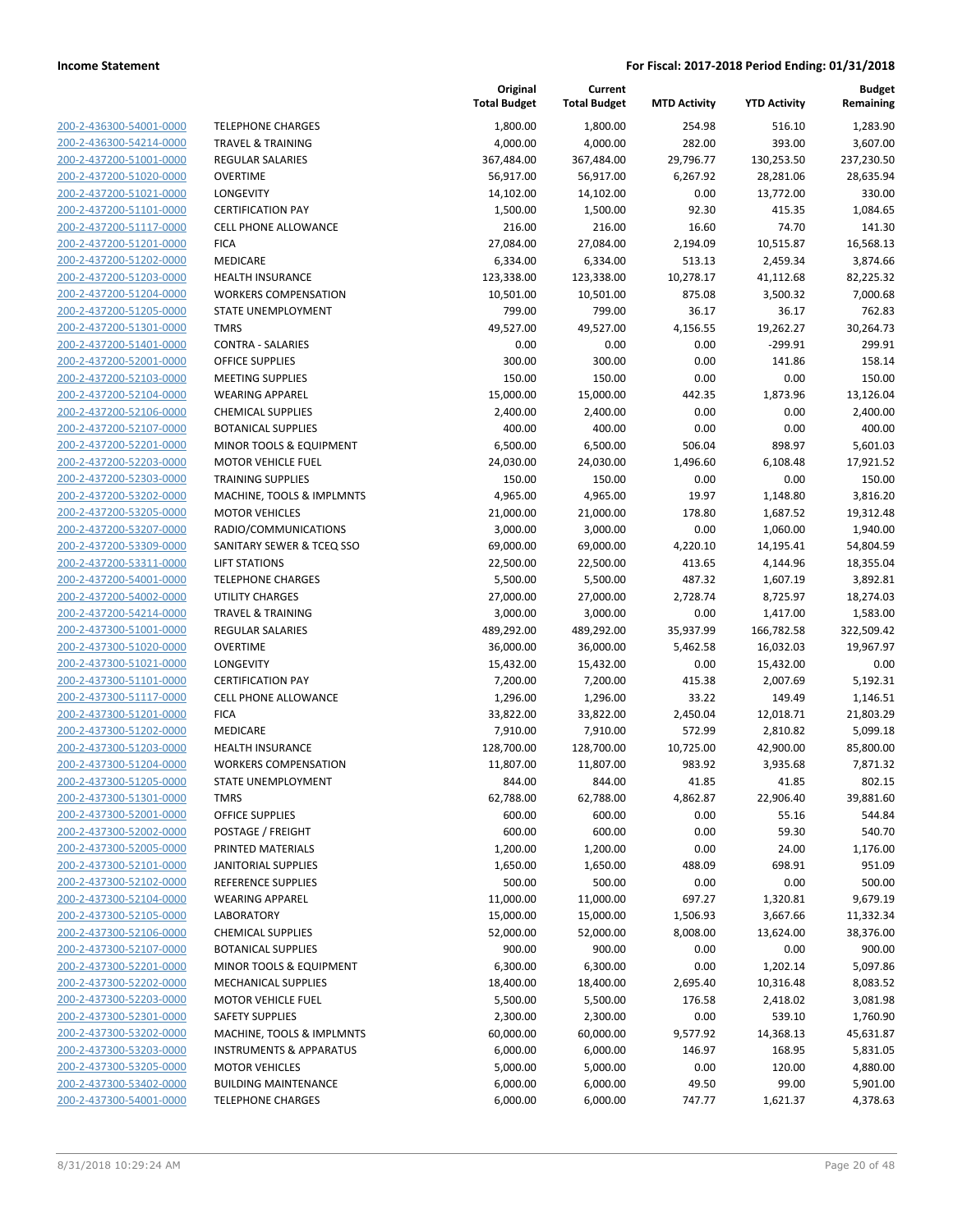|                                                    |                                                                  | Original             | Current              |                     |                     | <b>Budget</b>        |
|----------------------------------------------------|------------------------------------------------------------------|----------------------|----------------------|---------------------|---------------------|----------------------|
|                                                    |                                                                  | <b>Total Budget</b>  | <b>Total Budget</b>  | <b>MTD Activity</b> | <b>YTD Activity</b> | Remaining            |
| 200-2-437300-54002-0000                            | UTILITY CHARGES                                                  | 400,000.00           | 400,000.00           | 33,355.21           | 126,324.77          | 273,675.23           |
| 200-2-437300-54201-0000                            | MEMBERSHIPS & SUBSCRIPTIONS                                      | 12,000.00            | 12,000.00            | 194.29              | 4,444.79            | 7,555.21             |
| 200-2-437300-54208-0000                            | <b>LABORATORY WORK</b>                                           | 12,400.00            | 12,400.00            | 431.00              | 1,742.00            | 10,658.00            |
| 200-2-437300-54214-0000                            | <b>TRAVEL &amp; TRAINING</b>                                     | 4,900.00             | 4,900.00             | 0.00                | 1,274.89            | 3,625.11             |
| 200-2-437300-54403-0000                            | <b>DISPOSAL CHARGES</b>                                          | 95,000.00            | 95,000.00            | 8,828.28            | 30,360.84           | 64,639.16            |
| 200-2-437300-54410-0000                            | PERMITS/FEES                                                     | 74,000.00            | 74,000.00            | 0.00                | 37,514.32           | 36,485.68            |
| 200-2-471200-56607-0000                            | 08 REV BONDS - INTEREST                                          | 325,075.00           | 325,075.00           | 0.00                | 0.00                | 325,075.00           |
| 200-2-471200-56609-0000<br>200-2-475100-56002-0000 | 2018 REV BONDS - INTEREST<br>MISCELLANEOUS DEBT EXP / AGENT FEE  | 350,588.00<br>750.00 | 350,588.00<br>750.00 | 0.00<br>0.00        | 0.00<br>0.00        | 350,588.00<br>750.00 |
| 200-2-475100-56005-0000                            | ARBITRAGE                                                        | 1,750.00             | 1,750.00             | 0.00                | 1,750.00            | 0.00                 |
| 200-2-480000-52003-0000                            | <b>COPIER CHARGES</b>                                            | 10,600.00            | 10,600.00            | 1,215.06            | 2,511.51            | 8,088.49             |
| 200-2-480000-52006-0000                            | <b>COPIER PAPER</b>                                              | 500.00               | 500.00               | 0.00                | 62.96               | 437.04               |
| 200-2-480000-54002-0000                            | <b>UTILITY CHARGES</b>                                           | 3,000.00             | 3,000.00             | 981.21              | 3,704.24            | $-704.24$            |
| 200-2-480000-54226-0000                            | <b>INSURANCE EXPENSE</b>                                         | 41,390.00            | 41,390.00            | 0.00                | 41,656.50           | $-266.50$            |
| 200-2-480000-57002-0000                            | <b>BAD DEBT EXPENSE</b>                                          | 34,327.00            | 34,327.00            | 0.00                | 0.00                | 34,327.00            |
| 200-2-480000-57005-0000                            | <b>ACCRUED VAC &amp; SICK PAY</b>                                | 30,000.00            | 30,000.00            | 0.00                | 3,908.48            | 26,091.52            |
| 200-2-480000-57008-0000                            | <b>BANK CHARGES</b>                                              | 30,000.00            | 30,000.00            | 2,493.57            | 8,793.98            | 21,206.02            |
| 200-2-491000-58001-0000                            | <b>XFR - GENERAL FUND</b>                                        | 0.00                 | 0.00                 | 110,160.82          | 439,611.00          | $-439,611.00$        |
| 200-2-491000-58037-0000                            | XFR - DEBT SERVICE FUND                                          | 1,532,906.25         | 1,532,906.25         | 127,742.19          | 510,968.76          | 1,021,937.49         |
| 200-2-491000-58112-0000                            | TX CDBG GRANT FUND                                               | 0.00                 | 31,205.00            | 0.00                | 31,205.00           | 0.00                 |
| 200-2-491000-58120-0000                            | <b>XFR - UTILITY CIP FUND</b>                                    | 363,117.00           | 363,117.00           | 30,259.75           | 121,039.00          | 242,078.00           |
| 200-2-495000-58580-0000                            | CA - GENERAL FUND - GENERAL GOVERNMENT                           | 318,332.00           | 318,332.00           | 26,527.67           | 106,110.68          | 212,221.32           |
| 200-2-495000-58581-0000                            | CA - GENERAL FUND - PUBLIC WORKS                                 | 162,430.00           | 162,430.00           | 13,535.83           | 54,143.32           | 108,286.68           |
| 200-2-495000-58701-0000                            | <b>CA - CENTRAL SERVICE FUND</b>                                 | 208,949.00           | 208,949.00           | 17,412.42           | 69,649.68           | 139,299.32           |
| 200-2-495000-58710-0000                            | <b>CA - INSURANCE FUND</b>                                       | 102,895.00           | 102,895.00           | 8,574.58            | 34,298.32           | 68,596.68            |
| 200-2-495000-58720-0000                            | CA - MIS FUN                                                     | 97,623.00            | 97,623.00            | 8,135.25            | 32,541.00           | 65,082.00            |
| 200-2-495000-58900-0000                            | <b>CA - ELECTRIC FUND</b>                                        | 608,011.00           | 608,011.00           | 50,667.58           | 202,670.32          | 405,340.68           |
|                                                    | <b>Expense Total:</b>                                            | 10,205,614.13        | 10,236,819.13        | 882,762.64          | 3,547,956.60        | 6,688,862.53         |
|                                                    | Fund: 200 - WATER / WASTEWATER FUND Surplus (Deficit):           | 3,007,555.87         | 2,976,350.87         | 278,585.03          | 1,079,171.32        | 1,897,179.55         |
| <b>Fund: 210 - WATER IMPACT FEES</b>               |                                                                  |                      |                      |                     |                     |                      |
|                                                    |                                                                  |                      |                      |                     |                     |                      |
| Revenue                                            |                                                                  |                      |                      |                     |                     |                      |
| 210-2-319001-45401-0000                            | <b>INTEREST REVENUES</b>                                         | 0.00                 | 0.00                 | $-0.01$             | $-0.01$             | 0.01                 |
|                                                    | <b>Revenue Total:</b>                                            | 0.00                 | 0.00                 | $-0.01$             | $-0.01$             | 0.01                 |
|                                                    | Fund: 210 - WATER IMPACT FEES Total:                             | 0.00                 | 0.00                 | $-0.01$             | $-0.01$             | 0.01                 |
|                                                    |                                                                  |                      |                      |                     |                     |                      |
| Fund: 211 - WASTEWATER IMPACT FEES                 |                                                                  |                      |                      |                     |                     |                      |
| Revenue                                            |                                                                  |                      |                      |                     |                     |                      |
| 211-2-319001-45401-0000                            | <b>INTEREST REVENUES</b>                                         | 0.00                 | 0.00                 | $-0.40$             | $-0.30$             | 0.30                 |
|                                                    | <b>Revenue Total:</b>                                            | 0.00                 | 0.00                 | $-0.40$             | $-0.30$             | 0.30                 |
| <b>Expense</b>                                     |                                                                  |                      |                      |                     |                     |                      |
| 211-2-480000-57008-0000                            | <b>BANK CHARGES</b>                                              | 10.00                | 10.00                | 0.10                | 0.17                | 9.83                 |
|                                                    | <b>Expense Total:</b>                                            | 10.00                | 10.00                | 0.10                | 0.17                | 9.83                 |
|                                                    | Fund: 211 - WASTEWATER IMPACT FEES Surplus (Deficit):            | $-10.00$             | $-10.00$             | -0.50               | $-0.47$             | $-9.53$              |
|                                                    | Fund: 212 - TX COMMUNITY DEV SWR SYSTEM IMPROV PROG GRANT        |                      |                      |                     |                     |                      |
| Revenue                                            |                                                                  |                      |                      |                     |                     |                      |
| 212-2-310001-43105-0000                            | MISCELLANEOUS / GRANTS                                           | 0.00                 | 275,000.00           | 0.00                | 0.00                | 275,000.00           |
| 212-2-323001-46100-0000                            | <b>XFR - UTILITY FUND</b>                                        | 0.00                 | 31,205.00            | 0.00                | 31,205.00           | 0.00                 |
|                                                    | <b>Revenue Total:</b>                                            | 0.00                 | 306,205.00           | 0.00                | 31,205.00           | 275,000.00           |
| <b>Expense</b>                                     |                                                                  |                      |                      |                     |                     |                      |
| 212-2-431700-51401-0000                            | <b>CONTRA - SALARIES</b>                                         | 0.00                 | 23,795.00            | 0.00                | 0.00                | 23,795.00            |
| 212-2-436300-55007-0000                            | ENG/ARCHITECTS/MGMT                                              | 0.00                 | 31,205.00            | 6,200.00            | 6,200.00            | 25,005.00            |
| 212-2-436300-55012-0000                            | <b>CONSTRUCTION</b>                                              | 0.00                 | 275,000.00           | 0.00                | 0.00                | 275,000.00           |
|                                                    | <b>Expense Total:</b>                                            | 0.00                 | 330,000.00           | 6,200.00            | 6,200.00            | 323,800.00           |
|                                                    | Fund: 212 - TX COMMUNITY DEV SWR SYSTEM IMPROV PROG GRANT Surplu | 0.00                 | $-23,795.00$         | $-6,200.00$         | 25,005.00           | -48,800.00           |
|                                                    |                                                                  |                      |                      |                     |                     |                      |
| Fund: 216 - UTILIITY CIP FUND                      |                                                                  |                      |                      |                     |                     |                      |
| Revenue<br>216-2-319001-45401-0000                 | <b>INTEREST REVENUES</b>                                         | 5,000.00             | 5,000.00             | $-1,261.87$         | -959.79             | 5,959.79             |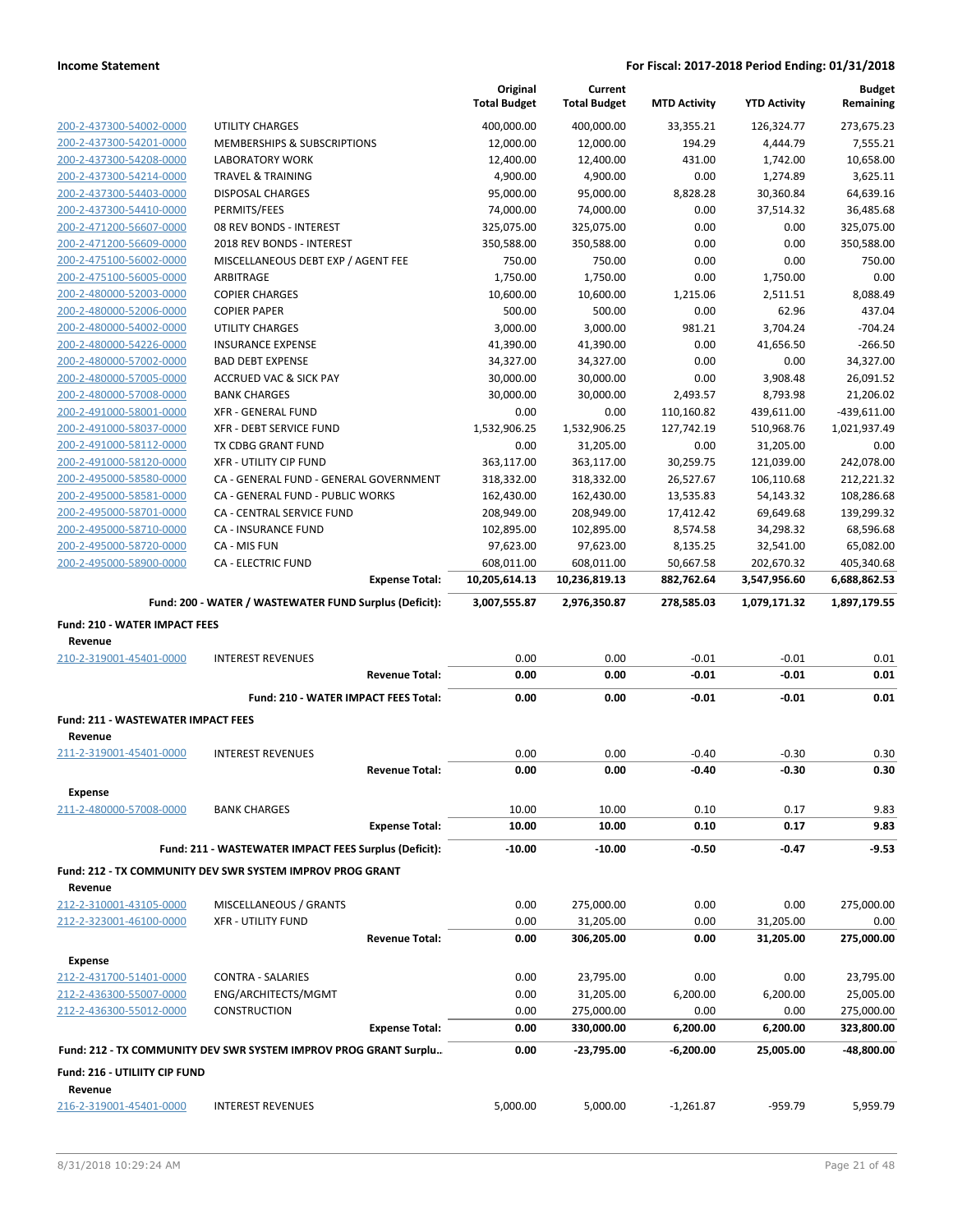|                                                    |                                                      | Original<br><b>Total Budget</b> | Current<br><b>Total Budget</b> | <b>MTD Activity</b>  | <b>YTD Activity</b>     | <b>Budget</b><br>Remaining   |
|----------------------------------------------------|------------------------------------------------------|---------------------------------|--------------------------------|----------------------|-------------------------|------------------------------|
| 216-2-319001-47221-0000                            | <b>BOND PROCEEDS</b>                                 | 13,000,000.00                   | 13,000,000.00                  | 0.00                 | 0.00                    | 13,000,000.00                |
| 216-2-323001-46100-0000                            | <b>XFR - UTILITY FUND</b>                            | 363,117.00                      | 363,117.00                     | 30,259.75            | 121,039.00              | 242,078.00                   |
|                                                    | <b>Revenue Total:</b>                                | 13,368,117.00                   | 13,368,117.00                  | 28,997.88            | 120,079.21              | 13,248,037.79                |
| <b>Expense</b>                                     |                                                      |                                 |                                |                      |                         |                              |
| 216-2-436200-53310-0000                            | RESVRS/STRG TANKS/ST PIPE                            | 3,900,000.00                    | 3,900,000.00                   | 0.00                 | 0.00                    | 3,900,000.00                 |
| 216-2-436200-53312-0000                            | <b>WATER LINE EASEMENTS</b>                          | 50,000.00                       | 0.00                           | 0.00                 | 0.00                    | 0.00                         |
| 216-2-436200-55002-0000                            | <b>IMPROVEMENTS</b>                                  | 0.00                            | 331,000.00                     | 46.75                | 46.75                   | 330.953.25                   |
| 216-2-436200-55106-0000                            | <b>WATER PUMPS</b>                                   | 0.00                            | 50,000.00                      | 0.00                 | 0.00                    | 50,000.00                    |
| 216-2-436300-55105-0000                            | <b>WATER MAINS</b>                                   | 1,472,600.00                    | 1,904,769.00                   | 0.00                 | 0.00                    | 1,904,769.00                 |
| 216-2-436300-55201-0000                            | <b>EQUIPMENT PURCHASES</b>                           | 79,000.00                       | 79,000.00                      | 0.00                 | 49,975.48               | 29,024.52                    |
| 216-2-437200-55002-0000                            | <b>IMPROVEMENTS</b>                                  | 7,510,000.00                    | 33,800.00                      | 0.00                 | 0.00                    | 33,800.00                    |
| 216-2-437200-55201-0000                            | <b>EQUIPMENT PURCHASES</b>                           | 405,367.00                      | 405,367.00                     | 0.00                 | 0.00                    | 405,367.00                   |
| 216-2-437300-55002-0000                            | <b>IMPROVEMENTS</b>                                  | 78,750.00                       | 78,750.00                      | 0.00                 | 67,051.20               | 11,698.80                    |
| 216-2-437300-55110-0000                            | <b>LIFT STATIONS</b>                                 | 0.00                            | 7,510,000.00                   | 435.20               | 1,808.47                | 7,508,191.53                 |
| 216-2-480000-57008-0000                            | <b>BANK CHARGES</b><br><b>Expense Total:</b>         | 4,000.00<br>13,499,717.00       | 4,000.00<br>14,296,686.00      | 313.15<br>795.10     | 526.95<br>119,408.85    | 3,473.05<br>14, 177, 277. 15 |
|                                                    |                                                      |                                 |                                |                      |                         |                              |
|                                                    | Fund: 216 - UTILIITY CIP FUND Surplus (Deficit):     | $-131,600.00$                   | -928.569.00                    | 28.202.78            | 670.36                  | -929,239.36                  |
| <b>Fund: 217 - WASTEWATER RECLAMATION FUND</b>     |                                                      |                                 |                                |                      |                         |                              |
| Revenue                                            |                                                      |                                 |                                |                      |                         |                              |
| 217-2-319001-45401-0000                            | <b>INTEREST REVENUES</b><br><b>Revenue Total:</b>    | 5,000.00<br>5,000.00            | 5,000.00<br>5.000.00           | 847.84<br>847.84     | 2,938.13<br>2,938.13    | 2,061.87<br>2,061.87         |
|                                                    |                                                      |                                 |                                |                      |                         |                              |
|                                                    | Fund: 217 - WASTEWATER RECLAMATION FUND Total:       | 5,000.00                        | 5,000.00                       | 847.84               | 2,938.13                | 2.061.87                     |
| Fund: 300 - AIRPORT FUND                           |                                                      |                                 |                                |                      |                         |                              |
| Revenue                                            |                                                      |                                 |                                |                      |                         |                              |
| 300-2-319001-44315-0000                            | <b>AIRPORT FUEL FEES</b>                             | 1,000.00<br>400.00              | 1,000.00<br>400.00             | 0.00                 | 172.96                  | 827.04<br>$-888.46$          |
| 300-2-319001-44316-0000<br>300-2-319001-45401-0000 | PARKING & TIE DOWN/MISC.<br><b>INTEREST REVENUES</b> | 0.00                            | 0.00                           | 1,288.46<br>$-51.28$ | 1,288.46<br>$-4,803.11$ | 4,803.11                     |
| 300-2-321001-45507-0000                            | L-3 COMM LEASE                                       | 639,217.00                      | 639,217.00                     | 55,970.15            | 215,774.39              | 423,442.61                   |
| 300-2-321001-45508-0000                            | AIR EVAC HANGAR FEES                                 | 8,101.00                        | 8,101.00                       | 675.09               | 2,700.36                | 5,400.64                     |
| 300-2-321001-45509-0000                            | BLUE SKY T-HANGAR & LA ND LEASES                     | 4,769.00                        | 4,769.00                       | 0.00                 | 0.00                    | 4,769.00                     |
| 300-2-321001-45510-0000                            | ARKOMA - HORIZONS AHEAD LEASE                        | 46,800.00                       | 46,800.00                      | 4,008.00             | 16,032.00               | 30,768.00                    |
| 300-2-321001-45513-0000                            | MAJORS FLYING CLUB LAND LEASE                        | 1,396.00                        | 1,396.00                       | 116.33               | 465.32                  | 930.68                       |
| 300-2-321001-45515-0000                            | <b>TEXSAN AVIATION LAND LEASE</b>                    | 972.00                          | 972.00                         | 0.00                 | 0.00                    | 972.00                       |
| 300-2-321001-45516-0000                            | MFC PARTNERS LAND LEASE                              | 1,260.00                        | 1,260.00                       | 0.00                 | 0.00                    | 1,260.00                     |
| 300-2-321001-45517-0000                            | <b>INNOVATION FIRST MAINT HANGAR</b>                 | 16,825.00                       | 16,825.00                      | 0.00                 | 0.00                    | 16,825.00                    |
|                                                    | <b>Revenue Total:</b>                                | 720,740.00                      | 720,740.00                     | 62,006.75            | 231,630.38              | 489,109.62                   |
| <b>Expense</b>                                     |                                                      |                                 |                                |                      |                         |                              |
| 300-2-438100-51001-0000                            | <b>REGULAR SALARIES</b>                              | 47,704.00                       | 47,704.00                      | 3,657.76             | 16,224.16               | 31,479.84                    |
| 300-2-438100-51021-0000                            | <b>LONGEVITY</b>                                     | 150.00                          | 150.00                         | 0.00                 | 150.00                  | 0.00                         |
| 300-2-438100-51117-0000                            | <b>CELL PHONE ALLOWANCE</b>                          | 432.00                          | 432.00                         | 33.24                | 149.58                  | 282.42                       |
| 300-2-438100-51201-0000                            | <b>FICA</b>                                          | 2,994.00                        | 2,994.00                       | 228.84               | 1,024.45                | 1,969.55                     |
| 300-2-438100-51202-0000                            | MEDICARE                                             | 700.00                          | 700.00                         | 53.52                | 239.59                  | 460.41                       |
| 300-2-438100-51203-0000                            | <b>HEALTH INSURANCE</b>                              | 10,725.00                       | 10,725.00                      | 893.75               | 3,575.00                | 7,150.00                     |
| 300-2-438100-51204-0000                            | <b>WORKERS COMPENSATION</b>                          | 978.00                          | 978.00                         | 81.50                | 326.00                  | 652.00                       |
| 300-2-438100-51205-0000                            | STATE UNEMPLOYMENT                                   | 141.00                          | 141.00                         | 3.70                 | 3.70                    | 137.30                       |
| 300-2-438100-51301-0000                            | <b>TMRS</b>                                          | 5,558.00                        | 5,558.00                       | 428.90               | 1,863.59                | 3,694.41                     |
| 300-2-438100-52001-0000<br>300-2-438100-52002-0000 | <b>OFFICE SUPPLIES</b>                               | 150.00                          | 150.00                         | 0.00                 | 9.89                    | 140.11                       |
| 300-2-438100-52107-0000                            | POSTAGE / FREIGHT<br><b>BOTANICAL SUPPLIES</b>       | 50.00                           | 50.00                          | 0.00<br>0.00         | 0.00                    | 50.00                        |
| 300-2-438100-52201-0000                            | MINOR TOOLS & EQUIPMENT                              | 150.00<br>100.00                | 150.00<br>100.00               | 0.00                 | 0.00<br>7.29            | 150.00<br>92.71              |
| 300-2-438100-53202-0000                            | MACHINE, TOOLS & IMPLMNTS                            | 100.00                          | 100.00                         | 0.00                 | 0.00                    | 100.00                       |
| 300-2-438100-53205-0000                            | <b>MOTOR VEHICLES</b>                                | 1,000.00                        | 1,000.00                       | 0.00                 | 334.14                  | 665.86                       |
| 300-2-438100-53303-0000                            | MAINT - STREET /ALLEY/APRN/RNWY                      | 1,500.00                        | 1,500.00                       | 0.00                 | 0.00                    | 1,500.00                     |
| 300-2-438100-53402-0000                            | <b>BUILDING MAINTENANCE</b>                          | 7,000.00                        | 7,000.00                       | 312.85               | 627.28                  | 6,372.72                     |
| 300-2-438100-54001-0000                            | <b>TELEPHONE CHARGES</b>                             | 1,000.00                        | 1,000.00                       | 242.66               | 616.51                  | 383.49                       |
| 300-2-438100-54002-0000                            | UTILITY CHARGES                                      | 15,000.00                       | 15,000.00                      | 1,385.50             | 5,371.28                | 9,628.72                     |
| 300-2-438100-54105-0000                            | MARKETING                                            | 2,500.00                        | 2,500.00                       | 0.00                 | 104.00                  | 2,396.00                     |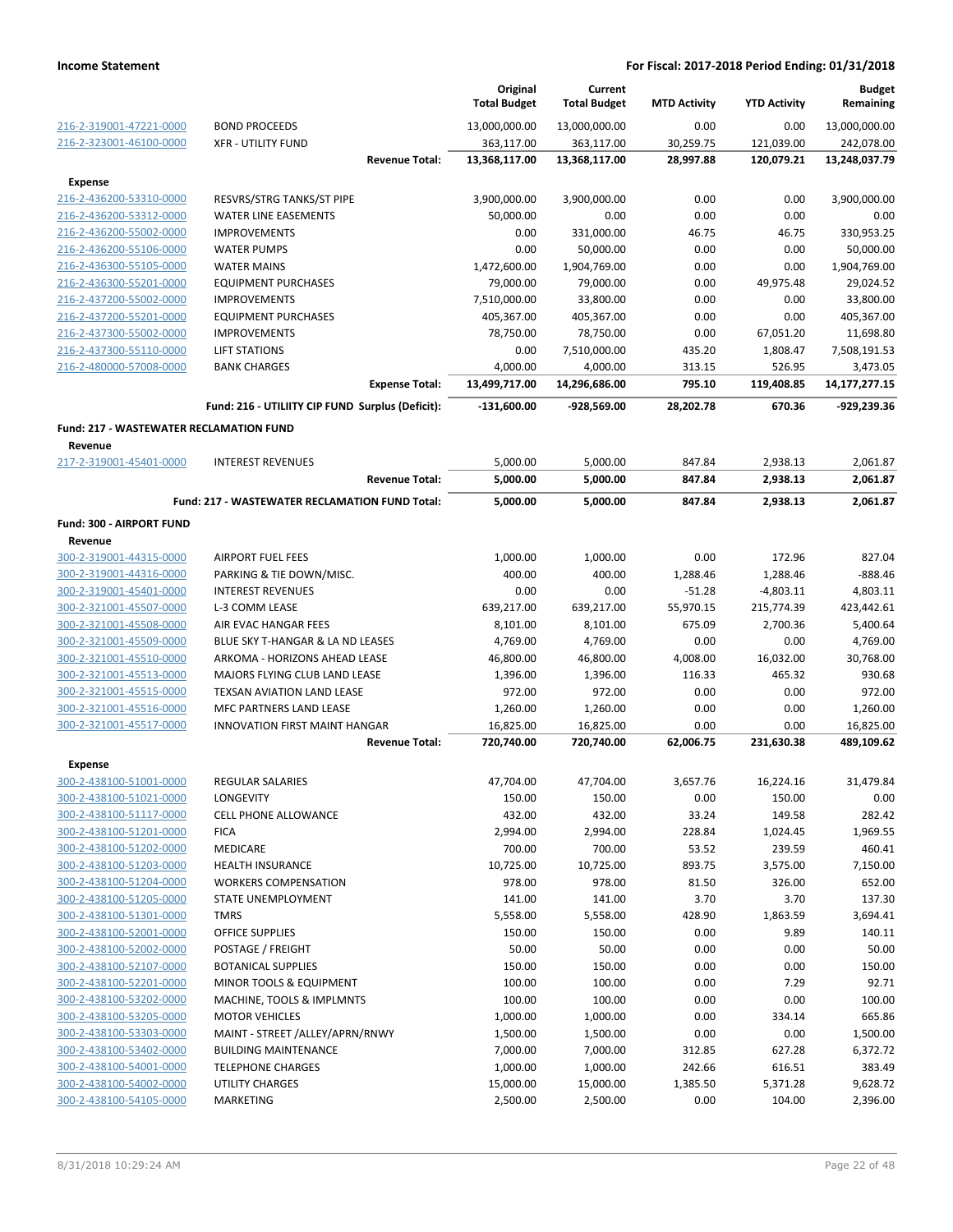|                                                    |                                                     | Original<br><b>Total Budget</b> | Current<br><b>Total Budget</b> | <b>MTD Activity</b> | <b>YTD Activity</b> | <b>Budget</b><br>Remaining |
|----------------------------------------------------|-----------------------------------------------------|---------------------------------|--------------------------------|---------------------|---------------------|----------------------------|
| 300-2-438100-54201-0000                            | MEMBERSHIPS & SUBSCRIPTIONS                         | 200.00                          | 200.00                         | 0.00                | 0.00                | 200.00                     |
| 300-2-438100-54214-0000                            | <b>TRAVEL &amp; TRAINING</b>                        | 1,000.00                        | 1,000.00                       | 0.00                | 0.00                | 1,000.00                   |
| 300-2-438100-54408-0000                            | OTHER / INSURANCE EXPENSE                           | 15,000.00                       | 15,000.00                      | 0.00                | 3,456.00            | 11,544.00                  |
| 300-2-438100-54410-0000                            | PERMITS/FEES                                        | 500.00                          | 500.00                         | 200.00              | 200.00              | 300.00                     |
| 300-2-480000-57008-0000                            | <b>BANK CHARGES</b>                                 | 8,000.00                        | 8,000.00                       | 420.93              | 955.93              | 7,044.07                   |
| 300-2-491000-58035-0000                            | <b>XFR - DEBT SERVICE FUND</b>                      | 52,000.00                       | 52,000.00                      | 4,333.33            | 17,333.32           | 34,666.68                  |
|                                                    | <b>Expense Total:</b>                               | 174,632.00                      | 174,632.00                     | 12,276.48           | 52,571.71           | 122,060.29                 |
|                                                    | Fund: 300 - AIRPORT FUND Surplus (Deficit):         | 546,108.00                      | 546,108.00                     | 49,730.27           | 179,058.67          | 367,049.33                 |
| Fund: 360 - AIRPORT CAPITAL FUND                   |                                                     |                                 |                                |                     |                     |                            |
| Revenue<br>360-2-319001-44315-0000                 | <b>AIRPORT - FUEL FEES</b>                          | 58,000.00                       | 58,000.00                      | 30,986.11           | 30,986.11           | 27,013.89                  |
| 360-2-319001-45401-0000                            | <b>INTEREST REVENUES</b>                            | 4,000.00                        | 4,000.00                       | $-1,486.03$         | 323.26              | 3,676.74                   |
|                                                    | <b>Revenue Total:</b>                               | 62,000.00                       | 62,000.00                      | 29,500.08           | 31,309.37           | 30,690.63                  |
| Expense                                            |                                                     |                                 |                                |                     |                     |                            |
| 360-2-438100-55007-0000                            | ENG/ARCHITECTS/MGMT                                 | 0.00                            | 0.00                           | 0.00                | 5,601.71            | $-5,601.71$                |
| 360-2-438100-55012-0000                            | <b>CONSTRUCTION</b>                                 | 0.00                            | 0.00                           | 79,850.00           | 245,621.00          | $-245,621.00$              |
| 360-2-480000-57008-0000                            | <b>BANK CHARGES</b>                                 | 1,500.00                        | 1,500.00                       | 260.46              | 362.61              | 1,137.39                   |
|                                                    | <b>Expense Total:</b>                               | 1,500.00                        | 1,500.00                       | 80,110.46           | 251,585.32          | -250,085.32                |
|                                                    | Fund: 360 - AIRPORT CAPITAL FUND Surplus (Deficit): | 60,500.00                       | 60,500.00                      | $-50,610.38$        | -220,275.95         | 280,775.95                 |
| Fund: 362 - AIRPORT FBO FUEL                       |                                                     |                                 |                                |                     |                     |                            |
| Revenue                                            |                                                     |                                 |                                |                     |                     |                            |
| 362-2-319001-44315-0000                            | <b>AIRPORT - FUEL FEES</b>                          | 0.00                            | 0.00                           | 27,723.53           | 138,829.43          | $-138,829.43$              |
| 362-2-319001-44316-0000                            | AIRPORT - PARKING, TIE DOWNS, & RAMP FE             | 0.00                            | 0.00                           | 120.00              | 1,465.00            | $-1,465.00$                |
| 362-2-319001-44320-0000                            | AIRPORT - OIL                                       | 0.00                            | 0.00                           | 312.24              | 1,469.42            | $-1,469.42$                |
| 362-2-319001-44321-0000                            | <b>AIRPORT - CHARTS</b>                             | 0.00                            | 0.00                           | 42.90               | 120.90              | $-120.90$                  |
| 362-2-319001-44322-0000                            | AIRPORT - PILOT SUPPLIES                            | 0.00                            | 0.00                           | 22.70               | 195.15              | $-195.15$                  |
| 362-2-319001-45401-0000                            | <b>INTEREST REVENUES</b>                            | 60.00                           | 60.00                          | $-13.70$            | 1.82                | 58.18                      |
|                                                    | <b>Revenue Total:</b>                               | 60.00                           | 60.00                          | 28,207.67           | 142,081.72          | $-142,021.72$              |
| <b>Expense</b>                                     |                                                     |                                 |                                |                     |                     |                            |
|                                                    | <b>AIRPORT - FUEL FEES</b>                          | 0.00                            | 0.00                           | 83,012.24           | 83,012.24           | $-83,012.24$               |
| 362-2-438100-52221-0000                            |                                                     |                                 |                                | 477.50              | 1,617.11            | $-1,617.11$                |
| 362-2-438100-52222-0000                            | AIRPORT - OIL                                       | 0.00                            | 0.00                           |                     |                     |                            |
| 362-2-438100-52422-0000                            | AIRPORT - PILOT SUPPLIES                            | 0.00                            | 0.00                           | 10.46               | 300.10              | $-300.10$                  |
| 362-2-438100-57003-0000                            | <b>CREDIT CARD FEES</b>                             | 0.00                            | 0.00                           | 844.49              | 4,346.41            | $-4,346.41$                |
| 362-2-480000-57008-0000                            | <b>BANK CHARGES</b>                                 | 50.00                           | 50.00                          | 4.20                | 6.86                | 43.14                      |
| 362-2-491000-58125-0000                            | <b>XFR - AIRPORT FUND</b>                           | 0.00                            | 0.00                           | 1,288.46            | 1,288.46            | $-1,288.46$                |
| 362-2-491000-58127-0000                            | <b>AIRPORT CIP FUND</b>                             | 0.00                            | 0.00                           | 30,986.11           | 30,986.11           | $-30,986.11$               |
|                                                    | <b>Expense Total:</b>                               | 50.00                           | 50.00                          | 116,623.46          | 121,557.29          | -121,507.29                |
|                                                    | Fund: 362 - AIRPORT FBO FUEL Surplus (Deficit):     | 10.00                           | 10.00                          | -88,415.79          | 20,524.43           | $-20,514.43$               |
| Fund: 400 - GOLF FUND                              |                                                     |                                 |                                |                     |                     |                            |
| Revenue                                            |                                                     |                                 |                                |                     |                     |                            |
| 400-2-319001-45601-0000                            | MISCELLANEOUS REVENUES                              | 0.00                            | 0.00                           | 0.00                | 25.86               | $-25.86$                   |
| 400-2-319001-45604-0000                            | OTHER REVENUE / OVER/SHORT                          | 50.00                           | 50.00                          | 0.41                | 4.48                | 45.52                      |
| 400-2-319005-44510-0000                            | <b>GREENS FEES</b>                                  | 120,000.00                      | 120,000.00                     | 4,552.00            | 27,986.00           | 92,014.00                  |
| 400-2-319006-45308-0000                            | PRO SHOP CONCESSIONS                                | 9,100.00                        | 9,100.00                       | 288.52              | 1,916.92            | 7,183.08                   |
| 400-2-319007-45309-0000                            | <b>MERCHANDISE SALES</b>                            | 8,051.00                        | 8,051.00                       | 165.11              | 2,577.06            | 5,473.94                   |
| 400-2-319008-45511-0000                            | <b>CART RENTALS</b>                                 | 67,000.00                       | 67,000.00                      | 2,237.97            | 16,058.73           | 50,941.27                  |
| 400-2-319009-45512-0000                            | <b>GOLF LEASES / MEMBERSHIPS</b>                    | 68,000.00                       | 68,000.00                      | 1,439.32            | 6,800.32            | 61,199.68                  |
|                                                    | <b>Revenue Total:</b>                               | 272,201.00                      | 272,201.00                     | 8,683.33            | 55,369.37           | 216,831.63                 |
| <b>Expense</b>                                     |                                                     |                                 |                                |                     |                     |                            |
| 400-2-451250-51001-0000                            | REGULAR SALARIES                                    | 105,899.00                      | 105,899.00                     | 6,522.54            | 32,840.61           | 73,058.39                  |
| 400-2-451250-51020-0000                            | <b>OVERTIME</b>                                     | 5,050.00                        | 5,050.00                       | 0.00                | 314.58              | 4,735.42                   |
| 400-2-451250-51021-0000                            | LONGEVITY                                           | 8,154.00                        | 8,154.00                       | 0.00                | 6,514.00            | 1,640.00                   |
| 400-2-451250-51101-0000                            | <b>CERTIFICATION PAY</b>                            | 600.00                          | 600.00                         | 46.16               | 207.72              | 392.28                     |
| 400-2-451250-51117-0000                            | <b>CELL PHONE ALLOWANCE</b>                         | 696.00                          | 696.00                         | 53.54               | 240.93              | 455.07                     |
| 400-2-451250-51201-0000<br>400-2-451250-51202-0000 | <b>FICA</b><br><b>MEDICARE</b>                      | 7,313.00<br>1,710.00            | 7,313.00<br>1,710.00           | 396.74<br>92.79     | 2,569.19<br>600.86  | 4,743.81<br>1,109.14       |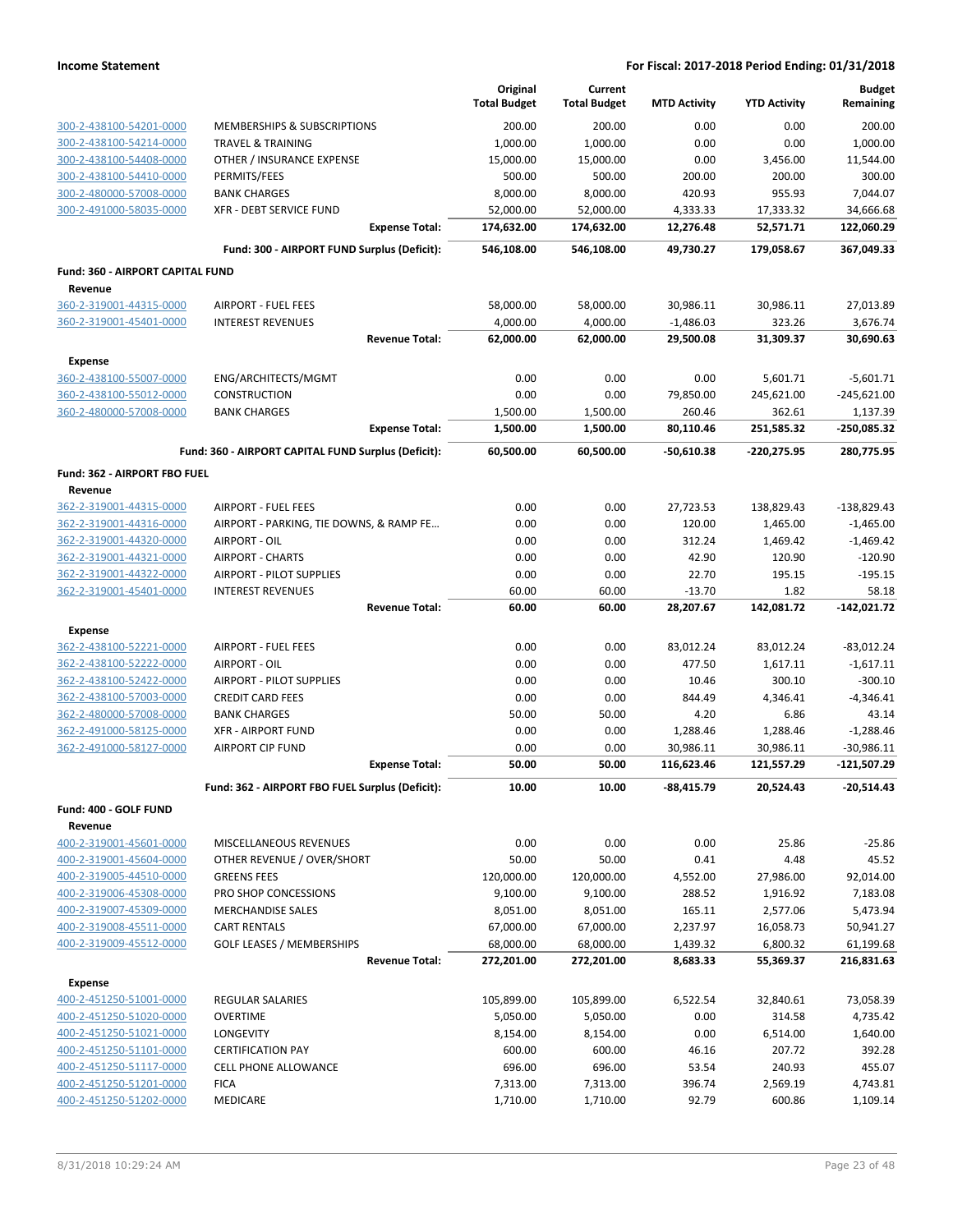|                                    |                                          | Original<br><b>Total Budget</b> | Current<br><b>Total Budget</b> | <b>MTD Activity</b> | <b>YTD Activity</b> | <b>Budget</b><br>Remaining |
|------------------------------------|------------------------------------------|---------------------------------|--------------------------------|---------------------|---------------------|----------------------------|
| 400-2-451250-51203-0000            | <b>HEALTH INSURANCE</b>                  | 10,725.00                       | 10,725.00                      | 893.75              | 3,575.00            | 7,150.00                   |
| 400-2-451250-51204-0000            | <b>WORKERS COMPENSATION</b>              | 3,385.00                        | 3,385.00                       | 282.08              | 1,128.32            | 2,256.68                   |
| 400-2-451250-51205-0000            | STATE UNEMPLOYMENT                       | 412.00                          | 412.00                         | 6.63                | 16.18               | 395.82                     |
| 400-2-451250-51301-0000            | <b>TMRS</b>                              | 10,492.00                       | 10,492.00                      | 690.53              | 3,713.90            | 6,778.10                   |
| 400-2-451250-52001-0000            | <b>OFFICE SUPPLIES</b>                   | 800.00                          | 800.00                         | 0.00                | 68.99               | 731.01                     |
| 400-2-451250-52101-0000            | JANITORIAL SUPPLIES                      | 600.00                          | 600.00                         | 0.00                | 44.80               | 555.20                     |
| 400-2-451250-52104-0000            | <b>WEARING APPAREL</b>                   | 500.00                          | 500.00                         | 0.00                | 0.00                | 500.00                     |
| 400-2-451250-52107-0000            | <b>BOTANICAL SUPPLIES</b>                | 8,600.00                        | 8,600.00                       | 0.00                | 247.62              | 8,352.38                   |
| 400-2-451250-52201-0000            | MINOR TOOLS & EQUIPMENT                  | 800.00                          | 800.00                         | 0.00                | 23.25               | 776.75                     |
| 400-2-451250-52203-0000            | <b>MOTOR VEHICLE FUEL</b>                | 1,600.00                        | 1,600.00                       | 0.00                | 228.70              | 1.371.30                   |
| 400-2-451250-52401-0000            | RECREATIONAL SUPPLIES                    | 500.00                          | 500.00                         | 0.00                | 0.00                | 500.00                     |
| 400-2-451250-52403-0000            | <b>RESALE ITEMS</b>                      | 15,000.00                       | 12,700.00                      | 0.00                | 2,502.45            | 10,197.55                  |
| 400-2-451250-53202-0000            | MACHINE, TOOLS & IMPLMNTS                | 6,000.00                        | 3,950.00                       | 630.44              | 630.44              | 3,319.56                   |
| 400-2-451250-53205-0000            | <b>MOTOR VEHICLES</b>                    | 400.00                          | 400.00                         | 0.00                | 0.00                | 400.00                     |
| 400-2-451250-53307-0000            | <b>IRRIGATION</b>                        | 1,500.00                        | 1,500.00                       | 0.00                | 0.00                | 1,500.00                   |
| 400-2-451250-53402-0000            | <b>BUILDING MAINTENANCE</b>              | 1,450.00                        | 1,600.00                       | 0.00                | 112.90              | 1,487.10                   |
| 400-2-451250-54001-0000            | <b>TELEPHONE CHARGES</b>                 | 1,000.00                        | 1,000.00                       | 110.72              | 233.26              | 766.74                     |
| 400-2-451250-54002-0000            | <b>UTILITY CHARGES</b>                   | 11,000.00                       | 11,000.00                      | 772.37              | 3,355.29            | 7,644.71                   |
| 400-2-451250-54201-0000            | MEMBERSHIPS & SUBSCRIPTIONS              | 765.00                          | 765.00                         | 125.00              | 325.00              | 440.00                     |
| 400-2-451250-54214-0000            | <b>TRAVEL &amp; TRAINING</b>             | 2,100.00                        | 2,100.00                       | 0.00                | 0.00                | 2,100.00                   |
| 400-2-451250-54226-0000            | <b>INSURANCE EXPENSE</b>                 | 300.00                          | 500.00                         | 0.00                | 500.00              | 0.00                       |
| 400-2-451250-54909-0000            | <b>GOLF CART LEASE EXPENSE</b>           | 31,000.00                       | 31,000.00                      | 4,907.79            | 11,518.56           | 19,481.44                  |
| 400-2-480000-52003-0000            | <b>COPIER CHARGES</b>                    | 0.00                            | 750.00                         | 0.00                | 0.00                | 750.00                     |
| 400-2-480000-57005-0000            | <b>ACCRUED VAC &amp; SICK PAY</b>        | 0.00                            | 2,050.00                       | 0.00                | 2,049.84            | 0.16                       |
| 400-2-480000-57008-0000            | <b>BANK CHARGES</b>                      | 3,000.00                        | 4,200.00                       | 271.03              | 1,210.71            | 2,989.29                   |
| 400-2-491000-58204-0000            | VEHICLE/EQUIP REPLACEMENT                | 34,317.00                       | 34,317.00                      | 2,859.75            | 11,439.00           | 22,878.00                  |
|                                    | <b>Expense Total:</b>                    | 275,668.00                      | 275,668.00                     | 18,661.86           | 86,212.10           | 189,455.90                 |
|                                    | Fund: 400 - GOLF FUND Surplus (Deficit): | $-3,467.00$                     | $-3,467.00$                    | -9,978.53           | -30,842.73          | 27,375.73                  |
| <b>Fund: 500 - SANITATION FUND</b> |                                          |                                 |                                |                     |                     |                            |
| Revenue                            |                                          |                                 |                                |                     |                     |                            |
| 500-2-318001-44314-0000            | LATE CHARGES                             | 91,000.00                       | 91,000.00                      | 9,246.46            | 31,956.87           | 59,043.13                  |
| 500-2-319001-45401-0000            | <b>INTEREST REVENUES</b>                 | 1,500.00                        | 1,500.00                       | $-529.29$           | -361.67             | 1,861.67                   |
| 500-2-319020-44313-0000            | <b>FUEL SURCHARGE</b>                    | 146,000.00                      | 146,000.00                     | 11,916.94           | 48,068.78           | 97,931.22                  |
| 500-2-319020-45107-0000            | <b>COLLECTION CHARGES</b>                | 2,165,000.00                    | 2,165,000.00                   | 180,454.31          | 724,755.37          | 1,440,244.63               |
| 500-2-319021-45108-0000            | <b>DISPOSAL CHARGES</b>                  | 1,299,000.00                    | 1,299,000.00                   | 103,385.37          | 425,704.02          | 873,295.98                 |
| 500-2-319022-45612-0000            | REG HH HAZ WASTE COL CTR                 | 12,500.00                       | 12,500.00                      | 0.00                | 15,450.00           | $-2,950.00$                |
| 500-2-324001-46612-0000            | CA - SANITATION FD COL & FUEL            | 151,000.00                      | 151,000.00                     | 12,280.75           | 49,359.39           | 101,640.61                 |
| 500-2-324001-46614-0000            | CA - SANITATION FD-DISPOSAL              | 86,000.00                       | 86,000.00                      | 6,599.75            | 27,184.01           | 58,815.99                  |
|                                    | <b>Revenue Total:</b>                    | 3,952,000.00                    | 3,952,000.00                   | 323,354.29          | 1,322,116.77        | 2,629,883.23               |
| <b>Expense</b>                     |                                          |                                 |                                |                     |                     |                            |
| 500-2-432300-54412-0000            | <b>COLLECTION CHARGES</b>                | 2,150,198.00                    | 2,150,198.00                   | 3,840.00            | 15,430.11           | 2,134,767.89               |
| 500-2-432400-54403-0000            | <b>DISPOSAL CHARGES</b>                  | 980,448.00                      | 980,448.00                     | 72,695.52           | 225,651.56          | 754,796.44                 |
| 500-2-432500-51401-0000            | CONTRA - SALARIES                        | 8,000.00                        | 8,000.00                       | 0.00                | 0.00                | 8,000.00                   |
| 500-2-432500-54002-0000            | UTILITY CHARGES                          | 2,500.00                        | 2,500.00                       | 184.23              | 685.83              | 1,814.17                   |
| 500-2-432500-54403-0000            | <b>DISPOSAL CHARGES</b>                  | 16,000.00                       | 16,000.00                      | 0.00                | 1,601.58            | 14,398.42                  |
| 500-2-442200-51001-0000            | <b>REGULAR SALARIES</b>                  | 107,916.00                      | 107,916.00                     | 6,507.89            | 32,851.87           | 75,064.13                  |
| 500-2-442200-51020-0000            | <b>OVERTIME</b>                          | 2,148.00                        | 2,148.00                       | 11.24               | 270.86              | 1,877.14                   |
| 500-2-442200-51021-0000            | LONGEVITY                                | 1,290.00                        | 1,290.00                       | 0.00                | 828.00              | 462.00                     |
| 500-2-442200-51101-0000            | <b>CERTIFICATION PAY</b>                 | 600.00                          | 600.00                         | 46.16               | 207.72              | 392.28                     |
| 500-2-442200-51117-0000            | <b>CELL PHONE ALLOWANCE</b>              | 0.00                            | 0.00                           | 46.16               | 207.72              | $-207.72$                  |
| 500-2-442200-51201-0000            | <b>FICA</b>                              | 6,927.00                        | 6,927.00                       | 409.91              | 2,130.70            | 4,796.30                   |
| 500-2-442200-51202-0000            | MEDICARE                                 | 1,620.00                        | 1,620.00                       | 95.86               | 498.31              | 1,121.69                   |
| 500-2-442200-51203-0000            | <b>HEALTH INSURANCE</b>                  | 10,725.00                       | 10,725.00                      | 893.75              | 3,575.00            | 7,150.00                   |
| 500-2-442200-51204-0000            | <b>WORKERS COMPENSATION</b>              | 2,860.00                        | 2,860.00                       | 238.33              | 953.32              | 1,906.68                   |
| 500-2-442200-51205-0000            | STATE UNEMPLOYMENT                       | 563.00                          | 563.00                         | 6.62                | 20.86               | 542.14                     |
| 500-2-442200-51301-0000            | <b>TMRS</b>                              | 12,860.00                       | 12,860.00                      | 768.24              | 3,871.22            | 8,988.78                   |
| 500-2-442200-52203-0000            | <b>MOTOR VEHICLE FUEL</b>                | 4,000.00                        | 4,000.00                       | 136.21              | 811.17              | 3,188.83                   |
| 500-2-442200-53202-0000            | MACHINE, TOOLS & IMPLMNTS                | 5,175.00                        | 5,175.00                       | 991.04              | 1,340.84            | 3,834.16                   |
|                                    |                                          |                                 |                                |                     |                     |                            |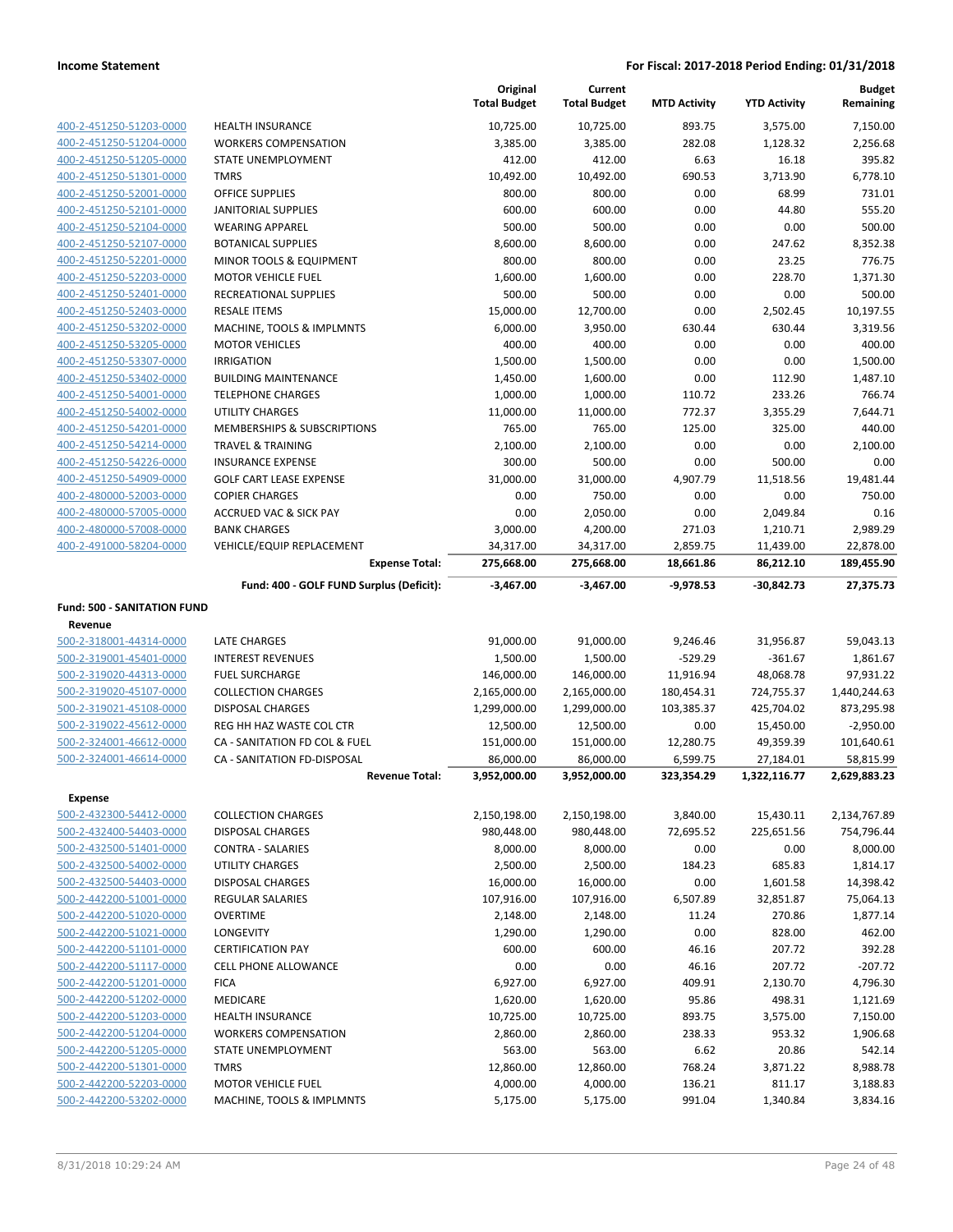|                                  |                                                | Original<br><b>Total Budget</b> | Current<br><b>Total Budget</b> | <b>MTD Activity</b> | <b>YTD Activity</b> | <b>Budget</b><br>Remaining |
|----------------------------------|------------------------------------------------|---------------------------------|--------------------------------|---------------------|---------------------|----------------------------|
| 500-2-442200-53205-0000          | <b>MOTOR VEHICLES</b>                          | 2,500.00                        | 2,500.00                       | 20.00               | 20.00               | 2,480.00                   |
| 500-2-442200-55201-0000          | <b>EQUIPMENT PURCHASES</b>                     | 487.25                          | 487.25                         | 0.00                | 0.00                | 487.25                     |
| 500-2-480000-54901-0000          | <b>RENTALS / LEASES</b>                        | 32,250.00                       | 32,250.00                      | 0.00                | 32,249.19           | 0.81                       |
| 500-2-480000-57005-0000          | <b>ACCRUED VAC &amp; SICK PAY</b>              | 1,000.00                        | 1,000.00                       | 0.00                | 0.00                | 1,000.00                   |
| 500-2-480000-57007-0000          | <b>COMMUNITY SERVICES</b>                      | 34,050.00                       | 34,050.00                      | 2,500.00            | 6,725.00            | 27,325.00                  |
| 500-2-480000-57008-0000          | <b>BANK CHARGES</b>                            | 10,000.00                       | 10,000.00                      | 823.34              | 2,788.56            | 7,211.44                   |
| 500-2-491000-58001-0000          | <b>XFR - GENERAL FUND</b>                      | 208,605.00                      | 208,605.00                     | 19,186.75           | 78,212.95           | 130,392.05                 |
| 500-2-491000-58204-0000          | XFR - VEHICLE/EQUIP REPLACEMENT                | 36,850.00                       | 36,850.00                      | 3,070.83            | 12,283.32           | 24,566.68                  |
| 500-2-495000-58501-0000          | CA - GENERAL FUND                              | 30,488.00                       | 30,488.00                      | 2,540.67            | 10,162.68           | 20,325.32                  |
| 500-2-495000-58701-0000          | CA - CENTRAL SERVICE FUND                      | 4,901.00                        | 4,901.00                       | 408.42              | 1,633.68            | 3,267.32                   |
| 500-2-495000-58710-0000          | <b>CA - INSURANCE FUND</b>                     | 4,310.00                        | 4,310.00                       | 359.17              | 1,436.68            | 2,873.32                   |
| 500-2-495000-58720-0000          | CA - MIS FUN                                   | 5,200.00                        | 5,200.00                       | 433.33              | 1,733.32            | 3,466.68                   |
| 500-2-495000-58900-0000          | <b>CA - ELECTRIC FUND</b>                      | 86,601.00                       | 86,601.00                      | 7,216.75            | 28,867.00           | 57,734.00                  |
|                                  | <b>Expense Total:</b>                          | 3,771,072.25                    | 3,771,072.25                   | 123,430.42          | 467,049.05          | 3,304,023.20               |
|                                  | Fund: 500 - SANITATION FUND Surplus (Deficit): | 180,927.75                      | 180,927.75                     | 199,923.87          | 855,067.72          | $-674, 139.97$             |
| Fund: 601 - CENTRAL SERVICE FUND |                                                |                                 |                                |                     |                     |                            |
| Revenue                          |                                                |                                 |                                |                     |                     |                            |
| 601-2-324001-46501-0000          | CA - GENERAL FUND                              | 566,819.00                      | 566,819.00                     | 47,234.92           | 188,939.68          | 377,879.32                 |
| 601-2-324001-46506-0000          | CA - RECREATION FUND                           | 430.00                          | 430.00                         | 35.83               | 143.32              | 286.68                     |
| 601-2-324001-46509-0000          | CA - VENUE MGMT FUND                           | 16,076.00                       | 16,076.00                      | 1,339.67            | 5,358.68            | 10,717.32                  |
| 601-2-324001-46611-0000          | CA - UTILITY FUND                              | 208,949.00                      | 208,949.00                     | 17,412.42           | 69,649.68           | 139,299.32                 |
| 601-2-324001-46614-0000          | CA - SANITATION FUND COLLECTION                | 4,901.00                        | 4,901.00                       | 408.42              | 1,633.68            | 3,267.32                   |
| 601-2-324009-46901-0000          | CA - ELECTRIC UTILITY                          | 77,602.00                       | 77,602.00                      | 6,466.83            | 25,867.32           | 51,734.68                  |
| 601-2-324009-46906-0000          | CA - CABLE UTILITY                             | 14,768.00                       | 14,768.00                      | 1,230.67            | 4,922.68            | 9,845.32                   |
|                                  | <b>Revenue Total:</b>                          | 889,545.00                      | 889,545.00                     | 74,128.76           | 296,515.04          | 593,029.96                 |
| <b>Expense</b>                   |                                                |                                 |                                |                     |                     |                            |
| 601-2-461100-51001-0000          | REGULAR SALARIES                               | 239,821.00                      | 239,821.00                     | 16,113.43           | 80,389.77           | 159,431.23                 |
| 601-2-461100-51020-0000          | <b>OVERTIME</b>                                | 10,000.00                       | 10,000.00                      | 462.62              | 2,183.34            | 7,816.66                   |
| 601-2-461100-51021-0000          | LONGEVITY                                      | 6,220.00                        | 6,220.00                       | 0.00                | 6,148.00            | 72.00                      |
| 601-2-461100-51101-0000          | <b>CERTIFICATION PAY</b>                       | 1,200.00                        | 1,200.00                       | 92.32               | 415.44              | 784.56                     |
| 601-2-461100-51117-0000          | <b>CELL PHONE ALLOWANCE</b>                    | 432.00                          | 432.00                         | 33.22               | 149.49              | 282.51                     |
| 601-2-461100-51201-0000          | <b>FICA</b>                                    | 16,397.00                       | 16,397.00                      | 968.51              | 5,901.39            | 10,495.61                  |
| 601-2-461100-51202-0000          | MEDICARE                                       | 3,835.00                        | 3,835.00                       | 226.51              | 1,380.17            | 2,454.83                   |
| 601-2-461100-51203-0000          | <b>HEALTH INSURANCE</b>                        | 64,350.00                       | 64,350.00                      | 5,362.50            | 21,450.00           | 42,900.00                  |
| 601-2-461100-51204-0000          | <b>WORKERS COMPENSATION</b>                    | 8,502.00                        | 8,502.00                       | 708.50              | 2,834.00            | 5,668.00                   |
| 601-2-461100-51205-0000          | STATE UNEMPLOYMENT                             | 703.00                          | 703.00                         | 16.70               | 17.92               | 685.08                     |
| 601-2-461100-51301-0000          | <b>TMRS</b>                                    | 29,044.00                       | 29,044.00                      | 1,744.89            | 9,913.67            | 19,130.33                  |
| 601-2-461100-51401-0000          | <b>CONTRA - SALARIES</b>                       | 0.00                            | 0.00                           | $-784.37$           | $-2,693.00$         | 2,693.00                   |
| 601-2-461100-52001-0000          | <b>OFFICE SUPPLIES</b>                         | 150.00                          | 150.00                         | 0.00                | 103.33              | 46.67                      |
| 601-2-461100-52002-0000          | POSTAGE / FREIGHT                              | 20.00                           | 20.00                          | 0.00                | 8.70                | 11.30                      |
| 601-2-461100-52101-0000          | JANITORIAL SUPPLIES                            | 15,000.00                       | 15,000.00                      | 795.35              | 3,866.04            | 11,133.96                  |
| 601-2-461100-52104-0000          | <b>WEARING APPAREL</b>                         | 3,200.00                        | 3,200.00                       | 344.70              | 552.73              | 2,647.27                   |
| 601-2-461100-52201-0000          | MINOR TOOLS & EQUIPMENT                        | 1,900.00                        | 1,900.00                       | 62.57               | 320.50              | 1,579.50                   |
| 601-2-461100-52203-0000          | <b>MOTOR VEHICLE FUEL</b>                      | 4,000.00                        | 4,000.00                       | 153.53              | 634.33              | 3,365.67                   |
| 601-2-461100-53201-0000          | FURNITURE & OFFICE EQUIPMENT                   | 500.00                          | 500.00                         | 0.00                | 0.00                | 500.00                     |
| 601-2-461100-53205-0000          | <b>MOTOR VEHICLES</b>                          | 1,300.00                        | 1,300.00                       | 3.90                | 3.90                | 1,296.10                   |
| 601-2-461100-53302-0000          | <b>WALKS &amp; PARKING LOTS</b>                | 2,500.00                        | 2,500.00                       | 0.00                | 1,367.49            | 1,132.51                   |
| 601-2-461100-53406-0000          | <b>CITY HALL</b>                               | 30,000.00                       | 30,000.00                      | 789.82              | 13,426.47           | 16,573.53                  |
| 601-2-461100-53407-0000          | ANIMAL SHELTER                                 | 4,000.00                        | 4,000.00                       | 4,917.73            | 4,952.68            | $-952.68$                  |
| 601-2-461100-53408-0000          | <b>FLEET MAINTENANCE</b>                       | 2,000.00                        | 2,000.00                       | 0.00                | 253.24              | 1,746.76                   |
| 601-2-461100-53501-0000          | POLICE & COURTS BLDG                           | 25,000.00                       | 25,000.00                      | 3,011.71            | 8,019.60            | 16,980.40                  |
| 601-2-461100-53503-0000          | FIRE ADMINISTRATION                            | 1,000.00                        | 1,000.00                       | 34.95               | 69.90               | 930.10                     |
| 601-2-461100-53504-0000          | <b>FIRE STATION 1</b>                          | 1,500.00                        | 1,500.00                       | 69.90               | 755.40              | 744.60                     |
| 601-2-461100-53505-0000          | FIRE STATION 2                                 | 3,000.00                        | 3,000.00                       | 34.95               | 69.90               | 2,930.10                   |
| 601-2-461100-53506-0000          | <b>FIRE STATION 3</b>                          | 2,500.00                        | 2,500.00                       | 133.83              | 407.70              | 2,092.30                   |
| 601-2-461100-53507-0000          | <b>FIRE STATION 4</b>                          | 2,500.00                        | 2,500.00                       | 258.95              | 710.86              | 1,789.14                   |
| 601-2-461100-53601-0000          | ANNEX                                          | 2,000.00                        | 2,000.00                       | 239.95              | 667.82              | 1,332.18                   |
| 601-2-461100-53602-0000          | <b>SERVICE CENTER</b>                          | 6,000.00                        | 6,000.00                       | 34.95               | 4,521.55            | 1,478.45                   |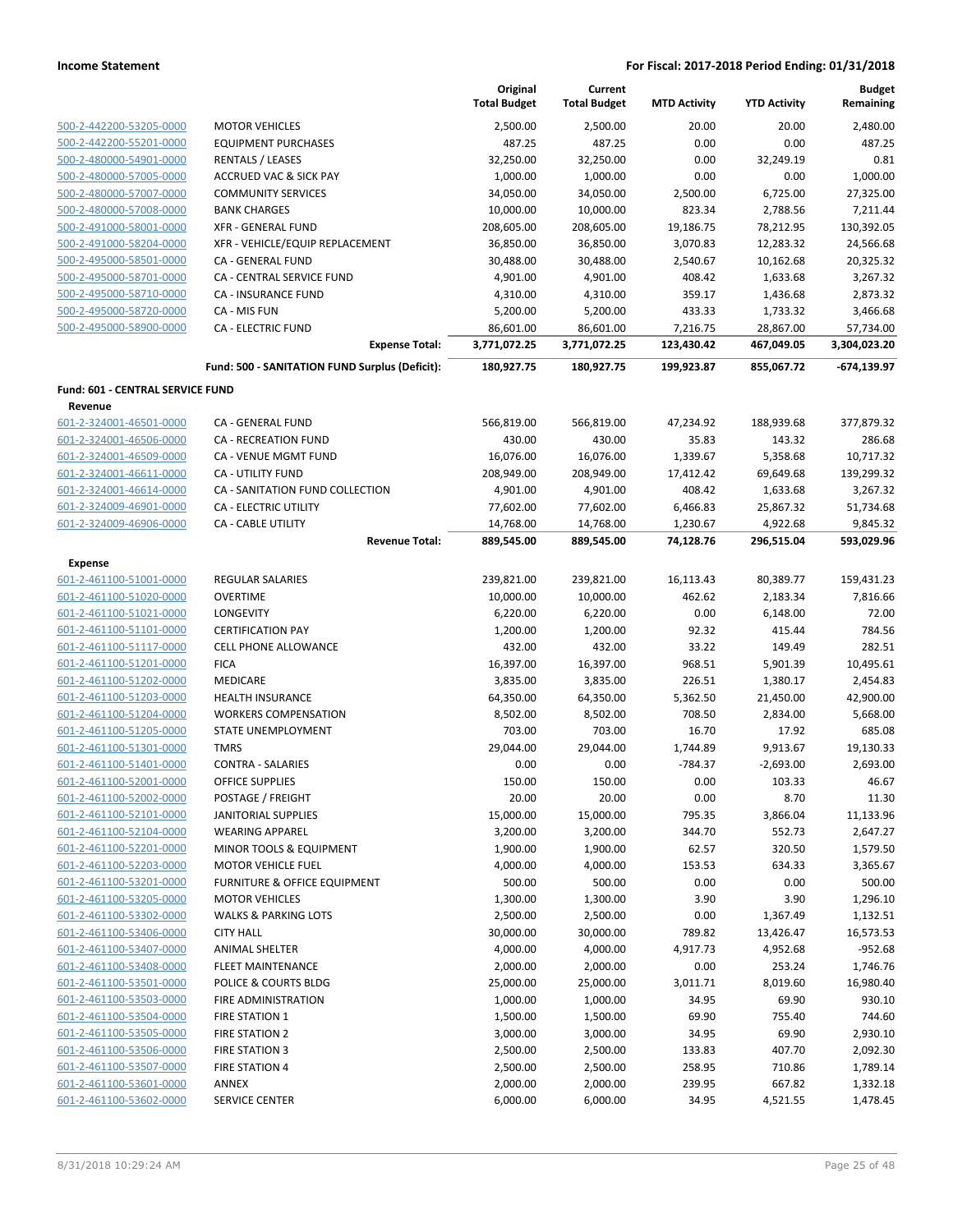|                                              |                                                        | Original<br><b>Total Budget</b> | Current<br><b>Total Budget</b> | <b>MTD Activity</b> | <b>YTD Activity</b> | <b>Budget</b><br>Remaining |
|----------------------------------------------|--------------------------------------------------------|---------------------------------|--------------------------------|---------------------|---------------------|----------------------------|
| 601-2-461100-53603-0000                      | WATER TREATMENT BLDG                                   | 1,000.00                        | 1,000.00                       | 0.00                | 0.00                | 1,000.00                   |
| 601-2-461100-53604-0000                      | <b>WASTEWATER TRTMNT BLDG</b>                          | 500.00                          | 500.00                         | 0.00                | 0.00                | 500.00                     |
| 601-2-461100-53701-0000                      | LIBRARY                                                | 10,000.00                       | 10,000.00                      | 34.95               | $-213.24$           | 10,213.24                  |
| 601-2-461100-53703-0000                      | REECY DAVIS REC CENTER                                 | 12,444.00                       | 12,444.00                      | 983.47              | 10,690.96           | 1,753.04                   |
| 601-2-461100-53706-0000                      | SPORTSPARK                                             | 1,000.00                        | 1,000.00                       | 82.95               | 234.15              | 765.85                     |
| 601-2-461100-54001-0000                      | <b>TELEPHONE CHARGES</b>                               | 3,500.00                        | 3,500.00                       | 549.93              | 1,411.49            | 2,088.51                   |
| 601-2-461100-54002-0000                      | UTILITY CHARGES                                        | 99,658.00                       | 99,658.00                      | 12,096.23           | 36,626.31           | 63,031.69                  |
| 601-2-461100-54112-0000                      | <b>ALARM MONITOR SERVICE</b>                           | 13,526.00                       | 13,526.00                      | 0.00                | 12,202.00           | 1,324.00                   |
| 601-2-461200-51001-0000                      | <b>REGULAR SALARIES</b>                                | 140,794.00                      | 140,794.00                     | 11,762.77           | 48,380.93           | 92,413.07                  |
| 601-2-461200-51020-0000                      | <b>OVERTIME</b>                                        | 3,226.00                        | 3,226.00                       | 95.76               | 2,002.54            | 1,223.46                   |
| 601-2-461200-51021-0000                      | <b>LONGEVITY</b>                                       | 2,616.00                        | 2,616.00                       | 0.00                | 2,616.00            | 0.00                       |
| 601-2-461200-51101-0000                      | <b>CERTIFICATION PAY</b>                               | 2,400.00                        | 2,400.00                       | 184.64              | 830.88              | 1,569.12                   |
| 601-2-461200-51117-0000                      | <b>CELL PHONE ALLOWANCE</b>                            | 960.00                          | 960.00                         | 89.99               | 348.43              | 611.57                     |
| 601-2-461200-51201-0000                      | <b>FICA</b>                                            | 9,296.00                        | 9,296.00                       | 906.14              | 3,356.46            | 5,939.54                   |
| 601-2-461200-51202-0000                      | <b>MEDICARE</b>                                        | 2,174.00                        | 2,174.00                       | 211.93              | 784.99              | 1,389.01                   |
| 601-2-461200-51203-0000                      | <b>HEALTH INSURANCE</b>                                | 42,900.00                       | 42,900.00                      | 3,575.00            | 14,300.00           | 28,600.00                  |
| 601-2-461200-51204-0000                      | <b>WORKERS COMPENSATION</b>                            | 6,554.00                        | 6,554.00                       | 546.17              | 2,184.68            | 4,369.32                   |
| 601-2-461200-51205-0000                      | <b>STATE UNEMPLOYMENT</b>                              | 281.00                          | 281.00                         | 15.73               | 15.73               | 265.27                     |
| 601-2-461200-51301-0000                      | <b>TMRS</b>                                            | 17,257.00                       | 17,257.00                      | 1,827.04            | 6,527.74            | 10.729.26                  |
| 601-2-461200-52001-0000                      | <b>OFFICE SUPPLIES</b>                                 | 100.00                          | 100.00                         | 0.00                | 0.00                | 100.00                     |
| 601-2-461200-52002-0000                      | POSTAGE / FREIGHT                                      | 50.00                           | 50.00                          | 0.00                | 0.00                | 50.00                      |
| 601-2-461200-52104-0000                      | <b>WEARING APPAREL</b>                                 | 2,900.00                        | 2,900.00                       | 269.35              | 721.99              | 2,178.01                   |
| 601-2-461200-52106-0000                      | <b>CHEMICAL SUPPLIES</b>                               | 500.00                          | 500.00                         | 0.00                | 0.00                | 500.00                     |
| 601-2-461200-52201-0000                      | MINOR TOOLS & EQUIPMENT                                | 3,000.00                        | 3,000.00                       | 282.94              | 811.10              | 2.188.90                   |
| 601-2-461200-52202-0000                      | <b>MECHANICAL SUPPLIES</b>                             | 10,000.00                       | 10,000.00                      | 623.74              | 3,545.32            | 6,454.68                   |
| 601-2-461200-52203-0000                      | <b>MOTOR VEHICLE FUEL</b>                              | 3,500.00                        | 3,500.00                       | 191.21              | 1,024.80            | 2,475.20                   |
| 601-2-461200-53202-0000                      | MACHINE, TOOLS & IMPLMNTS                              | 4,500.00                        | 4,500.00                       | 3,495.00            | 3,495.00            | 1,005.00                   |
| 601-2-461200-53205-0000                      | <b>MOTOR VEHICLES</b>                                  | 1,500.00                        | 1,500.00                       | 128.08              | 143.23              | 1,356.77                   |
| 601-2-461200-53402-0000                      | <b>BUILDING MAINTENANCE</b>                            | 500.00                          | 500.00                         | 0.00                | 0.00                | 500.00                     |
| 601-2-461200-54001-0000                      | <b>TELEPHONE CHARGES</b>                               | 1,500.00                        | 1,500.00                       | 200.88              | 487.79              | 1,012.21                   |
| 601-2-461200-54002-0000                      | <b>UTILITY CHARGES</b>                                 | 11,000.00                       | 11,000.00                      | 1,790.11            | 4,635.64            | 6,364.36                   |
| 601-2-461200-54201-0000                      | <b>MEMBERSHIPS &amp; SUBSCRIPTIONS</b>                 | 1,500.00                        | 1,500.00                       | 0.00                | 0.00                | 1,500.00                   |
| 601-2-461200-54214-0000                      | <b>TRAVEL &amp; TRAINING</b>                           | 4,000.00                        | 4,000.00                       | 0.00                | 71.00               | 3,929.00                   |
| 601-2-480000-52006-0000                      | <b>COPIER PAPER</b>                                    | 0.00                            | 0.00                           | 0.00                | 62.96               | $-62.96$                   |
| 601-2-480000-57004-0000                      | <b>INVENTORY LOSS/GAIN</b>                             | 0.00                            | 0.00                           | 0.00                | 2,440.69            | $-2,440.69$                |
| 601-2-480000-57005-0000                      | <b>ACCRD VAC/SICK PAY EXP</b><br><b>Expense Total:</b> | 0.00                            | 0.00                           | 3,590.01            | 12,688.44           | $-12,688.44$               |
|                                              |                                                        | 903,210.00                      | 903,210.00                     | 79,365.64           | 341,230.34          | 561,979.66                 |
|                                              | Fund: 601 - CENTRAL SERVICE FUND Surplus (Deficit):    | $-13,665.00$                    | $-13,665.00$                   | $-5.236.88$         | -44,715.30          | 31,050.30                  |
| <b>Fund: 602 - INSURANCE FUND</b><br>Revenue |                                                        |                                 |                                |                     |                     |                            |
| 602-2-319001-43211-0000                      | PRIOR YEAR INS REIMB                                   | 0.00                            | 0.00                           | 18,837.00           | 18,837.00           | $-18,837.00$               |
| 602-2-322001-43201-0000                      | <b>EMPLOYEE PORTION</b>                                | 640,791.00                      | 640,791.00                     | 265,632.79          | 1,030,213.47        | $-389,422.47$              |
| 602-2-322001-43202-0000                      | <b>CITY PORTION-HEALTH</b>                             | 2,673,737.50                    | 2,673,737.50                   | 1,674.81            | 6,794.10            | 2,666,943.40               |
| 602-2-322001-43203-0000                      | <b>CITY PORTION-WORK COMP</b>                          | 294,394.00                      | 294,394.00                     | 25,958.64           | 103,834.56          | 190,559.44                 |
| 602-2-322001-43204-0000                      | <b>CITY PORTION-TWC FUTA</b>                           | 231.00                          | 231.00                         | 19.26               | 77.04               | 153.96                     |
| 602-2-322001-43205-0000                      | <b>GEUS EMPLOYEE PORTION</b>                           | 320,395.00                      | 320,395.00                     | 24,345.40           | 73,644.84           | 246,750.16                 |
| 602-2-322001-43206-0000                      | <b>GEUS PORTION-HEALTH</b>                             | 1,426,425.00                    | 1,426,425.00                   | 114,400.46          | 457,601.84          | 968,823.16                 |
| 602-2-322001-43207-0000                      | <b>GEUS PORTION-WORK COMP</b>                          | 69,876.00                       | 69,876.00                      | 6,583.81            | 26,335.24           | 43,540.76                  |
| 602-2-322001-48610-0000                      | OTHER REV / CITY EMPL-DEPENDENT CARE                   | 23,607.00                       | 23,607.00                      | 1,929.11            | 7,830.89            | 15,776.11                  |
| 602-2-324001-46501-0000                      | CA - GENERAL FUND                                      | 241,157.00                      | 241,157.00                     | 20,096.42           | 80,385.68           | 160,771.32                 |
| 602-2-324001-46506-0000                      | <b>CA - RECREATION FUND</b>                            | 335.00                          | 335.00                         | 27.92               | 111.68              | 223.32                     |
| 602-2-324001-46509-0000                      | CA - VENUE MGMT FUND                                   | 593.00                          | 593.00                         | 49.42               | 197.68              | 395.32                     |
| 602-2-324001-46611-0000                      | <b>CA - UTILITY FUND</b>                               | 102,895.00                      | 102,895.00                     | 8,574.58            | 34,298.32           | 68,596.68                  |
| 602-2-324001-46614-0000                      | CA - SANITATION FUND COLLECTION                        | 4,310.00                        | 4,310.00                       | 359.17              | 1,436.68            | 2,873.32                   |
| 602-2-324009-46612-0000                      | <b>CA - ELECTRIC UTILITY</b>                           | 25,521.00                       | 25,521.00                      | 2,126.75            | 8,507.00            | 17,014.00                  |
| 602-2-324009-46613-0000                      | <b>CA - CABLE UTILITY</b>                              | 5,451.00                        | 5,451.00                       | 454.25              | 1,817.00            | 3,634.00                   |
|                                              | <b>Revenue Total:</b>                                  | 5,829,718.50                    | 5,829,718.50                   | 491,069.79          | 1,851,923.02        | 3,977,795.48               |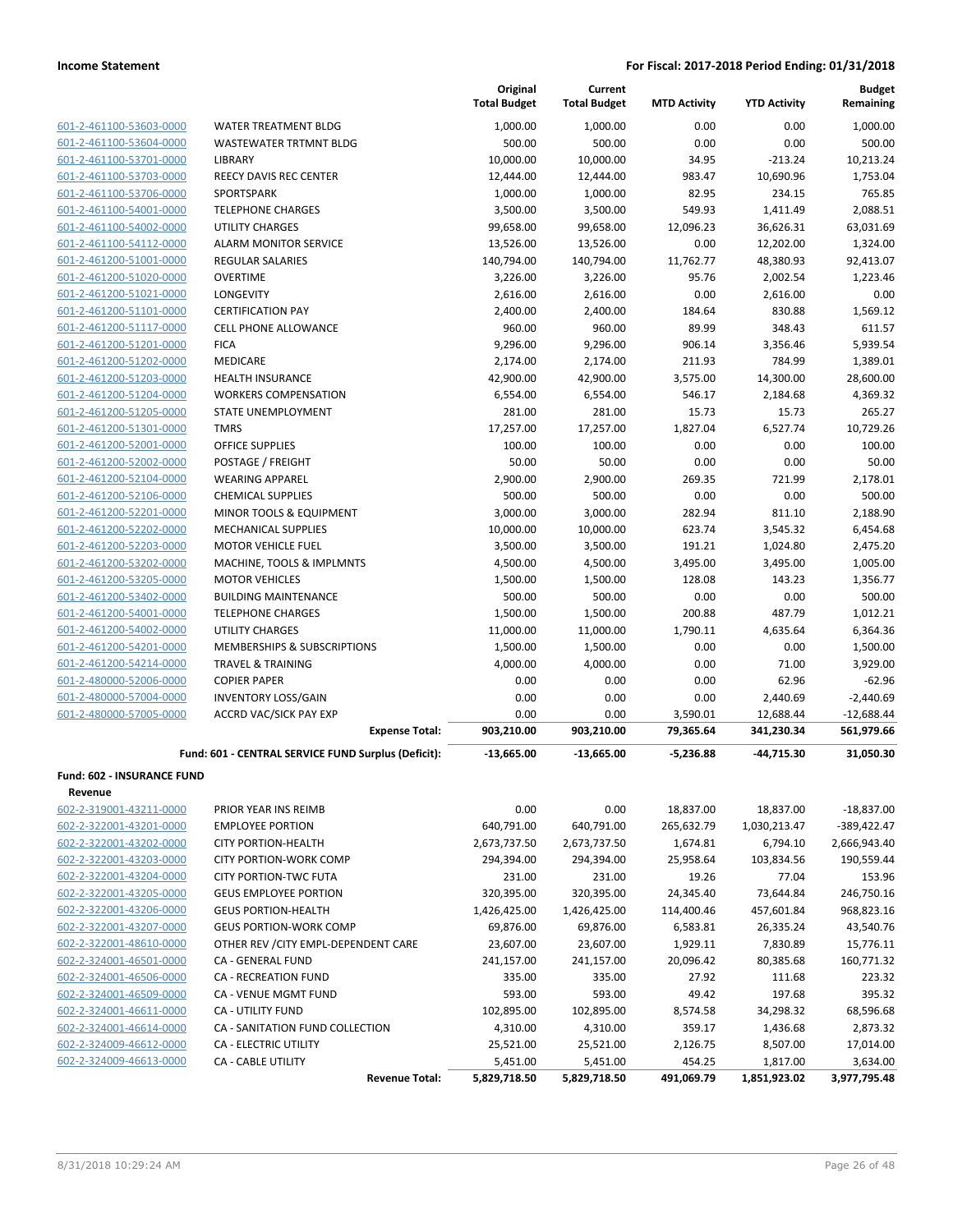|                                                    |                                                      | Original            | Current             |                     |                     | <b>Budget</b>    |
|----------------------------------------------------|------------------------------------------------------|---------------------|---------------------|---------------------|---------------------|------------------|
|                                                    |                                                      | <b>Total Budget</b> | <b>Total Budget</b> | <b>MTD Activity</b> | <b>YTD Activity</b> | Remaining        |
| Expense                                            |                                                      |                     |                     |                     |                     |                  |
| 602-2-462100-54101-0000                            | PROFESSIONAL SERVICES                                | 15,000.00           | 15,000.00           | 833.00              | 11,617.91           | 3,382.09         |
| 602-2-462100-54801-0000                            | <b>WELLNESS PROGRAM</b>                              | 10,000.00           | 10,000.00           | 2,900.00            | 2,900.00            | 7,100.00         |
| 602-2-462100-54809-0000                            | HEALTH AND DENTAL / PREMIUMS                         | 4,686,998.00        | 4,686,998.00        | 649,071.24          | 1,838,888.58        | 2,848,109.42     |
| 602-2-462100-54810-0000                            | RETIREE INSURANCE PREMIUM                            | 100,000.00          | 100,000.00          | 3,900.72            | 16,374.24           | 83,625.76        |
| 602-2-462100-54812-0000                            | LONG TERM DISABILITY                                 | 53,500.00           | 53,500.00           | 3,848.38            | 15,594.55           | 37,905.45        |
| 602-2-462100-54813-0000                            | LIFE / AD & D INSURANCE                              | 28,000.00           | 28,000.00           | 413.10              | 4,878.27            | 23,121.73        |
| 602-2-462100-54820-0000                            | <b>AIR EVAC PREMIUMS</b>                             | 18,540.00           | 18,540.00           | 262.00              | 18,428.00           | 112.00           |
| 602-2-462100-54821-0000                            | <b>WORKERS' COMPENSATION</b>                         | 401,026.00          | 401,026.00          | 0.00<br>0.00        | 393,005.48          | 8,020.52         |
| 602-2-462100-54822-0000<br>602-2-462100-54823-0000 | STATE UNEMPLOYMENT INS.<br>HEALTH CARE-125 FLEX PLAN | 0.00<br>12,000.00   | 0.00<br>12,000.00   | 90.73               | $-0.18$<br>3,123.21 | 0.18<br>8,876.79 |
| 602-2-480000-54101-0000                            | PROFESSIONAL SERVICES                                | 95,000.00           | 95,000.00           | 6,225.48            | 23,358.51           | 71,641.49        |
| 602-2-480000-54226-0000                            | PROP INSURANCE EXP                                   | 240,000.00          | 240,000.00          | 0.00                | 239,807.87          | 192.13           |
| 602-2-480000-57008-0000                            | <b>BANK CHARGES</b>                                  | 150.00              | 150.00              | 0.00                | 0.00                | 150.00           |
|                                                    | <b>Expense Total:</b>                                | 5,660,214.00        | 5,660,214.00        | 667,544.65          | 2,567,976.44        | 3,092,237.56     |
|                                                    | Fund: 602 - INSURANCE FUND Surplus (Deficit):        | 169,504.50          | 169,504.50          | -176,474.86         | -716,053.42         | 885,557.92       |
| Fund: 604 - MIS FUND                               |                                                      |                     |                     |                     |                     |                  |
| Revenue                                            |                                                      |                     |                     |                     |                     |                  |
| 604-2-324001-46501-0000                            | CA - GENERAL FUND                                    | 622,258.00          | 622,258.00          | 51,854.83           | 207,419.32          | 414,838.68       |
| 604-2-324001-46506-0000                            | <b>CA - RECREATION FUND</b>                          | 1,722.00            | 1,722.00            | 143.50              | 574.00              | 1,148.00         |
| 604-2-324001-46509-0000                            | CA - VENUE MGMT FUND                                 | 2,543.00            | 2,543.00            | 211.92              | 847.68              | 1,695.32         |
| 604-2-324001-46611-0000                            | <b>CA - UTILITY FUND</b>                             | 97,623.00           | 97,623.00           | 8,135.25            | 32,541.00           | 65,082.00        |
| 604-2-324001-46614-0000                            | CA - SANITATION FUND COLLECTION                      | 5,200.00            | 5,200.00            | 433.33              | 1,733.32            | 3,466.68         |
| 604-2-324009-46901-0000                            | <b>CA - ELECTRIC UTILITY</b>                         | 87,605.00           | 87,605.00           | 7,300.42            | 29,201.68           | 58,403.32        |
| 604-2-324009-46906-0000                            | <b>CA - CABLE UTILITY</b>                            | 14,162.00           | 14,162.00           | 1,180.17            | 4,720.68            | 9,441.32         |
|                                                    | <b>Revenue Total:</b>                                | 831,113.00          | 831,113.00          | 69,259.42           | 277,037.68          | 554,075.32       |
| Expense                                            |                                                      |                     |                     |                     |                     |                  |
| 604-2-441400-52002-0000                            | POSTAGE / FREIGHT                                    | 80.00               | 80.00               | 0.00                | 0.00                | 80.00            |
| 604-2-441400-54001-0000                            | <b>TELEPHONE CHARGES</b>                             | 400.00              | 400.00              | 55.36               | 116.62              | 283.38           |
| 604-2-441400-54002-0000                            | <b>UTILITY CHARGES</b>                               | 950.00              | 950.00              | 178.33              | 381.70              | 568.30           |
| 604-2-441400-54101-0000                            | PROFESSIONAL SERVICES                                | 20,000.00           | 6,843.25            | 800.00              | 800.00              | 6,043.25         |
| 604-2-465100-51001-0000                            | <b>REGULAR SALARIES</b>                              | 210,052.00          | 210,052.00          | 16,314.64           | 72,255.11           | 137,796.89       |
| 604-2-465100-51020-0000                            | <b>OVERTIME</b>                                      | 5,000.00            | 5,000.00            | 475.42              | 1,697.50            | 3,302.50         |
| 604-2-465100-51021-0000                            | LONGEVITY                                            | 4,420.00            | 4,420.00            | 0.00                | 4,420.00            | 0.00             |
| 604-2-465100-51116-0000                            | <b>CAR ALLOWANCE</b>                                 | 3,600.00            | 3,600.00            | 276.92              | 1,246.14            | 2,353.86         |
| 604-2-465100-51117-0000                            | <b>CELL PHONE ALLOWANCE</b>                          | 2,880.00            | 2,880.00            | 221.52              | 996.84              | 1,883.16         |
| 604-2-465100-51201-0000                            | <b>FICA</b>                                          | 15,115.00           | 15,115.00           | 1,032.92            | 4,857.24            | 10,257.76        |
| 604-2-465100-51202-0000                            | <b>MEDICARE</b>                                      | 3,535.00            | 3,535.00            | 241.57              | 1,135.96            | 2,399.04         |
| 604-2-465100-51203-0000                            | <b>HEALTH INSURANCE</b>                              | 32,175.00           | 32,175.00           | 2,681.25            | 10,725.00           | 21,450.00        |
| 604-2-465100-51204-0000                            | <b>WORKERS COMPENSATION</b>                          | 667.00              | 667.00              | 55.58               | 222.32              | 444.68           |
| 604-2-465100-51205-0000                            | STATE UNEMPLOYMENT                                   | 231.00              | 231.00              | 17.29               | 17.29               | 213.71           |
| 604-2-465100-51301-0000                            | TMRS                                                 | 28,060.00           | 28,060.00           | 2,008.92            | 9,088.90            | 18,971.10        |
| 604-2-465100-52002-0000<br>604-2-465100-52004-0000 | POSTAGE / FREIGHT                                    | 50.00               | 50.00               | 0.00                | 0.00                | 50.00            |
| 604-2-465100-52201-0000                            | <b>COMPUTER SUPPLIES</b><br>MINOR TOOLS & EQUIPMENT  | 2,500.00            | 2,500.00            | 0.00                | 0.00                | 2,500.00         |
| 604-2-465100-52203-0000                            | <b>MOTOR VEHICLE FUEL</b>                            | 750.00<br>600.00    | 750.00<br>600.00    | 0.00<br>0.00        | 0.00<br>95.17       | 750.00<br>504.83 |
| 604-2-465100-53205-0000                            | <b>MOTOR VEHICLES</b>                                | 800.00              | 800.00              | 0.00                | 0.00                | 800.00           |
| 604-2-465100-53209-0000                            | HARDWARE/SOFTWARE                                    | 317,890.00          | 289,290.00          | 22,331.36           | 182,592.03          | 106,697.97       |
| 604-2-465100-54001-0000                            | <b>TELEPHONE CHARGES</b>                             | 9,225.00            | 9,225.00            | 1,087.56            | 2,681.23            | 6,543.77         |
| 604-2-465100-54101-0000                            | PROFESSIONAL SERVICES                                | 8,000.00            | 8,000.00            | 0.00                | 0.00                | 8,000.00         |
| 604-2-465100-54103-0000                            | <b>CONSULTING</b>                                    | 4,000.00            | 4,000.00            | 0.00                | 0.00                | 4,000.00         |
| 604-2-465100-54214-0000                            | <b>TRAVEL &amp; TRAINING</b>                         | 5,000.00            | 5,000.00            | 925.00              | 925.00              | 4,075.00         |
| 604-2-465100-54901-0000                            | RENTALS / LEASES                                     | 25,000.00           | 25,000.00           | 1,794.53            | 7,175.74            | 17,824.26        |
| 604-2-465100-54908-0000                            | LEASE PURCHASE PAYMENTS                              | 21,000.00           | 21,000.00           | 20,467.75           | 20,467.75           | 532.25           |
| 604-2-465100-55205-0000                            | COMPUTER EQUIPMENT / SOFTWARE                        | 134,500.00          | 8,250.75            | 171.00              | 8,250.75            | 0.00             |
| 604-2-480000-55205-0000                            | <b>COMPUTER EQUIPMENT</b>                            | 0.00                | 168,006.00          | 0.00                | 0.00                | 168,006.00       |
|                                                    | <b>Expense Total:</b>                                | 856,480.00          | 856,480.00          | 71,136.92           | 330,148.29          | 526,331.71       |
|                                                    | Fund: 604 - MIS FUND Surplus (Deficit):              | $-25,367.00$        | $-25,367.00$        | $-1,877.50$         | $-53,110.61$        | 27,743.61        |
|                                                    |                                                      |                     |                     |                     |                     |                  |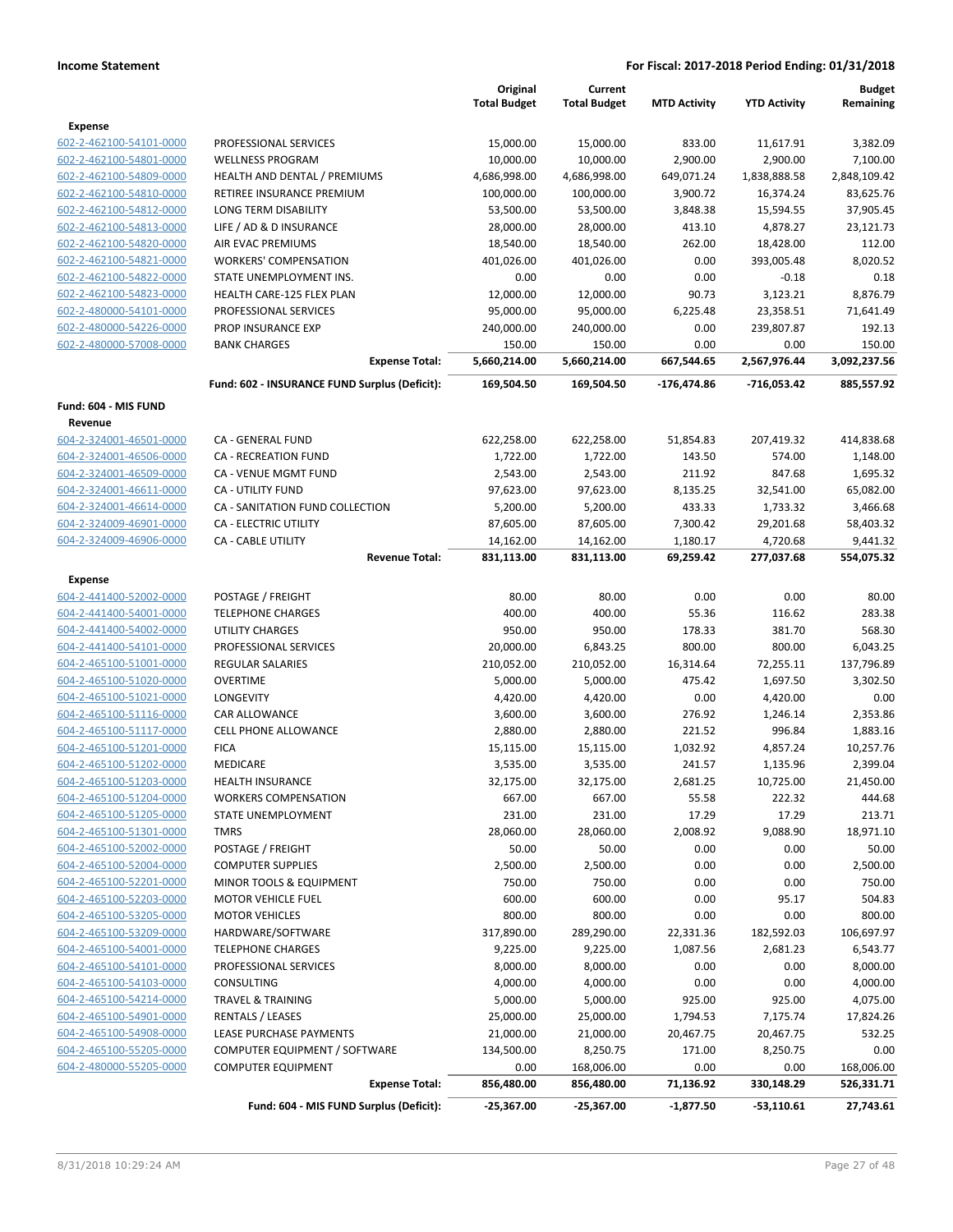| <b>Income Statement</b><br>For Fiscal: 2017-2018 Period Ending: 01/31/2018 |                                                         |                       |                                 |                                |                     |                     |                            |
|----------------------------------------------------------------------------|---------------------------------------------------------|-----------------------|---------------------------------|--------------------------------|---------------------|---------------------|----------------------------|
|                                                                            |                                                         |                       | Original<br><b>Total Budget</b> | Current<br><b>Total Budget</b> | <b>MTD Activity</b> | <b>YTD Activity</b> | <b>Budget</b><br>Remaining |
| Fund: 660 - VEHICLE REPLACEMENT FUND<br>Revenue                            |                                                         |                       |                                 |                                |                     |                     |                            |
| 660-2-319001-45401-0000                                                    | <b>INTEREST REVENUES</b>                                |                       | 5,000.00                        | 5,000.00                       | 986.49              | 7,708.20            | $-2,708.20$                |
| 660-2-322001-47205-0000                                                    | EQUIPMENT LEASES / GENERAL FUND                         |                       | 65,037.00                       | 65,037.00                      | 5,419.72            | 21,678.88           | 43,358.12                  |
| 660-2-323001-46001-0000                                                    | <b>XFR - GENERAL FUND</b>                               |                       | 679,144.00                      | 679,144.00                     | 56,595.33           | 226,381.32          | 452,762.68                 |
| 660-2-323001-46111-0000                                                    | XFR - GOLF COURSE FUND                                  |                       | 34,317.00                       | 34,317.00                      | 2,859.75            | 11,439.00           | 22,878.00                  |
| 660-2-323001-46113-0000                                                    | <b>XFR - SANITATION FUND</b>                            |                       | 36,850.00                       | 36,850.00                      | 3,070.83            | 12,283.32           | 24,566.68                  |
|                                                                            |                                                         | <b>Revenue Total:</b> | 820,348.00                      | 820,348.00                     | 68,932.12           | 279,490.72          | 540,857.28                 |
| <b>Expense</b>                                                             |                                                         |                       |                                 |                                |                     |                     |                            |
| 660-2-421210-55202-0000                                                    | <b>VEHICLES</b>                                         |                       | 23,000.00                       | 23,000.00                      | 0.00                | 0.00                | 23,000.00                  |
| 660-2-421230-55202-0000                                                    | <b>VEHICLES</b>                                         |                       | 148,218.00                      | 148,218.00                     | 15,510.00           | 22,242.87           | 125,975.13                 |
| 660-2-422200-54908-0000                                                    | LEASE PURCHASE PAYMENTS                                 |                       | 65,037.00                       | 65,037.00                      | 5,419.72            | 21,678.88           | 43,358.12                  |
| 660-2-422200-55202-0000                                                    | <b>VEHICLES</b>                                         |                       | 600,000.00                      | 600,000.00                     | 0.00                | 540,594.00          | 59,406.00                  |
| 660-2-431200-55201-0000                                                    | <b>EQUIPMENT PURCHASES</b>                              |                       | 30,000.00                       | 30,000.00                      | 0.00                | 0.00                | 30,000.00                  |
| 660-2-431200-55202-0000                                                    | <b>VEHICLES</b>                                         |                       | 111,926.00                      | 111,926.00                     | 0.00                | 0.00                | 111,926.00                 |
| 660-2-437200-55202-0000                                                    | <b>VEHICLES</b>                                         |                       | 0.00                            | 0.00                           | 0.00                | 5,425.00            | $-5,425.00$                |
| 660-2-441300-55202-0000                                                    | <b>VEHICLES</b>                                         |                       | 16,000.00                       | 16,000.00                      | 0.00                | 0.00                | 16,000.00                  |
| 660-2-442200-55201-0000                                                    | <b>EQUIPMENT PURCHASES</b>                              |                       | 36,850.00                       | 36,850.00                      | 0.00                | 6,949.00            | 29,901.00                  |
| 660-2-451250-55201-0000                                                    | <b>EQUIPMENT PURCHASES</b>                              |                       | 29,317.00                       | 29,317.00                      | 0.00                | 29,316.69           | 0.31                       |
| 660-2-480000-57008-0000                                                    | <b>BANK CHARGES</b>                                     |                       | 0.00                            | 0.00                           | 0.00                | 2.94                | $-2.94$                    |
|                                                                            |                                                         | <b>Expense Total:</b> | 1,060,348.00                    | 1,060,348.00                   | 20,929.72           | 626,209.38          | 434,138.62                 |
|                                                                            | Fund: 660 - VEHICLE REPLACEMENT FUND Surplus (Deficit): |                       | $-240,000.00$                   | -240,000.00                    | 48,002.40           | -346,718.66         | 106,718.66                 |
| Fund: 800 - SPENCE FUND                                                    |                                                         |                       |                                 |                                |                     |                     |                            |
| Revenue                                                                    |                                                         |                       |                                 |                                |                     |                     |                            |
| 800-3-319001-45401-0000                                                    | <b>INTEREST REVENUES</b>                                |                       | 600.00                          | 600.00                         | 656.29              | 2,295.53            | $-1,695.53$                |
|                                                                            |                                                         | <b>Revenue Total:</b> | 600.00                          | 600.00                         | 656.29              | 2,295.53            | $-1,695.53$                |
| <b>Expense</b>                                                             |                                                         |                       |                                 |                                |                     |                     |                            |
| 800-3-495000-58501-0000                                                    | CA - GENERAL FUND                                       |                       | 600.00                          | 600.00                         | 50.00               | 200.00              | 400.00                     |
|                                                                            |                                                         | <b>Expense Total:</b> | 600.00                          | 600.00                         | 50.00               | 200.00              | 400.00                     |
|                                                                            | Fund: 800 - SPENCE FUND Surplus (Deficit):              |                       | 0.00                            | 0.00                           | 606.29              | 2,095.53            | $-2,095.53$                |
| Fund: 801 - JONES LIBRARY TRUST                                            |                                                         |                       |                                 |                                |                     |                     |                            |
| Revenue                                                                    |                                                         |                       |                                 |                                |                     |                     |                            |
| 801-3-319001-45401-0000                                                    | <b>INTEREST REVENUES</b>                                |                       | 10.00                           | 10.00                          | $-3.28$             | $-2.51$             | 12.51                      |
|                                                                            |                                                         | <b>Revenue Total:</b> | 10.00                           | 10.00                          | $-3.28$             | $-2.51$             | 12.51                      |
|                                                                            |                                                         |                       |                                 |                                |                     |                     |                            |
| <b>Expense</b><br>801-3-480000-57008-0000                                  | <b>BANK CHARGES</b>                                     |                       | 0.00                            | 0.00                           | 0.81                | 1.30                | $-1.30$                    |
|                                                                            |                                                         | <b>Expense Total:</b> | 0.00                            | 0.00                           | 0.81                | 1.30                | $-1.30$                    |
|                                                                            | Fund: 801 - JONES LIBRARY TRUST Surplus (Deficit):      |                       | 10.00                           | 10.00                          | -4.09               | $-3.81$             | 13.81                      |
|                                                                            |                                                         |                       |                                 |                                |                     |                     |                            |
| Fund: 809 - GREENVILLE IDC (L-3)                                           |                                                         |                       |                                 |                                |                     |                     |                            |
| Revenue                                                                    |                                                         |                       |                                 |                                |                     |                     |                            |
| 809-3-319001-45609-0000                                                    | INTERGOVERNMENTAL / IDC GREENVILLE                      |                       | 0.00                            | 0.00                           | 813,871.15          | 2,428,092.03        | $-2,428,092.03$            |
|                                                                            |                                                         | <b>Revenue Total:</b> | 0.00                            | 0.00                           | 813,871.15          | 2,428,092.03        | -2,428,092.03              |
| <b>Expense</b>                                                             |                                                         |                       |                                 |                                |                     |                     |                            |
| 809-3-438100-55320-0000                                                    | <b>CONSTRUCTION PROJECTS</b>                            |                       | 0.00                            | 0.00                           | 813,871.15          | 2,427,304.09        | $-2,427,304.09$            |
|                                                                            |                                                         | <b>Expense Total:</b> | 0.00                            | 0.00                           | 813,871.15          | 2,427,304.09        | -2,427,304.09              |
|                                                                            | Fund: 809 - GREENVILLE IDC (L-3) Surplus (Deficit):     |                       | 0.00                            | 0.00                           | 0.00                | 787.94              | -787.94                    |
| Fund: 810 - SEIZURE FUNDS - STATE RULES                                    |                                                         |                       |                                 |                                |                     |                     |                            |
| Revenue                                                                    |                                                         |                       |                                 |                                |                     |                     |                            |
| 810-3-319001-45401-0000                                                    | <b>INTEREST REVENUES</b>                                |                       | 148.00                          | 148.00                         | $-55.98$            | -867.06             | 1,015.06                   |
| 810-3-322001-46802-0000                                                    | <b>HB65 SEIZURES-CONTRIBUTNS</b>                        |                       | 0.00                            | 0.00                           | 0.00                | 1,788.93            | -1,788.93                  |
|                                                                            |                                                         | <b>Revenue Total:</b> | 148.00                          | 148.00                         | $-55.98$            | 921.87              | -773.87                    |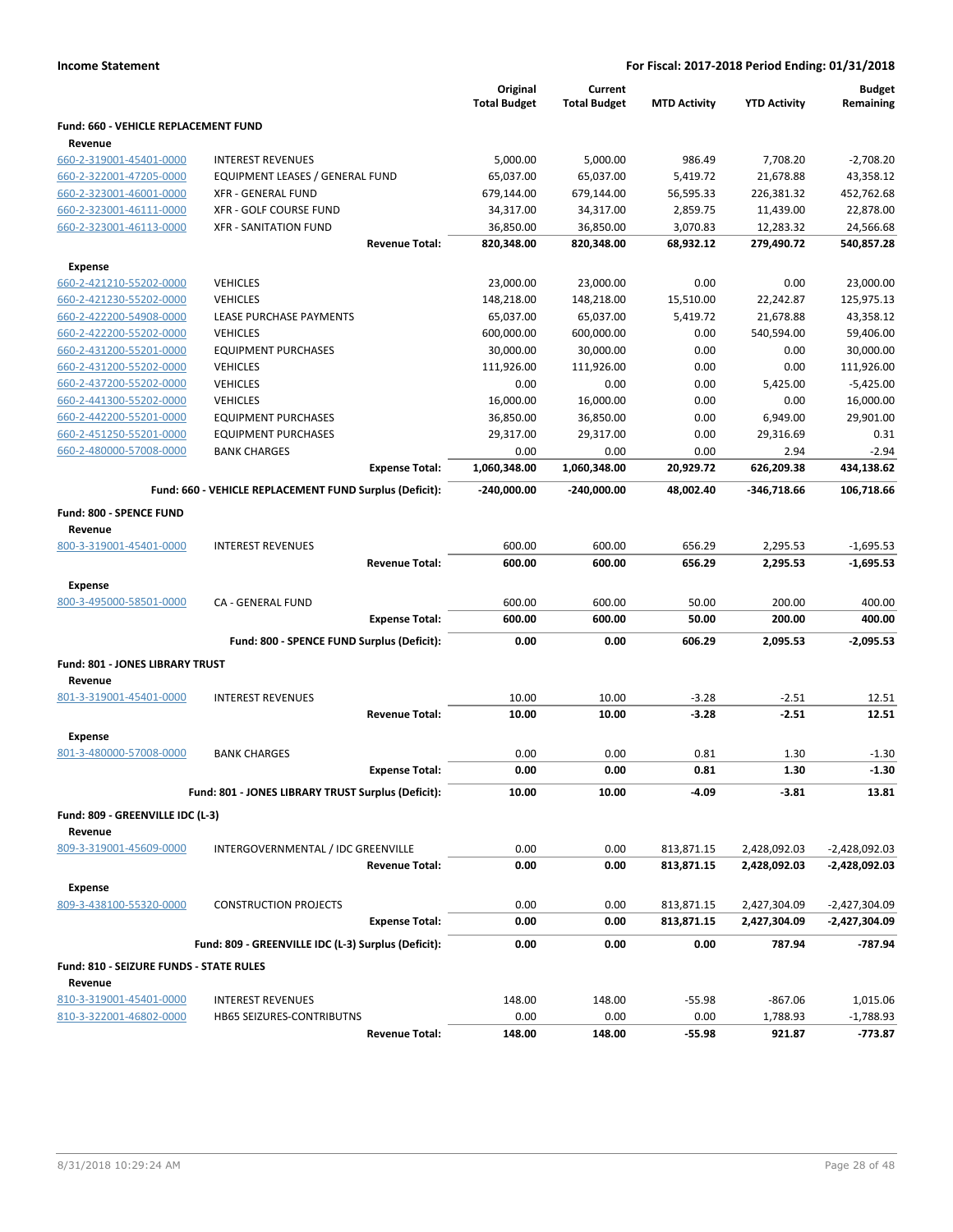|                                            |                                                                            | Original<br><b>Total Budget</b> | Current<br><b>Total Budget</b> | <b>MTD Activity</b> | <b>YTD Activity</b> | <b>Budget</b><br>Remaining |
|--------------------------------------------|----------------------------------------------------------------------------|---------------------------------|--------------------------------|---------------------|---------------------|----------------------------|
| <b>Expense</b><br>810-3-480000-57008-0000  | <b>BANK CHARGES</b>                                                        | 0.00                            | 0.00                           | 68.40               | 87.99               | $-87.99$                   |
|                                            | <b>Expense Total:</b>                                                      | 0.00                            | 0.00                           | 68.40               | 87.99               | $-87.99$                   |
|                                            | Fund: 810 - SEIZURE FUNDS - STATE RULES Surplus (Deficit):                 | 148.00                          | 148.00                         | $-124.38$           | 833.88              | -685.88                    |
| Fund: 811 - SEIZURE FUNDS - FED RULES      |                                                                            |                                 |                                |                     |                     |                            |
| Revenue                                    |                                                                            |                                 |                                |                     |                     |                            |
| 811-3-319001-45401-0000                    | <b>INTEREST REVENUES</b>                                                   | 100.00                          | 100.00                         | $-33.28$            | $-25.42$            | 125.42                     |
|                                            | <b>Revenue Total:</b>                                                      | 100.00                          | 100.00                         | $-33.28$            | -25.42              | 125.42                     |
| <b>Expense</b>                             |                                                                            |                                 |                                |                     |                     |                            |
| 811-3-480000-57008-0000                    | <b>BANK CHARGES</b>                                                        | 0.00                            | 0.00                           | 8.27                | 13.91               | $-13.91$                   |
|                                            | <b>Expense Total:</b>                                                      | 0.00                            | 0.00                           | 8.27                | 13.91               | $-13.91$                   |
|                                            | Fund: 811 - SEIZURE FUNDS - FED RULES Surplus (Deficit):                   | 100.00                          | 100.00                         | $-41.55$            | -39.33              | 139.33                     |
|                                            | Fund: 820 - TIRZ FUND (Tax Increment Reinvestment Zone)                    |                                 |                                |                     |                     |                            |
| Revenue                                    |                                                                            |                                 |                                |                     |                     |                            |
| 820-3-311001-41101-0000                    | REAL PROPERTY TAXES - CITY                                                 | 396,103.00                      | 396,103.00                     | 234,795.67          | 261,731.23          | 134,371.77                 |
| 820-3-311001-41111-0000                    | REAL PROPERTY TAXES - COUNTY                                               | 125,000.00                      | 125,000.00                     | 0.00                | 0.00                | 125,000.00                 |
| 820-3-311001-41112-0000                    | REAL PROPERTY TAXES - HOSPITAL                                             | 100,000.00                      | 100,000.00                     | 4,753.14            | 4,753.14            | 95,246.86                  |
| 820-3-311002-41102-0000                    | <b>DELINQUENT TAXES</b>                                                    | 330.00                          | 330.00                         | 121.47              | 3,226.32            | $-2,896.32$                |
| 820-3-319001-45401-0000                    | <b>INTEREST REVENUES</b>                                                   | 3,000.00                        | 3,000.00                       | $-285.35$           | $-217.95$           | 3,217.95                   |
|                                            | <b>Revenue Total:</b>                                                      | 624,433.00                      | 624,433.00                     | 239,384.93          | 269,492.74          | 354,940.26                 |
| <b>Expense</b>                             |                                                                            |                                 |                                |                     |                     |                            |
| 820-3-416100-55002-0000                    | <b>IMPROVEMENTS</b>                                                        | 114,822.11                      | 114,822.11                     | 0.00                | 0.00                | 114,822.11                 |
| 820-3-480000-57008-0000                    | <b>BANK CHARGES</b>                                                        | 0.00                            | 0.00                           | 67.59               | 113.38              | $-113.38$                  |
|                                            | <b>Expense Total:</b>                                                      | 114,822.11                      | 114,822.11                     | 67.59               | 113.38              | 114,708.73                 |
|                                            | Fund: 820 - TIRZ FUND (Tax Increment Reinvestment Zone) Surplus (Deficit): | 509,610.89                      | 509,610.89                     | 239,317.34          | 269,379.36          | 240,231.53                 |
| Fund: 899 - POOLED CASH                    |                                                                            |                                 |                                |                     |                     |                            |
| Revenue                                    |                                                                            |                                 |                                |                     |                     |                            |
| 899-8-319001-45401-0000                    | <b>INTEREST REVENUES</b>                                                   | 0.00                            | 0.00                           | 0.01                | 0.01                | $-0.01$                    |
|                                            | <b>Revenue Total:</b>                                                      | 0.00                            | 0.00                           | 0.01                | 0.01                | $-0.01$                    |
|                                            | Fund: 899 - POOLED CASH Total:                                             | 0.00                            | 0.00                           | 0.01                | 0.01                | $-0.01$                    |
| <b>Fund: 910 - ELECTRIC OPERATING FUND</b> |                                                                            |                                 |                                |                     |                     |                            |
| Revenue                                    |                                                                            |                                 |                                |                     |                     |                            |
| 910-9-000000-49001-4400                    | METERED SALES - RESIDENTIAL                                                | 11,658,700.00                   | 11,658,700.00                  | 1,112,336.27        | 3,835,772.72        | 7,822,927.28               |
| 910-9-000000-49010-4421                    | METERED SALES - GS-NO DEMAND                                               | 838,069.00                      | 838,069.00                     | 68,186.11           | 260,072.66          | 577,996.34                 |
| 910-9-000000-49020-4422                    | METERED SALES - GS-DEMAND                                                  | 17,950,587.00                   | 17,950,587.00                  | 1,379,070.15        | 5,813,483.98        | 12,137,103.02              |
| 910-9-000000-49030-4424                    | METERED SALES - GS-PRIMARY                                                 | 405,628.00                      | 405,628.00                     | 30,061.37           | 124,440.41          | 281,187.59                 |
| 910-9-000000-49040-4440                    | METERED SALES - STREET LIGHTS                                              | 227,871.00                      | 227,871.00                     | 19,357.34           | 76,180.30           | 151,690.70                 |
| 910-9-000000-49050-4400                    | <b>FUEL ADJUSTMENT</b>                                                     | 15,425,459.00                   | 15,425,459.00                  | 1,225,876.08        | 4,618,674.60        | 10,806,784.40              |
| 910-9-000000-49057-4490                    | POWER COST RECOVERY                                                        | 0.00                            | 0.00                           | 0.00                | 26.97               | $-26.97$                   |
| 910-9-000000-49058-4400                    | <b>REGULATORY CHARGE</b>                                                   | 734,961.00                      | 734,961.00                     | 67,550.86           | 245,286.61          | 489,674.39                 |
| 910-9-000000-49140-4490                    | <b>VAPOR LIGHT REVENUES</b>                                                | 170,000.00                      | 170,000.00                     | 13,186.86           | 52,174.48           | 117,825.52                 |
| 910-9-000000-49201-4510                    | LATE CHARGES                                                               | 280,000.00                      | 280,000.00                     | 20,324.46           | 72,721.93           | 207,278.07                 |
| 910-9-000000-49209-4511                    | SERVICE CHARGES - CLEARING                                                 | 0.00                            | 0.00                           | 15.00               | 20.00               | $-20.00$                   |
| 910-9-000000-49210-4511                    | <b>ELECTRIC SERVICE CHARGES</b>                                            | 75,000.00                       | 75,000.00                      | 8,204.07            | 29,507.74           | 45,492.26                  |
| 910-9-000000-49211-4511                    | VAPOR LIGHT SERVICE CHARGES                                                | 500.00                          | 500.00                         | 75.00               | 250.00              | 250.00                     |
| 910-9-000000-49212-4511                    | SAW POLES SERVICE CHARGES                                                  | 700.00                          | 700.00                         | 240.00              | 700.00              | 0.00                       |
| 910-9-000000-49213-4511                    | AMPY SERVICE CHARGES                                                       | 45,850.00                       | 45,850.00                      | 3,532.72            | 13,549.90           | 32,300.10                  |
| 910-9-000000-49220-4512                    | <b>RE-READ CHARGES</b>                                                     | 10.00                           | 10.00                          | 0.00                | 20.00               | $-10.00$                   |
| 910-9-000000-49230-4512                    | <b>METER TESTING CHARGES</b>                                               | 10.00                           | 10.00                          | 0.00                | 0.00                | 10.00                      |
| 910-9-000000-49301-4490                    | METERED SALES - 5% XFER to GENERAL FUND                                    | 2,332,420.00                    | 2,332,420.00                   | 195,705.51          | 750,968.24          | 1,581,451.76               |
| 910-9-000000-49307-4490                    | METERED SALES - 1% XFER to GBOD                                            | 466,484.00                      | 466,484.00                     | 39,142.50           | 150,201.86          | 316,282.14                 |
| 910-9-000000-49410-4564                    | <b>CUSTOMER AID TO CONSTRUCTION</b>                                        | 510,000.00                      | 510,000.00                     | 100,088.85          | 120,541.21          | 389,458.79                 |
| 910-9-000000-49420-4564                    | UNDERGROUND SERVICE                                                        | 10,000.00                       | 10,000.00                      | 786.50              | 9,458.75            | 541.25                     |
| 910-9-000000-49430-4564                    | <b>RELOCATION OF SERVICE</b>                                               | 100.00                          | 100.00                         | 0.00                | 0.00                | 100.00                     |
| 910-9-000000-49440-4564                    | <b>OVERTIME SERVICES</b>                                                   | 100.00                          | 100.00                         | 0.00                | 0.00                | 100.00                     |
| 910-9-000000-49450-4564                    | <b>ACCIDENTS</b>                                                           | 1,000.00                        | 1,000.00                       | 100.00              | 14,600.62           | $-13,600.62$               |
|                                            |                                                                            |                                 |                                |                     |                     |                            |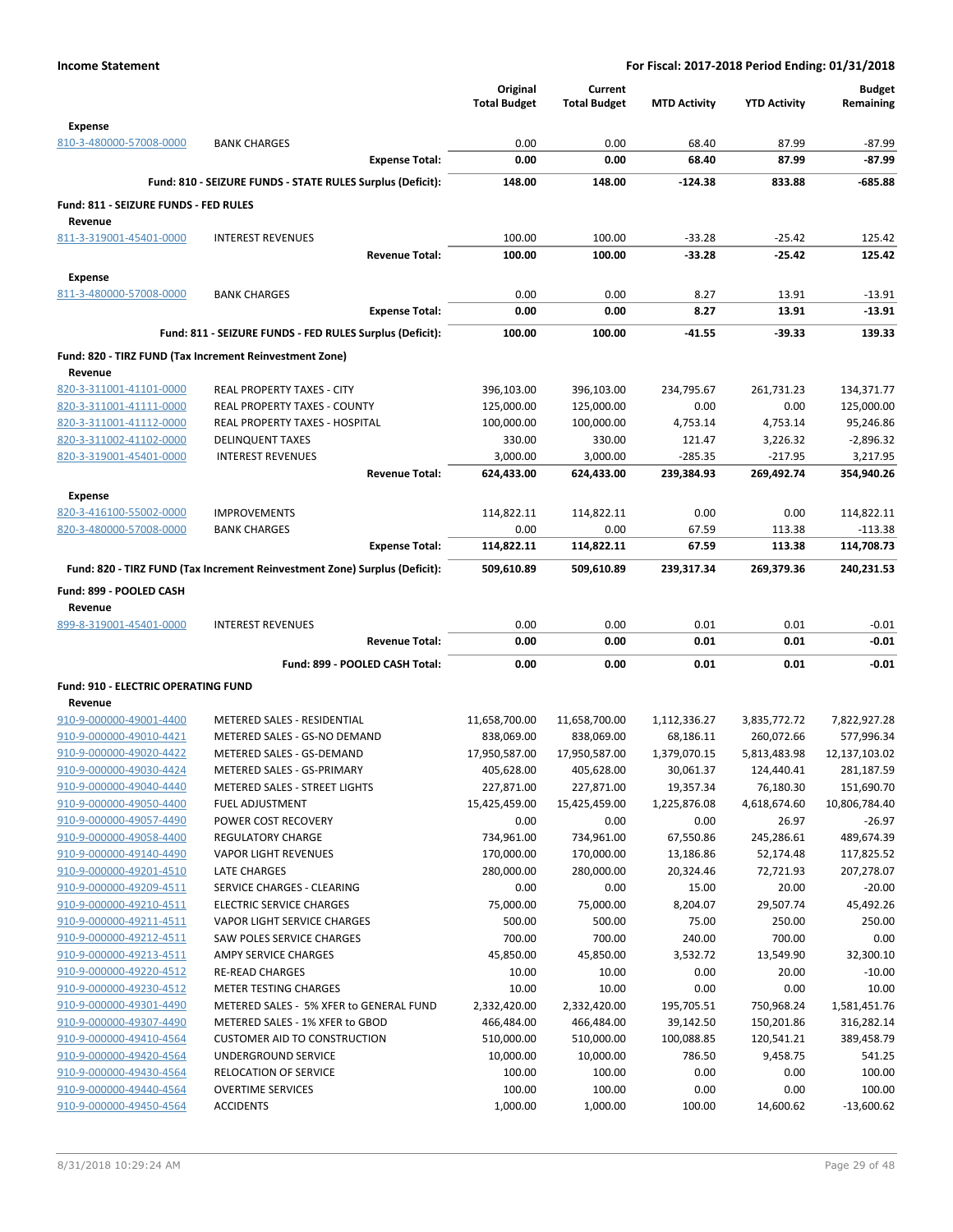| 910-9-000000-49460-4564 |  |
|-------------------------|--|
| 910-9-000000-49470-4564 |  |
| 910-9-000000-49480-4564 |  |
| 910-9-000000-49490-4564 |  |
| 910-9-000000-49520-4470 |  |
| 910-9-000000-49521-4470 |  |
| 910-9-000000-49530-4572 |  |
| 910-9-000000-49540-4572 |  |
| 910-9-000000-49560-4571 |  |
| 910-9-000000-49601-4540 |  |
| 910-9-000000-49602-4118 |  |
| 910-9-000000-49699-4116 |  |
| 910-9-000000-49700-4990 |  |
| 910-9-000000-49701-4567 |  |
| 910-9-000000-49754-4994 |  |
| 910-9-000000-49755-4995 |  |
| 910-9-000000-49759-4545 |  |
| 910-9-000000-49801-4190 |  |
| 910-9-000000-49809-4190 |  |

# **Expense**

| <b>Income Statement</b>                            | For Fiscal: 2017-2018 Period Ending: 01/31/2018 |                                 |                                |                        |                      |                            |  |
|----------------------------------------------------|-------------------------------------------------|---------------------------------|--------------------------------|------------------------|----------------------|----------------------------|--|
|                                                    |                                                 | Original<br><b>Total Budget</b> | Current<br><b>Total Budget</b> | <b>MTD Activity</b>    | <b>YTD Activity</b>  | <b>Budget</b><br>Remaining |  |
| 910-9-000000-49460-4564                            | <b>METER DAMAGE</b>                             | 100.00                          | 100.00                         | 0.00                   | 0.00                 | 100.00                     |  |
| 910-9-000000-49470-4564                            | OTHER REIMBURSEMENTS                            | 100.00                          | 100.00                         | 0.00                   | 0.00                 | 100.00                     |  |
| 910-9-000000-49480-4564                            | <b>METER BASES</b>                              | 7,000.00                        | 7,000.00                       | 0.00                   | 375.03               | 6,624.97                   |  |
| 910-9-000000-49490-4564                            | <b>MATERIAL SALES</b>                           | 20,000.00                       | 20,000.00                      | 0.00                   | 4,287.69             | 15,712.31                  |  |
| 910-9-000000-49520-4470                            | <b>ENERGY SALES</b>                             | 6,287,000.00                    | 6,287,000.00                   | 156,548.38             | 440,436.23           | 5,846,563.77               |  |
| 910-9-000000-49521-4470                            | <b>RUC REVENUES</b>                             | 3,200.00                        | 3,200.00                       | 561.47                 | 667.43               | 2,532.57                   |  |
| 910-9-000000-49530-4572                            | TCR AUCTION PROCEEDS                            | 480,000.00                      | 480,000.00                     | 30,321.23              | 116,901.26           | 363,098.74                 |  |
| 910-9-000000-49540-4572                            | <b>BLACK START REVENUES</b>                     | 510,000.00                      | 510,000.00                     | 43,538.60              | 172,957.63           | 337,042.37                 |  |
| 910-9-000000-49560-4571                            | <b>TCOS REVENUES</b>                            | 485,000.00                      | 485,000.00                     | 42,161.08              | 90,627.64            | 394,372.36                 |  |
| 910-9-000000-49601-4540                            | POLE USE REVENUES                               | 27,035.00                       | 27,035.00                      | 0.00                   | 0.00                 | 27,035.00                  |  |
| 910-9-000000-49602-4118                            | EPA ALLOWANCE SALES                             | 1.00                            | 1.00                           | 0.00                   | 0.00                 | 1.00                       |  |
| 910-9-000000-49699-4116                            | OTHER GAINS/LOSSES                              | 20,000.00                       | 20,000.00                      | 0.00                   | 0.00                 | 20,000.00                  |  |
| 910-9-000000-49700-4990                            | REDEMPTION OF LONG TERM DEBT                    | 490,000.00                      | 490,000.00                     | 0.00                   | 0.00                 | 490,000.00                 |  |
| 910-9-000000-49701-4567                            | XFER FROM COG - GEN FUND                        | 687,973.00                      | 687,973.00                     | 57,884.33              | 231,537.32           | 456,435.68                 |  |
| 910-9-000000-49754-4994                            | XFER FROM 950 - BILLING                         | 77,556.00                       | 77,556.00                      | 6,463.00               | 25,852.00            | 51,704.00                  |  |
| 910-9-000000-49755-4995                            | XFER FROM 950 - CASHIERS                        | 57,928.00                       | 57,928.00                      | 4,827.33               | 19,309.32            | 38,618.68                  |  |
| 910-9-000000-49759-4545                            | XFER FROM 950 FOR POLE USE                      | 18,800.00                       | 18,800.00                      | 18,800.00              | 18,800.00            | 0.00                       |  |
| 910-9-000000-49801-4190                            | <b>INTEREST INCOME</b>                          | 20,000.00                       | 20,000.00                      | $-3,327.79$            | $-2,576.42$          | 22,576.42                  |  |
| 910-9-000000-49809-4190                            | INTEREST ON ERCOT COLLATERAL                    | 200.00                          | 200.00                         | 0.00                   | 0.00                 | 200.00                     |  |
|                                                    | <b>Revenue Total:</b>                           | 60,325,342.00                   | 60,325,342.00                  | 4,641,617.28           | 17,307,828.11        | 43,017,513.89              |  |
| <b>Expense</b>                                     |                                                 |                                 |                                |                        |                      |                            |  |
| 910-9-901000-51001-5000                            | REGULAR SALARIES                                | 519,749.00                      | 519,749.00                     | 39,795.04              | 177,124.70           | 342,624.30                 |  |
| 910-9-901000-51020-5000                            | <b>OVERTIME</b>                                 | 70,000.00                       | 70,000.00                      | 9,359.00               | 31,580.93            | 38,419.07                  |  |
| 910-9-901000-51115-5000                            | <b>CLOTHING ALLOWANCE</b>                       | 2,000.00                        | 2,000.00                       | 0.00                   | 773.73               | 1,226.27                   |  |
| 910-9-901000-51116-5000                            | CAR ALLOWANCE                                   | 1,950.00                        | 1,950.00                       | 300.00                 | 1,350.00             | 600.00                     |  |
| 910-9-901000-51117-5000                            | <b>CELL PHONE ALLOWANCE</b>                     | 623.00                          | 623.00                         | 47.92                  | 215.64               | 407.36                     |  |
| 910-9-901000-51201-5000                            | <b>FICA</b>                                     | 36,726.00                       | 36,726.00                      | 2,751.18               | 12,068.80            | 24,657.20                  |  |
| 910-9-901000-51202-5000                            | MEDICARE                                        | 8,618.00                        | 8,618.00                       | 643.42                 | 2,822.54             | 5,795.46                   |  |
| 910-9-901000-51203-5000                            | <b>HEALTH INSURANCE</b>                         | 78,293.00                       | 78,293.00                      | 6,524.42               | 26,097.68            | 52,195.32                  |  |
| 910-9-901000-51204-5000                            | <b>WORKERS COMPENSATION</b>                     | 8,102.00                        | 8,102.00                       | 675.17                 | 2,700.68             | 5,401.32                   |  |
| 910-9-901000-51205-5000                            | <b>UNEMPLOYMENT</b>                             | 1,314.00                        | 1,314.00                       | 49.50                  | 49.50                | 1,264.50                   |  |
| 910-9-901000-51301-5000                            | <b>TMRS</b>                                     | 68,406.00                       | 68,406.00                      | 5,752.12               | 23,690.66            | 44,715.34                  |  |
| 910-9-901001-59020-5010                            | <b>NATURAL GAS</b>                              | 474,175.00                      | 474,175.00                     | 26,606.72              | 23,492.97            | 450,682.03                 |  |
| 910-9-901001-59021-5010                            | <b>FUEL OIL</b>                                 | 50,000.00                       | 0.00                           | 0.00                   | 0.00                 | 0.00                       |  |
| 910-9-901008-59110-5080                            | <b>GEUS OPERATIONS</b>                          | 31,400.00                       | 31,400.00                      | 1,723.59               | 6,397.98             | 25,002.02                  |  |
| 910-9-901008-59112-5080                            | SAFETY                                          | 10,500.00                       | 10,500.00                      | 204.08                 |                      | 8,809.32                   |  |
| 910-9-901008-59121-5080                            | <b>MECHANICAL SUPPLIES</b>                      |                                 |                                |                        | 1,690.68             | 17,608.09                  |  |
|                                                    | <b>CHEMICAL &amp; LABORATORY SUPPLIES</b>       | 20,500.00<br>65,500.00          | 20,500.00<br>65,500.00         | 634.79<br>4,215.39     | 2,891.91<br>9,052.74 | 56,447.26                  |  |
| 910-9-901008-59125-5080<br>910-9-901008-59141-5080 | <b>UTILITY BILLS</b>                            |                                 |                                |                        |                      |                            |  |
| 910-9-901008-59144-5080                            |                                                 | 300,000.00                      | 300,000.00                     | 106,385.55<br>1,658.18 | 133,415.51           | 166,584.49                 |  |
| 910-9-901008-59146-5080                            | MISCELLANEOUS SERVICES                          | 167,800.00<br>10,000.00         | 164,800.00                     |                        | 37,562.00            | 127,238.00                 |  |
|                                                    | TRAINING AND/OR TRAVEL                          |                                 | 10,000.00                      | 0.00                   | 0.00                 | 10,000.00                  |  |
| 910-9-901015-51001-5150                            | REGULAR SALARIES                                | 376,116.00                      | 376,116.00                     | 28,331.86              | 127,025.55           | 249,090.45                 |  |
| 910-9-901015-51020-5150                            | <b>OVERTIME</b>                                 | 30,000.00                       | 30,000.00                      | 3,665.24               | 11,581.25            | 18,418.75                  |  |
| 910-9-901015-51115-5150                            | <b>CLOTHING ALLOWANCE</b>                       | 2,200.00                        | 2,200.00                       | 0.00                   | 1,242.76             | 957.24                     |  |
| 910-9-901015-51116-5150                            | CAR ALLOWANCE                                   | 1,950.00                        | 1,950.00                       | 300.00                 | 1,350.00             | 600.00                     |  |
| 910-9-901015-51201-5150                            | <b>FICA</b>                                     | 25,436.00                       | 25,436.00                      | 1,743.08               | 7,989.09             | 17,446.91                  |  |
| 910-9-901015-51202-5150                            | MEDICARE                                        | 5,949.00                        | 5,949.00                       | 407.66                 | 1,868.42             | 4,080.58                   |  |
| 910-9-901015-51203-5150                            | <b>HEALTH INSURANCE</b>                         | 75,075.00                       | 75,075.00                      | 6,256.25               | 25,025.00            | 50,050.00                  |  |
| 910-9-901015-51204-5150                            | <b>WORKERS COMPENSATION</b>                     | 6,106.00                        | 6,106.00                       | 508.83                 | 2,035.32             | 4,070.68                   |  |
| 910-9-901015-51205-5150                            | UNEMPLOYMENT                                    | 1,260.00                        | 1,260.00                       | 32.29                  | 32.29                | 1,227.71                   |  |
| 910-9-901015-51301-5150                            | <b>TMRS</b>                                     | 47,222.00                       | 47,222.00                      | 3,752.95               | 15,789.33            | 31,432.67                  |  |
| 910-9-901015-59201-5150                            | <b>BUILDING MAINTENANCE</b>                     | 15,000.00                       | 15,000.00                      | 3,039.24               | 3,657.55             | 11,342.45                  |  |
| 910-9-901015-59205-5150                            | <b>EQUIPMENT MAINTENANCE</b>                    | 4,500.00                        | 4,500.00                       | 0.00                   | 196.82               | 4,303.18                   |  |
| 910-9-901015-59290-5150                            | GENERAL PLANT EQUIPMENT MAINTENANCE             | 30,000.00                       | 30,000.00                      | 1,243.92               | 2,364.43             | 27,635.57                  |  |
| 910-9-901015-59291-5150                            | <b>UNIT 1 MAINTENANCE</b>                       | 80,500.00                       | 102,500.00                     | 3,335.60               | 8,448.60             | 94,051.40                  |  |
| 910-9-901015-59292-5150                            | UNIT 2 MAINTENANCE                              | 709,000.00                      | 709,000.00                     | 1,031.73               | 1,101.73             | 707,898.27                 |  |
| 910-9-901015-59293-5150                            | UNIT 3 MAINTENANCE                              | 211,500.00                      | 239,500.00                     | 11,578.53              | 19,423.59            | 220,076.41                 |  |
| 910-9-901090-59312-9900                            | <b>BOILER PLANT EQUIPMENT</b>                   | 35,000.00                       | 35,000.00                      | 0.00                   | 0.00                 | 35,000.00                  |  |
| 910-9-901146-51001-5460                            | REGULAR SALARIES                                | 519,749.00                      | 519,749.00                     | 39,795.04              | 177,124.69           | 342,624.31                 |  |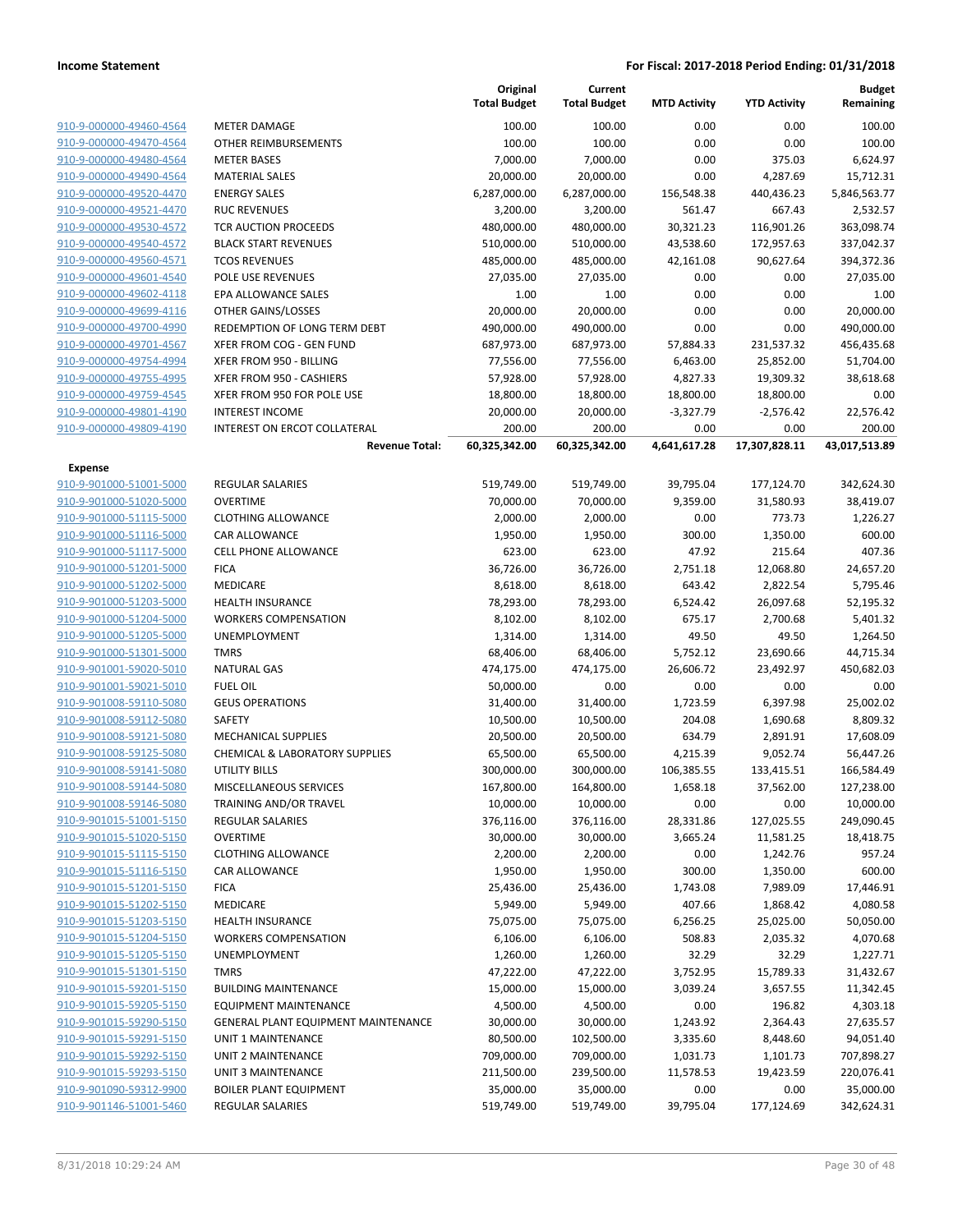**Current**

**Original**

**Budget Remaining**

|                                |                                            | <b>Total Budget</b> | <b>Total Budget</b> | <b>MTD Activity</b> | <b>YTD Activity</b> | Remaining     |
|--------------------------------|--------------------------------------------|---------------------|---------------------|---------------------|---------------------|---------------|
| 910-9-901146-51020-5460        | <b>OVERTIME</b>                            | 68,500.00           | 68,500.00           | 9,359.00            | 31,580.93           | 36,919.07     |
| 910-9-901146-51115-5460        | <b>CLOTHING ALLOWANCE</b>                  | 2,000.00            | 2,000.00            | 0.00                | 773.73              | 1,226.27      |
| 910-9-901146-51116-5460        | <b>CAR ALLOWANCE</b>                       | 1,950.00            | 1,950.00            | 0.00                | 0.00                | 1,950.00      |
| 910-9-901146-51117-5460        | <b>CELL PHONE ALLOWANCE</b>                | 623.00              | 623.00              | 47.88               | 215.46              | 407.54        |
| 910-9-901146-51201-5460        | <b>FICA</b>                                | 36,633.00           | 36,633.00           | 3,050.52            | 12,953.11           | 23,679.89     |
| 910-9-901146-51202-5460        | MEDICARE                                   | 8,596.00            | 8,596.00            | 713.43              | 3,029.37            | 5,566.63      |
| 910-9-901146-51203-5460        | <b>HEALTH INSURANCE</b>                    | 78,293.00           | 78,293.00           | 6,524.42            | 26,097.68           | 52,195.32     |
| 910-9-901146-51204-5460        | <b>WORKERS COMPENSATION</b>                | 8,102.00            | 8,102.00            | 675.17              | 2,700.68            | 5,401.32      |
| 910-9-901146-51205-5460        | <b>UNEMPLOYMENT</b>                        | 1,314.00            | 1,314.00            | 47.94               | 47.94               | 1,266.06      |
| 910-9-901146-51301-5460        | <b>TMRS</b>                                | 68,234.00           | 68,234.00           | 5,717.28            | 23,538.30           | 44,695.70     |
| 910-9-901147-59020-5470        | <b>NATURAL GAS</b>                         | 300,000.00          | 300,000.00          | 8,047.87            | 62,207.76           | 237,792.24    |
| 910-9-901151-59110-5501        | <b>GEUS OPERATIONS</b>                     | 2,500.00            | 2,500.00            | 34.95               | 34.95               | 2,465.05      |
| 910-9-901151-59112-5501        | SAFETY PROGRAM                             | 950.00              | 950.00              | 0.00                | 0.00                | 950.00        |
| 910-9-901151-59121-5501        | <b>MECHANICAL SUPPLIES</b>                 | 4,000.00            | 4,000.00            | 0.00                | 0.00                | 4,000.00      |
| 910-9-901151-59125-5501        | <b>CHEMICAL &amp; LABORATORY</b>           | 6,000.00            | 6,000.00            | 0.00                | 0.00                | 6,000.00      |
| 910-9-901151-59141-5501        | UTILITY BILLS                              | 1,500.00            | 1,500.00            | 15.19               | 25.08               | 1,474.92      |
| 910-9-901151-59144-5501        | MISCELLANEOUS SERVICES                     | 33,500.00           | 36,500.00           | 96.00               | 4,596.00            | 31,904.00     |
| 910-9-901151-59146-5501        | <b>TRAINING AND/OR TRAVEL</b>              | 4,500.00            | 4,500.00            | 0.00                | 0.00                | 4,500.00      |
| 910-9-901154-51001-5541        | <b>REGULAR SALARIES</b>                    | 376,116.00          | 376,116.00          | 28,331.86           | 127,025.55          | 249,090.45    |
| 910-9-901154-51020-5541        | <b>OVERTIME</b>                            | 30,000.00           | 30,000.00           | 3,665.24            | 11,581.25           | 18,418.75     |
| 910-9-901154-51115-5541        | <b>CLOTHING ALLOWANCE</b>                  | 2,200.00            | 2,200.00            | 0.00                | 1,202.75            | 997.25        |
| 910-9-901154-51116-5541        | CAR ALLOWANCE                              | 1,950.00            | 1,950.00            | 0.00                | 0.00                | 1,950.00      |
| 910-9-901154-51201-5541        | <b>FICA</b>                                | 25,436.00           | 25,436.00           | 1,983.82            | 8,593.63            | 16,842.37     |
| 910-9-901154-51202-5541        | <b>MEDICARE</b>                            | 5,949.00            | 5,949.00            | 463.96              | 2,009.80            | 3,939.20      |
| 910-9-901154-51203-5541        | <b>HEALTH INSURANCE</b>                    | 75,075.00           | 75,075.00           | 6,256.25            | 25,025.00           | 50,050.00     |
| 910-9-901154-51204-5541        | <b>WORKERS COMPENSATION</b>                | 6,106.00            | 6,106.00            | 508.83              | 2,035.32            | 4,070.68      |
| 910-9-901154-51205-5541        | UNEMPLOYMENT                               | 1,260.00            | 1,260.00            | 31.99               | 31.99               | 1,228.01      |
| 910-9-901154-51301-5541        | <b>TMRS</b>                                | 47,222.00           | 47,222.00           | 3,718.09            | 15,637.11           | 31,584.89     |
| 910-9-901154-59201-5541        | <b>BUILDINGS MAINTENANCE</b>               | 10,000.00           | 10,000.00           | 375.50              | 1,036.03            | 8,963.97      |
| 910-9-901154-59205-5541        | <b>EQUIPMENT MAINTENANCE</b>               | 6,000.00            | 6,000.00            | 0.00                | 519.22              | 5,480.78      |
| 910-9-901154-59290-5541        | <b>GENERAL PLANT EQUIPMENT MAINTENANCE</b> | 18,000.00           | 18,000.00           | 764.82              | 10,680.47           | 7,319.53      |
| 910-9-901154-59291-5541        | UNIT 1 MAINTENANCE                         | 48,700.00           | 39,467.00           | 7,322.07            | 8,414.50            | 31,052.50     |
| 910-9-901154-59292-5541        | UNIT 2 MAINTENANCE                         | 48,700.00           | 39,467.00           | 7,322.08            | 12,436.99           | 27,030.01     |
| 910-9-901154-59293-5541        | UNIT 3 MAINTENANCE                         | 48,700.00           | 61,966.00           | 7,322.09            | 21,265.86           | 40,700.14     |
| 910-9-901190-59346-9900        | EP MISCELLANEOUS POWER PLANT EQUIPM        | 0.00                | 5,200.00            | 0.00                | 0.00                | 5,200.00      |
| 910-9-901200-59110-5502        | <b>GEUS OPERATIONS</b>                     | 3,000.00            | 3,000.00            | 0.00                | 0.00                | 3,000.00      |
| 910-9-901500-59040-5550        | TMPA FIXED COST                            | 10,782,738.00       | 10,782,738.00       | 901,310.80          | 3,629,315.20        | 7,153,422.80  |
| 910-9-901500-59041-5550        | AMORTIZE PREPAID SCRUBBER                  | 317,742.00          | 317,742.00          | 26,478.50           | 105,914.00          | 211,828.00    |
| 910-9-901500-59043-5550        | AMORTIZE PREPAID TMPA FIXED                | 1,232,154.00        | 1,232,154.00        | 102,679.50          | 410,718.00          | 821,436.00    |
| 910-9-901500-59045-5550        | <b>GCSES ENERGY</b>                        | 1,999,984.00        | 1,999,984.00        | 0.00                | 0.00                | 1,999,984.00  |
| <u>910-9-901500-59050-5550</u> | DUKE WIND ENERGY                           | 3,294,900.00        | 3,294,900.00        | 173,022.29          | 568,142.04          | 2,726,757.96  |
| 910-9-901500-59051-5550        | <b>SOLAR ENERGY</b>                        | 2,121,563.00        | 2,121,563.00        | 83,947.10           | 452,146.34          | 1,669,416.66  |
| 910-9-901500-59052-5550        | OFF-SYSTEM NET PURCHASES                   | 6,526,492.00        | 6,526,492.00        | 0.00                | 1,090,728.80        | 5,435,763.20  |
| 910-9-901500-59053-5550        | <b>ERCOT BALANCING ENERGY</b>              | 6,842,810.00        | 6,842,810.00        | 1,161,319.81        | 2,353,854.58        | 4,488,955.42  |
| 910-9-901500-59054-5550        | <b>ANCILLARY SERVICES</b>                  | 145,000.00          | 145,000.00          | 153,914.76          | 274,738.14          | $-129,738.14$ |
| 910-9-901500-59055-5550        | <b>CONTROL CENTER COSTS</b>                | 222,000.00          | 222,000.00          | 18,500.00           | 55,500.00           | 166,500.00    |
| 910-9-901500-59057-5550        | <b>ERCOT UPLIFT</b>                        | 450,000.00          | 450,000.00          | 50,473.26           | 141,612.72          | 308,387.28    |
| 910-9-901500-59059-5550        | <b>EILS</b>                                | 80,000.00           | 80,000.00           | 0.00                | 0.00                | 80,000.00     |
| 910-9-901500-59063-5550        | <b>ERCOT CONGESTION RIGHTS</b>             | $-675,000.00$       | $-675,000.00$       | $-2,744.86$         | $-48,478.60$        | $-626,521.40$ |
| 910-9-901500-59080-5550        | <b>DEMAND SIDE RESPONSE</b>                | 1,000.00            | 1,000.00            | 0.00                | 0.00                | 1,000.00      |
| 910-9-901500-59099-5550        | <b>GARLAND CLEARING ACCOUNT</b>            | 0.00                | 0.00                | $-501,746.70$       | -742,940.74         | 742,940.74    |
| 910-9-901600-51001-5750        | <b>REGULAR SALARIES</b>                    | 162,490.00          | 162,490.00          | 12,499.20           | 56,064.80           | 106,425.20    |
| 910-9-901600-51020-5750        | <b>OVERTIME</b>                            | 4,000.00            | 4,000.00            | 0.00                | 312.72              | 3,687.28      |
| 910-9-901600-51116-5750        | <b>CAR ALLOWANCE</b>                       | 3,000.00            | 3,000.00            | 230.76              | 1,038.42            | 1,961.58      |
| 910-9-901600-51117-5750        | <b>CELL PHONE ALLOWANCE</b>                | 864.00              | 864.00              | 66.46               | 299.07              | 564.93        |
| 910-9-901600-51201-5750        | <b>FICA</b>                                | 10,562.00           | 10,562.00           | 709.18              | 3,279.59            | 7,282.41      |
| 910-9-901600-51202-5750        | MEDICARE                                   | 2,470.00            | 2,470.00            | 165.86              | 767.01              | 1,702.99      |
| 910-9-901600-51203-5750        | HEALTH INSURANCE                           | 21,450.00           | 21,450.00           | 1,787.50            | 7,150.00            | 14,300.00     |
| 910-9-901600-51204-5750        | <b>WORKERS COMPENSATION</b>                | 445.00              | 445.00              | 37.08               | 148.32              | 296.68        |
|                                |                                            |                     |                     |                     |                     |               |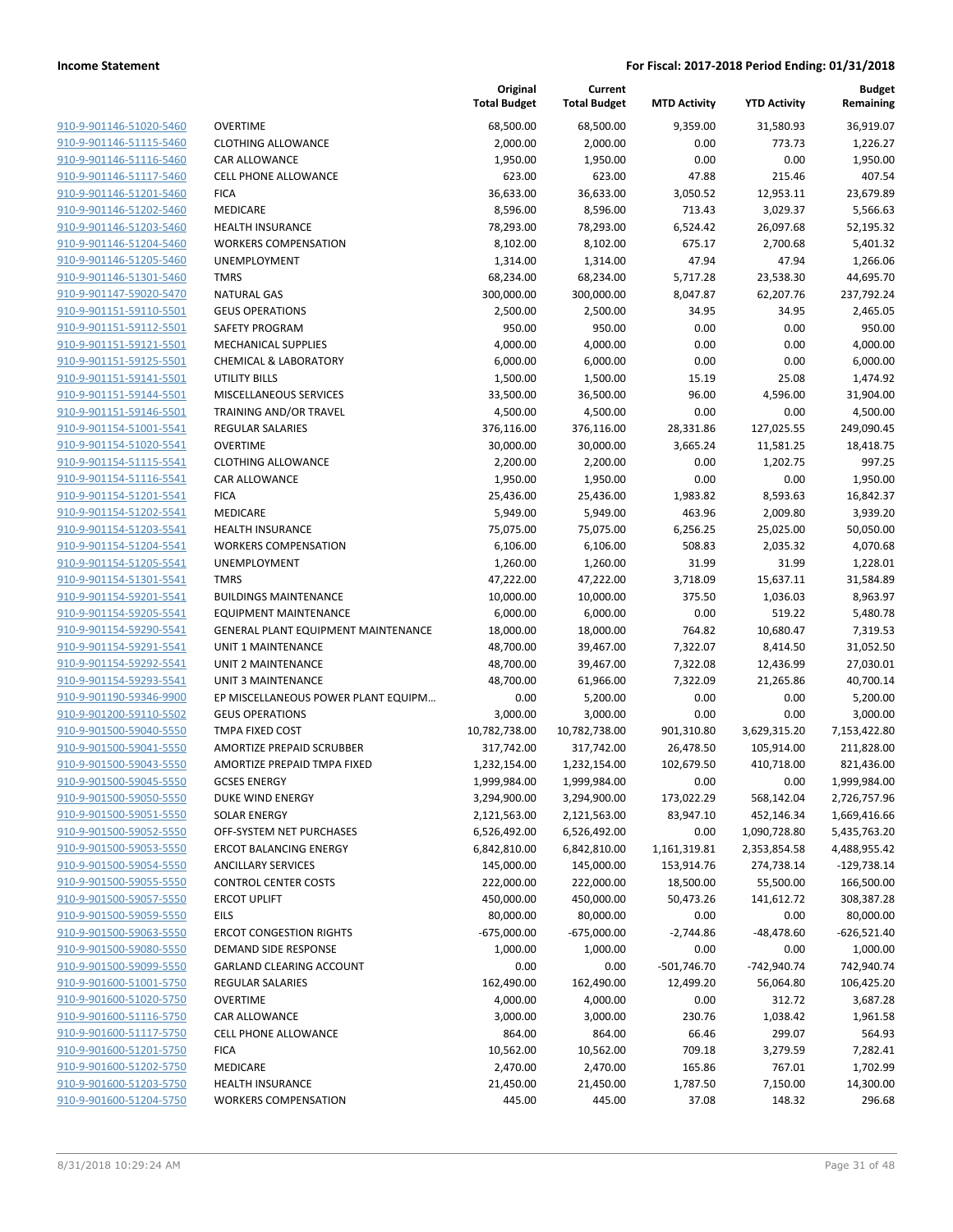**Budget Remaining**

| 910-9-901600-51205-5750                            |
|----------------------------------------------------|
| 910-9-901600-51301-5750                            |
| 910-9-901600-59110-5750                            |
| 910-9-901600-59146-5750                            |
| <u>910-9-910120-51001-9200</u>                     |
| 910-9-910120-51020-9200                            |
| 910-9-910120-51115-9200                            |
| 910-9-910120-51116-9200                            |
| 910-9-910120-51117-9200                            |
| <u>910-9-910120-51201-9200</u>                     |
| 910-9-910120-51202-9200                            |
| 910-9-910120-51203-9200                            |
| 910-9-910120-51204-9200                            |
| 910-9-910120-51205-9200                            |
| 910-9-910120-51301-9200                            |
| 910-9-910121-59110-9210                            |
| 910-9-910121-59116-9210                            |
| 910-9-910121-59141-9210                            |
| 910-9-910121-59143-9210                            |
| 910-9-910121-59144-9210                            |
| 910-9-910121-59193-9210                            |
| 910-9-910121-59198-9210                            |
| 910-9-910132-59110-9302                            |
| 910-9-910132-59142-9302                            |
| 910-9-910132-59146-9302                            |
| 910-9-910135-59200-9350                            |
| 910-9-910135-59201-9350                            |
| 910-9-910135-59205-9350                            |
| 910-9-910190-59390-9900                            |
| 910-9-911120-51001-9201                            |
| 910-9-911120-51020-9201                            |
| 910-9-911120-51102-9201                            |
| 910-9-911120-51115-9201                            |
| 910-9-911120-51117-9201                            |
| 910-9-911120-51201-9201                            |
| 910-9-911120-51202-9201                            |
| 910-9-911120-51203-9201                            |
| 910-9-911120-51204-9201                            |
| 910-9-911120-51205-9201                            |
| 910-9-911120-51301-9201                            |
| 910-9-911121-59110-9211                            |
| <u>910-9-911121-59111-9211</u>                     |
| 910-9-911121-59187-9211                            |
| 910-9-911135-59205-9351                            |
| 910-9-913101-51001-9301                            |
| 910-9-913101-51117-9301                            |
| <u>910-9-913101-51201-9301</u>                     |
| 910-9-913101-51202-9301                            |
| 910-9-913101-51203-9301                            |
| 910-9-913101-51204-9301                            |
| 910-9-913101-51205-9301                            |
| <u>910-9-913101-51301-9301</u>                     |
| 910-9-913101-59110-9301<br>910-9-913101-59131-9301 |
|                                                    |
| 910-9-913101-59160-9301<br>910-9-913101-59164-9301 |
| 910-9-913101-59167-9301                            |
| 910-9-913101-59195-9301                            |
| 910-9-913102-51001-9020                            |
|                                                    |

|                                                    |                                            | Original<br><b>Total Budget</b> | Current<br><b>Total Budget</b> | <b>MTD Activity</b> | <b>YTD Activity</b>  | <b>Budget</b><br>Remaining |
|----------------------------------------------------|--------------------------------------------|---------------------------------|--------------------------------|---------------------|----------------------|----------------------------|
| 910-9-901600-51205-5750                            | UNEMPLOYMENT                               | 360.00                          | 360.00                         | 12.80               | 12.80                | 347.20                     |
| 910-9-901600-51301-5750                            | <b>TMRS</b>                                | 19,608.00                       | 19,608.00                      | 1,486.94            | 6,508.84             | 13,099.16                  |
| 910-9-901600-59110-5750                            | <b>GEUS OPERATIONS</b>                     | 49,700.00                       | 49,700.00                      | 145.13              | 2,758.48             | 46,941.52                  |
| 910-9-901600-59146-5750                            | TRAINING AND/OR TRAVEL                     | 3,000.00                        | 3,000.00                       | 394.27              | 1,994.27             | 1.005.73                   |
| 910-9-910120-51001-9200                            | <b>REGULAR SALARIES</b>                    | 336,362.00                      | 336,362.00                     | 27,127.75           | 124,475.47           | 211,886.53                 |
| 910-9-910120-51020-9200                            | <b>OVERTIME</b>                            | 200.00                          | 200.00                         | 0.00                | 63.18                | 136.82                     |
| 910-9-910120-51115-9200                            | <b>CLOTHING ALLOWANCE</b>                  | 250.00                          | 250.00                         | 0.00                | 80.00                | 170.00                     |
| 910-9-910120-51116-9200                            | <b>CAR ALLOWANCE</b>                       | 8,950.00                        | 8,950.00                       | 882.69              | 3,292.30             | 5,657.70                   |
| 910-9-910120-51117-9200                            | <b>CELL PHONE ALLOWANCE</b>                | 1,550.00                        | 1,550.00                       | 113.85              | 529.44               | 1,020.56                   |
| 910-9-910120-51201-9200                            | <b>FICA</b>                                | 19,130.00                       | 19,130.00                      | 3,026.54            | 6,555.97             | 12,574.03                  |
| 910-9-910120-51202-9200                            | MEDICARE                                   | 5,036.00                        | 5,036.00                       | 707.82              | 2,132.43             | 2,903.57                   |
| 910-9-910120-51203-9200                            | HEALTH INSURANCE                           | 36,465.00                       | 36,465.00                      | 3,038.75            | 12,155.00            | 24,310.00                  |
| 910-9-910120-51204-9200                            | <b>WORKERS COMPENSATION</b>                | 1,685.00                        | 1,685.00                       | 140.42              | 561.68               | 1,123.32                   |
| 910-9-910120-51205-9200                            | UNEMPLOYMENT                               | 612.00                          | 612.00                         | 23.77               | 23.77                | 588.23                     |
| 910-9-910120-51301-9200                            | <b>TMRS</b>                                | 39,975.00                       | 39,975.00                      | 5,775.50            | 16,981.88            | 22,993.12                  |
| 910-9-910121-59110-9210                            | <b>GEUS OPERATIONS</b>                     | 7,000.00                        | 7,000.00                       | 583.58              | 973.19               | 6,026.81                   |
| 910-9-910121-59116-9210                            | <b>BUILDING OPERATIONS</b>                 | 6,000.00                        | 6,000.00                       | 24.76               | 226.02               | 5,773.98                   |
| 910-9-910121-59141-9210                            | <b>UTILITY BILLS</b>                       | 81,000.00                       | 81,000.00                      | 7,783.73            | 28,600.02            | 52,399.98                  |
| 910-9-910121-59143-9210                            | PROFESSIONAL SERVICES                      | 185,000.00                      | 185,000.00                     | 660.00              | 2,691.25             | 182,308.75                 |
| 910-9-910121-59144-9210                            | MISCELLANEOUS SERVICES                     | 12,000.00                       | 12,000.00                      | 680.82              | 3,180.31             | 8,819.69                   |
| 910-9-910121-59193-9210                            | <b>GEUS INTERNET SERVICE</b>               | 38,000.00                       | 38,000.00                      | 38,000.00           | 38,000.00            | 0.00                       |
| 910-9-910121-59198-9210                            | <b>COLOCATION CHARGES</b>                  | 9,979.00                        | 9,979.00                       | 9,979.00            | 9,979.00             | 0.00                       |
| 910-9-910132-59110-9302                            | <b>GEUS OPERATIONS</b>                     | 10,000.00                       | 10,000.00                      | 174.91              | 1,340.80             | 8,659.20                   |
| 910-9-910132-59142-9302                            | <b>MEMBERSHIP FEES</b>                     | 56,000.00                       | 56,000.00                      | 0.00                | 2,000.00             | 54,000.00                  |
| 910-9-910132-59146-9302                            | <b>TRAINING AND/OR TRAVEL</b>              | 4,000.00                        | 4,000.00                       | 0.00                | 442.31               | 3,557.69                   |
| 910-9-910135-59200-9350                            | LANDSCAPING MAINTENANCE                    | 18,500.00                       | 18,500.00                      | 1,381.38            | 3,838.76             | 14,661.24                  |
| 910-9-910135-59201-9350                            | <b>BUILDING MAINTENANCE</b>                | 35,700.00                       | 40,700.00                      | 9,587.32            | 10,477.69            | 30,222.31                  |
| 910-9-910135-59205-9350                            | <b>EQUIPMENT MAINTENANCE</b>               | 1,000.00                        | 1,000.00                       | 0.00                | 107.26               | 892.74                     |
| 910-9-910190-59390-9900<br>910-9-911120-51001-9201 | <b>STRUCTURES &amp; IMPROVEMENTS</b>       | 10,000.00                       | 10,000.00                      | 0.00                | 0.00                 | 10,000.00                  |
| 910-9-911120-51020-9201                            | <b>REGULAR SALARIES</b><br><b>OVERTIME</b> | 361,071.00<br>500.00            | 361,071.00<br>500.00           | 27,226.18<br>0.00   | 106,264.47<br>577.00 | 254,806.53<br>$-77.00$     |
| 910-9-911120-51102-9201                            | <b>BILINGUAL PAY</b>                       | 0.00                            | 0.00                           | 39.24               | 137.34               | $-137.34$                  |
| 910-9-911120-51115-9201                            | <b>CLOTHING ALLOWANCE</b>                  | 400.00                          | 400.00                         | 0.00                | 148.87               | 251.13                     |
| 910-9-911120-51117-9201                            | <b>CELL PHONE ALLOWANCE</b>                | 1,639.00                        | 1,639.00                       | 110.38              | 373.50               | 1,265.50                   |
| 910-9-911120-51201-9201                            | <b>FICA</b>                                | 22,543.00                       | 22,543.00                      | 1,642.48            | 6,615.35             | 15,927.65                  |
| 910-9-911120-51202-9201                            | MEDICARE                                   | 5,273.00                        | 5,273.00                       | 384.12              | 1,547.13             | 3,725.87                   |
| 910-9-911120-51203-9201                            | HEALTH INSURANCE                           | 67,568.00                       | 67,568.00                      | 5,630.67            | 22,522.68            | 45,045.32                  |
| 910-9-911120-51204-9201                            | <b>WORKERS COMPENSATION</b>                | 4,134.00                        | 4,134.00                       | 344.50              | 1,378.00             | 2,756.00                   |
| 910-9-911120-51205-9201                            | <b>UNEMPLOYMENT</b>                        | 1,134.00                        | 1,134.00                       | 27.38               | 31.44                | 1,102.56                   |
| 910-9-911120-51301-9201                            | TMRS                                       | 41,851.00                       | 41,851.00                      | 3,181.09            | 12,535.90            | 29,315.10                  |
| 910-9-911121-59110-9211                            | <b>GEUS OPERATIONS</b>                     | 36,250.00                       | 36,250.00                      | 3,652.07            | 9,873.89             | 26,376.11                  |
| 910-9-911121-59111-9211                            | MISCELLANEOUS OFFICE EXPENSES              | 0.00                            | 0.00                           | $-961.55$           | $-295.96$            | 295.96                     |
| 910-9-911121-59187-9211                            | <b>EMPLOYEE RELATIONS</b>                  | 25,000.00                       | 25,000.00                      | 381.86              | 14,176.23            | 10,823.77                  |
| 910-9-911135-59205-9351                            | <b>EQUIPMENT MAINTENANCE</b>               | 6,000.00                        | 6,000.00                       | 0.00                | 461.51               | 5,538.49                   |
| 910-9-913101-51001-9301                            | <b>REGULAR SALARIES</b>                    | 205,046.00                      | 205,046.00                     | 15,817.61           | 70,906.46            | 134,139.54                 |
| 910-9-913101-51117-9301                            | <b>CELL PHONE ALLOWANCE</b>                | 1,272.00                        | 1,272.00                       | 97.84               | 440.28               | 831.72                     |
| 910-9-913101-51201-9301                            | <b>FICA</b>                                | 12,792.00                       | 12,792.00                      | 934.48              | 4,184.38             | 8,607.62                   |
| 910-9-913101-51202-9301                            | MEDICARE                                   | 2,991.00                        | 2,991.00                       | 218.54              | 978.62               | 2,012.38                   |
| 910-9-913101-51203-9301                            | <b>HEALTH INSURANCE</b>                    | 32,175.00                       | 32,175.00                      | 2,681.25            | 10,725.00            | 21,450.00                  |
| 910-9-913101-51204-9301                            | <b>WORKERS COMPENSATION</b>                | 561.00                          | 561.00                         | 46.75               | 187.00               | 374.00                     |
| 910-9-913101-51205-9301                            | UNEMPLOYMENT                               | 540.00                          | 540.00                         | 15.92               | 15.92                | 524.08                     |
| 910-9-913101-51301-9301                            | <b>TMRS</b>                                | 23,747.00                       | 23,747.00                      | 1,849.36            | 8,046.55             | 15,700.45                  |
| 910-9-913101-59110-9301                            | <b>GEUS OPERATIONS</b>                     | 21,000.00                       | 21,000.00                      | 2,172.48            | 3,511.24             | 17,488.76                  |
| 910-9-913101-59131-9301                            | NON-BAD DEBT WRITE OFFS                    | 4,000.00                        | 4,000.00                       | 0.00                | 221.03               | 3,778.97                   |
| 910-9-913101-59160-9301                            | ADVERTISING                                | 31,500.00                       | 31,500.00                      | 683.39              | 11,312.11            | 20,187.89                  |
| 910-9-913101-59164-9301                            | <b>CONSUMER INFORMATION</b>                | 4,500.00                        | 4,500.00                       | 0.00                | 0.00                 | 4,500.00                   |
| 910-9-913101-59167-9301                            | <b>ENERGY EFFICIENCY OPERATIONS</b>        | 10,000.00                       | 10,000.00                      | 185.00              | 969.24               | 9,030.76                   |
| 910-9-913101-59195-9301                            | PUBLIC SERVICE BY GEUS C/I                 | 15,000.00                       | 15,000.00                      | 15,000.00           | 15,000.00            | 0.00                       |
| 910-9-913102-51001-9020                            | <b>REGULAR SALARIES</b>                    | 281,341.00                      | 281,341.00                     | 23,052.34           | 103,454.35           | 177,886.65                 |

| 18.00 | 19,608.00  | 1,486.94  | 6,508.84   | 13,099.16  |
|-------|------------|-----------|------------|------------|
| 10.00 | 49,700.00  | 145.13    | 2,758.48   | 46,941.52  |
| 10.00 | 3,000.00   | 394.27    | 1,994.27   | 1,005.73   |
| 2.00  | 336,362.00 | 27,127.75 | 124,475.47 | 211,886.53 |
| 10.00 | 200.00     | 0.00      | 63.18      | 136.82     |
| 0.00  | 250.00     | 0.00      | 80.00      | 170.00     |
| 0.00  | 8,950.00   | 882.69    | 3,292.30   | 5,657.70   |
| 0.00  | 1,550.00   | 113.85    | 529.44     | 1,020.56   |
| 0.00; | 19,130.00  | 3,026.54  | 6,555.97   | 12,574.03  |
| 6.00  | 5,036.00   | 707.82    | 2,132.43   | 2,903.57   |
| 5.00( | 36,465.00  | 3,038.75  | 12,155.00  | 24,310.00  |
|       |            |           |            |            |
| 15.00 | 1,685.00   | 140.42    | 561.68     | 1,123.32   |
| .2.00 | 612.00     | 23.77     | 23.77      | 588.23     |
| '5.00 | 39,975.00  | 5,775.50  | 16,981.88  | 22,993.12  |
| 10.00 | 7,000.00   | 583.58    | 973.19     | 6,026.81   |
| 10.00 | 6,000.00   | 24.76     | 226.02     | 5,773.98   |
| 10.00 | 81,000.00  | 7,783.73  | 28,600.02  | 52,399.98  |
| 10.00 | 185,000.00 | 660.00    | 2,691.25   | 182,308.75 |
| 10.00 | 12,000.00  | 680.82    | 3,180.31   | 8,819.69   |
| 10.00 | 38,000.00  | 38,000.00 | 38,000.00  | 0.00       |
| '9.00 | 9,979.00   | 9,979.00  | 9,979.00   | 0.00       |
| 0.00  | 10,000.00  | 174.91    | 1,340.80   | 8,659.20   |
| 10.00 | 56,000.00  | 0.00      | 2,000.00   | 54,000.00  |
| 10.00 | 4,000.00   | 0.00      | 442.31     | 3,557.69   |
| 10.00 | 18,500.00  | 1,381.38  | 3,838.76   | 14,661.24  |
| 10.00 | 40,700.00  | 9,587.32  | 10,477.69  | 30,222.31  |
| 10.00 | 1,000.00   | 0.00      | 107.26     | 892.74     |
| 10.00 | 10,000.00  | 0.00      | 0.00       | 10,000.00  |
| '1.00 | 361,071.00 | 27,226.18 | 106,264.47 | 254,806.53 |
| 10.00 | 500.00     | 0.00      | 577.00     | $-77.00$   |
| 0.00  | 0.00       | 39.24     | 137.34     | $-137.34$  |
| 10.00 | 400.00     | 0.00      | 148.87     | 251.13     |
| 9.00؛ | 1,639.00   | 110.38    | 373.50     | 1,265.50   |
| 13.00 | 22,543.00  | 1,642.48  | 6,615.35   | 15,927.65  |
| '3.00 | 5,273.00   | 384.12    | 1,547.13   | 3,725.87   |
| 8.00  | 67,568.00  | 5,630.67  | 22,522.68  | 45,045.32  |
| 4.00  | 4,134.00   | 344.50    | 1,378.00   | 2,756.00   |
| 4.00  | 1,134.00   | 27.38     | 31.44      | 1,102.56   |
| i1.00 | 41,851.00  | 3,181.09  | 12,535.90  | 29,315.10  |
| 0.00  | 36,250.00  |           |            |            |
|       |            | 3,652.07  | 9,873.89   | 26,376.11  |
| 0.00  | 0.00       | $-961.55$ | -295.96    | 295.96     |
| 10.00 | 25,000.00  | 381.86    | 14,176.23  | 10,823.77  |
| 10.00 | 6,000.00   | 0.00      | 461.51     | 5,538.49   |
| 16.00 | 205,046.00 | 15,817.61 | 70,906.46  | 134,139.54 |
| '2.00 | 1,272.00   | 97.84     | 440.28     | 831.72     |
| 12.00 | 12,792.00  | 934.48    | 4,184.38   | 8,607.62   |
| 1.00  | 2,991.00   | 218.54    | 978.62     | 2,012.38   |
| '5.00 | 32,175.00  | 2,681.25  | 10,725.00  | 21,450.00  |
| i1.00 | 561.00     | 46.75     | 187.00     | 374.00     |
| 0.00  | 540.00     | 15.92     | 15.92      | 524.08     |
| 7.00  | 23,747.00  | 1,849.36  | 8,046.55   | 15,700.45  |
| 10.00 | 21,000.00  | 2,172.48  | 3,511.24   | 17,488.76  |
| 10.00 | 4,000.00   | 0.00      | 221.03     | 3,778.97   |
| 10.00 | 31,500.00  | 683.39    | 11,312.11  | 20,187.89  |
| 10.00 | 4,500.00   | 0.00      | 0.00       | 4,500.00   |
| 10.00 | 10,000.00  | 185.00    | 969.24     | 9,030.76   |
| 10.00 | 15,000.00  | 15,000.00 | 15,000.00  | 0.00       |
| 1.00  | 281,341.00 | 23,052.34 | 103,454.35 | 177,886.65 |
|       |            |           |            |            |
|       |            |           |            |            |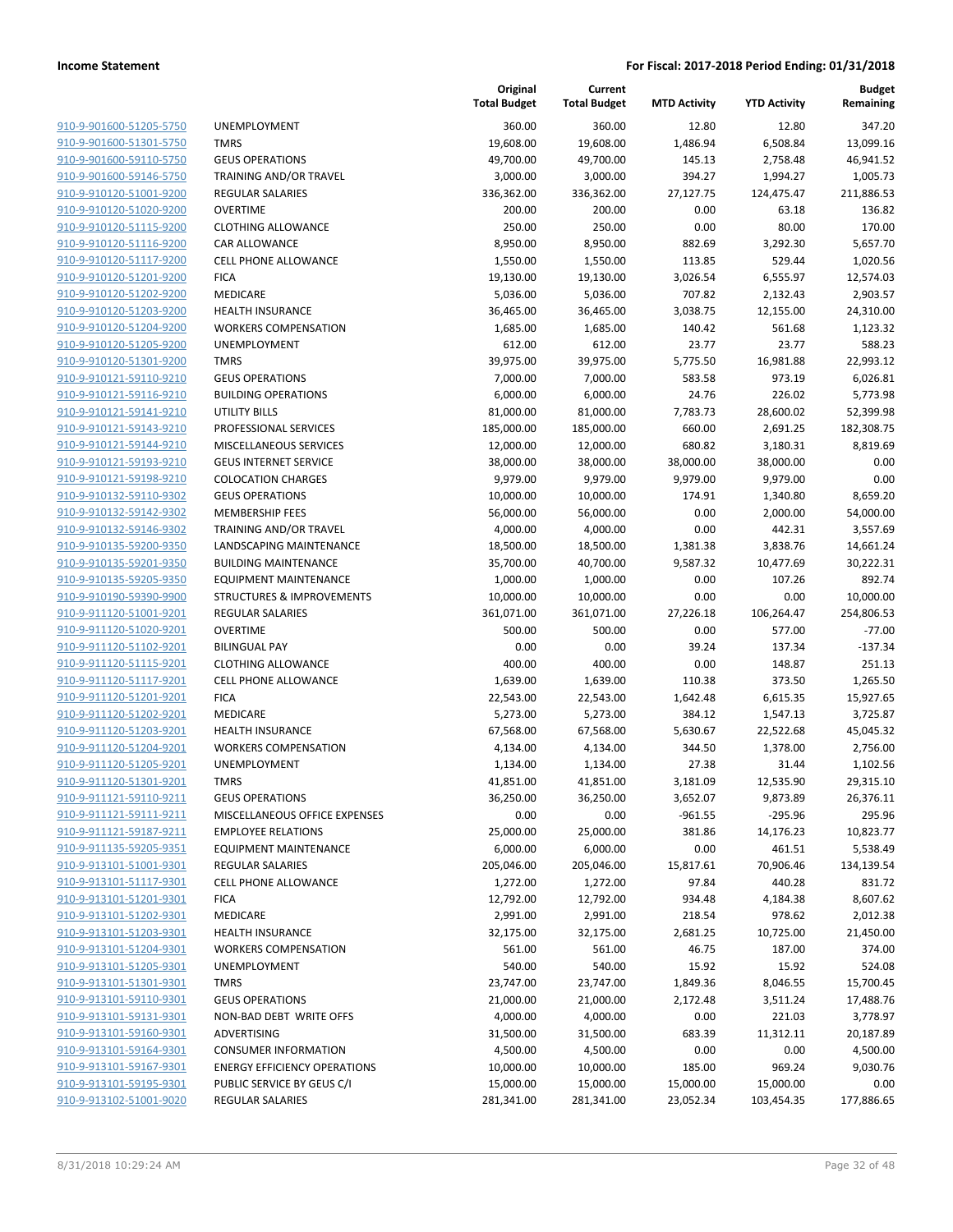| 910-9-913102-51020-9020                            |
|----------------------------------------------------|
| 910-9-913102-51115-9020                            |
| <u>910-9-913102-51117-9020</u>                     |
| 910-9-913102-51201-9020                            |
| 910-9-913102-51202-9020                            |
| 910-9-913102-51203-9020                            |
| 910-9-913102-51204-9020                            |
| <u>910-9-913102-51205-9020</u>                     |
| 910-9-913102-51301-9020                            |
| 910-9-913102-51401-9020                            |
| 910-9-913102-59110-9020                            |
| 910-9-913102-59169-9020                            |
| 910-9-913130-51001-9030                            |
| 910-9-913130-51010-9030                            |
| 910-9-913130-51020-9030                            |
| 910-9-913130-51102-9030                            |
| 910-9-913130-51201-9030                            |
| <u>910-9-913130-51202-9030</u>                     |
| 910-9-913130-51203-9030                            |
| 910-9-913130-51204-9030                            |
| 910-9-913130-51205-9030                            |
| 910-9-913130-51301-9030                            |
| 910-9-913130-59110-9030                            |
| 910-9-913130-59166-9030                            |
| 910-9-913131-51001-9031                            |
| 910-9-913131-51020-9031                            |
| 910-9-913131-51102-9031                            |
| <u>910-9-913131-51201-9031</u>                     |
| 910-9-913131-51202-9031                            |
| 910-9-913131-51203-9031                            |
| 910-9-913131-51204-9031                            |
| 910-9-913131-51205-9031                            |
| <u>910-9-913131-51301-9031</u>                     |
| 910-9-913131-59110-9031                            |
| 910-9-913134-51001-9034                            |
| 910-9-913134-51020-9034                            |
| 910-9-913134-51201-9034                            |
| 910-9-913134-51202-9034                            |
| 910-9-913134-51203-9034                            |
| 910-9-913134-51204-9034<br>910-9-913134-51205-9034 |
| 910-9-913134-51301-9034                            |
| <u>910-9-913134-59110-9034</u>                     |
| 910-9-913135-51001-9035                            |
| 910-9-913135-51020-9035                            |
| 910-9-913135-51102-9035                            |
| 910-9-913135-51201-9035                            |
| 910-9-913135-51202-9035                            |
| 910-9-913135-51203-9035                            |
| 910-9-913135-51204-9035                            |
| 910-9-913135-51205-9035                            |
| 910-9-913135-51301-9035                            |
| 910-9-913135-51401-9035                            |
| 910-9-913135-59110-9035                            |
| 910-9-913135-59170-9035                            |
| 910-9-913135-59172-9035                            |
| 910-9-913135-59173-9035                            |
| <u>910-9-913135-59174-9035</u>                     |
| 910-9-913135-59175-9035                            |
|                                                    |

| <b>OVERTIME</b>                                  |
|--------------------------------------------------|
| <b>CLOTHING ALLOWANCE</b>                        |
| <b>CELL PHONE ALLOWANCE</b>                      |
| <b>FICA</b>                                      |
| <b>MEDICARE</b>                                  |
| <b>HEALTH INSURANCE</b>                          |
| <b>WORKERS COMPENSATION</b>                      |
| <b>UNEMPLOYMENT</b>                              |
| TMRS<br><b>CONTRA - SALARIES</b>                 |
| <b>GEUS OPERATIONS</b>                           |
| PRE PAID METER COSTS                             |
| <b>REGULAR SALARIES</b>                          |
| PART TIME REGULAR                                |
| OVERTIME                                         |
| <b>BILINGUAL PAY</b>                             |
| <b>FICA</b>                                      |
| <b>MEDICARE</b>                                  |
| <b>HEALTH INSURANCE</b>                          |
| <b>WORKERS COMPENSATION</b>                      |
| <b>UNEMPLOYMENT</b>                              |
| <b>TMRS</b>                                      |
| <b>GEUS OPERATIONS</b>                           |
| LOW INCOME ASSISTANCE<br><b>REGULAR SALARIES</b> |
| OVERTIME                                         |
| <b>BILINGUAL PAY</b>                             |
| <b>FICA</b>                                      |
| <b>MEDICARE</b>                                  |
| <b>HEALTH INSURANCE</b>                          |
| <b>WORKERS COMPENSATION</b>                      |
| <b>UNEMPLOYMENT</b>                              |
| <b>TMRS</b>                                      |
| <b>GEUS OPERATIONS</b>                           |
| <b>REGULAR SALARIES</b>                          |
| <b>OVERTIME</b>                                  |
| <b>FICA</b>                                      |
| <b>MEDICARE</b>                                  |
| <b>HEALTH INSURANCE</b>                          |
| <b>WORKERS COMPENSATION</b>                      |
| <b>UNEMPLOYMENT</b><br><b>TMRS</b>               |
| <b>GEUS OPERATIONS</b>                           |
| <b>REGULAR SALARIES</b>                          |
| <b>OVERTIME</b>                                  |
| <b>BILINGUAL PAY</b>                             |
| <b>FICA</b>                                      |
| <b>MEDICARE</b>                                  |
| <b>HEALTH INSURANCE</b>                          |
| <b>WORKERS COMPENSATION</b>                      |
| <b>UNEMPLOYMENT</b>                              |
| <b>TMRS</b>                                      |
| <b>CONTRA - SALARIES</b>                         |
| <b>GEUS OPERATIONS</b>                           |
| <b>CREDIT CARD FEES</b>                          |
| <b>LOCKBOX OVER/SHORT</b>                        |
| <b>ONLINE PAYMENT OVER/SHORT</b>                 |
| <b>BANK RECS OVER/SHORT</b>                      |
| <b>CASHIERS OVER/SHORT</b>                       |

|                         |                                  | Original<br><b>Total Budget</b> | Current<br><b>Total Budget</b> | <b>MTD Activity</b> | <b>YTD Activity</b> | Budget<br>Remaining |
|-------------------------|----------------------------------|---------------------------------|--------------------------------|---------------------|---------------------|---------------------|
| 910-9-913102-51020-9020 | <b>OVERTIME</b>                  | 20,500.00                       | 20,500.00                      | 1,888.46            | 7,739.60            | 12,760.40           |
| 910-9-913102-51115-9020 | <b>CLOTHING ALLOWANCE</b>        | 3,100.00                        | 3,100.00                       | 740.53              | 2,592.23            | 507.77              |
| 910-9-913102-51117-9020 | <b>CELL PHONE ALLOWANCE</b>      | 1,300.00                        | 1,300.00                       | 99.66               | 448.47              | 851.53              |
| 910-9-913102-51201-9020 | <b>FICA</b>                      | 18,906.00                       | 18,906.00                      | 1,404.66            | 6,412.12            | 12,493.88           |
| 910-9-913102-51202-9020 | MEDICARE                         | 4,421.00                        | 4,421.00                       | 328.51              | 1,499.60            | 2,921.40            |
| 910-9-913102-51203-9020 | <b>HEALTH INSURANCE</b>          | 85,800.00                       | 85,800.00                      | 7,150.00            | 28,600.00           | 57,200.00           |
| 910-9-913102-51204-9020 | <b>WORKERS COMPENSATION</b>      | 4,020.00                        | 4,020.00                       | 335.00              | 1,340.00            | 2,680.00            |
| 910-9-913102-51205-9020 | UNEMPLOYMENT                     | 1,800.00                        | 1,800.00                       | 25.05               | 31.99               | 1,768.01            |
| 910-9-913102-51301-9020 | <b>TMRS</b>                      | 35,098.00                       | 35,098.00                      | 2,909.70            | 12,591.80           | 22,506.20           |
| 910-9-913102-51401-9020 | <b>CONTRA - SALARIES</b>         | 0.00                            | 0.00                           | $-2,993.96$         | $-6,361.94$         | 6,361.94            |
| 910-9-913102-59110-9020 | <b>GEUS OPERATIONS</b>           | 40,550.00                       | 40,550.00                      | 5,047.23            | 14,036.83           | 26,513.17           |
| 910-9-913102-59169-9020 | PRE PAID METER COSTS             | 10,850.00                       | 10,850.00                      | 50.00               | 1,917.74            | 8,932.26            |
| 910-9-913130-51001-9030 | REGULAR SALARIES                 | 248,518.00                      | 248,518.00                     | 19,937.36           | 90,583.92           | 157,934.08          |
| 910-9-913130-51010-9030 | PART TIME REGULAR                | 29,734.00                       | 29,734.00                      | 0.00                | 0.00                | 29,734.00           |
| 910-9-913130-51020-9030 | <b>OVERTIME</b>                  | 1,200.00                        | 1,200.00                       | 97.52               | 491.68              | 708.32              |
| 910-9-913130-51102-9030 | <b>BILINGUAL PAY</b>             | 3,800.00                        | 3,800.00                       | 230.80              | 1,061.68            | 2,738.32            |
| 910-9-913130-51201-9030 | <b>FICA</b>                      | 17,561.00                       | 17,561.00                      | 1,174.26            | 5,446.37            | 12,114.63           |
| 910-9-913130-51202-9030 | MEDICARE                         | 4,108.00                        | 4,108.00                       | 274.63              | 1,273.75            | 2,834.25            |
| 910-9-913130-51203-9030 | <b>HEALTH INSURANCE</b>          | 75,075.00                       | 75,075.00                      | 6,256.25            | 25,025.00           | 50,050.00           |
| 910-9-913130-51204-9030 | <b>WORKERS COMPENSATION</b>      | 680.00                          | 680.00                         | 56.67               | 226.68              | 453.32              |
| 910-9-913130-51205-9030 | UNEMPLOYMENT                     | 1,260.00                        | 1,260.00                       | 20.26               | 24.12               | 1,235.88            |
| 910-9-913130-51301-9030 | <b>TMRS</b>                      | 29,180.00                       | 29,180.00                      | 2,354.88            | 10,390.17           | 18,789.83           |
| 910-9-913130-59110-9030 | <b>GEUS OPERATIONS</b>           | 27,800.00                       | 27,800.00                      | 953.37              | 6,385.97            | 21,414.03           |
| 910-9-913130-59166-9030 | LOW INCOME ASSISTANCE            | 15,000.00                       | 15,000.00                      | 2,550.00            | 5,450.00            | 9,550.00            |
| 910-9-913131-51001-9031 | REGULAR SALARIES                 | 43,472.00                       | 43,472.00                      | 3,401.61            | 15,274.42           | 28,197.58           |
| 910-9-913131-51020-9031 | <b>OVERTIME</b>                  | 100.00                          | 100.00                         | 0.00                | 0.00                | 100.00              |
| 910-9-913131-51102-9031 | <b>BILINGUAL PAY</b>             | 600.00                          | 600.00                         | 46.14               | 207.63              | 392.37              |
| 910-9-913131-51201-9031 | <b>FICA</b>                      | 2,738.00                        | 2,738.00                       | 197.90              | 944.03              | 1,793.97            |
| 910-9-913131-51202-9031 | MEDICARE                         | 640.00                          | 640.00                         | 46.28               | 220.80              | 419.20              |
| 910-9-913131-51203-9031 | <b>HEALTH INSURANCE</b>          | 10,725.00                       | 10,725.00                      | 893.75              | 3,575.00            | 7,150.00            |
| 910-9-913131-51204-9031 | <b>WORKERS COMPENSATION</b>      | 119.00                          | 119.00                         | 9.92                | 39.68               | 79.32               |
| 910-9-913131-51205-9031 | UNEMPLOYMENT                     | 180.00                          | 180.00                         | 3.44                | 3.44                | 176.56              |
| 910-9-913131-51301-9031 | <b>TMRS</b>                      | 5,085.00                        | 5,085.00                       | 400.62              | 1,746.06            | 3,338.94            |
| 910-9-913131-59110-9031 | <b>GEUS OPERATIONS</b>           | 15,500.00                       | 15,500.00                      | 654.04              | 2,446.71            | 13,053.29           |
| 910-9-913134-51001-9034 | <b>REGULAR SALARIES</b>          | 123,822.00                      | 123,822.00                     | 8,564.01            | 38,197.93           | 85,624.07           |
| 910-9-913134-51020-9034 | <b>OVERTIME</b>                  | 500.00                          | 500.00                         | 670.58              | 2,585.39            | $-2,085.39$         |
| 910-9-913134-51201-9034 | <b>FICA</b>                      | 7,708.00                        | 7,708.00                       | 487.97              | 2,267.17            | 5,440.83            |
| 910-9-913134-51202-9034 | MEDICARE                         | 1,802.00                        | 1,802.00                       | 114.12              | 530.22              | 1,271.78            |
| 910-9-913134-51203-9034 | <b>HEALTH INSURANCE</b>          | 32,175.00                       | 32,175.00                      | 2,681.25            | 10,725.00           | 21,450.00           |
| 910-9-913134-51204-9034 | <b>WORKERS COMPENSATION</b>      | 339.00                          | 339.00                         | 28.25               | 113.00              | 226.00              |
| 910-9-913134-51205-9034 | UNEMPLOYMENT                     | 540.00                          | 540.00                         | 9.23                | 9.23                | 530.77              |
| 910-9-913134-51301-9034 | <b>TMRS</b>                      | 14,310.00                       | 14,310.00                      | 1,073.07            | 4,604.40            | 9,705.60            |
| 910-9-913134-59110-9034 | <b>GEUS OPERATIONS</b>           | 99,125.00                       | 99,125.00                      | 7,126.73            | 23,645.66           | 75,479.34           |
| 910-9-913135-51001-9035 | REGULAR SALARIES                 | 150,717.00                      | 150,717.00                     | 10,630.98           | 44,353.00           | 106,364.00          |
| 910-9-913135-51020-9035 | <b>OVERTIME</b>                  | 3,000.00                        | 3,000.00                       | 274.56              | 3,468.96            | $-468.96$           |
| 910-9-913135-51102-9035 | <b>BILINGUAL PAY</b>             | 600.00                          | 600.00                         | 0.00                | 69.24               | 530.76              |
| 910-9-913135-51201-9035 | <b>FICA</b>                      | 9,567.00                        | 9,567.00                       | 638.62              | 2,823.33            | 6,743.67            |
| 910-9-913135-51202-9035 | MEDICARE                         | 2,237.00                        | 2,237.00                       | 149.36              | 660.29              | 1,576.71            |
| 910-9-913135-51203-9035 | <b>HEALTH INSURANCE</b>          | 42,900.00                       | 42,900.00                      | 3,575.00            | 14,300.00           | 28,600.00           |
| 910-9-913135-51204-9035 | <b>WORKERS COMPENSATION</b>      | 412.00                          | 412.00                         | 34.33               | 137.32              | 274.68              |
| 910-9-913135-51205-9035 | UNEMPLOYMENT                     | 720.00                          | 720.00                         | 10.90               | 14.51               | 705.49              |
| 910-9-913135-51301-9035 | <b>TMRS</b>                      | 17,762.00                       | 17,762.00                      | 1,071.58            | 4,925.12            | 12,836.88           |
| 910-9-913135-51401-9035 | <b>CONTRA - SALARIES</b>         | 0.00                            | 0.00                           | $-1,046.99$         | $-6,689.15$         | 6,689.15            |
| 910-9-913135-59110-9035 | <b>GEUS OPERATIONS</b>           | 24,650.00                       | 24,650.00                      | 1,460.55            | 7,282.84            | 17,367.16           |
| 910-9-913135-59170-9035 | <b>CREDIT CARD FEES</b>          | 90,000.00                       | 90,000.00                      | 6,608.07            | 29,721.73           | 60,278.27           |
| 910-9-913135-59172-9035 | LOCKBOX OVER/SHORT               | 500.00                          | 500.00                         | 0.00                | 0.00                | 500.00              |
| 910-9-913135-59173-9035 | <b>ONLINE PAYMENT OVER/SHORT</b> | 500.00                          | 500.00                         | 0.00                | 0.00                | 500.00              |
| 910-9-913135-59174-9035 | <b>BANK RECS OVER/SHORT</b>      | 100.00                          | 100.00                         | 0.00                | 0.00                | 100.00              |
| 910-9-913135-59175-9035 | <b>CASHIERS OVER/SHORT</b>       | 100.00                          | 100.00                         | $-3.44$             | 28.13               | 71.87               |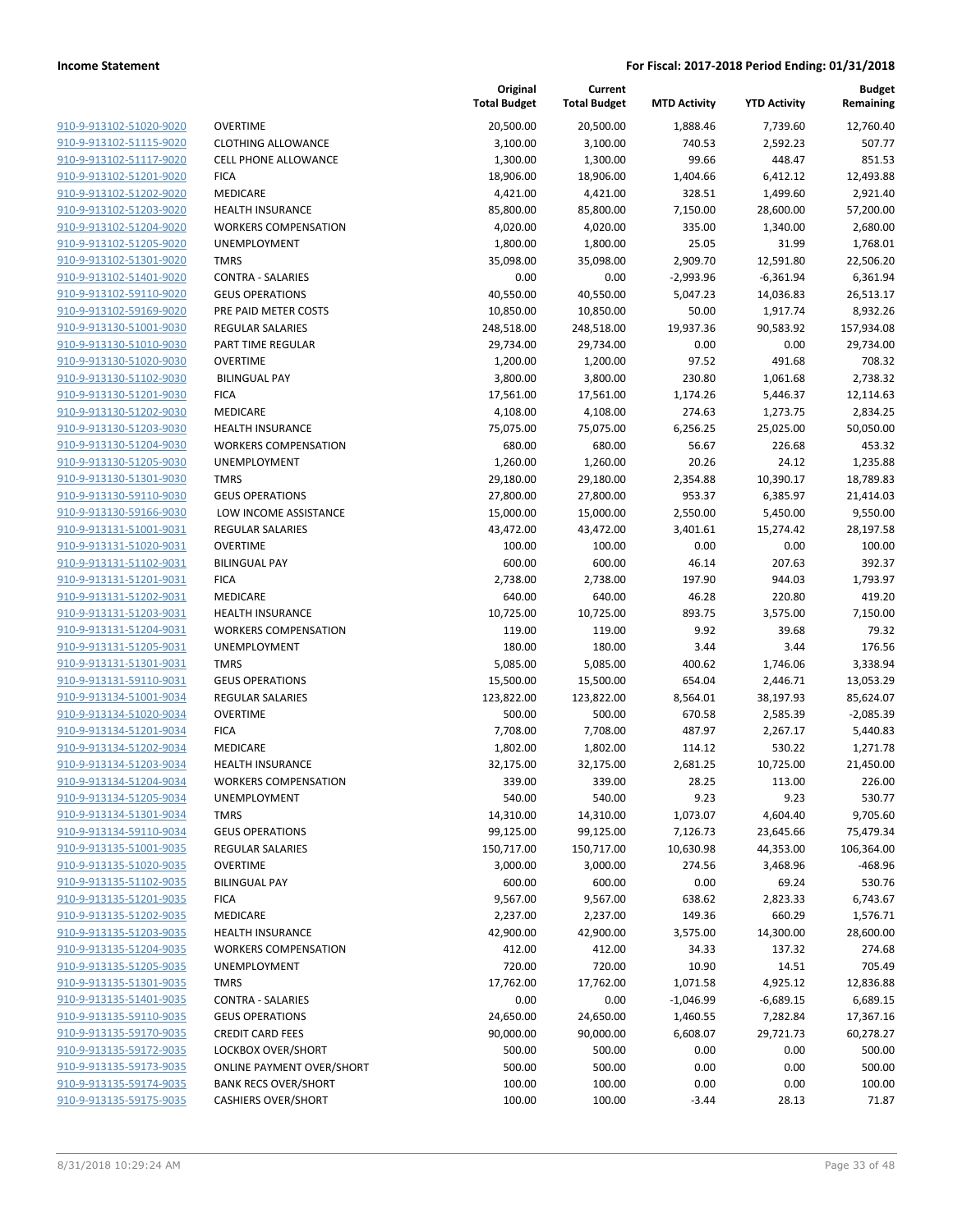| 910-9-913135-59179-9035                                   |
|-----------------------------------------------------------|
| 910-9-913136-51001-9036                                   |
| 910-9-913136-51020-9036                                   |
| 910-9-913136-51115-9036                                   |
| 910-9-913136-51201-9036                                   |
| 910-9-913136-51202-9036                                   |
| 910-9-913136-51203-9036                                   |
| 910-9-913136-51204-9036                                   |
| <u>910-9-913136-51205-9036</u>                            |
| 910-9-913136-51301-9036                                   |
| 910-9-913136-59110-9036                                   |
| 910-9-913136-59141-9036                                   |
| 910-9-913139-59780-9240                                   |
| 910-9-913139-59781-9250                                   |
| 910-9-913139-59902-9301                                   |
| 910-9-913139-59926-9301                                   |
| 910-9-913139-59927-9301                                   |
| 910-9-913139-59928-9301                                   |
| 910-9-913159-59200-9353                                   |
| 910-9-913159-59201-9353                                   |
| 910-9-913159-59205-9353                                   |
| 910-9-930000-59060-5650                                   |
| 910-9-930000-59110-5600                                   |
| <u>910-9-930161-51001-5610</u>                            |
|                                                           |
| <u>910-9-930161-51020-5610</u><br>910-9-930161-51116-5610 |
| 910-9-930161-51117-5610                                   |
|                                                           |
| 910-9-930161-51201-5610                                   |
| <u>910-9-930161-51202-5610</u>                            |
| 910-9-930161-51203-5610                                   |
| 910-9-930161-51204-5610                                   |
| 910-9-930161-51205-5610                                   |
| 910-9-930161-51301-5610                                   |
| 910-9-930161-59110-5610                                   |
| <u>910-9-930161-59146-5610</u>                            |
| 910-9-930181-51001-5810                                   |
| 910-9-930181-51020-5810                                   |
| 910-9-930181-51117-5810                                   |
| 910-9-930181-51201-5810                                   |
| 910-9-930181-51202-5810                                   |
| 910-9-930181-51203-5810                                   |
| 910-9-930181-51204-5810                                   |
| 910-9-930181-51205-5810                                   |
| 910-9-930181-51301-5810                                   |
| <u>910-9-930181-59110-5810</u>                            |
| 910-9-931080-51001-5800                                   |
| <u>910-9-931080-51011-5800</u>                            |
| 910-9-931080-51020-5800                                   |
| <u>910-9-931080-51115-5800</u>                            |
| <u>910-9-931080-51116-5800</u>                            |
| 910-9-931080-51117-5800                                   |
| 910-9-931080-51201-5800                                   |
| 910-9-931080-51202-5800                                   |
| 910-9-931080-51203-5800                                   |
| <u>910-9-931080-51204-5800</u>                            |
| <u>910-9-931080-51205-5800</u>                            |
| 910-9-931080-51301-5800                                   |
| 910-9-931080-59110-5800                                   |
| 910-9-931080-59205-5800                                   |
|                                                           |

|                                            | То                      |
|--------------------------------------------|-------------------------|
| <b>AMPY OVER/SHORT</b>                     |                         |
| <b>REGULAR SALARIES</b>                    |                         |
| <b>OVERTIME</b>                            |                         |
| <b>CLOTHING ALLOWANCE</b>                  |                         |
| <b>FICA</b>                                |                         |
| <b>MEDICARE</b>                            |                         |
| <b>HEALTH INSURANCE</b>                    |                         |
| <b>WORKERS COMPENSATION</b>                |                         |
| UNEMPLOYMENT                               |                         |
| <b>TMRS</b>                                |                         |
| <b>GEUS OPERATIONS</b>                     |                         |
| <b>UTILITY BILLS</b>                       |                         |
| PROPERTY INSURANCE                         |                         |
| <b>LIABILITY INSURANCE</b>                 |                         |
| XFER to COG - ADMIN EXPENSES               |                         |
| XFER to COG - GARAGE                       |                         |
| XFER to COG - INSURANCE                    |                         |
| XFER to COG - IT                           |                         |
| LANDSCAPING MAINTENANCE                    |                         |
| <b>BUILDINGS MAINTNANCE</b>                |                         |
| <b>EQUIPMENT MAINTENANCE</b>               |                         |
| <b>TRANSMISSION COSTS</b>                  | 1,                      |
| <b>GEUS OPERATIONS</b>                     |                         |
| <b>REGULAR SALARIES</b>                    | í                       |
| <b>OVERTIME</b>                            |                         |
| CAR ALLOWANCE                              |                         |
| <b>CELL PHONE ALLOWANCE</b><br><b>FICA</b> |                         |
| <b>MEDICARE</b>                            |                         |
| <b>HEALTH INSURANCE</b>                    |                         |
| <b>WORKERS COMPENSATION</b>                |                         |
| UNEMPLOYMENT                               |                         |
| <b>TMRS</b>                                |                         |
| <b>GEUS OPERATIONS</b>                     |                         |
| <b>TRAINING AND/OR TRAVEL</b>              |                         |
| <b>REGULAR SALARIES</b>                    |                         |
| <b>OVERTIME</b>                            |                         |
| <b>CELL PHONE ALLOWANCE</b>                |                         |
| <b>FICA</b>                                |                         |
| <b>MEDICARE</b>                            |                         |
| <b>HEALTH INSURANCE</b>                    |                         |
| <b>WORKERS COMPENSATION</b>                |                         |
| <b>UNEMPLOYMENT</b>                        |                         |
| <b>TMRS</b>                                |                         |
| <b>GEUS OPERATIONS</b>                     |                         |
| <b>REGULAR SALARIES</b>                    | $\overline{\mathbf{r}}$ |
| PART TIME TEMPORARY                        |                         |
| <b>OVERTIME</b>                            |                         |
| <b>CLOTHING ALLOWANCE</b>                  |                         |
| CAR ALLOWANCE                              |                         |
| <b>CELL PHONE ALLOWANCE</b>                |                         |
| <b>FICA</b>                                |                         |
| <b>MEDICARE</b>                            |                         |
| <b>HEALTH INSURANCE</b>                    |                         |
| <b>WORKERS COMPENSATION</b>                |                         |
| <b>UNEMPLOYMENT</b>                        |                         |
| <b>TMRS</b>                                |                         |
| <b>GEUS OPERATIONS</b>                     |                         |
| <b>EQUIPMENT MAINTENANCE</b>               |                         |

|                                                    |                                                        | Original<br><b>Total Budget</b> | Current<br><b>Total Budget</b> | <b>MTD Activity</b> | <b>YTD Activity</b>  | <b>Budget</b><br>Remaining |
|----------------------------------------------------|--------------------------------------------------------|---------------------------------|--------------------------------|---------------------|----------------------|----------------------------|
| 910-9-913135-59179-9035                            | <b>AMPY OVER/SHORT</b>                                 | 100.00                          | 100.00                         | 0.00                | 0.00                 | 100.00                     |
| 910-9-913136-51001-9036                            | <b>REGULAR SALARIES</b>                                | 30,930.00                       | 30,930.00                      | 2,379.20            | 10,683.20            | 20,246.80                  |
| 910-9-913136-51020-9036                            | <b>OVERTIME</b>                                        | 200.00                          | 200.00                         | 0.00                | 0.00                 | 200.00                     |
| 910-9-913136-51115-9036                            | <b>CLOTHING ALLOWANCE</b>                              | 250.00                          | 250.00                         | 0.00                | 78.68                | 171.32                     |
| 910-9-913136-51201-9036                            | <b>FICA</b>                                            | 1,946.00                        | 1,946.00                       | 121.56              | 569.00               | 1,377.00                   |
| 910-9-913136-51202-9036                            | MEDICARE                                               | 455.00                          | 455.00                         | 28.44               | 133.08               | 321.92                     |
| 910-9-913136-51203-9036                            | <b>HEALTH INSURANCE</b>                                | 10,725.00                       | 10,725.00                      | 893.75              | 3,575.00             | 7,150.00                   |
| 910-9-913136-51204-9036                            | <b>WORKERS COMPENSATION</b>                            | 1,038.00                        | 1,038.00                       | 86.50               | 346.00               | 692.00                     |
| 910-9-913136-51205-9036                            | UNEMPLOYMENT                                           | 180.00                          | 180.00                         | 2.38                | 2.38                 | 177.62                     |
| 910-9-913136-51301-9036                            | <b>TMRS</b>                                            | 3,612.00                        | 3,612.00                       | 276.46              | 1,204.86             | 2,407.14                   |
| 910-9-913136-59110-9036                            | <b>GEUS OPERATIONS</b>                                 | 18,000.00                       | 18,000.00                      | 3,494.30            | 5,147.80             | 12,852.20                  |
| 910-9-913136-59141-9036                            | UTILITY BILLS                                          | 48,000.00                       | 48,000.00                      | 3,746.19            | 18,596.79            | 29,403.21                  |
| 910-9-913139-59780-9240                            | PROPERTY INSURANCE                                     | 10,000.00                       | 10,000.00                      | 0.00                | 8,424.90             | 1,575.10                   |
| 910-9-913139-59781-9250                            | <b>LIABILITY INSURANCE</b>                             | 3,500.00                        | 3,500.00                       | 0.00                | 3,690.59             | $-190.59$                  |
| 910-9-913139-59902-9301                            | XFER to COG - ADMIN EXPENSES                           | 91,562.00                       | 91,562.00                      | 7,630.08            | 30,520.32            | 61,041.68                  |
| 910-9-913139-59926-9301                            | XFER to COG - GARAGE                                   | 8,931.00                        | 8,931.00                       | 744.25              | 2,977.00             | 5,954.00                   |
| 910-9-913139-59927-9301                            | XFER to COG - INSURANCE                                | 6,671.00                        | 6,671.00                       | 555.91              | 2,223.64             | 4,447.36                   |
| 910-9-913139-59928-9301                            | XFER to COG - IT                                       | 67,927.00                       | 67,927.00                      | 5,660.59            | 22,642.36            | 45,284.64                  |
| 910-9-913159-59200-9353                            | <b>LANDSCAPING MAINTENANCE</b>                         | 3,000.00                        | 3,000.00                       | 430.00              | 860.00               | 2,140.00                   |
| 910-9-913159-59201-9353                            | <b>BUILDINGS MAINTNANCE</b>                            | 19,500.00                       | 19,500.00                      | 233.00              | 483.00               | 19,017.00                  |
| 910-9-913159-59205-9353                            | <b>EQUIPMENT MAINTENANCE</b>                           | 23,500.00                       | 23,500.00                      | 509.58              | 566.53               | 22,933.47                  |
| 910-9-930000-59060-5650                            | <b>TRANSMISSION COSTS</b>                              | 1,350,000.00                    | 1,350,000.00                   | 115,398.91          | 332,295.10           | 1,017,704.90               |
| 910-9-930000-59110-5600                            | <b>GEUS OPERATIONS</b>                                 | 91,000.00                       | 91,000.00                      | 6,971.86            | 18,504.35            | 72,495.65                  |
| 910-9-930161-51001-5610                            | <b>REGULAR SALARIES</b>                                | 276,472.00                      | 276,472.00                     | 24,758.05           | 113,323.15           | 163,148.85                 |
| 910-9-930161-51020-5610                            | <b>OVERTIME</b>                                        | 30,000.00                       | 30,000.00                      | 4,954.45            | 15,969.81            | 14,030.19                  |
| 910-9-930161-51116-5610                            | CAR ALLOWANCE                                          | 3,000.00                        | 3,000.00                       | 461.52              | 1,961.46             | 1,038.54                   |
| 910-9-930161-51117-5610                            | <b>CELL PHONE ALLOWANCE</b>                            | 648.00                          | 648.00                         | 66.44               | 282.37               | 365.63                     |
| 910-9-930161-51201-5610                            | <b>FICA</b>                                            | 19,227.00                       | 19,227.00                      | 1,809.32            | 8,462.17             | 10,764.83                  |
| 910-9-930161-51202-5610                            | MEDICARE                                               | 4,497.00                        | 4,497.00                       | 423.14              | 1,979.06             | 2,517.94                   |
| 910-9-930161-51203-5610                            | <b>HEALTH INSURANCE</b>                                | 46,922.00                       | 46,922.00                      | 3,910.17            | 15,640.68            | 31,281.32                  |
| 910-9-930161-51204-5610                            | <b>WORKERS COMPENSATION</b>                            | 756.00                          | 756.00                         | 63.00               | 252.00               | 504.00                     |
| 910-9-930161-51205-5610                            | UNEMPLOYMENT                                           | 788.00                          | 788.00                         | 30.24               | 39.23                | 748.77                     |
| 910-9-930161-51301-5610                            | <b>TMRS</b>                                            | 35,695.00                       | 35,695.00                      | 3,513.93            | 15,763.01            | 19,931.99                  |
| 910-9-930161-59110-5610                            | <b>GEUS OPERATIONS</b>                                 | 18,100.00                       | 18,100.00                      | 347.23              | 1,592.82             | 16,507.18                  |
| 910-9-930161-59146-5610                            | TRAINING AND/OR TRAVEL                                 | 32,000.00                       | 32,000.00                      | 4,417.66            | 6,780.52             | 25,219.48                  |
| 910-9-930181-51001-5810                            | <b>REGULAR SALARIES</b>                                | 149,415.00                      | 149,415.00                     | 7,085.61            | 37,968.61            | 111,446.39                 |
| 910-9-930181-51020-5810                            | <b>OVERTIME</b>                                        | 30,000.00                       | 30,000.00                      | 3,032.77            | 9,489.38             | 20,510.62                  |
| 910-9-930181-51117-5810                            | <b>CELL PHONE ALLOWANCE</b>                            | 216.00                          | 216.00                         | 0.00                | 0.00                 | 216.00                     |
| 910-9-930181-51201-5810                            | <b>FICA</b>                                            | 11,137.00                       | 11,137.00                      | 627.34              | 3,465.78             | 7,671.22                   |
| 910-9-930181-51202-5810                            | <b>MEDICARE</b>                                        | 2,605.00                        | 2,605.00                       | 146.72              | 810.55               | 1,794.45                   |
| 910-9-930181-51203-5810                            | <b>HEALTH INSURANCE</b><br><b>WORKERS COMPENSATION</b> | 25,472.00                       | 25,472.00                      | 2,122.67            | 8,490.68             | 16,981.32                  |
| 910-9-930181-51204-5810                            |                                                        | 409.00                          | 409.00                         | 34.08               | 136.32               | 272.68                     |
| 910-9-930181-51205-5810<br>910-9-930181-51301-5810 | UNEMPLOYMENT<br><b>TMRS</b>                            | 428.00                          | 428.00                         | 10.12               | 10.12                | 417.88                     |
| 910-9-930181-59110-5810                            | <b>GEUS OPERATIONS</b>                                 | 20,676.00<br>14,800.00          | 20,676.00<br>14,800.00         | 1,175.75<br>125.53  | 6,294.14<br>3,218.01 | 14,381.86<br>11,581.99     |
| 910-9-931080-51001-5800                            | REGULAR SALARIES                                       | 494,247.00                      | 494,247.00                     | 39,867.30           | 174,504.97           | 319,742.03                 |
| 910-9-931080-51011-5800                            | PART TIME TEMPORARY                                    | 35,820.00                       | 35,820.00                      | 0.00                | 0.00                 | 35,820.00                  |
| 910-9-931080-51020-5800                            | <b>OVERTIME</b>                                        | 1,000.00                        | 1,000.00                       | 0.00                | 0.00                 | 1,000.00                   |
| 910-9-931080-51115-5800                            | <b>CLOTHING ALLOWANCE</b>                              | 500.00                          | 500.00                         | 0.00                | 0.00                 | 500.00                     |
| 910-9-931080-51116-5800                            | CAR ALLOWANCE                                          | 3,900.00                        | 3,900.00                       | 300.00              | 1,350.00             | 2,550.00                   |
| 910-9-931080-51117-5800                            | <b>CELL PHONE ALLOWANCE</b>                            | 3,434.00                        | 3,434.00                       | 264.16              | 1,234.88             | 2,199.12                   |
| 910-9-931080-51201-5800                            | <b>FICA</b>                                            | 32,154.00                       | 32,154.00                      | 2,393.36            | 10,018.28            | 22,135.72                  |
| 910-9-931080-51202-5800                            | MEDICARE                                               | 7,814.00                        | 7,814.00                       | 559.74              | 2,465.22             | 5,348.78                   |
| 910-9-931080-51203-5800                            | <b>HEALTH INSURANCE</b>                                | 57,915.00                       | 57,915.00                      | 4,826.25            | 19,305.00            | 38,610.00                  |
| 910-9-931080-51204-5800                            | <b>WORKERS COMPENSATION</b>                            | 1,768.00                        | 1,768.00                       | 147.33              | 589.32               | 1,178.68                   |
| 910-9-931080-51205-5800                            | UNEMPLOYMENT                                           | 972.00                          | 972.00                         | 36.91               | 36.91                | 935.09                     |
| 910-9-931080-51301-5800                            | <b>TMRS</b>                                            | 57,905.00                       | 57,905.00                      | 4,329.03            | 18,641.29            | 39,263.71                  |
| 910-9-931080-59110-5800                            | <b>GEUS OPERATIONS</b>                                 | 21,800.00                       | 27,300.00                      | 1,954.00            | 6,257.76             | 21,042.24                  |
| 910-9-931080-59205-5800                            | <b>EQUIPMENT MAINTENANCE</b>                           | 5,650.00                        | 5,650.00                       | 0.00                | 173.30               | 5,476.70                   |
|                                                    |                                                        |                                 |                                |                     |                      |                            |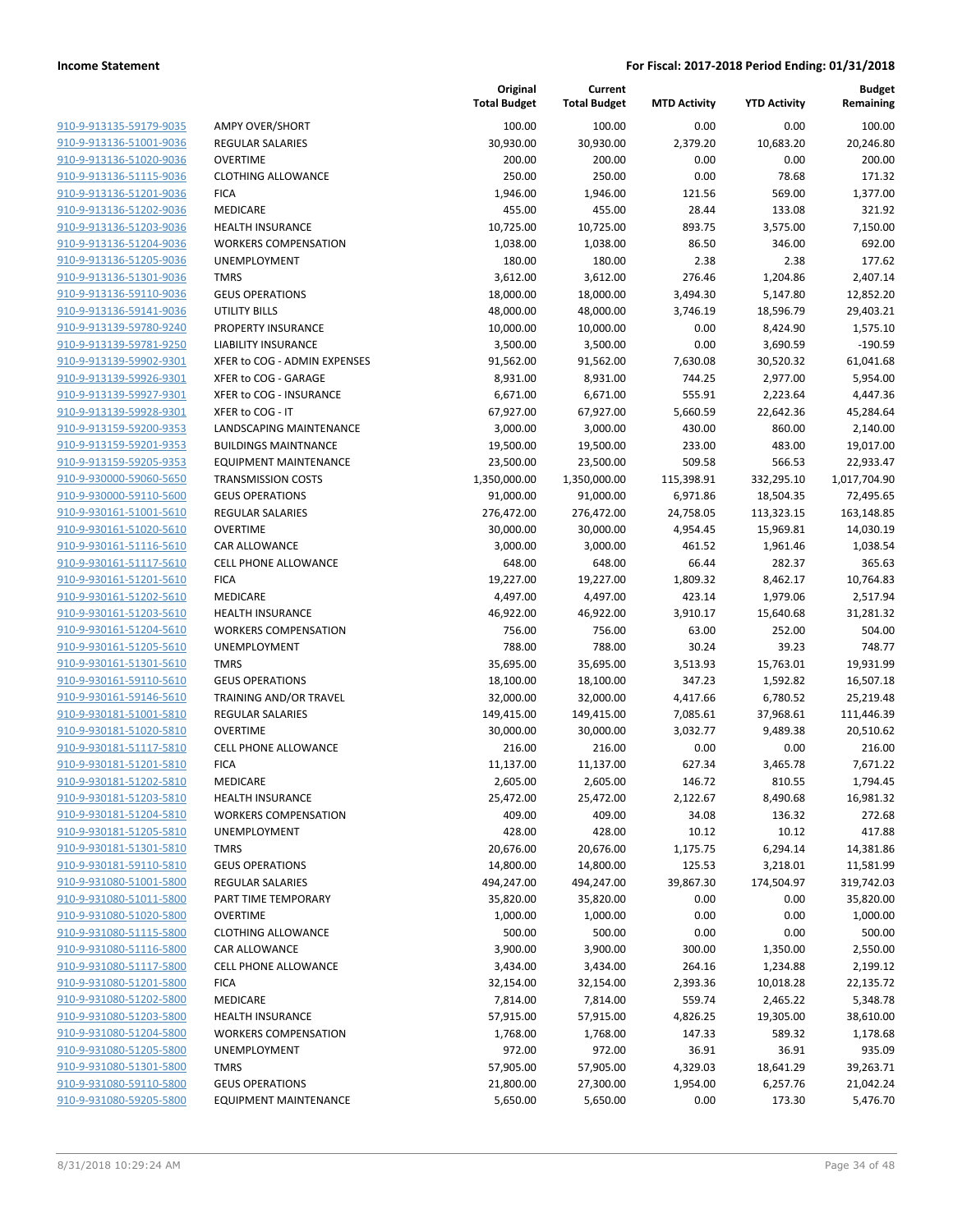| 910-9-931088-51001-5880        |
|--------------------------------|
| 910-9-931088-51201-5880        |
| 910-9-931088-51202-5880        |
| 910-9-931088-51203-5880        |
| 910-9-931088-51204-5880        |
| 910-9-931088-51205-5880        |
| 910-9-931088-51301-5880        |
| 910-9-931088-59110-5880        |
| 910-9-931092-51001-9202        |
| 910-9-931092-51117-9202        |
| 910-9-931092-51201-9202        |
| 910-9-931092-51202-9202        |
| 910-9-931092-51203-9202        |
| 910-9-931092-51204-9202        |
| 910-9-931092-51205-9202        |
| 910-9-931092-51301-9202        |
| 910-9-931092-59110-9212        |
| 910-9-931092-59130-9212        |
| 910-9-931093-59205-9352        |
| 910-9-931099-59391-9900        |
| 910-9-931462-51001-5620        |
| 910-9-931462-51115-5620        |
| 910-9-931462-51117-5620        |
| 910-9-931462-51201-5620        |
| 910-9-931462-51202-5620        |
| 910-9-931462-51203-5620        |
| 910-9-931462-51204-5620        |
| 910-9-931462-51205-5620        |
| 910-9-931462-51301-5620        |
| 910-9-931462-59110-5620        |
| 910-9-931462-59198-5620        |
| 910-9-931462-59199-5620        |
| 910-9-931470-51001-5700        |
| 910-9-931470-51020-5700        |
| 910-9-931470-51115-5700        |
| 910-9-931470-51117-5700        |
| 910-9-931470-51201-5700        |
| 910-9-931470-51202-5700        |
| 910-9-931470-51203-5700        |
| 910-9-931470-51204-5700        |
| 910-9-931470-51205-5700        |
| 910-9-931470-51301-5700        |
| 910-9-931470-59205-5700        |
| 910-9-931470-59253-5700        |
| 910-9-931490-59353-9900        |
| <u>910-9-931491-51001-9911</u> |
| 910-9-931491-51201-9911        |
| 910-9-931491-51202-9911        |
| 910-9-931491-51301-9911        |
| 910-9-931528-51001-5820        |
| 910-9-931528-51115-5820        |
| 910-9-931528-51117-5820        |
| 910-9-931528-51201-5820        |
| 910-9-931528-51202-5820        |
| 910-9-931528-51203-5820        |
| 910-9-931528-51204-5820        |
| 910-9-931528-51205-5820        |
| 910-9-931528-51301-5820        |
| 910-9-931528-59110-5820        |
|                                |

|                         |                                   | Original<br><b>Total Budget</b> | Current<br><b>Total Budget</b> | <b>MTD Activity</b> | <b>YTD Activity</b> | <b>Budget</b><br>Remaining |
|-------------------------|-----------------------------------|---------------------------------|--------------------------------|---------------------|---------------------|----------------------------|
| 910-9-931088-51001-5880 | <b>REGULAR SALARIES</b>           | 82,930.00                       | 82,930.00                      | 6,369.60            | 28,171.20           | 54,758.80                  |
| 910-9-931088-51201-5880 | <b>FICA</b>                       | 5,142.00                        | 5,142.00                       | 351.86              | 1,585.13            | 3,556.87                   |
| 910-9-931088-51202-5880 | <b>MEDICARE</b>                   | 1,202.00                        | 1,202.00                       | 82.28               | 370.71              | 831.29                     |
| 910-9-931088-51203-5880 | <b>HEALTH INSURANCE</b>           | 21,450.00                       | 21,450.00                      | 1,787.50            | 7,150.00            | 14,300.00                  |
| 910-9-931088-51204-5880 | <b>WORKERS COMPENSATION</b>       | 227.00                          | 227.00                         | 18.92               | 75.68               | 151.32                     |
| 910-9-931088-51205-5880 | <b>UNEMPLOYMENT</b>               | 360.00                          | 360.00                         | 6.36                | 6.36                | 353.64                     |
| 910-9-931088-51301-5880 | <b>TMRS</b>                       | 9,545.00                        | 9,545.00                       | 740.14              | 3,177.56            | 6,367.44                   |
| 910-9-931088-59110-5880 | <b>GEUS OPERATIONS</b>            | 4,360.00                        | 4,360.00                       | 31.26               | 126.30              | 4,233.70                   |
| 910-9-931092-51001-9202 | <b>REGULAR SALARIES</b>           | 103,101.00                      | 103,101.00                     | 7,981.27            | 35,770.71           | 67,330.29                  |
| 910-9-931092-51117-9202 | <b>CELL PHONE ALLOWANCE</b>       | 1,632.00                        | 1,632.00                       | 125.54              | 564.93              | 1,067.07                   |
| 910-9-931092-51201-9202 | <b>FICA</b>                       | 6,493.00                        | 6,493.00                       | 460.79              | 2,117.11            | 4,375.89                   |
| 910-9-931092-51202-9202 | <b>MEDICARE</b>                   | 1,519.00                        | 1,519.00                       | 107.76              | 495.13              | 1,023.87                   |
| 910-9-931092-51203-9202 | HEALTH INSURANCE                  | 18,233.00                       | 18,233.00                      | 1,519.42            | 6,077.68            | 12,155.32                  |
| 910-9-931092-51204-9202 | <b>WORKERS COMPENSATION</b>       | 282.00                          | 282.00                         | 23.50               | 94.00               | 188.00                     |
| 910-9-931092-51205-9202 | UNEMPLOYMENT                      | 306.00                          | 306.00                         | 8.10                | 8.10                | 297.90                     |
| 910-9-931092-51301-9202 | <b>TMRS</b>                       | 12,055.00                       | 12,055.00                      | 942.01              | 4,097.98            | 7,957.02                   |
| 910-9-931092-59110-9212 | <b>GEUS OPERATIONS</b>            | 12,500.00                       | 12,500.00                      | 260.14              | 1,311.74            | 11,188.26                  |
| 910-9-931092-59130-9212 | PHONE MANAGEMENT SERVICE          | 66,900.00                       | 66,900.00                      | 5,560.00            | 16,680.00           | 50,220.00                  |
| 910-9-931093-59205-9352 | <b>EQUIPMENT MAINTENANCE - IT</b> | 8,000.00                        | 2,500.00                       | 0.00                | 0.00                | 2,500.00                   |
| 910-9-931099-59391-9900 | FURNITURE & OFFICE EQUIPMENT      | 0.00                            | 0.00                           | 0.00                | 0.00                | 0.00                       |
| 910-9-931462-51001-5620 | <b>REGULAR SALARIES</b>           | 61,763.00                       | 61,763.00                      | 4,904.80            | 22,000.00           | 39,763.00                  |
| 910-9-931462-51115-5620 | <b>CLOTHING ALLOWANCE</b>         | 150.00                          | 150.00                         | 0.00                | 0.00                | 150.00                     |
| 910-9-931462-51117-5620 | <b>CELL PHONE ALLOWANCE</b>       | 480.00                          | 480.00                         | 36.92               | 166.14              | 313.86                     |
| 910-9-931462-51201-5620 | <b>FICA</b>                       | 3,852.00                        | 3,852.00                       | 267.46              | 1,230.84            | 2,621.16                   |
| 910-9-931462-51202-5620 | <b>MEDICARE</b>                   | 905.00                          | 905.00                         | 62.56               | 287.88              | 617.12                     |
| 910-9-931462-51203-5620 | <b>HEALTH INSURANCE</b>           | 5,363.00                        | 5,363.00                       | 446.92              | 1,787.68            | 3,575.32                   |
| 910-9-931462-51204-5620 | <b>WORKERS COMPENSATION</b>       | 1,035.00                        | 1,035.00                       | 86.25               | 345.00              | 690.00                     |
| 910-9-931462-51205-5620 | UNEMPLOYMENT                      | 90.00                           | 90.00                          | 4.94                | 4.94                | 85.06                      |
| 910-9-931462-51301-5620 | <b>TMRS</b>                       | 7,181.00                        | 7,181.00                       | 574.22              | 2,499.90            | 4,681.10                   |
| 910-9-931462-59110-5620 | <b>GEUS OPERATIONS</b>            | 16,420.00                       | 16,420.00                      | 504.77              | 4,923.27            | 11,496.73                  |
| 910-9-931462-59198-5620 | <b>COLOCATION CHARGES</b>         | 9,979.00                        | 9,979.00                       | 9,979.00            | 9,979.00            | 0.00                       |
| 910-9-931462-59199-5620 | <b>LEASE OF DARK FIBER</b>        | 206,520.00                      | 206,520.00                     | 206,520.00          | 206,520.00          | 0.00                       |
| 910-9-931470-51001-5700 | <b>REGULAR SALARIES</b>           | 74,535.00                       | 74,535.00                      | 5,786.40            | 25,966.03           | 48,568.97                  |
| 910-9-931470-51020-5700 | <b>OVERTIME</b>                   | 2,600.00                        | 2,600.00                       | 0.00                | 2,366.36            | 233.64                     |
| 910-9-931470-51115-5700 | <b>CLOTHING ALLOWANCE</b>         | 500.00                          | 500.00                         | 0.00                | 495.68              | 4.32                       |
| 910-9-931470-51117-5700 | <b>CELL PHONE ALLOWANCE</b>       | 432.00                          | 432.00                         | 33.24               | 149.58              | 282.42                     |
| 910-9-931470-51201-5700 | <b>FICA</b>                       | 4,840.00                        | 4,840.00                       | 308.50              | 1,578.58            | 3,261.42                   |
| 910-9-931470-51202-5700 | <b>MEDICARE</b>                   | 1,132.00                        | 1,132.00                       | 72.16               | 369.19              | 762.81                     |
| 910-9-931470-51203-5700 | <b>HEALTH INSURANCE</b>           | 10,725.00                       | 10,725.00                      | 893.75              | 3,575.00            | 7,150.00                   |
| 910-9-931470-51204-5700 | <b>WORKERS COMPENSATION</b>       | 1,226.00                        | 1,226.00                       | 102.17              | 408.68              | 817.32                     |
| 910-9-931470-51205-5700 | <b>UNEMPLOYMENT</b>               | 180.00                          | 180.00                         | 5.82                | 5.82                | 174.18                     |
| 910-9-931470-51301-5700 | <b>TMRS</b>                       | 8,985.00                        | 8,985.00                       | 676.24              | 3,209.89            | 5,775.11                   |
| 910-9-931470-59205-5700 | <b>EQUIPMENT MAINTENANCE</b>      | 4,850.00                        | 4,850.00                       | 62.99               | 117.99              | 4,732.01                   |
| 910-9-931470-59253-5700 | TRANSMISSION SUBSTATION MAINT     | 40,000.00                       | 35,000.00                      | 283.46              | 1,850.96            | 33,149.04                  |
| 910-9-931490-59353-9900 | <b>TRANSMISSION SUBSTATIONS</b>   | 200,000.00                      | 200,000.00                     | 0.00                | 0.00                | 200,000.00                 |
| 910-9-931491-51001-9911 | <b>REGULAR SALARIES</b>           | 5,000.00                        | 5,000.00                       | 0.00                | 0.00                | 5,000.00                   |
| 910-9-931491-51201-9911 | <b>FICA</b>                       | 310.00                          | 310.00                         | 0.00                | 0.00                | 310.00                     |
| 910-9-931491-51202-9911 | <b>MEDICARE</b>                   | 73.00                           | 73.00                          | 0.00                | 0.00                | 73.00                      |
| 910-9-931491-51301-9911 | <b>TMRS</b>                       | 576.00                          | 576.00                         | 0.00                | 0.00                | 576.00                     |
| 910-9-931528-51001-5820 | REGULAR SALARIES                  | 61,763.00                       | 61,763.00                      | 4,904.80            | 22,000.00           | 39,763.00                  |
| 910-9-931528-51115-5820 | <b>CLOTHING ALLOWANCE</b>         | 150.00                          | 150.00                         | 0.00                | 0.00                | 150.00                     |
| 910-9-931528-51117-5820 | <b>CELL PHONE ALLOWANCE</b>       | 480.00                          | 480.00                         | 36.92               | 166.14              | 313.86                     |
| 910-9-931528-51201-5820 | <b>FICA</b>                       | 3,852.00                        | 3,852.00                       | 306.38              | 1,374.27            | 2,477.73                   |
| 910-9-931528-51202-5820 | <b>MEDICARE</b>                   | 905.00                          | 905.00                         | 71.66               | 321.43              | 583.57                     |
| 910-9-931528-51203-5820 | <b>HEALTH INSURANCE</b>           | 5,363.00                        | 5,363.00                       | 446.92              | 1,787.68            | 3,575.32                   |
| 910-9-931528-51204-5820 | <b>WORKERS COMPENSATION</b>       | 1,035.00                        | 1,035.00                       | 86.25               | 345.00              | 690.00                     |
| 910-9-931528-51205-5820 | UNEMPLOYMENT                      | 90.00                           | 90.00                          | 4.06                | 4.06                | 85.94                      |
| 910-9-931528-51301-5820 | <b>TMRS</b>                       | 7,181.00                        | 7,181.00                       | 574.22              | 2,499.90            | 4,681.10                   |
| 910-9-931528-59110-5820 | <b>GEUS OPERATIONS</b>            | 15,700.00                       | 15,700.00                      | 466.29              | 2,876.99            | 12,823.01                  |
|                         |                                   |                                 |                                |                     |                     |                            |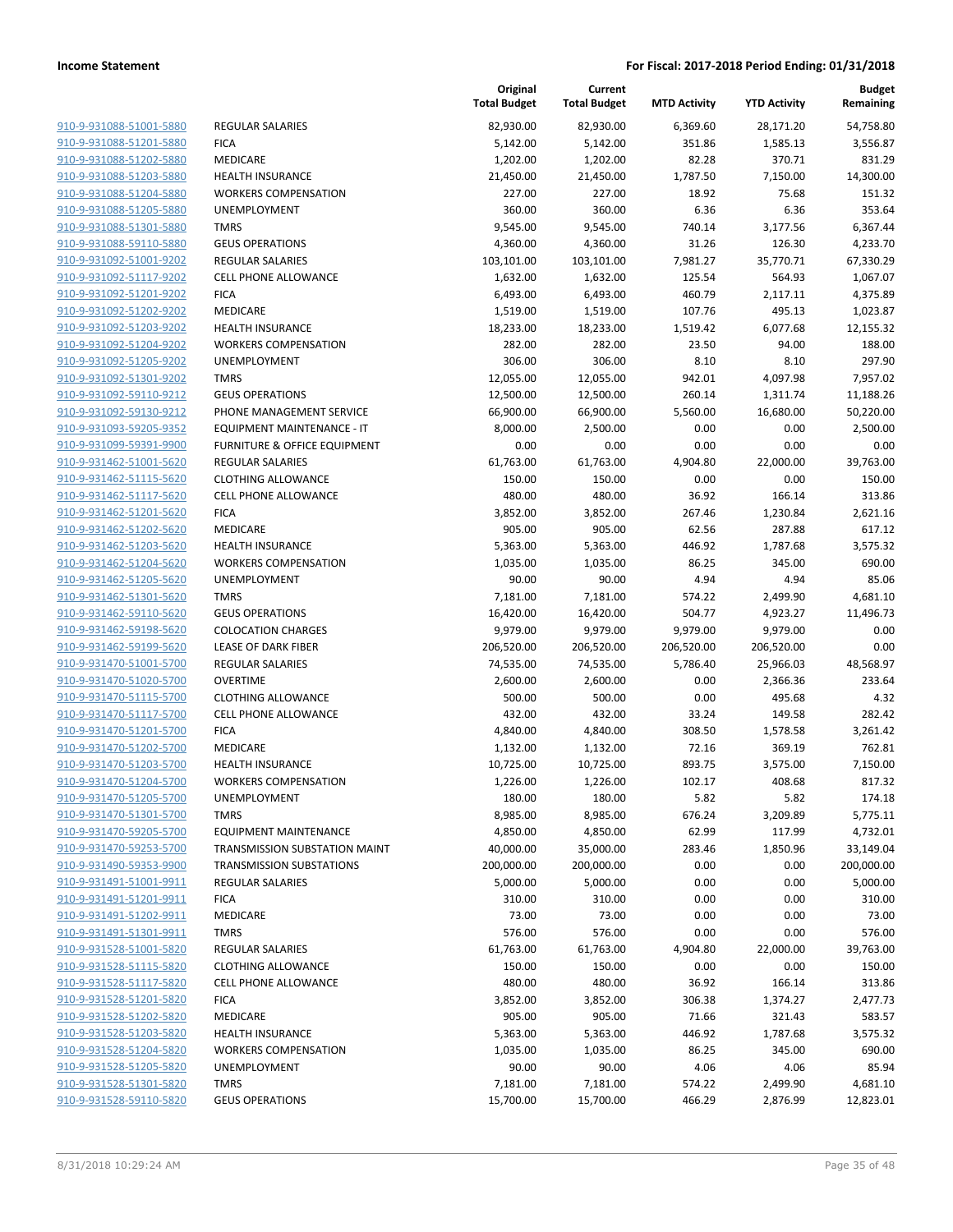|                         |                                      | Original<br><b>Total Budget</b> | Current<br><b>Total Budget</b> | <b>MTD Activity</b> | <b>YTD Activity</b> | <b>Budget</b><br>Remaining |
|-------------------------|--------------------------------------|---------------------------------|--------------------------------|---------------------|---------------------|----------------------------|
| 910-9-931529-51001-5920 | <b>REGULAR SALARIES</b>              | 74,535.00                       | 74,535.00                      | 5,786.40            | 25,966.03           | 48,568.97                  |
| 910-9-931529-51020-5920 | <b>OVERTIME</b>                      | 3,000.00                        | 3,000.00                       | 0.00                | 2,366.36            | 633.64                     |
| 910-9-931529-51115-5920 | <b>CLOTHING ALLOWANCE</b>            | 500.00                          | 500.00                         | 0.00                | 495.68              | 4.32                       |
| 910-9-931529-51117-5920 | <b>CELL PHONE ALLOWANCE</b>          | 432.00                          | 432.00                         | 33.20               | 149.40              | 282.60                     |
| 910-9-931529-51201-5920 | <b>FICA</b>                          | 4,865.00                        | 4,865.00                       | 360.82              | 1,765.88            | 3,099.12                   |
| 910-9-931529-51202-5920 | MEDICARE                             | 1,138.00                        | 1,138.00                       | 84.38               | 412.98              | 725.02                     |
| 910-9-931529-51203-5920 | <b>HEALTH INSURANCE</b>              | 10,725.00                       | 10,725.00                      | 893.75              | 3,575.00            | 7,150.00                   |
| 910-9-931529-51204-5920 | <b>WORKERS COMPENSATION</b>          | 1,226.00                        | 1,226.00                       | 102.17              | 408.68              | 817.32                     |
| 910-9-931529-51205-5920 | UNEMPLOYMENT                         | 180.00                          | 180.00                         | 5.82                | 5.82                | 174.18                     |
| 910-9-931529-51301-5920 | <b>TMRS</b>                          | 9,031.00                        | 9,031.00                       | 676.24              | 3,209.86            | 5,821.14                   |
| 910-9-931529-59205-5920 | <b>EQUIPMENT MAINTENANCE</b>         | 5,950.00                        | 11,584.00                      | 18.22               | 1,999.27            | 9,584.73                   |
| 910-9-931529-59262-5920 | DISTRIBUTION SUBSTATION MAINTENANCE  | 28,000.00                       | 22,366.00                      | 283.46              | 328.46              | 22,037.54                  |
| 910-9-931590-59362-9900 | <b>DISTRIBUTION SUBSTATIONS</b>      | 638,000.00                      | 738,000.00                     | 67,180.25           | 67,180.25           | 670,819.75                 |
| 910-9-931591-51001-9912 | <b>REGULAR SALARIES</b>              | 5,000.00                        | 5,000.00                       | 0.00                | 0.00                | 5,000.00                   |
| 910-9-931591-51201-9912 | <b>FICA</b>                          | 310.00                          | 310.00                         | 0.00                | 0.00                | 310.00                     |
| 910-9-931591-51202-9912 | <b>MEDICARE</b>                      | 73.00                           | 73.00                          | 0.00                | 0.00                | 73.00                      |
| 910-9-931591-51301-9912 | <b>TMRS</b>                          | 576.00                          | 576.00                         | 0.00                | 0.00                | 576.00                     |
| 910-9-932467-51001-5671 | REGULAR SALARIES                     | 65,616.00                       | 65,616.00                      | 4,515.44            | 40,339.27           | 25,276.73                  |
| 910-9-932467-51011-5671 | PART TIME TEMPORARY                  | 35,120.00                       | 35,120.00                      | 0.00                | 0.00                | 35,120.00                  |
| 910-9-932467-51020-5671 | <b>OVERTIME</b>                      | 7,800.00                        | 7,800.00                       | 0.00                | 2,650.67            | 5,149.33                   |
| 910-9-932467-51115-5671 | <b>CLOTHING ALLOWANCE</b>            | 550.00                          | 550.00                         | 0.00                | 533.12              | 16.88                      |
| 910-9-932467-51201-5671 | <b>FICA</b>                          | 6,763.00                        | 6,763.00                       | 262.07              | 2,593.02            | 4,169.98                   |
| 910-9-932467-51202-5671 | MEDICARE                             | 1,582.00                        | 1,582.00                       | 61.29               | 606.43              | 975.57                     |
| 910-9-932467-51203-5671 | <b>HEALTH INSURANCE</b>              | 10,725.00                       | 10,725.00                      | 893.75              | 3,575.00            | 7,150.00                   |
| 910-9-932467-51204-5671 | <b>WORKERS COMPENSATION</b>          | 1,146.00                        | 1,146.00                       | 95.50               | 382.00              | 764.00                     |
| 910-9-932467-51205-5671 | UNEMPLOYMENT                         | 180.00                          | 180.00                         | 4.52                | 4.52                | 175.48                     |
| 910-9-932467-51301-5671 | <b>TMRS</b>                          | 8,514.00                        | 8,514.00                       | 524.70              | 3,012.92            | 5,501.08                   |
| 910-9-932467-59110-5671 | <b>GEUS OPERATIONS</b>               | 16,000.00                       | 16,000.00                      | 4,232.28            | 5,603.42            | 10,396.58                  |
| 910-9-932474-51001-5740 | <b>REGULAR SALARIES</b>              | 65,616.00                       | 65,616.00                      | 5,126.49            | 16,201.36           | 49,414.64                  |
| 910-9-932474-51020-5740 | <b>OVERTIME</b>                      | 7,800.00                        | 7,800.00                       | 560.18              | 1,782.38            | 6,017.62                   |
| 910-9-932474-51115-5740 | <b>CLOTHING ALLOWANCE</b>            | 550.00                          | 550.00                         | 0.00                | 504.43              | 45.57                      |
| 910-9-932474-51201-5740 | <b>FICA</b>                          | 4,586.00                        | 4,586.00                       | 325.54              | 1,017.45            | 3,568.55                   |
| 910-9-932474-51202-5740 | MEDICARE                             | 1,073.00                        | 1,073.00                       | 76.13               | 237.95              | 835.05                     |
| 910-9-932474-51203-5740 | <b>HEALTH INSURANCE</b>              | 10,725.00                       | 10,725.00                      | 893.75              | 3,575.00            | 7,150.00                   |
| 910-9-932474-51204-5740 | <b>WORKERS COMPENSATION</b>          | 1,146.00                        | 1,146.00                       | 95.50               | 382.00              | 764.00                     |
| 910-9-932474-51205-5740 | UNEMPLOYMENT                         | 180.00                          | 180.00                         | 5.68                | 5.68                | 174.32                     |
| 910-9-932474-51301-5740 | <b>TMRS</b>                          | 8,514.00                        | 8,514.00                       | 660.79              | 2,035.61            | 6,478.39                   |
| 910-9-932474-59257-5740 | <b>TRANSMISSION LINE MAINTENANCE</b> | 41,700.00                       | 41,700.00                      | 2,231.46            | 7,003.59            | 34,696.41                  |
| 910-9-932490-59356-9900 | <b>GEUS TRANSMISSION LINES</b>       | 603,495.00                      | 603,495.00                     | 414,956.32          | 564,636.01          | 38,858.99                  |
| 910-9-932491-51001-9913 | <b>REGULAR SALARIES</b>              | 12,000.00                       | 12,000.00                      | 0.00                | 572.72              | 11,427.28                  |
| 910-9-932491-51201-9913 | <b>FICA</b>                          | 744.00                          | 744.00                         | 0.00                | 35.51               | 708.49                     |
| 910-9-932491-51202-9913 | MEDICARE                             | 174.00                          | 174.00                         | 0.00                | 8.30                | 165.70                     |
| 910-9-932491-51301-9913 | <b>TMRS</b>                          | 1,381.00                        | 1,381.00                       | 0.00                | 64.03               | 1,316.97                   |
| 910-9-932500-51001-5801 | <b>REGULAR SALARIES</b>              | 122,803.00                      | 122,803.00                     | 9,446.40            | 42,327.20           | 80,475.80                  |
| 910-9-932500-51115-5801 | <b>CLOTHING ALLOWANCE</b>            | 250.00                          | 250.00                         | 0.00                | 90.75               | 159.25                     |
| 910-9-932500-51117-5801 | <b>CELL PHONE ALLOWANCE</b>          | 636.00                          | 636.00                         | 48.92               | 220.14              | 415.86                     |
| 910-9-932500-51201-5801 | <b>FICA</b>                          | 7,669.00                        | 7,669.00                       | 557.42              | 2,533.04            | 5,135.96                   |
| 910-9-932500-51202-5801 | MEDICARE                             | 1,794.00                        | 1,794.00                       | 130.36              | 592.40              | 1,201.60                   |
| 910-9-932500-51203-5801 | <b>HEALTH INSURANCE</b>              | 10,725.00                       | 10,725.00                      | 893.75              | 3,575.00            | 7,150.00                   |
| 910-9-932500-51204-5801 | <b>WORKERS COMPENSATION</b>          | 1,994.00                        | 1,994.00                       | 166.17              | 664.68              | 1,329.32                   |
| 910-9-932500-51205-5801 | UNEMPLOYMENT                         | 180.00                          | 180.00                         | 9.00                | 9.00                | 171.00                     |
| 910-9-932500-51301-5801 | <b>TMRS</b>                          | 14,237.00                       | 14,237.00                      | 1,103.36            | 4,798.59            | 9,438.41                   |
| 910-9-932500-59110-5801 | <b>GEUS OPERATIONS</b>               | 8,960.00                        | 8,960.00                       | 509.95              | 1,477.74            | 7,482.26                   |
| 910-9-932500-59112-5801 | SAFETY                               | 49,730.00                       | 49,730.00                      | 0.00                | 19,362.92           | 30,367.08                  |
| 910-9-932500-59146-5801 | TRAINING AND/OR TRAVEL               | 27,000.00                       | 27,000.00                      | 1,220.00            | 6,525.00            | 20,475.00                  |
| 910-9-932503-51001-5830 | REGULAR SALARIES                     | 177,243.00                      | 177,243.00                     | 10,329.16           | 50,594.59           | 126,648.41                 |
| 910-9-932503-51020-5830 | <b>OVERTIME</b>                      | 10,500.00                       | 10,500.00                      | 859.64              | 4,253.14            | 6,246.86                   |
| 910-9-932503-51115-5830 | <b>CLOTHING ALLOWANCE</b>            | 1,200.00                        | 1,200.00                       | 0.00                | 1,045.25            | 154.75                     |
| 910-9-932503-51117-5830 | CELL PHONE ALLOWANCE                 | 318.00                          | 318.00                         | 0.00                | 48.92               | 269.08                     |
|                         |                                      |                                 |                                |                     |                     |                            |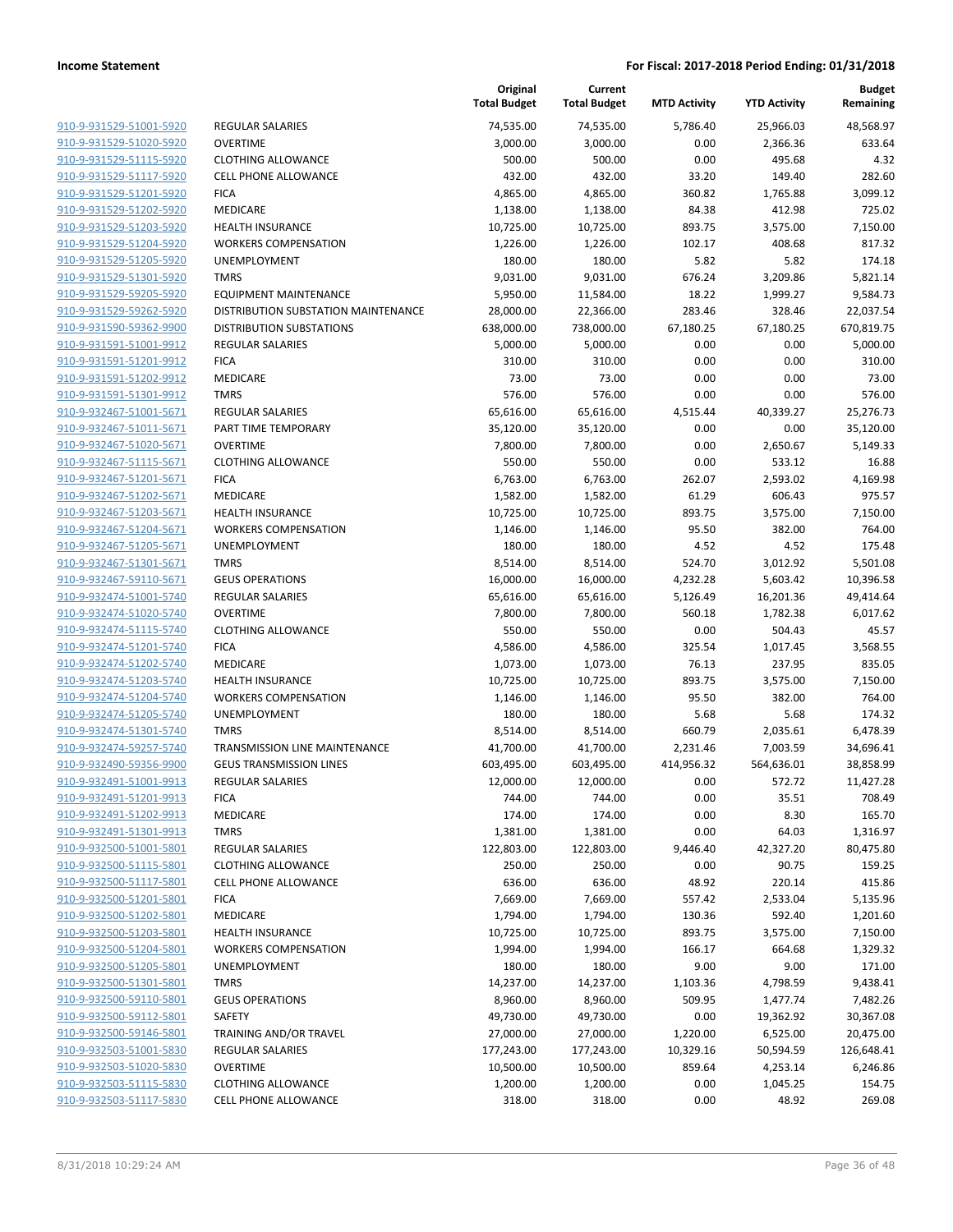|                         |                              | Original<br><b>Total Budget</b> | Current<br><b>Total Budget</b> | <b>MTD Activity</b> | <b>YTD Activity</b> | <b>Budget</b><br>Remaining |
|-------------------------|------------------------------|---------------------------------|--------------------------------|---------------------|---------------------|----------------------------|
| 910-9-932503-51201-5830 | <b>FICA</b>                  | 11,734.00                       | 11,734.00                      | 628.30              | 5,120.15            | 6,613.85                   |
| 910-9-932503-51202-5830 | MEDICARE                     | 2,745.00                        | 2,745.00                       | 146.94              | 1,197.45            | 1,547.55                   |
| 910-9-932503-51203-5830 | <b>HEALTH INSURANCE</b>      | 26,813.00                       | 26,813.00                      | 2,234.42            | 8,937.68            | 17,875.32                  |
| 910-9-932503-51204-5830 | <b>WORKERS COMPENSATION</b>  | 3,129.00                        | 3,129.00                       | 260.75              | 1,043.00            | 2,086.00                   |
| 910-9-932503-51205-5830 | <b>UNEMPLOYMENT</b>          | 450.00                          | 450.00                         | 11.19               | 11.19               | 438.81                     |
| 910-9-932503-51301-5830 | <b>TMRS</b>                  | 21,784.00                       | 21,784.00                      | 1,300.14            | 9,832.34            | 11,951.66                  |
| 910-9-932503-59110-5830 | <b>GEUS OPERATIONS</b>       | 81,000.00                       | 81,000.00                      | 4,286.57            | 14,998.68           | 66,001.32                  |
| 910-9-932504-51001-5840 | REGULAR SALARIES             | 177,243.00                      | 177,243.00                     | 10,329.16           | 50,394.59           | 126,848.41                 |
| 910-9-932504-51020-5840 | <b>OVERTIME</b>              | 10,500.00                       | 10,500.00                      | 859.64              | 4,253.14            | 6,246.86                   |
| 910-9-932504-51115-5840 | <b>CLOTHING ALLOWANCE</b>    | 1,200.00                        | 1,200.00                       | 0.00                | 1,045.25            | 154.75                     |
| 910-9-932504-51117-5840 | <b>CELL PHONE ALLOWANCE</b>  | 318.00                          | 318.00                         | 0.00                | 48.92               | 269.08                     |
| 910-9-932504-51201-5840 | <b>FICA</b>                  | 11,734.00                       | 11,734.00                      | 693.70              | 3,391.19            | 8,342.81                   |
| 910-9-932504-51202-5840 | MEDICARE                     | 2,745.00                        | 2,745.00                       | 162.24              | 793.11              | 1,951.89                   |
| 910-9-932504-51203-5840 | <b>HEALTH INSURANCE</b>      | 26,813.00                       | 26,813.00                      | 2,234.42            | 8,937.68            | 17,875.32                  |
| 910-9-932504-51204-5840 | <b>WORKERS COMPENSATION</b>  | 3,129.00                        | 3,129.00                       | 260.75              | 1,043.00            | 2,086.00                   |
| 910-9-932504-51205-5840 | UNEMPLOYMENT                 | 450.00                          | 450.00                         | 11.19               | 11.19               | 438.81                     |
| 910-9-932504-51301-5840 | <b>TMRS</b>                  | 21,784.00                       | 21,784.00                      | 1,300.14            | 6,164.32            | 15,619.68                  |
| 910-9-932504-59110-5840 | <b>GEUS OPERATIONS</b>       | 72,000.00                       | 72,000.00                      | 4,444.75            | 15,279.96           | 56,720.04                  |
| 910-9-932505-51001-5850 | <b>REGULAR SALARIES</b>      | 1,000.00                        | 1,000.00                       | 0.00                | 0.00                | 1,000.00                   |
| 910-9-932505-51201-5850 | <b>FICA</b>                  | 62.00                           | 62.00                          | 0.00                | 0.00                | 62.00                      |
| 910-9-932505-51202-5850 | <b>MEDICARE</b>              | 15.00                           | 15.00                          | 0.00                | 0.00                | 15.00                      |
| 910-9-932505-51301-5850 | <b>TMRS</b>                  | 115.00                          | 115.00                         | 0.00                | 0.00                | 115.00                     |
| 910-9-932505-59110-5850 | <b>GEUS OPERATIONS</b>       | 500.00                          | 500.00                         | 0.00                | 0.00                | 500.00                     |
| 910-9-932506-51001-5860 | <b>REGULAR SALARIES</b>      | 76,203.00                       | 76,203.00                      | 5,934.08            | 27,432.00           | 48,771.00                  |
| 910-9-932506-51020-5860 | <b>OVERTIME</b>              | 1,000.00                        | 1,000.00                       | 55.50               | 55.50               | 944.50                     |
| 910-9-932506-51115-5860 | <b>CLOTHING ALLOWANCE</b>    | 500.00                          | 500.00                         | 0.00                | 549.68              | $-49.68$                   |
| 910-9-932506-51117-5860 | CELL PHONE ALLOWANCE         | 432.00                          | 432.00                         | 33.22               | 149.49              | 282.51                     |
| 910-9-932506-51201-5860 | <b>FICA</b>                  | 4,845.00                        | 4,845.00                       | 370.08              | 1,718.00            | 3,127.00                   |
| 910-9-932506-51202-5860 | MEDICARE                     | 1,133.00                        | 1,133.00                       | 86.56               | 401.79              | 731.21                     |
| 910-9-932506-51203-5860 | <b>HEALTH INSURANCE</b>      | 10,725.00                       | 10,725.00                      | 893.75              | 3,575.00            | 7,150.00                   |
| 910-9-932506-51204-5860 | <b>WORKERS COMPENSATION</b>  | 1,318.00                        | 1,318.00                       | 109.83              | 439.32              | 878.68                     |
| 910-9-932506-51205-5860 | UNEMPLOYMENT                 | 180.00                          | 180.00                         | 6.02                | 6.02                | 173.98                     |
| 910-9-932506-51301-5860 | <b>TMRS</b>                  | 8,993.00                        | 8,993.00                       | 699.85              | 3,116.31            | 5,876.69                   |
| 910-9-932506-59110-5860 | <b>GEUS OPERATIONS</b>       | 13,800.00                       | 13,800.00                      | 920.91              | 3,343.29            | 10,456.71                  |
| 910-9-932507-51001-5870 | <b>REGULAR SALARIES</b>      | 1,000.00                        | 1,000.00                       | 0.00                | 0.00                | 1,000.00                   |
| 910-9-932507-51201-5870 | <b>FICA</b>                  | 62.00                           | 62.00                          | 0.00                | 0.00                | 62.00                      |
| 910-9-932507-51202-5870 | MEDICARE                     | 15.00                           | 15.00                          | 0.00                | 0.00                | 15.00                      |
| 910-9-932507-51301-5870 | <b>TMRS</b>                  | 115.00                          | 115.00                         | 0.00                | 0.00                | 115.00                     |
| 910-9-932507-59110-5870 | <b>GEUS OPERATIONS</b>       | 400.00                          | 400.00                         | 0.00                | 0.00                | 400.00                     |
| 910-9-932509-59147-5890 | <b>RENT</b>                  | 200.00                          | 200.00                         | 0.00                | 0.00                | 200.00                     |
| 910-9-932510-51001-5900 | <b>REGULAR SALARIES</b>      | 59,779.00                       | 59,779.00                      | 4,598.40            | 20,562.40           | 39,216.60                  |
| 910-9-932510-51020-5900 | <b>OVERTIME</b>              | 10,000.00                       | 10,000.00                      | 246.25              | 3,037.20            | 6,962.80                   |
| 910-9-932510-51102-5900 | <b>BILINGUAL PAY</b>         | 600.00                          | 600.00                         | 46.16               | 207.72              | 392.28                     |
| 910-9-932510-51115-5900 | <b>CLOTHING ALLOWANCE</b>    | 500.00                          | 500.00                         | 0.00                | 480.68              | 19.32                      |
| 910-9-932510-51201-5900 | <b>FICA</b>                  | 4,394.00                        | 4,394.00                       | 256.64              | 1,298.90            | 3,095.10                   |
| 910-9-932510-51202-5900 | <b>MEDICARE</b>              | 1,028.00                        | 1,028.00                       | 60.03               | 303.78              | 724.22                     |
| 910-9-932510-51203-5900 | <b>HEALTH INSURANCE</b>      | 10,725.00                       | 10,725.00                      | 893.75              | 3,575.00            | 7,150.00                   |
| 910-9-932510-51204-5900 | <b>WORKERS COMPENSATION</b>  | 970.00                          | 970.00                         | 80.83               | 323.32              | 646.68                     |
| 910-9-932510-51205-5900 | UNEMPLOYMENT                 | 180.00                          | 180.00                         | 4.89                | 4.89                | 175.11                     |
| 910-9-932510-51301-5900 | <b>TMRS</b>                  | 8,159.00                        | 8,159.00                       | 568.31              | 2,683.17            | 5,475.83                   |
| 910-9-932510-59205-5900 | <b>EQUIPMENT MAINTENANCE</b> | 67,000.00                       | 67,000.00                      | 3,264.09            | 5,678.84            | 61,321.16                  |
| 910-9-932514-51001-5941 | <b>REGULAR SALARIES</b>      | 329,680.00                      | 329,680.00                     | 29,466.67           | 143,125.95          | 186,554.05                 |
| 910-9-932514-51020-5941 | <b>OVERTIME</b>              | 50,000.00                       | 50,000.00                      | 2,400.22            | 17,078.72           | 32,921.28                  |
| 910-9-932514-51102-5941 | <b>BILINGUAL PAY</b>         | 1,200.00                        | 1,200.00                       | 92.32               | 346.20              | 853.80                     |
| 910-9-932514-51115-5941 | <b>CLOTHING ALLOWANCE</b>    | 5,500.00                        | 5,500.00                       | 0.00                | 4,586.23            | 913.77                     |
| 910-9-932514-51201-5941 | <b>FICA</b>                  | 23,955.00                       | 23,955.00                      | 1,842.44            | 9,434.94            | 14,520.06                  |
| 910-9-932514-51202-5941 | MEDICARE                     | 5,603.00                        | 5,603.00                       | 430.90              | 2,206.58            | 3,396.42                   |
| 910-9-932514-51203-5941 | HEALTH INSURANCE             | 128,700.00                      | 128,700.00                     | 10,725.00           | 42,900.00           | 85,800.00                  |
| 910-9-932514-51204-5941 | <b>WORKERS COMPENSATION</b>  | 7,673.00                        | 7,673.00                       | 639.42              | 2,557.68            | 5,115.32                   |
|                         |                              |                                 |                                |                     |                     |                            |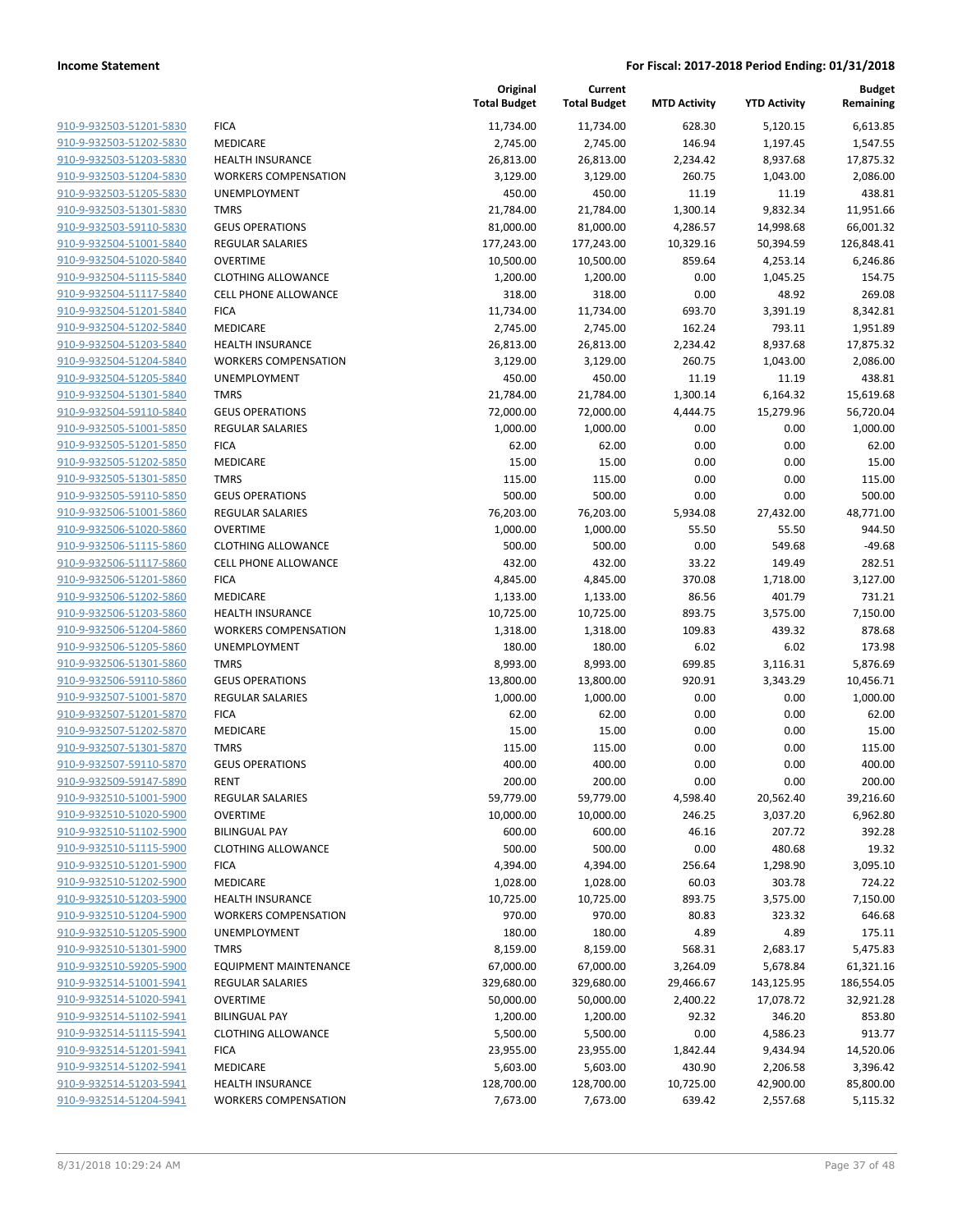|                                                    |                                                             | Original<br><b>Total Budget</b> | Current<br><b>Total Budget</b> | <b>MTD Activity</b> | <b>YTD Activity</b> | <b>Budget</b><br>Remaining |
|----------------------------------------------------|-------------------------------------------------------------|---------------------------------|--------------------------------|---------------------|---------------------|----------------------------|
| 910-9-932514-51205-5941                            | UNEMPLOYMENT                                                | 2,160.00                        | 2,160.00                       | 31.96               | 31.96               | 2,128.04                   |
| 910-9-932514-51301-5941                            | <b>TMRS</b>                                                 | 44,472.00                       | 44,472.00                      | 3,713.67            | 18,079.86           | 26,392.14                  |
| 910-9-932514-51401-5941                            | <b>CONTRA - SALARIES</b>                                    | 0.00                            | 0.00                           | $-2,024.28$         | $-2,024.28$         | 2,024.28                   |
| 910-9-932514-59275-5941                            | POLES, OH, UG & SERVICES MAINTENANCE                        | 188,500.00                      | 188,500.00                     | 9,997.82            | 34,078.24           | 154,421.76                 |
| 910-9-932515-51001-5950                            | <b>REGULAR SALARIES</b>                                     | 5,000.00                        | 5,000.00                       | 0.00                | 0.00                | 5,000.00                   |
| 910-9-932515-51201-5950                            | <b>FICA</b>                                                 | 310.00                          | 310.00                         | 0.00                | 0.00                | 310.00                     |
| 910-9-932515-51202-5950                            | MEDICARE                                                    | 73.00                           | 73.00                          | 0.00                | 0.00                | 73.00                      |
| 910-9-932515-51301-5950                            | <b>TMRS</b>                                                 | 576.00                          | 576.00                         | 0.00                | 0.00                | 576.00                     |
| 910-9-932515-59282-5950                            | TRANSFORMERS MAINTENANCE                                    | 15,000.00                       | 15,000.00                      | 0.00                | 371.00              | 14,629.00                  |
| 910-9-932516-51001-5960                            | <b>REGULAR SALARIES</b>                                     | 18,000.00                       | 18,000.00                      | 480.53              | 2,978.60            | 15,021.40                  |
| 910-9-932516-51020-5960                            | <b>OVERTIME</b>                                             | 1,500.00                        | 1,500.00                       | 54.66               | 1,159.64            | 340.36                     |
| 910-9-932516-51201-5960                            | <b>FICA</b>                                                 | 1,116.00                        | 1,116.00                       | 33.18               | 256.57              | 859.43                     |
| 910-9-932516-51202-5960                            | MEDICARE                                                    | 261.00                          | 261.00                         | 7.76                | 60.01               | 200.99                     |
| 910-9-932516-51205-5960                            | UNEMPLOYMENT                                                | 0.00                            | 0.00                           | 0.53                | 0.53                | $-0.53$                    |
| 910-9-932516-51301-5960                            | <b>TMRS</b>                                                 | 2,072.00                        | 2,072.00                       | 62.18               | 465.01              | 1,606.99                   |
| 910-9-932516-59284-5960                            | ST LIGHTING & SIGNALS MAINTENANCE                           | 5,000.00                        | 5,000.00                       | 211.76              | 1,646.25            | 3,353.75                   |
| 910-9-932517-51001-5970                            | REGULAR SALARIES                                            | 58,507.00                       | 58,507.00                      | 4,372.96            | 20,480.16           | 38,026.84                  |
| 910-9-932517-51020-5970                            | <b>OVERTIME</b>                                             | 500.00                          | 500.00                         | 0.00                | 0.00                | 500.00                     |
| 910-9-932517-51115-5970                            | <b>CLOTHING ALLOWANCE</b>                                   | 500.00                          | 500.00                         | 0.00                | 495.68              | 4.32                       |
| 910-9-932517-51201-5970                            | <b>FICA</b>                                                 | 3,689.00                        | 3,689.00                       | 247.97              | 1,185.97            | 2,503.03                   |
| 910-9-932517-51202-5970                            | <b>MEDICARE</b>                                             | 863.00                          | 863.00                         | 58.00               | 277.38              | 585.62                     |
| 910-9-932517-51203-5970                            | <b>HEALTH INSURANCE</b>                                     | 10,725.00                       | 10,725.00                      | 893.75              | 3,575.00            | 7,150.00                   |
| 910-9-932517-51204-5970                            | <b>WORKERS COMPENSATION</b>                                 | 982.00                          | 982.00                         | 81.83               | 327.32              | 654.68                     |
| 910-9-932517-51205-5970                            | UNEMPLOYMENT                                                | 180.00                          | 180.00                         | 4.37                | 4.37                | 175.63                     |
| 910-9-932517-51301-5970                            | <b>TMRS</b>                                                 | 6,849.00                        | 6,849.00                       | 508.14              | 2,308.94            | 4,540.06                   |
| 910-9-932517-59270-5970                            | <b>METERS MAINTENANCE</b>                                   | 600.00                          | 600.00                         | 0.00                | 0.00                | 600.00                     |
| 910-9-932518-51001-5980                            | REGULAR SALARIES                                            | 2,500.00                        | 2,500.00                       | 228.71              | 1,181.51            | 1,318.49                   |
| 910-9-932518-51020-5980                            | <b>OVERTIME</b>                                             | 0.00                            | 0.00                           | 54.66               | 188.87              | $-188.87$                  |
| 910-9-932518-51201-5980                            | <b>FICA</b>                                                 | 155.00                          | 155.00                         | 17.57               | 84.97               | 70.03                      |
| 910-9-932518-51202-5980                            | MEDICARE                                                    | 36.00                           | 36.00                          | 4.11                | 19.87               | 16.13                      |
| 910-9-932518-51205-5980                            | UNEMPLOYMENT                                                | 0.00                            | 0.00                           | 0.28                | 0.28                | $-0.28$                    |
| 910-9-932518-51301-5980                            | <b>TMRS</b>                                                 | 288.00                          | 288.00                         | 32.93               | 154.42              | 133.58                     |
| 910-9-932518-59288-5980                            | <b>VAPOR LIGHTS MAINTENANCE</b>                             | 200.00                          | 200.00                         | 0.00                | 88.77               | 111.23                     |
| 910-9-932519-51001-5990                            | <b>REGULAR SALARIES</b>                                     | 2,500.00                        | 2,500.00                       | 572.96              | 572.96              | 1,927.04                   |
| 910-9-932519-51201-5990                            | <b>FICA</b>                                                 | 155.00                          | 155.00                         | 35.53               | 35.53               | 119.47                     |
| 910-9-932519-51202-5990                            | MEDICARE                                                    | 36.00                           | 36.00                          | 8.31                | 8.31                | 27.69                      |
| 910-9-932519-51205-5990                            | <b>UNEMPLOYMENT</b>                                         | 0.00                            | 0.00                           | 0.57                | 0.57                | $-0.57$                    |
| 910-9-932519-51301-5990                            | <b>TMRS</b>                                                 | 288.00                          | 288.00                         | 66.58               | 66.58               | 221.42                     |
| 910-9-932590-59364-9900<br>910-9-932590-59365-9900 | <b>POLES</b>                                                | 210,000.00                      | 150,000.00                     | 7,772.62            | 23,119.05           | 126.880.95                 |
|                                                    | OH CONDUCTOR & DEVICES                                      | 80,506.00                       | 80,506.00                      | 29,962.20           | 33,217.96           | 47,288.04                  |
| 910-9-932590-59366-9900                            | <b>UG CONDUIT</b>                                           | 45,000.00                       | 45,000.00                      | 6,088.60            | 13,519.49           | 31,480.51                  |
| 910-9-932590-59367-9900<br>910-9-932590-59368-9900 | UG CONDUCTOR & DEVICES                                      | 95,000.00                       | 95,000.00                      | 9,615.72            | 15,050.32           | 79,949.68                  |
|                                                    | <b>TRANSFORMERS &amp; CAPACITORS</b>                        | 175,000.00                      | 135,000.00                     | $-7,554.94$         | $-31,368.97$        | 166,368.97                 |
| 910-9-932590-59369-9900                            | <b>SERVICE CONNECTIONS</b>                                  | 35,000.00                       | 35,000.00                      | 0.00                | 0.00                | 35,000.00                  |
| 910-9-932590-59370-9900                            | <b>METERS</b>                                               | 80,000.00                       | 80,000.00                      | 15,750.00           | 17,920.44           | 62,079.56                  |
| 910-9-932590-59371-9900<br>910-9-932590-59375-9900 | <b>VAPOR LIGHTS</b><br><b>STREET LIGHTING &amp; SIGNALS</b> | 5,000.00                        | 5,000.00                       | 289.65              | 788.58              | 4,211.42                   |
| 910-9-932590-59392-9900                            | <b>TRANSPORTATION EQUIPMENT</b>                             | 5,000.00                        | 5,000.00                       | 177.73              | 1,120.38            | 3,879.62                   |
| 910-9-932591-51001-9914                            | <b>REGULAR SALARIES</b>                                     | 443,011.00                      | 443,011.00<br>30,000.00        | 0.00                | 253,011.00          | 190,000.00                 |
| 910-9-932591-51020-9914                            | <b>OVERTIME</b>                                             | 30,000.00                       |                                | 3,703.61            | 12,313.16           | 17,686.84                  |
| 910-9-932591-51201-9914                            | <b>FICA</b>                                                 | 0.00                            | 0.00                           | 1,410.00            | 1,410.00            | $-1,410.00$                |
| 910-9-932591-51202-9914                            | MEDICARE                                                    | 1,860.00                        | 1,860.00                       | 317.05              | 855.38              | 1,004.62                   |
|                                                    |                                                             | 435.00                          | 435.00                         | 74.15               | 200.05              | 234.95                     |
| 910-9-932591-51205-9914                            | UNEMPLOYMENT                                                | 0.00                            | 0.00                           | 5.12                | 5.12                | $-5.12$                    |
| 910-9-932591-51301-9914                            | <b>TMRS</b>                                                 | 3,453.00                        | 3,453.00                       | 594.20              | 1,564.95            | 1,888.05                   |
| 910-9-932592-51001-9915                            | <b>REGULAR SALARIES</b>                                     | 55,000.00                       | 55,000.00                      | 10,600.32           | 18,181.81           | 36,818.19                  |
| 910-9-932592-51020-9915                            | <b>OVERTIME</b>                                             | 0.00                            | 0.00                           | 1,873.57            | 2,215.90            | $-2,215.90$                |
| 910-9-932592-51201-9915                            | <b>FICA</b>                                                 | 3,410.00                        | 3,410.00                       | 774.90              | 1,269.12            | 2,140.88                   |
| 910-9-932592-51202-9915                            | MEDICARE                                                    | 798.00                          | 798.00                         | 181.23              | 296.81              | 501.19                     |
| 910-9-932592-51205-9915                            | UNEMPLOYMENT                                                | 0.00                            | 0.00                           | 12.50               | 12.50               | $-12.50$                   |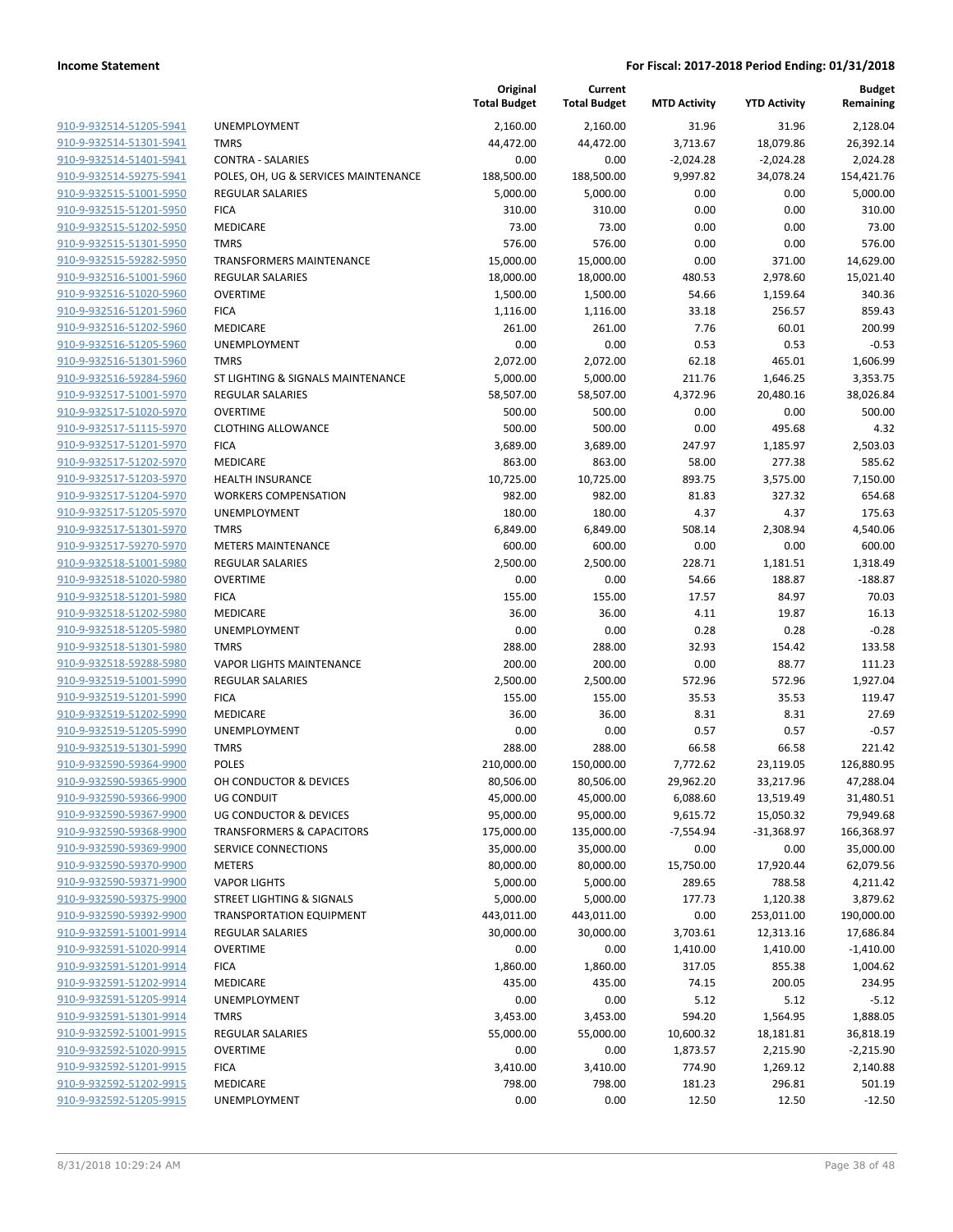| 910-9-932592-51301-9915                            |
|----------------------------------------------------|
| 910-9-932593-51001-9916                            |
| 910-9-932593-51020-9916                            |
| 910-9-932593-51201-9916                            |
| 910-9-932593-51202-9916                            |
| 910-9-932593-51205-9916                            |
| <u>910-9-932593-51301-9916</u>                     |
| <u>910-9-932594-51001-9917</u>                     |
| 910-9-932594-51020-9917                            |
| 910-9-932594-51201-9917                            |
| 910-9-932594-51202-9917                            |
| <u>910-9-932594-51205-9917</u>                     |
| 910-9-932594-51301-9917                            |
| 910-9-932595-51001-9918                            |
| 910-9-932595-51020-9918                            |
| 910-9-932595-51201-9918                            |
| <u>910-9-932595-51202-9918</u>                     |
| 910-9-932595-51301-9918                            |
| 910-9-932596-51001-9919                            |
|                                                    |
| 910-9-932596-51201-9919                            |
| 910-9-932596-51202-9919                            |
| <u>910-9-932596-51205-9919</u>                     |
| 910-9-932596-51301-9919                            |
| 910-9-932597-51001-9920                            |
| 910-9-932597-51020-9920                            |
| <u>910-9-932597-51201-9920</u>                     |
| <u>910-9-932597-51202-9920</u>                     |
| <u>910-9-932597-51205-9920</u>                     |
| 910-9-932597-51301-9920                            |
| 910-9-932598-51001-9921                            |
| 910-9-932598-51201-9921                            |
| 910-9-932598-51202-9921                            |
| <u>910-9-932598-51205-9921</u>                     |
| 910-9-932598-51301-9921                            |
| 910-9-932599-51001-9922                            |
| 910-9-932599-51201-9922                            |
| 910-9-932599-51202-9922                            |
| 910-9-932599-51301-9922                            |
| 910-9-970000-51801-9260                            |
| 910-9-970000-59701-9040                            |
| <u>910-9-970000-59703-4030</u>                     |
| 910-9-970000-59720-9705                            |
| 910-9-970000-59730-9250                            |
| 910-9-970000-59731-9250                            |
| 910-9-970000-59732-9250                            |
| 910-9-970000-59734-4210                            |
| 910-9-970000-59750-9260                            |
| 910-9-970000-59770-9997                            |
| 910-9-970000-59771-9997                            |
| 910-9-970000-59780-9240                            |
| 910-9-970000-59781-9250                            |
| 910-9-970000-59790-9970                            |
| 910-9-980000-59841-4280                            |
| 910-9-990000-59901-9270                            |
| 910-9-990000-59902-9200                            |
| 910-9-990000-59903-4082                            |
| <u>910-9-990000-59912-9999</u>                     |
|                                                    |
| 910-9-990000-59926-9330<br>910-9-990000-59927-9200 |
|                                                    |

|                         |                              | Original<br><b>Total Budget</b> | Current<br><b>Total Budget</b> | <b>MTD Activity</b> | <b>YTD Activity</b> | <b>Budget</b><br>Remaining |
|-------------------------|------------------------------|---------------------------------|--------------------------------|---------------------|---------------------|----------------------------|
| 910-9-932592-51301-9915 | <b>TMRS</b>                  | 6,331.00                        | 6,331.00                       | 1,452.29            | 2,343.49            | 3,987.51                   |
| 910-9-932593-51001-9916 | <b>REGULAR SALARIES</b>      | 32,500.00                       | 32,500.00                      | 2,083.39            | 27,830.21           | 4,669.79                   |
| 910-9-932593-51020-9916 | <b>OVERTIME</b>              | 0.00                            | 0.00                           | 305.55              | 1,645.07            | $-1,645.07$                |
| 910-9-932593-51201-9916 | <b>FICA</b>                  | 2,015.00                        | 2,015.00                       | 148.11              | 1,831.83            | 183.17                     |
| 910-9-932593-51202-9916 | <b>MEDICARE</b>              | 471.00                          | 471.00                         | 34.64               | 428.42              | 42.58                      |
| 910-9-932593-51205-9916 | <b>UNEMPLOYMENT</b>          | 0.00                            | 0.00                           | 2.39                | 2.39                | $-2.39$                    |
| 910-9-932593-51301-9916 | <b>TMRS</b>                  | 3,741.00                        | 3,741.00                       | 277.58              | 3,313.72            | 427.28                     |
| 910-9-932594-51001-9917 | <b>REGULAR SALARIES</b>      | 32,500.00                       | 32,500.00                      | 814.32              | 9,005.79            | 23,494.21                  |
| 910-9-932594-51020-9917 | <b>OVERTIME</b>              | 0.00                            | 0.00                           | 0.00                | 651.49              | $-651.49$                  |
| 910-9-932594-51201-9917 | <b>FICA</b>                  | 2,015.00                        | 2,015.00                       | 50.49               | 603.05              | 1,411.95                   |
| 910-9-932594-51202-9917 | <b>MEDICARE</b>              | 471.00                          | 471.00                         | 11.81               | 141.03              | 329.97                     |
| 910-9-932594-51205-9917 | <b>UNEMPLOYMENT</b>          | 3,741.00                        | 3,741.00                       | 0.81                | 0.81                | 3,740.19                   |
| 910-9-932594-51301-9917 | <b>TMRS</b>                  | 0.00                            | 0.00                           | 94.62               | 1,090.99            | $-1,090.99$                |
| 910-9-932595-51001-9918 | <b>REGULAR SALARIES</b>      | 10,000.00                       | 10,000.00                      | 0.00                | 608.71              | 9,391.29                   |
| 910-9-932595-51020-9918 | <b>OVERTIME</b>              | 0.00                            | 0.00                           | 0.00                | 108.08              | $-108.08$                  |
| 910-9-932595-51201-9918 | <b>FICA</b>                  | 620.00                          | 620.00                         | 0.00                | 44.43               | 575.57                     |
| 910-9-932595-51202-9918 | MEDICARE                     | 145.00                          | 145.00                         | 0.00                | 10.39               | 134.61                     |
| 910-9-932595-51301-9918 | <b>TMRS</b>                  | 1,151.00                        | 1,151.00                       | 0.00                | 80.13               | 1,070.87                   |
| 910-9-932596-51001-9919 | <b>REGULAR SALARIES</b>      | 5,000.00                        | 5,000.00                       | 192.20              | 1,225.76            | 3,774.24                   |
| 910-9-932596-51201-9919 | <b>FICA</b>                  | 310.00                          | 310.00                         | 11.92               | 76.00               | 234.00                     |
| 910-9-932596-51202-9919 | <b>MEDICARE</b>              | 73.00                           | 73.00                          | 2.79                | 17.77               | 55.23                      |
| 910-9-932596-51205-9919 | <b>UNEMPLOYMENT</b>          | 0.00                            | 0.00                           | 0.19                | 0.19                | $-0.19$                    |
| 910-9-932596-51301-9919 | <b>TMRS</b>                  | 576.00                          | 576.00                         | 22.33               | 137.87              | 438.13                     |
| 910-9-932597-51001-9920 | <b>REGULAR SALARIES</b>      | 7,000.00                        | 7,000.00                       | 460.05              | 1,694.15            | 5,305.85                   |
| 910-9-932597-51020-9920 | <b>OVERTIME</b>              | 0.00                            | 0.00                           | 163.98              | 402.29              | $-402.29$                  |
| 910-9-932597-51201-9920 | <b>FICA</b>                  | 434.00                          | 434.00                         | 38.69               | 129.99              | 304.01                     |
| 910-9-932597-51202-9920 | MEDICARE                     | 102.00                          | 102.00                         | 9.05                | 30.41               | 71.59                      |
| 910-9-932597-51205-9920 | UNEMPLOYMENT                 | 0.00                            | 0.00                           | 0.62                | 0.62                | $-0.62$                    |
| 910-9-932597-51301-9920 | <b>TMRS</b>                  | 806.00                          | 806.00                         | 72.51               | 237.10              | 568.90                     |
| 910-9-932598-51001-9921 | <b>REGULAR SALARIES</b>      | 1,500.00                        | 1,500.00                       | 53.03               | 199.47              | 1,300.53                   |
| 910-9-932598-51201-9921 | <b>FICA</b>                  | 93.00                           | 93.00                          | 3.29                | 12.37               | 80.63                      |
| 910-9-932598-51202-9921 | MEDICARE                     | 22.00                           | 22.00                          | 0.77                | 2.89                | 19.11                      |
| 910-9-932598-51205-9921 | UNEMPLOYMENT                 | 0.00                            | 0.00                           | 0.05                | 0.05                | $-0.05$                    |
| 910-9-932598-51301-9921 | <b>TMRS</b>                  | 173.00                          | 173.00                         | 6.16                | 22.51               | 150.49                     |
| 910-9-932599-51001-9922 | <b>REGULAR SALARIES</b>      | 1,500.00                        | 1,500.00                       | 0.00                | 0.00                | 1,500.00                   |
| 910-9-932599-51201-9922 | <b>FICA</b>                  | 93.00                           | 93.00                          | 0.00                | 0.00                | 93.00                      |
| 910-9-932599-51202-9922 | <b>MEDICARE</b>              | 22.00                           | 22.00                          | 0.00                | 0.00                | 22.00                      |
| 910-9-932599-51301-9922 | <b>TMRS</b>                  | 173.00                          | 173.00                         | 0.00                | 0.00                | 173.00                     |
| 910-9-970000-51801-9260 | PENSION EXPENSE              | 100,000.00                      | 100,000.00                     | 0.00                | 0.00                | 100,000.00                 |
| 910-9-970000-59701-9040 | <b>BAD DEBT</b>              | 110,000.00                      | 110,000.00                     | 0.00                | 0.00                | 110,000.00                 |
| 910-9-970000-59703-4030 | DEPRECIATION EXPENSE         | 2,960,000.00                    | 2,960,000.00                   | 0.00                | 0.00                | 2,960,000.00               |
| 910-9-970000-59720-9705 | <b>BANK FEES</b>             | 25,000.00                       | 25,000.00                      | 827.90              | 1,627.35            | 23,372.65                  |
| 910-9-970000-59730-9250 | <b>INVENTORY LOSS/GAIN</b>   | 1,000.00                        | 1,000.00                       | 0.00                | 0.00                | 1,000.00                   |
| 910-9-970000-59731-9250 | <b>GASOLINE LOSSES/GAINS</b> | 1,000.00                        | 1,000.00                       | 0.00                | 478.22              | 521.78                     |
| 910-9-970000-59732-9250 | FUEL OIL LOSSES/GAINS        | 3,000.00                        | 3,000.00                       | 0.00                | 0.00                | 3,000.00                   |
| 910-9-970000-59734-4210 | ASSET DISPOSAL LOSSES/GAINS  | 1,000.00                        | 1,000.00                       | 0.00                | 0.00                | 1,000.00                   |
| 910-9-970000-59750-9260 | <b>ACCRUED PTO PAY</b>       | 125,000.00                      | 125,000.00                     | 21,578.84           | 74,593.15           | 50,406.85                  |
| 910-9-970000-59770-9997 | CONTINGENCY                  | 250,000.00                      | 250,000.00                     | 0.00                | 0.00                | 250,000.00                 |
| 910-9-970000-59771-9997 | PAYROLL CONTINGENCY          | 75,262.00                       | 75,262.00                      | 0.00                | 0.00                | 75,262.00                  |
| 910-9-970000-59780-9240 | PROPERTY INSURANCE           | 150,000.00                      | 150,000.00                     | 0.00                | 150,015.55          | $-15.55$                   |
| 910-9-970000-59781-9250 | <b>LIABILITY INSURANCE</b>   | 60,000.00                       | 60,000.00                      | 0.00                | 66,111.46           | $-6,111.46$                |
| 910-9-970000-59790-9970 | CAPITALIZED                  | $-2,894,757.00$                 | $-2,894,757.00$                | 0.00                | 0.00                | $-2,894,757.00$            |
| 910-9-980000-59841-4280 | AMORTIZATION OF DISCOUNT     | $-42,051.00$                    | $-42,051.00$                   | 0.00                | 0.00                | $-42,051.00$               |
| 910-9-990000-59901-9270 | XFER to COG - FRANCHISE FEES | 2,470,827.00                    | 2,470,827.00                   | 573,243.33          | 573,243.33          | 1,897,583.67               |
| 910-9-990000-59902-9200 | XFER to COG- ADMIN EXPENSES  | 220,157.00                      | 220,157.00                     | 18,346.42           | 73,385.68           | 146,771.32                 |
| 910-9-990000-59903-4082 | XFER to COG - PILOT          | 317,221.00                      | 317,221.00                     | 317,221.00          | 317,221.00          | 0.00                       |
| 910-9-990000-59912-9999 | XFER TO 912 - DEBT SERVICE   | 3,820,380.00                    | 3,820,380.00                   | 320,000.00          | 1,280,000.00        | 2,540,380.00               |
| 910-9-990000-59926-9330 | XFER to COG - GARAGE         | 69,365.00                       | 69,365.00                      | 5,780.42            | 23,121.68           | 46,243.32                  |
| 910-9-990000-59927-9200 | XFER to COG - INSURANCE      | 19,775.00                       | 19,775.00                      | 1,647.92            | 6,591.68            | 13,183.32                  |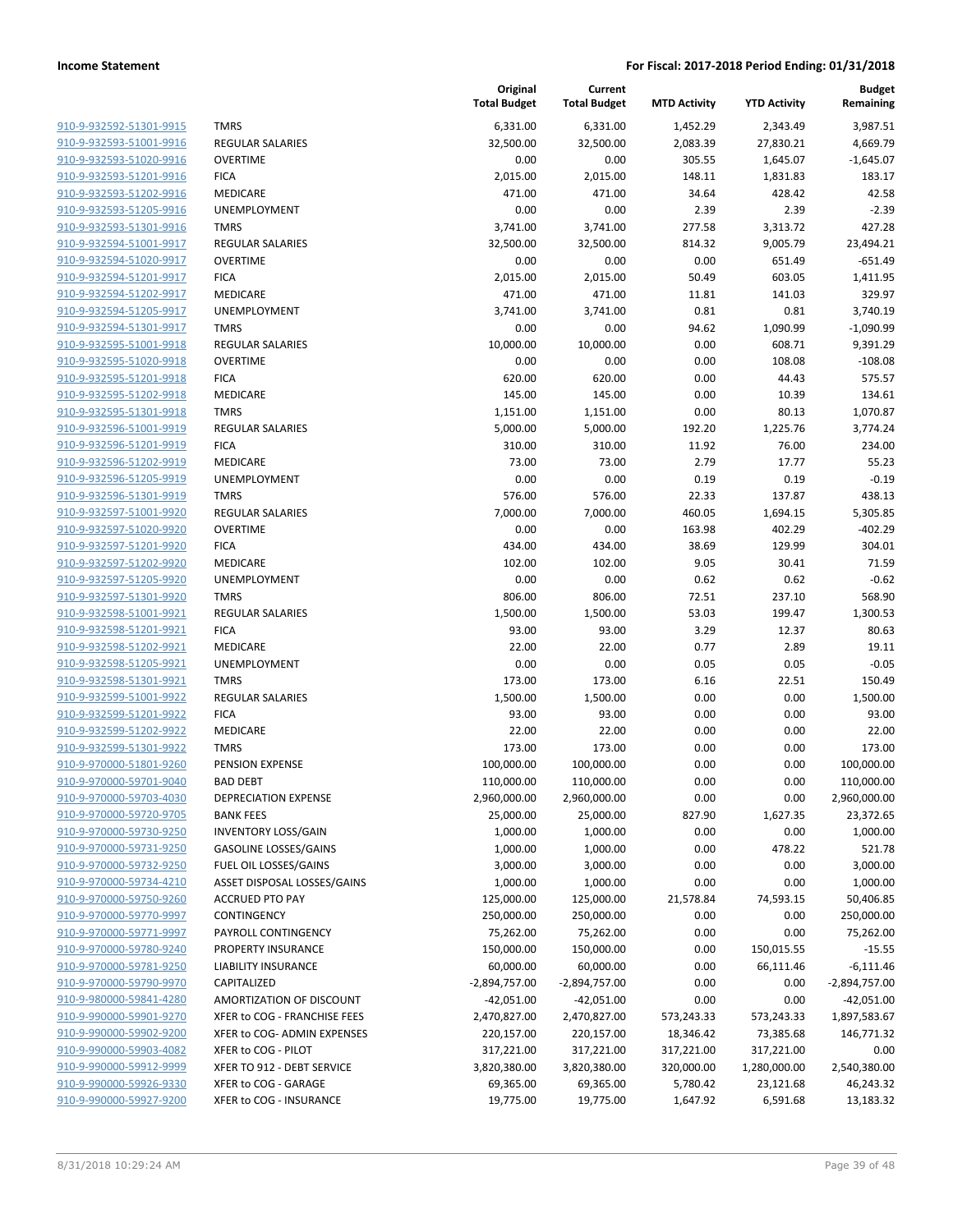|                                               |                                                        | Original<br><b>Total Budget</b> | Current<br><b>Total Budget</b> | <b>MTD Activity</b> | <b>YTD Activity</b> | <b>Budget</b><br>Remaining |
|-----------------------------------------------|--------------------------------------------------------|---------------------------------|--------------------------------|---------------------|---------------------|----------------------------|
| 910-9-990000-59928-9200                       | XFER to COG - IT                                       | 29,129.00                       | 29,129.00                      | 2,427.42            | 9,709.68            | 19,419.32                  |
| 910-9-990000-59930-9270                       | <b>XFER to GBOD</b>                                    | 494,165.00                      | 494,165.00                     | 114,648.67          | 114,648.67          | 379,516.33                 |
|                                               | <b>Expense Total:</b>                                  | 60,559,922.00                   | 60,559,922.00                  | 5,555,640.15        | 16,700,254.72       | 43,859,667.28              |
|                                               | Fund: 910 - ELECTRIC OPERATING FUND Surplus (Deficit): | -234,580.00                     | -234,580.00                    | -914,022.87         | 607,573.39          | $-842, 153.39$             |
| Fund: 911 - ELECTRIC DEBT REDUCTION           |                                                        |                                 |                                |                     |                     |                            |
| Revenue                                       |                                                        |                                 |                                |                     |                     |                            |
| 911-9-000000-49801-4190                       | <b>INTEREST INCOME</b>                                 | 850.00                          | 850.00                         | $-803.24$           | $-760.36$           | 1,610.36                   |
|                                               | <b>Revenue Total:</b>                                  | 850.00                          | 850.00                         | -803.24             | $-760.36$           | 1,610.36                   |
|                                               | Fund: 911 - ELECTRIC DEBT REDUCTION Total:             | 850.00                          | 850.00                         | $-803.24$           | $-760.36$           | 1,610.36                   |
| <b>Fund: 912 - ELECTRIC DEBT SERVICE</b>      |                                                        |                                 |                                |                     |                     |                            |
| Revenue                                       |                                                        |                                 |                                |                     |                     |                            |
| 912-9-000000-49710-4999                       | TRANFSER FROM GEUS 910 - ELECTRIC OP                   | 3,840,000.00                    | 3,840,000.00                   | 320,000.00          | 1,280,000.00        | 2,560,000.00               |
|                                               | <b>Revenue Total:</b>                                  | 3,840,000.00                    | 3,840,000.00                   | 320,000.00          | 1,280,000.00        | 2,560,000.00               |
| Expense                                       |                                                        |                                 |                                |                     |                     |                            |
| 912-9-980000-59801-9800                       | PAYING AGENT FEES                                      | 1,000.00                        | 1,000.00                       | 0.00                | 0.00                | 1,000.00                   |
| 912-9-980000-59810-9800                       | ARBITRAGE                                              | 5,000.00                        | 5,000.00                       | 0.00                | 4,800.00            | 200.00                     |
| 912-9-980000-59811-9800                       | <b>CONTINUING DISCLOSURE</b>                           | 1,000.00                        | 1,000.00                       | 0.00                | 0.00                | 1,000.00                   |
| 912-9-980000-59820-9800                       | <b>SURETY BOND</b>                                     | 700.00                          | 700.00                         | 0.00                | 0.00                | 700.00                     |
| 912-9-980000-59852-9800                       | PRINCIPAL 2008 ISSUE                                   | 490,000.00                      | 490,000.00                     | 0.00                | 0.00                | 490,000.00                 |
| 912-9-980000-59853-4270                       | <b>INTEREST 2008 ISSUE</b>                             | 688,213.00                      | 688,213.00                     | 0.00                | 0.00                | 688,213.00                 |
| 912-9-980000-59857-4270                       | INTEREST 2010 ISSUE                                    | 2,585,790.00                    | 2,585,790.00                   | 0.00                | 0.00                | 2,585,790.00               |
| 912-9-980000-59859-4270                       | Interest on 2015 Tax Exempt                            | 41,844.00                       | 41,844.00                      | 0.00                | 0.00                | 41,844.00                  |
| 912-9-980000-59861-4270                       | Interest on 2015 Taxable                               | 21,333.00                       | 21,333.00                      | 0.00                | 0.00                | 21,333.00                  |
|                                               | <b>Expense Total:</b>                                  | 3,834,880.00                    | 3,834,880.00                   | 0.00                | 4,800.00            | 3,830,080.00               |
|                                               | Fund: 912 - ELECTRIC DEBT SERVICE Surplus (Deficit):   | 5,120.00                        | 5,120.00                       | 320,000.00          | 1,275,200.00        | $-1,270,080.00$            |
| <b>Fund: 913 - ELECTRIC CONSTRUCTION FUND</b> |                                                        |                                 |                                |                     |                     |                            |
| Revenue                                       |                                                        |                                 |                                |                     |                     |                            |
| 913-9-000000-49801-4190                       | <b>INTEREST INCOME</b>                                 | 125.00                          | 125.00                         | $-26.81$            | $-25.38$            | 150.38                     |
|                                               | <b>Revenue Total:</b>                                  | 125.00                          | 125.00                         | $-26.81$            | $-25.38$            | 150.38                     |
|                                               | Fund: 913 - ELECTRIC CONSTRUCTION FUND Total:          | 125.00                          | 125.00                         | $-26.81$            | $-25.38$            | 150.38                     |
| Fund: 950 - CABLE / INTERNET                  |                                                        |                                 |                                |                     |                     |                            |
| Revenue                                       |                                                        |                                 |                                |                     |                     |                            |
| 950-9-000000-48001-3950                       | <b>CABLE REVENUES</b>                                  | 2,807,984.00                    | 2,807,984.00                   | 228,942.37          | 911,423.24          | 1,896,560.76               |
| 950-9-000000-48002-3950                       | MOVIE PAY-PER-VIEW                                     | 0.00                            | 0.00                           | 23.70               | 23.70               | $-23.70$                   |
| 950-9-000000-48003-3950                       | SET-TOP                                                | 163,056.00                      | 163,056.00                     | 14,118.48           | 56,281.77           | 106,774.23                 |
| 950-9-000000-48030-3950                       | <b>CONTRACT CHANNELS</b>                               | 9,600.00                        | 9,600.00                       | 800.00              | 3,200.00            | 6,400.00                   |
| 950-9-000000-48040-3950                       | <b>BROADCASTS</b>                                      | 300.00                          | 300.00                         | 75.00               | 350.00              | $-50.00$                   |
| 950-9-000000-48101-3950                       | <b>INTERNET REVENUES</b>                               | 2,562,527.00                    | 2,562,527.00                   | 200,198.81          | 817,490.29          | 1,745,036.71               |
| 950-9-000000-48102-3950                       | COLOCATION                                             | 120,000.00                      | 120,000.00                     | 0.00                | 0.00                | 120,000.00                 |
| 950-9-000000-48201-3950                       | LATE CHARGES                                           | 80,000.00                       | 80,000.00                      | 6,678.94            | 25,551.36           | 54,448.64                  |
| 950-9-000000-48202-3950                       | <b>SERVICE CHARGES</b>                                 | 62,050.00                       | 62,050.00                      | 5,794.60            | 22,610.72           | 39,439.28                  |
| 950-9-000000-48203-3950                       | LOST/DAMAGED EQUIPMENT                                 | 30,000.00                       | 30,000.00                      | 2,835.00            | 10,892.37           | 19,107.63                  |
| 950-9-000000-48301-3950                       | TRANSFER TO COG                                        | 291,776.00                      | 291,776.00                     | 22,498.46           | 87,230.84           | 204,545.16                 |
| 950-9-000000-48307-3950                       | <b>TRANSFER TO GBOD</b>                                | 58,355.00                       | 58,355.00                      | 4,499.63            | 17,447.64           | 40,907.36                  |
| 950-9-000000-48434-3950                       | <b>CHANNEL 34</b>                                      | 2,000.00                        | 2,000.00                       | 100.00              | 717.81              | 1,282.19                   |
| 950-9-000000-48488-3950                       | AD INSERTIONS                                          | 50,000.00                       | 50,000.00                      | 3,007.36            | 12,914.30           | 37,085.70                  |
| 950-9-000000-48498-3950                       | PRODUCTION REVENUES                                    | 50.00                           | 50.00                          | 0.00                | 40.00               | 10.00                      |
| 950-9-000000-48501-3950                       | <b>CUSTOMER AID TO CONSTRUCTION</b>                    | 50.00                           | 50.00                          | 0.00                | 7,652.99            | $-7,602.99$                |
| 950-9-000000-48502-3950                       | OTHER REIMBURSEMENTS                                   | 1,500.00                        | 1,500.00                       | 0.00                | 0.00                | 1,500.00                   |
| 950-9-000000-48503-3950                       | FIBER MAINTENANCE FEES                                 | 2,772.00                        | 2,772.00                       | 0.00                | 0.00                | 2,772.00                   |
| 950-9-000000-48801-4190                       | INTEREST INCOME                                        | 2,200.00                        | 2,200.00                       | $-240.03$           | $-191.96$           | 2,391.96                   |
| 950-9-000000-48991-3950                       | GEUS ELECTRIC PAYMENT FOR INTERNET                     | 38,000.00                       | 38,000.00                      | 38,000.00           | 38,000.00           | 0.00                       |
| 950-9-000000-48993-3950                       | GEUS ELECTRIC PAYMENT FOR PUBLIC SVC                   | 15,000.00                       | 15,000.00                      | 15,000.00           | 15,000.00           | 0.00                       |
| 950-9-000000-48994-3950                       | LEASE OF DARK FIBER                                    | 206,520.00                      | 206,520.00                     | 206,520.00          | 206,520.00          | 0.00                       |
| 950-9-000000-48995-3950                       | COLOCATION FOR SCADA & PHONE SYSTEM                    | 20,000.00                       | 20,000.00                      | 19,958.00           | 19,958.00           | 42.00                      |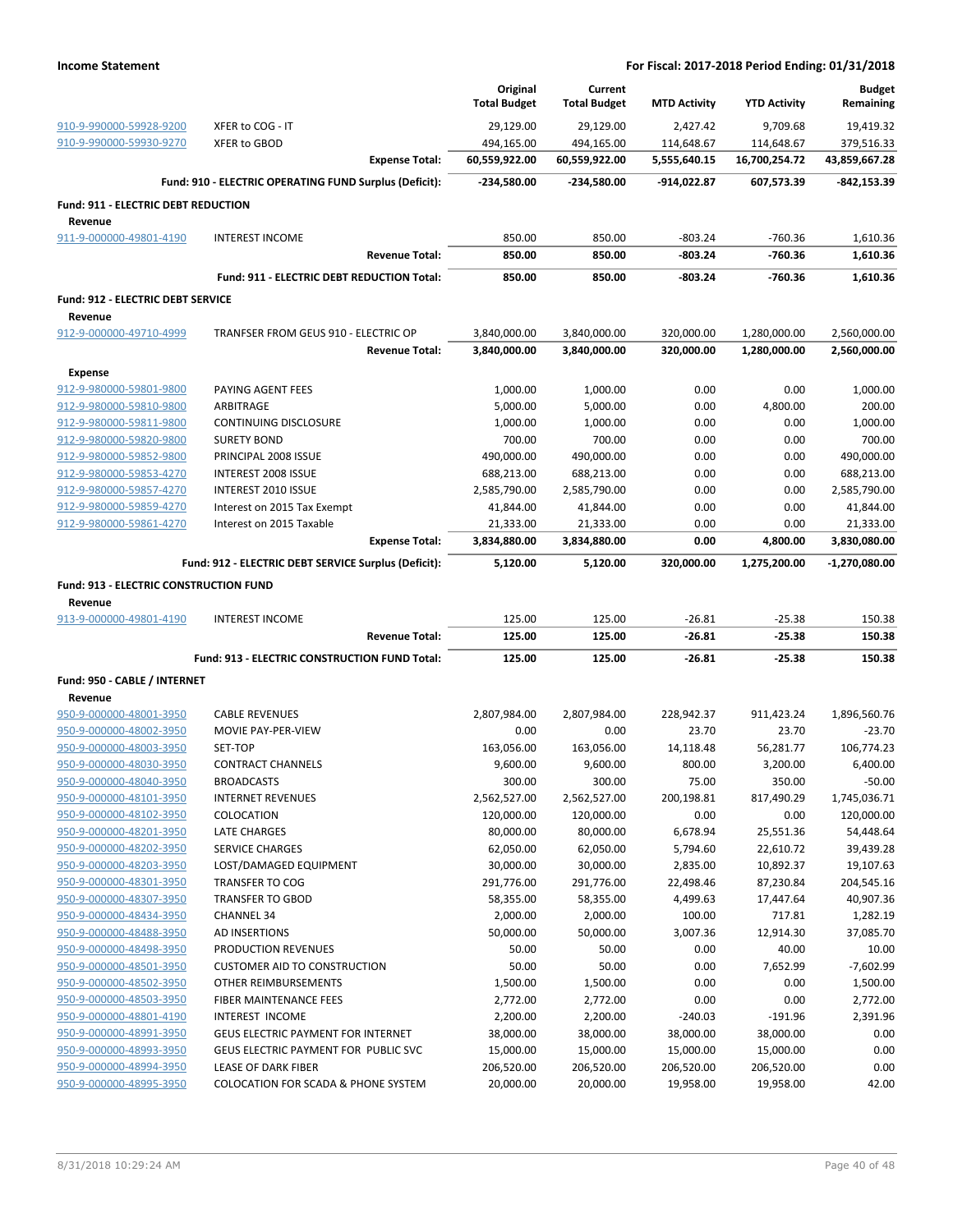|                                                    |                                             |                       | Original<br><b>Total Budget</b> | Current<br><b>Total Budget</b> | <b>MTD Activity</b> | <b>YTD Activity</b> | <b>Budget</b><br>Remaining |
|----------------------------------------------------|---------------------------------------------|-----------------------|---------------------------------|--------------------------------|---------------------|---------------------|----------------------------|
| 950-9-000000-49699-4116                            | OTHER GAINS/LOSSES                          |                       | 5,000.00                        | 5,000.00                       | 0.00                | 0.00                | 5,000.00                   |
|                                                    |                                             | <b>Revenue Total:</b> | 6,528,740.00                    | 6,528,740.00                   | 768,810.32          | 2,253,113.07        | 4,275,626.93               |
| Expense                                            |                                             |                       |                                 |                                |                     |                     |                            |
| 950-9-951050-51001-8500                            | <b>REGULAR SALARIES</b>                     |                       | 61,360.00                       | 61,360.00                      | 4,725.60            | 21,198.88           | 40,161.12                  |
| 950-9-951050-51115-8500                            | <b>CLOTHING ALLOWANCE</b>                   |                       | 120.00                          | 120.00                         | 0.00                | 44.38               | 75.62                      |
| 950-9-951050-51116-8500                            | CAR ALLOWANCE                               |                       | 975.00                          | 975.00                         | 150.00              | 675.00              | 300.00                     |
| 950-9-951050-51117-8500                            | <b>CELL PHONE ALLOWANCE</b>                 |                       | 312.00                          | 312.00                         | 24.00               | 108.00              | 204.00                     |
| 950-9-951050-51201-8500                            | <b>FICA</b>                                 |                       | 3,891.00                        | 3,891.00                       | 250.04              | 1,209.15            | 2,681.85                   |
| 950-9-951050-51202-8500                            | <b>MEDICARE</b>                             |                       | 910.00                          | 910.00                         | 58.48               | 282.81              | 627.19                     |
| 950-9-951050-51203-8500                            | <b>HEALTH INSURANCE</b>                     |                       | 6,435.00                        | 6,435.00                       | 536.25              | 2,145.00            | 4,290.00                   |
| 950-9-951050-51204-8500                            | <b>WORKERS COMPENSATION</b>                 |                       | 556.00                          | 556.00                         | 46.33               | 185.32              | 370.68                     |
| 950-9-951050-51205-8500                            | <b>UNEMPLOYMENT</b>                         |                       | 108.00                          | 108.00                         | 4.90                | 4.90                | 103.10                     |
| 950-9-951050-51301-8500                            | <b>TMRS</b>                                 |                       | 7,223.00                        | 7,223.00                       | 569.32              | 2,479.13            | 4,743.87                   |
| 950-9-951050-59110-8500                            | <b>GEUS OPERATIONS</b>                      |                       | 75,000.00                       | 75,000.00                      | 5,591.96            | 27,169.36           | 47,830.64                  |
| 950-9-951050-59141-8500                            | UTILITY BILLS                               |                       | 69,000.00                       | 69,000.00                      | 6,315.58            | 24,920.26           | 44,079.74                  |
| 950-9-951050-59191-8500                            | POLE USE                                    |                       | 18,800.00                       | 18,800.00                      | 18,800.00           | 18,800.00           | 0.00                       |
| 950-9-951051-51001-8510                            | <b>REGULAR SALARIES</b>                     |                       | 67,538.00                       | 67,538.00                      | 5,120.00            | 23,002.40           | 44,535.60                  |
| 950-9-951051-51020-8510                            | <b>OVERTIME</b>                             |                       | 6,000.00                        | 6,000.00                       | 668.66              | 3,359.94            | 2,640.06                   |
| 950-9-951051-51117-8510                            | <b>CELL PHONE ALLOWANCE</b>                 |                       | 432.00                          | 432.00                         | 33.22               | 149.49              | 282.51                     |
| 950-9-951051-51201-8510                            | <b>FICA</b>                                 |                       | 4,586.00                        | 4,586.00                       | 354.35              | 1,625.43            | 2,960.57                   |
| 950-9-951051-51202-8510                            | <b>MEDICARE</b>                             |                       | 1,072.00                        | 1,072.00                       | 82.88               | 380.13              | 691.87                     |
| 950-9-951051-51203-8510                            | <b>HEALTH INSURANCE</b>                     |                       | 21,450.00                       | 21,450.00                      | 1,787.50            | 7,150.00            | 14,300.00                  |
| 950-9-951051-51204-8510                            | <b>WORKERS COMPENSATION</b>                 |                       | 669.00                          | 669.00                         | 55.75               | 223.00              | 446.00                     |
| 950-9-951051-51205-8510                            | <b>UNEMPLOYMENT</b>                         |                       | 360.00                          | 360.00                         | 5.82                | 5.82                | 354.18                     |
| 950-9-951051-51301-8510                            | <b>TMRS</b>                                 |                       | 8,514.00                        | 8,514.00                       | 676.50              | 2,989.65            | 5,524.35                   |
| 950-9-951051-59110-8510                            | <b>GEUS OPERATIONS</b>                      |                       | 13,000.00                       | 13,000.00                      | 983.87              | 1,705.66            | 11,294.34                  |
| 950-9-951051-59151-8510                            | <b>BASIC PROGRAM EXPENSE</b>                |                       | 2,697,064.00                    | 2,697,064.00                   | 212,431.96          | 644,342.06          | 2,052,721.94               |
| 950-9-951051-59152-8510                            | PREMIUM PROGRAM EXPENSE<br><b>TIVO Fees</b> |                       | 65,754.00                       | 65,754.00                      | 7,558.49            | 22,854.42           | 42,899.58                  |
| 950-9-951051-59154-8510<br>950-9-951051-59155-8510 | OTHER PROGRAM EXPENSE                       |                       | 32,906.00<br>7,500.00           | 32,906.00                      | 4,372.72<br>0.00    | 10,509.32<br>0.00   | 22,396.68<br>7,500.00      |
| 950-9-951052-51001-8520                            | <b>REGULAR SALARIES</b>                     |                       | 63,611.00                       | 7,500.00<br>63,611.00          | 4,893.13            | 21,934.41           | 41,676.59                  |
| 950-9-951052-51115-8520                            | <b>CLOTHING ALLOWANCE</b>                   |                       | 120.00                          | 120.00                         | 0.00                | 44.38               | 75.62                      |
| 950-9-951052-51116-8520                            | CAR ALLOWANCE                               |                       | 975.00                          | 975.00                         | 0.00                | 0.00                | 975.00                     |
| 950-9-951052-51117-8520                            | <b>CELL PHONE ALLOWANCE</b>                 |                       | 408.00                          | 408.00                         | 31.36               | 141.12              | 266.88                     |
| 950-9-951052-51201-8520                            | <b>FICA</b>                                 |                       | 4,036.00                        | 4,036.00                       | 305.32              | 1,368.69            | 2,667.31                   |
| 950-9-951052-51202-8520                            | <b>MEDICARE</b>                             |                       | 944.00                          | 944.00                         | 71.40               | 320.08              | 623.92                     |
| 950-9-951052-51203-8520                            | <b>HEALTH INSURANCE</b>                     |                       | 7,508.00                        | 7,508.00                       | 625.67              | 2,502.68            | 5,005.32                   |
| 950-9-951052-51204-8520                            | <b>WORKERS COMPENSATION</b>                 |                       | 562.00                          | 562.00                         | 46.83               | 187.32              | 374.68                     |
| 950-9-951052-51205-8520                            | <b>UNEMPLOYMENT</b>                         |                       | 126.00                          | 126.00                         | 4.92                | 4.92                | 121.08                     |
| 950-9-951052-51301-8520                            | TMRS                                        |                       | 7,493.00                        | 7,493.00                       | 572.24              | 2,489.73            | 5,003.27                   |
| 950-9-951052-59110-8520                            | <b>GEUS OPERATIONS</b>                      |                       | 95,000.00                       | 95,000.00                      | 6,023.68            | 15,160.37           | 79,839.63                  |
| 950-9-951052-59150-8520                            | <b>ISP SERVICE EXPENSE</b>                  |                       | 702,640.00                      | 702,640.00                     | 92,573.80           | 246,086.40          | 456,553.60                 |
| 950-9-951053-51001-8530                            | <b>REGULAR SALARIES</b>                     |                       | 47,674.00                       | 47,674.00                      | 3,667.20            | 16,386.55           | 31,287.45                  |
| 950-9-951053-51020-8530                            | <b>OVERTIME</b>                             |                       | 2,000.00                        | 2,000.00                       | 225.35              | 1,312.56            | 687.44                     |
| 950-9-951053-51117-8530                            | <b>CELL PHONE ALLOWANCE</b>                 |                       | 432.00                          | 432.00                         | 33.22               | 149.49              | 282.51                     |
| 950-9-951053-51201-8530                            | <b>FICA</b>                                 |                       | 3,107.00                        | 3,107.00                       | 242.95              | 1,104.87            | 2,002.13                   |
| 950-9-951053-51202-8530                            | <b>MEDICARE</b>                             |                       | 726.00                          | 726.00                         | 56.81               | 258.39              | 467.61                     |
| 950-9-951053-51203-8530                            | <b>HEALTH INSURANCE</b>                     |                       | 10,725.00                       | 10,725.00                      | 893.75              | 3,575.00            | 7,150.00                   |
| 950-9-951053-51204-8530                            | <b>WORKERS COMPENSATION</b>                 |                       | 472.00                          | 472.00                         | 39.33               | 157.32              | 314.68                     |
| 950-9-951053-51205-8530                            | <b>UNEMPLOYMENT</b>                         |                       | 180.00                          | 180.00                         | 3.92                | 3.92                | 176.08                     |
| 950-9-951053-51301-8530                            | <b>TMRS</b>                                 |                       | 5,767.00                        | 5,767.00                       | 456.17              | 2,012.74            | 3,754.26                   |
| 950-9-951053-59110-8530                            | <b>GEUS OPERATIONS</b>                      |                       | 2,000.00                        | 2,000.00                       | 280.49              | 281.92              | 1,718.08                   |
| 950-9-951053-59160-8530                            | ADVERTISING                                 |                       | 32,800.00                       | 32,800.00                      | 3,323.46            | 8,849.93            | 23,950.07                  |
| 950-9-951053-59164-8530                            | <b>CONSUMER INFORMATION</b>                 |                       | 7,500.00                        | 7,500.00                       | 0.00                | 0.00                | 7,500.00                   |
| 950-9-951054-51001-8540                            | <b>REGULAR SALARIES</b>                     |                       | 167,242.00                      | 167,242.00                     | 12,620.04           | 56,518.73           | 110,723.27                 |
| 950-9-951054-51020-8540                            | <b>OVERTIME</b>                             |                       | 3,200.00                        | 3,200.00                       | 243.44              | 838.08              | 2,361.92                   |
| 950-9-951054-51117-8540                            | <b>CELL PHONE ALLOWANCE</b>                 |                       | 216.00                          | 216.00                         | 16.62               | 74.79               | 141.21                     |
| 950-9-951054-51201-8540                            | <b>FICA</b>                                 |                       | 10,581.00                       | 10,581.00                      | 747.07              | 3,405.70            | 7,175.30                   |
| 950-9-951054-51202-8540                            | MEDICARE                                    |                       | 2,475.00                        | 2,475.00                       | 174.72              | 796.50              | 1,678.50                   |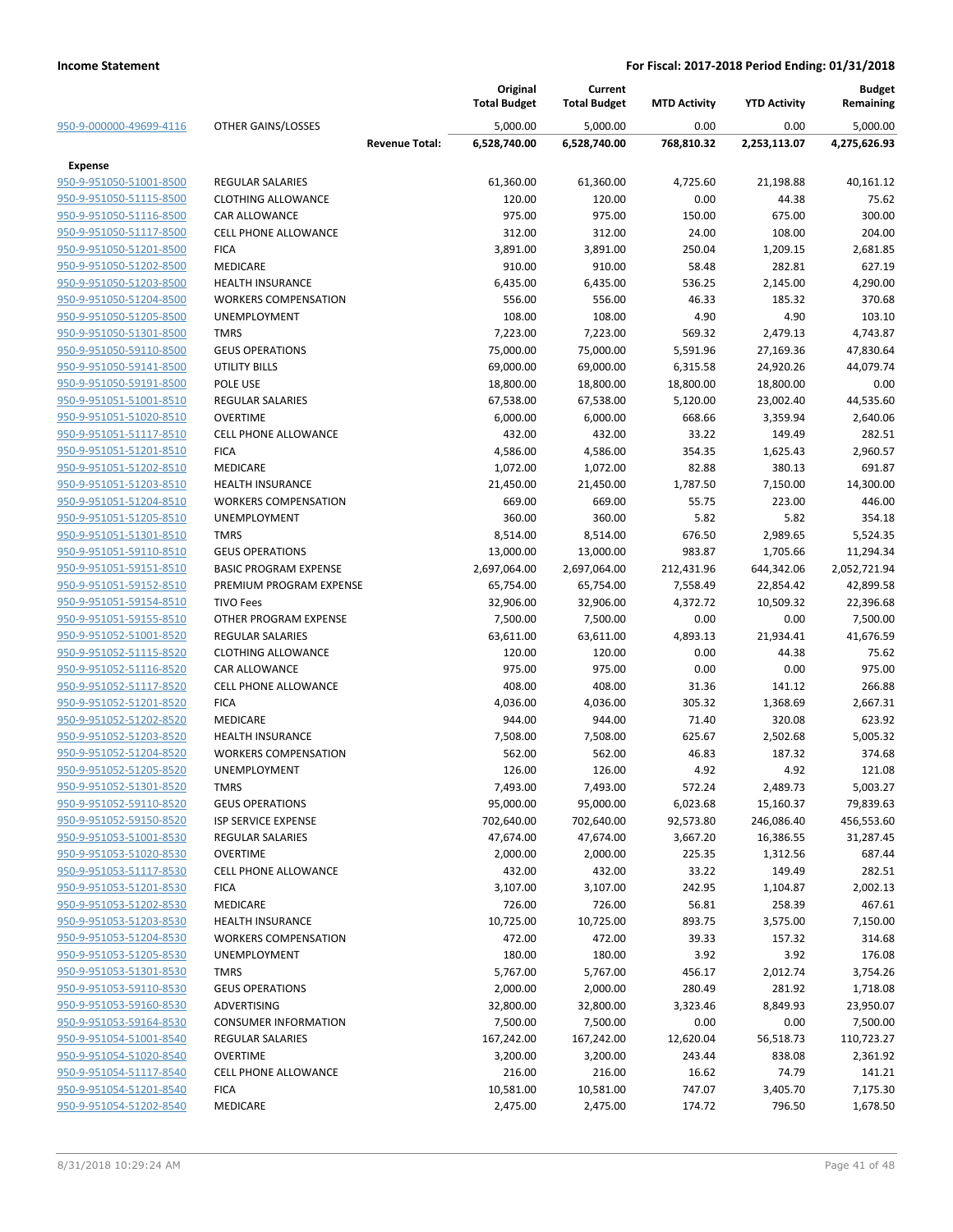**Current**

**Original**

**Budget Remaining**

| 950-9-951054-51203-8540        |
|--------------------------------|
| 950-9-951054-51204-8540        |
| 950-9-951054-51205-8540        |
| 950-9-951054-51301-8540        |
| <u>950-9-951054-59110-8540</u> |
| 950-9-951055-51001-8550        |
| 950-9-951055-51020-8550        |
| 950-9-951055-51102-8550        |
| <u>950-9-951055-51115-8550</u> |
| <u>950-9-951055-51117-8550</u> |
| 950-9-951055-51201-8550        |
| 950-9-951055-51202-8550        |
| 950-9-951055-51203-8550        |
| 950-9-951055-51204-8550        |
| <u>950-9-951055-51205-8550</u> |
|                                |
| 950-9-951055-51301-8550        |
| 950-9-951055-59110-8550        |
| 950-9-951055-59112-8550        |
| 950-9-951055-59158-8550        |
| <u>950-9-951060-51001-8600</u> |
| 950-9-951060-51011-8600        |
| 950-9-951060-51020-8600        |
| 950-9-951060-51115-8600        |
| 950-9-951060-51116-8600        |
| <u>950-9-951060-51117-8600</u> |
| 950-9-951060-51201-8600        |
| 950-9-951060-51202-8600        |
| 950-9-951060-51203-8600        |
| <u>950-9-951060-51204-8600</u> |
| <u>950-9-951060-51205-8600</u> |
| 950-9-951060-51301-8600        |
| 950-9-951060-51401-8600        |
| 950-9-951060-59201-8600        |
| 950-9-951060-59205-8600        |
| <u>950-9-951060-59231-8600</u> |
| 950-9-951060-59235-8600        |
| 950-9-951061-51001-8610        |
| 950-9-951061-51011-8610        |
|                                |
| 950-9-951061-51020-8610        |
| 950-9-951061-51115-8610        |
| 950-9-951061-51116-8610        |
| <u>950-9-951061-51117-8610</u> |
| 950-9-951061-51201-8610        |
| <u>950-9-951061-51202-8610</u> |
| <u>950-9-951061-51203-8610</u> |
| <u>950-9-951061-51204-8610</u> |
| <u>950-9-951061-51205-8610</u> |
| 950-9-951061-51301-8610        |
| <u>950-9-951061-59205-8610</u> |
| <u>950-9-951061-59233-8610</u> |
| <u>950-9-951090-59510-9900</u> |
| <u>950-9-951090-59511-9900</u> |
| 950-9-951090-59512-9900        |
| <u>950-9-951090-59513-9900</u> |
| <u>950-9-951090-59522-9900</u> |
| <u>950-9-951090-59590-9900</u> |
| <u>950-9-951091-51001-9958</u> |
| 950-9-951091-51020-9958        |
| <u>950-9-951091-51201-9958</u> |
|                                |

|                                |                                       | <b>Total Budget</b> | <b>Total Budget</b> | <b>MTD Activity</b> | <b>YTD Activity</b> | Remaining  |
|--------------------------------|---------------------------------------|---------------------|---------------------|---------------------|---------------------|------------|
| 950-9-951054-51203-8540        | <b>HEALTH INSURANCE</b>               | 48,263.00           | 48,263.00           | 4,021.92            | 16,087.68           | 32,175.32  |
| 950-9-951054-51204-8540        | <b>WORKERS COMPENSATION</b>           | 458.00              | 458.00              | 38.17               | 152.68              | 305.32     |
| 950-9-951054-51205-8540        | UNEMPLOYMENT                          | 810.00              | 810.00              | 12.88               | 12.88               | 797.12     |
| 950-9-951054-51301-8540        | <b>TMRS</b>                           | 19,643.00           | 19,643.00           | 1,496.66            | 6,477.54            | 13,165.46  |
| 950-9-951054-59110-8540        | <b>GEUS OPERATIONS</b>                | 10,000.00           | 10,000.00           | 6.58                | 2,089.52            | 7,910.48   |
| 950-9-951055-51001-8550        | <b>REGULAR SALARIES</b>               | 144,814.00          | 144,814.00          | 9,215.96            | 39,273.76           | 105,540.24 |
| 950-9-951055-51020-8550        | <b>OVERTIME</b>                       | 3,000.00            | 3,000.00            | 319.23              | 1,063.32            | 1,936.68   |
| 950-9-951055-51102-8550        | <b>BILINGUAL PAY</b>                  | 0.00                | 0.00                | 6.92                | 47.30               | $-47.30$   |
| 950-9-951055-51115-8550        | <b>CLOTHING ALLOWANCE</b>             | 50.00               | 50.00               | 0.00                | 0.00                | 50.00      |
| 950-9-951055-51117-8550        | <b>CELL PHONE ALLOWANCE</b>           | 657.00              | 657.00              | 38.79               | 207.27              | 449.73     |
| 950-9-951055-51201-8550        | <b>FICA</b>                           | 8,784.00            | 8,784.00            | 594.02              | 2,240.43            | 6,543.57   |
| 950-9-951055-51202-8550        | MEDICARE                              | 2,154.00            | 2,154.00            | 138.92              | 601.31              | 1,552.69   |
| 950-9-951055-51203-8550        | HEALTH INSURANCE                      | 21,986.00           | 21,986.00           | 1,832.17            | 7,328.68            | 14,657.32  |
| 950-9-951055-51204-8550        | <b>WORKERS COMPENSATION</b>           | 881.00              | 881.00              | 73.42               | 293.68              | 587.32     |
| 950-9-951055-51205-8550        | UNEMPLOYMENT                          | 369.00              | 369.00              | 7.53                | 7.53                | 361.47     |
| 950-9-951055-51301-8550        | <b>TMRS</b>                           | 17,095.00           | 17,095.00           | 1,113.28            | 4,678.57            | 12,416.43  |
| 950-9-951055-59110-8550        | <b>GEUS OPERATIONS</b>                | 8,000.00            | 8,000.00            | 893.53              | 1,758.49            | 6,241.51   |
| 950-9-951055-59112-8550        | SAFETY                                | 3,000.00            | 3,000.00            | 0.00                | 0.00                | 3,000.00   |
| 950-9-951055-59158-8550        | C/I BILLING                           | 45,500.00           | 45,500.00           | 0.00                | 40,843.50           | 4,656.50   |
| 950-9-951060-51001-8600        | <b>REGULAR SALARIES</b>               | 192,515.00          | 192,515.00          | 15,854.05           | 69,961.04           | 122,553.96 |
| 950-9-951060-51011-8600        | PART TIME TEMPORARY                   | 8,135.00            | 8,135.00            | 0.00                | 0.00                | 8,135.00   |
| 950-9-951060-51020-8600        | <b>OVERTIME</b>                       | 9,700.00            | 9,700.00            | 1,276.18            | 3,855.23            | 5,844.77   |
| 950-9-951060-51115-8600        | <b>CLOTHING ALLOWANCE</b>             | 2,000.00            | 2,000.00            | 459.52              | 1,014.24            | 985.76     |
| 950-9-951060-51116-8600        | <b>CAR ALLOWANCE</b>                  | 1,950.00            | 1,950.00            | 300.00              | 1,350.00            | 600.00     |
| 950-9-951060-51117-8600        | CELL PHONE ALLOWANCE                  | 1,728.00            | 1,728.00            | 132.92              | 598.14              | 1,129.86   |
| 950-9-951060-51201-8600        | <b>FICA</b>                           | 13,394.00           | 13,394.00           | 938.50              | 4,237.27            | 9,156.73   |
| 950-9-951060-51202-8600        | MEDICARE                              | 3,132.00            | 3,132.00            | 219.49              | 990.98              | 2,141.02   |
| 950-9-951060-51203-8600        | <b>HEALTH INSURANCE</b>               | 42,900.00           | 42,900.00           | 3,575.00            | 14,300.00           | 28,600.00  |
| 950-9-951060-51204-8600        | <b>WORKERS COMPENSATION</b>           | 2,054.00            | 2,054.00            | 171.17              | 684.68              | 1,369.32   |
| 950-9-951060-51205-8600        | UNEMPLOYMENT                          | 720.00              | 720.00              | 17.55               | 17.55               | 702.45     |
| 950-9-951060-51301-8600        | <b>TMRS</b>                           | 23,929.00           | 23,929.00           | 1,971.07            | 8,264.16            | 15,664.84  |
| 950-9-951060-51401-8600        | <b>CONTRA - SALARIES</b>              | 0.00                | 0.00                | 0.00                | $-2,911.25$         | 2,911.25   |
| 950-9-951060-59201-8600        | <b>BUILDINGS MAINTNANCE</b>           | 22,000.00           | 22,000.00           | 1,249.00            | 13,011.52           | 8,988.48   |
| 950-9-951060-59205-8600        | <b>EQUIPMENT MAINTENANCE</b>          | 15,000.00           | 15,000.00           | 373.80              | 1,953.13            | 13,046.87  |
| 950-9-951060-59231-8600        | CABLE PLANT MAINTENANCE               | 35,000.00           | 35,000.00           | 1,139.93            | 3,509.77            | 31,490.23  |
| 950-9-951060-59235-8600        | FIBER OPTICS PLANT MAINTENANCE        | 20,000.00           | 20,000.00           | 10,087.92           | 10,087.92           | 9,912.08   |
| 950-9-951061-51001-8610        | <b>REGULAR SALARIES</b>               | 192,515.00          | 192,515.00          | 15,853.57           | 69,959.78           | 122,555.22 |
| 950-9-951061-51011-8610        | PART TIME TEMPORARY                   | 8,135.00            | 8,135.00            | 0.00                | 0.00                | 8,135.00   |
| 950-9-951061-51020-8610        | <b>OVERTIME</b>                       | 9,700.00            | 9,700.00            | 1,275.82            | 3,852.35            | 5,847.65   |
| 950-9-951061-51115-8610        | <b>CLOTHING ALLOWANCE</b>             | 2,000.00            | 2,000.00            | 459.52              | 1,014.22            | 985.78     |
| <u>950-9-951061-51116-8610</u> | CAR ALLOWANCE                         | 1,950.00            | 1,950.00            | 0.00                | 0.00                | 1,950.00   |
| 950-9-951061-51117-8610        | <b>CELL PHONE ALLOWANCE</b>           | 1,728.00            | 1,728.00            | 132.86              | 597.87              | 1,130.13   |
| 950-9-951061-51201-8610        | <b>FICA</b>                           | 13,394.00           | 13,394.00           | 1,050.27            | 4,548.28            | 8,845.72   |
| 950-9-951061-51202-8610        | MEDICARE                              | 3,132.00            | 3,132.00            | 245.63              | 1,063.73            | 2,068.27   |
| 950-9-951061-51203-8610        | HEALTH INSURANCE                      | 42,900.00           | 42,900.00           | 3,575.00            | 14,300.00           | 28,600.00  |
| 950-9-951061-51204-8610        | <b>WORKERS COMPENSATION</b>           | 2,054.00            | 2,054.00            | 171.17              | 684.68              | 1,369.32   |
| 950-9-951061-51205-8610        | UNEMPLOYMENT                          | 720.00              | 720.00              | 17.25               | 17.25               | 702.75     |
| 950-9-951061-51301-8610        | <b>TMRS</b>                           | 23,929.00           | 23,929.00           | 1,936.09            | 8,111.45            | 15,817.55  |
| 950-9-951061-59205-8610        | <b>EQUIPMENT MAINTENANCE</b>          | 2,500.00            | 2,500.00            | 0.00                | 0.00                | 2,500.00   |
| 950-9-951061-59233-8610        | <b>INTERNET PLANT MAINTENANCE</b>     | 6,000.00            | 6,000.00            | 0.00                | 0.00                | 6,000.00   |
| 950-9-951090-59510-9900        | HEADEND, TRUNK & DISTRIBUTION SYSTEM  | 120,000.00          | 120,000.00          | 8,772.60            | 20,556.00           | 99,444.00  |
| 950-9-951090-59511-9900        | <b>HEADEND EQUIPMENT</b>              | 80,000.00           | 80,000.00           | 0.00                | 0.00                | 80,000.00  |
| 950-9-951090-59512-9900        | <b>DROPS</b>                          | 100,000.00          | 100,000.00          | 6,279.25            | 15,124.29           | 84,875.71  |
| 950-9-951090-59513-9900        | <b>CUSTOMER PREMISES EQUIPMENT</b>    | 30,000.00           | 22,755.50           | 0.00                | 0.00                | 22,755.50  |
| 950-9-951090-59522-9900        | INTERNET CUSTOMER INTERFACE EQUIPMENT | 25,000.00           | 25,000.00           | 0.00                | 0.00                | 25,000.00  |
| 950-9-951090-59590-9900        | <b>STRUCTURES &amp; IMPROVEMENTS</b>  | 70,000.00           | 77,244.50           | 0.00                | 0.00                | 77,244.50  |
| 950-9-951091-51001-9958        | <b>REGULAR SALARIES</b>               | 29,472.00           | 29,472.00           | 2,427.08            | 10,472.16           | 18,999.84  |
| 950-9-951091-51020-9958        | <b>OVERTIME</b>                       | 2,400.00            | 2,400.00            | 355.03              | 1,060.96            | 1,339.04   |
| 950-9-951091-51201-9958        | <b>FICA</b>                           | 1,976.00            | 1,976.00            | 174.03              | 722.00              | 1,254.00   |
|                                |                                       |                     |                     |                     |                     |            |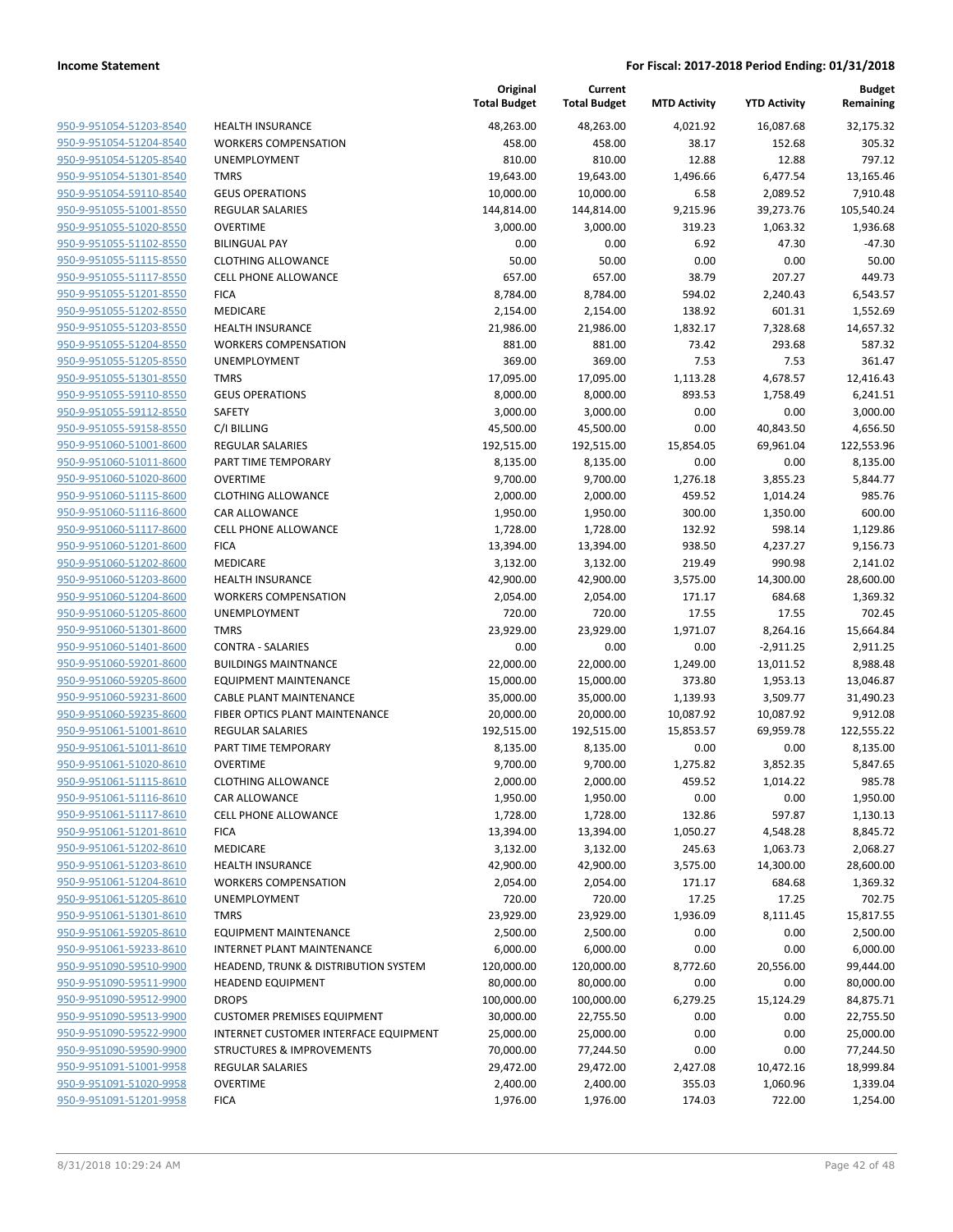|                         |                                                 | Original<br><b>Total Budget</b> | Current<br><b>Total Budget</b> | <b>MTD Activity</b> | <b>YTD Activity</b> | <b>Budget</b><br>Remaining |
|-------------------------|-------------------------------------------------|---------------------------------|--------------------------------|---------------------|---------------------|----------------------------|
| 950-9-951091-51202-9958 | <b>MEDICARE</b>                                 | 462.00                          | 462.00                         | 40.70               | 168.85              | 293.15                     |
| 950-9-951091-51205-9958 | <b>UNEMPLOYMENT</b>                             | 0.00                            | 0.00                           | 2.80                | 2.80                | $-2.80$                    |
| 950-9-951091-51301-9958 | <b>TMRS</b>                                     | 3,668.00                        | 3,668.00                       | 326.18              | 1,314.29            | 2,353.71                   |
| 950-9-970000-51801-9260 | PENSION EXPENSE                                 | 50,000.00                       | 50,000.00                      | 0.00                | 0.00                | 50,000.00                  |
| 950-9-970000-59701-9040 | <b>BAD DEBT</b>                                 | 50,000.00                       | 50,000.00                      | 0.00                | 0.00                | 50,000.00                  |
| 950-9-970000-59703-4030 | <b>DEPRECIATION EXPENSE</b>                     | 700,000.00                      | 700,000.00                     | 0.00                | 0.00                | 700,000.00                 |
| 950-9-970000-59720-9705 | <b>CREDIT CARD &amp; BANK FEES</b>              | 15,000.00                       | 15,000.00                      | 1,193.82            | 4,047.35            | 10,952.65                  |
| 950-9-970000-59730-9250 | <b>INVENTORY LOSS/GAIN</b>                      | 1,000.00                        | 1,000.00                       | 0.00                | 0.00                | 1,000.00                   |
| 950-9-970000-59734-4210 | ASSET DISPOSAL LOSSES/GAINS                     | 1,000.00                        | 1,000.00                       | 0.00                | 0.00                | 1,000.00                   |
| 950-9-970000-59750-9260 | <b>ACCRUED PTO PAY</b>                          | 5,000.00                        | 5,000.00                       | 0.00                | 879.23              | 4,120.77                   |
| 950-9-970000-59770-9970 | CONTINGENCY                                     | 100,000.00                      | 100,000.00                     | 0.00                | 0.00                | 100,000.00                 |
| 950-9-970000-59771-9970 | PAYROLL CONTINGENCY                             | 11,738.00                       | 11,738.00                      | 0.00                | 0.00                | 11,738.00                  |
| 950-9-970000-59780-9240 | PROPERTY INSURANCE                              | 14,000.00                       | 14,000.00                      | 0.00                | 12,795.00           | 1,205.00                   |
| 950-9-970000-59781-9250 | <b>LIABILITY INSURANCE</b>                      | 10,000.00                       | 10,000.00                      | 0.00                | 10,651.04           | $-651.04$                  |
| 950-9-970000-59790-9970 | CAPITALIZED                                     | $-462,978.00$                   | $-462,978.00$                  | 0.00                | 0.00                | $-462,978.00$              |
| 950-9-990000-59901-9270 | TRANSFER to COG - FRANCHISE FEES                | 291,776.00                      | 291,776.00                     | 69,946.07           | 69,946.07           | 221,829.93                 |
| 950-9-990000-59902-9200 | TRANSFER to COG - ADMIN EXPENSES                | 35,398.00                       | 35,398.00                      | 2,949.83            | 11,799.32           | 23,598.68                  |
| 950-9-990000-59903-4082 | TRANSFER to COG - PILOT                         | 43,372.00                       | 43,372.00                      | 43,372.00           | 43,372.00           | 0.00                       |
| 950-9-990000-59926-9330 | TRANSFER to COG - GARAGE                        | 14,074.00                       | 14,074.00                      | 1,172.83            | 4,691.32            | 9,382.68                   |
| 950-9-990000-59927-9200 | TRANSFER to COG - INSURANCE                     | 4,526.00                        | 4,526.00                       | 377.17              | 1,508.68            | 3,017.32                   |
| 950-9-990000-59928-9200 | XFER to COG - IT                                | 4,711.00                        | 4,711.00                       | 392.58              | 1,570.32            | 3,140.68                   |
| 950-9-990000-59930-9270 | <b>TRANSFER to GBOD</b>                         | 58,355.00                       | 58,355.00                      | 13,989.21           | 13,989.21           | 44,365.79                  |
| 950-9-990000-59954-8559 | TRANSFER TO 910 - BILLING                       | 77,556.00                       | 77,556.00                      | 6,463.00            | 25,852.00           | 51,704.00                  |
| 950-9-990000-59955-8559 | TRANSFER TO 910 - CASHIERING                    | 57,928.00                       | 57,928.00                      | 4,827.33            | 19,309.32           | 38,618.68                  |
|                         | <b>Expense Total:</b>                           | 6,937,767.00                    | 6,937,767.00                   | 644,731.84          | 1,831,556.44        | 5,106,210.56               |
|                         | Fund: 950 - CABLE / INTERNET Surplus (Deficit): | -409,027.00                     | -409,027.00                    | 124,078.48          | 421,556.63          | $-830,583.63$              |
|                         | <b>Total Surplus (Deficit):</b>                 | 2,258,253.88                    | $-183,830.12$                  | 5,647,357.75        | 11,281,035.26       | $-11,464,865.38$           |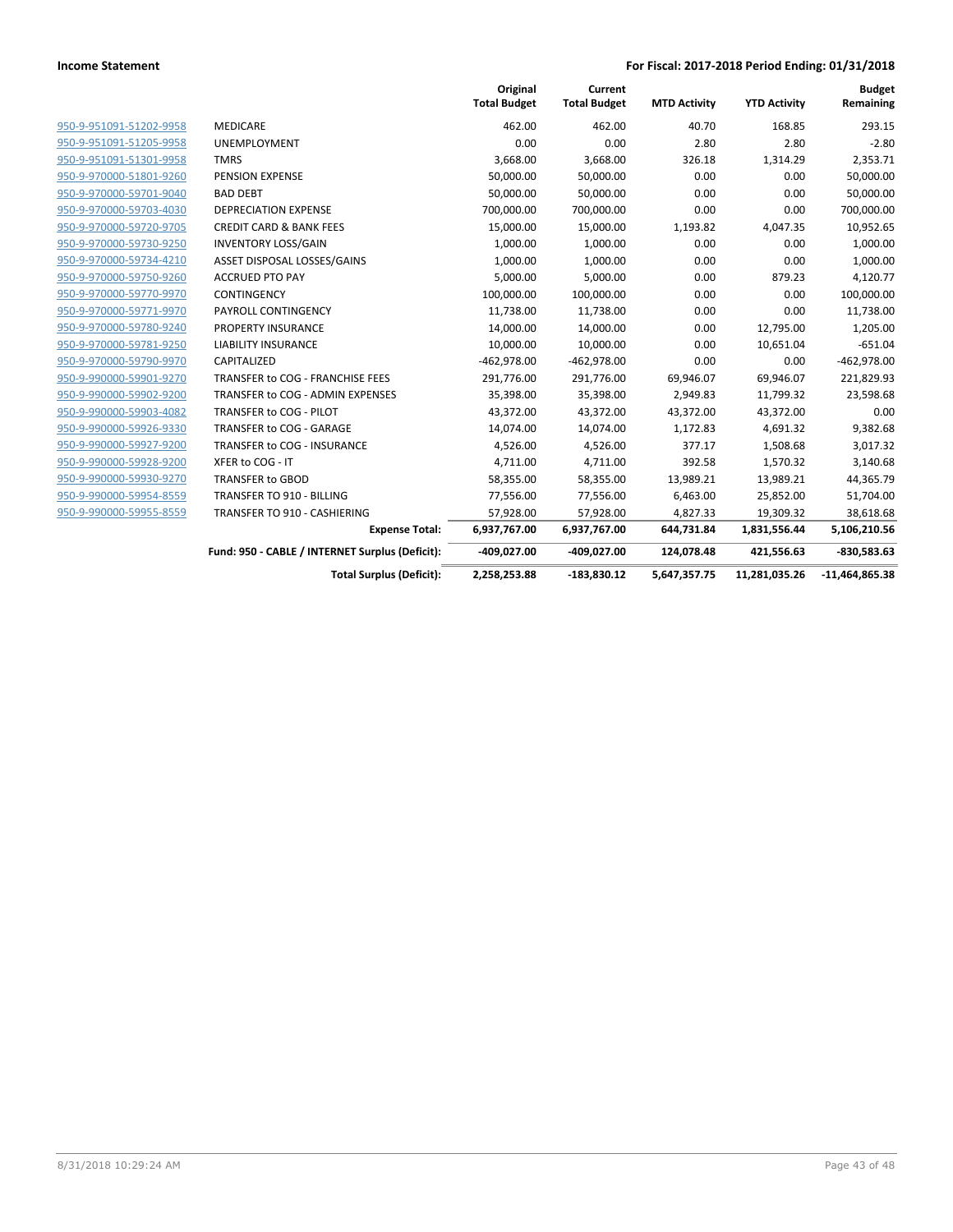# **Group Summary**

|                                                                           | Original                       | Current                        |                              |                               | <b>Budget</b>                  |
|---------------------------------------------------------------------------|--------------------------------|--------------------------------|------------------------------|-------------------------------|--------------------------------|
| <b>Account Type</b>                                                       | <b>Total Budget</b>            | <b>Total Budget</b>            | <b>MTD Activity</b>          | <b>YTD Activity</b>           | Remaining                      |
| <b>Fund: 100 - GENERAL FUND</b>                                           |                                |                                |                              |                               |                                |
| Revenue                                                                   | 24,065,743.72                  | 24,070,858.72                  | 5,033,961.03                 | 11,243,744.31<br>8,285,738.53 | 12,827,114.41                  |
| Expense<br>Fund: 100 - GENERAL FUND Surplus (Deficit):                    | 25,345,936.65<br>-1,280,192.93 | 25,351,051.65<br>-1,280,192.93 | 1,816,434.53<br>3,217,526.50 | 2,958,005.78                  | 17,065,313.12<br>-4,238,198.71 |
|                                                                           |                                |                                |                              |                               |                                |
| Fund: 101 - MUNICIPAL COURT BUILDING SECURITY FEES                        | 8,325.00                       | 8,325.00                       | 867.05                       | 2,993.83                      |                                |
| Revenue<br>Expense                                                        | 33.00                          | 33.00                          | 2.65                         | $-45.58$                      | 5,331.17<br>78.58              |
| Fund: 101 - MUNICIPAL COURT BUILDING SECURITY FEES Surplus (Deficit):     | 8,292.00                       | 8,292.00                       | 864.40                       | 3,039.41                      | 5,252.59                       |
| Fund: 102 - MUNICIPAL COURT TECH FUND                                     |                                |                                |                              |                               |                                |
| Revenue                                                                   | 11,620.00                      | 11,620.00                      | 1,165.11                     | 3,998.68                      | 7,621.32                       |
| Expense                                                                   | 10.00                          | 10.00                          | 1.28                         | 2.11                          | 7.89                           |
| Fund: 102 - MUNICIPAL COURT TECH FUND Surplus (Deficit):                  | 11,610.00                      | 11,610.00                      | 1,163.83                     | 3,996.57                      | 7,613.43                       |
| Fund: 103 - MUNICIPAL COURT CHILD SAFETY FUND                             |                                |                                |                              |                               |                                |
| Revenue                                                                   | 30,010.00                      | 30,010.00                      | 5,624.42                     | 6,181.63                      | 23,828.37                      |
| Expense                                                                   | 28,010.00                      | 28,010.00                      | 5,521.47                     | 13,061.22                     | 14,948.78                      |
| Fund: 103 - MUNICIPAL COURT CHILD SAFETY FUND Surplus (Deficit):          | 2,000.00                       | 2,000.00                       | 102.95                       | $-6,879.59$                   | 8.879.59                       |
| <b>Fund: 111 - RECREATION ACTIVITIES FUND</b>                             |                                |                                |                              |                               |                                |
| Revenue                                                                   | 233,639.00                     | 233,639.00                     | 5,969.50                     | 24,299.74                     | 209,339.26                     |
| Expense                                                                   | 213,498.00                     | 213,498.00                     | 9,677.51                     | 29,512.73                     | 183,985.27                     |
| Fund: 111 - RECREATION ACTIVITIES FUND Surplus (Deficit):                 | 20,141.00                      | 20,141.00                      | $-3,708.01$                  | $-5,212.99$                   | 25,353.99                      |
| <b>Fund: 112 - GUN RANGE FUND</b>                                         |                                |                                |                              |                               |                                |
| Revenue                                                                   | 5,050.00                       | 5,050.00                       | $-4.00$                      | 326.59                        | 4,723.41                       |
| Expense                                                                   | 33,246.00                      | 33,246.00                      | 2,826.61                     | 11.023.79                     | 22.222.21                      |
| Fund: 112 - GUN RANGE FUND Surplus (Deficit):                             | -28,196.00                     | -28,196.00                     | -2,830.61                    | $-10,697.20$                  | -17,498.80                     |
| Fund: 113 - HOTEL / MOTEL OCCUPANCY TAX FUND                              |                                |                                |                              |                               |                                |
| Revenue                                                                   | 621,800.00                     | 621,800.00                     | 36,278.06                    | 181,863.95                    | 439,936.05                     |
| Expense                                                                   | 787,957.00                     | 793,072.00                     | 61,020.27                    | 252,760.36                    | 540,311.64                     |
| Fund: 113 - HOTEL / MOTEL OCCUPANCY TAX FUND Surplus (Deficit):           | -166,157.00                    | -171,272.00                    | $-24,742.21$                 | -70,896.41                    | -100,375.59                    |
| Fund: 114 - VENUE MANAGEMENT FUND                                         |                                |                                |                              |                               |                                |
| Revenue                                                                   | 476,155.00                     | 476,155.00                     | 29,208.58                    | 108,333.13                    | 367,821.87                     |
| Expense                                                                   | 247,152.00                     | 247,152.00                     | 12,464.03                    | 90,482.27                     | 156,669.73                     |
| Fund: 114 - VENUE MANAGEMENT FUND Surplus (Deficit):                      | 229,003.00                     | 229,003.00                     | 16,744.55                    | 17,850.86                     | 211,152.14                     |
| Fund: 116 - ROADWAY IMPACT FEE 1                                          |                                |                                |                              |                               |                                |
| Revenue                                                                   | 0.00                           | 0.00                           | $-2.79$                      | $-2.13$                       | 2.13                           |
| Expense                                                                   | 0.00                           | 0.00                           | 0.69                         | 1.17                          | $-1.17$                        |
| Fund: 116 - ROADWAY IMPACT FEE 1 Surplus (Deficit):                       | 0.00                           | 0.00                           | $-3.48$                      | $-3.30$                       | 3.30                           |
| Fund: 117 - ROADWAY IMPACT FEE 2                                          |                                |                                |                              |                               |                                |
| Revenue                                                                   | 0.00                           | 0.00                           | $-0.01$                      | $-0.01$                       | 0.01                           |
| Fund: 117 - ROADWAY IMPACT FEE 2 Total:                                   | 0.00                           | 0.00                           | $-0.01$                      | $-0.01$                       | 0.01                           |
| Fund: 118 - ROADWAY IMPACT FEE 3                                          |                                |                                |                              |                               |                                |
| Revenue                                                                   | 0.00                           | 0.00                           | $-0.02$                      | $-0.01$                       | 0.01                           |
| Fund: 118 - ROADWAY IMPACT FEE 3 Total:                                   | 0.00                           | 0.00                           | $-0.02$                      | $-0.01$                       | 0.01                           |
| <b>Fund: 123 - PTRAIN - POLICE REIMBURSEMENT GRANTS &amp; CONT EDUCAT</b> |                                |                                |                              |                               |                                |
| Revenue                                                                   | 0.00                           | 0.00                           | $-1.93$                      | $-1.61$                       | 1.61                           |
| Expense                                                                   | 0.00                           | 0.00                           | 368.14                       | 1,067.49                      | $-1,067.49$                    |
| Fund: 123 - PTRAIN - POLICE REIMBURSEMENT GRANTS & CONT EDUCAT Surp       | 0.00                           | 0.00                           | $-370.07$                    | $-1,069.10$                   | 1,069.10                       |
| <b>Fund: 140 - DEBT SERVICE FUND</b>                                      |                                |                                |                              |                               |                                |
| Revenue                                                                   | 6,072,791.25                   | 6,072,791.25                   | 2,212,492.02                 | 4,152,176.34                  | 1,920,614.91                   |
| Expense<br>Fund: 140 - DEBT SERVICE FUND Surplus (Deficit):               | 6,044,591.45<br>28,199.80      | 6,044,591.45<br>28,199.80      | 74.02<br>2,212,418.00        | 5,209.36<br>4,146,966.98      | 6,039,382.09<br>-4,118,767.18  |
|                                                                           |                                |                                |                              |                               |                                |
| Fund: 160 - GENERAL CAPITAL IMPROVEMENT FUND                              |                                |                                |                              |                               |                                |
| Revenue<br>Expense                                                        | 3,146,243.00<br>3,206,243.00   | 3,146,243.00<br>4,716,243.00   | 259,288.31<br>66,340.69      | 1,042,399.38<br>124,400.46    | 2,103,843.62<br>4,591,842.54   |
|                                                                           |                                |                                |                              |                               |                                |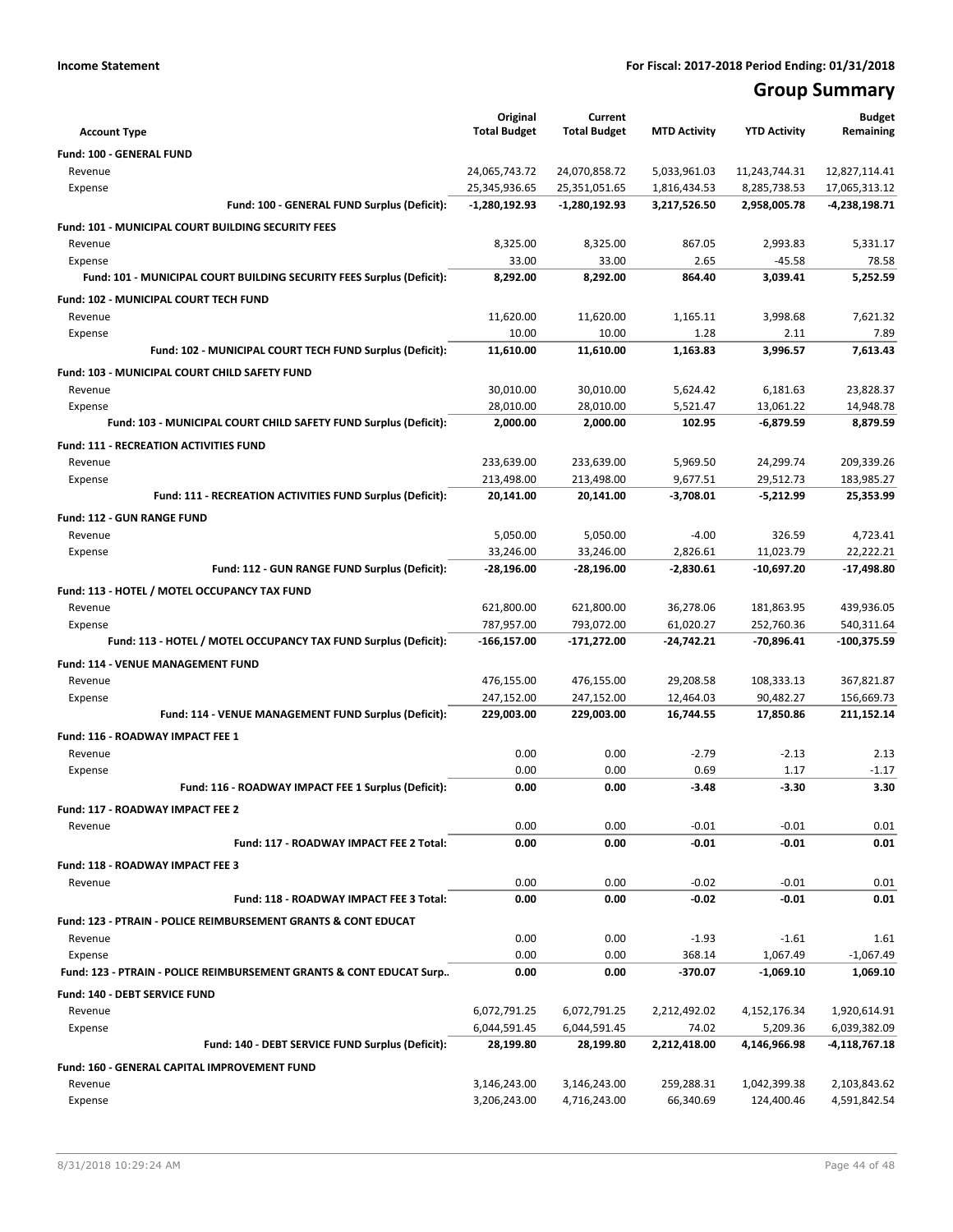| <b>Account Type</b>                                                          | Original<br><b>Total Budget</b> | Current<br><b>Total Budget</b> | <b>MTD Activity</b>      | <b>YTD Activity</b>     | <b>Budget</b><br>Remaining    |
|------------------------------------------------------------------------------|---------------------------------|--------------------------------|--------------------------|-------------------------|-------------------------------|
| Fund: 160 - GENERAL CAPITAL IMPROVEMENT FUND Surplus (Deficit):              | -60,000.00                      | $-1,570,000.00$                | 192,947.62               | 917,998.92              | -2,487,998.92                 |
| Fund: 161 - STREET CONSTRUCTION FUND                                         |                                 |                                |                          |                         |                               |
| Revenue                                                                      | 500.00                          | 500.00                         | $-179.76$                | $-137.33$               | 637.33                        |
| Expense                                                                      | 0.00                            | 0.00                           | 44.68                    | 75.13                   | $-75.13$                      |
| Fund: 161 - STREET CONSTRUCTION FUND Surplus (Deficit):                      | 500.00                          | 500.00                         | -224.44                  | -212.46                 | 712.46                        |
| Fund: 164 - 2013 CO CAPITAL FUND                                             |                                 |                                |                          |                         |                               |
| Revenue                                                                      | 200.00                          | 200.00                         | $-4.46$                  | 2.73                    | 197.27                        |
| Expense<br>Fund: 164 - 2013 CO CAPITAL FUND Surplus (Deficit):               | 0.00<br>200.00                  | 0.00<br>200.00                 | 1.67<br>$-6.13$          | 2.81<br>$-0.08$         | $-2.81$<br>200.08             |
|                                                                              |                                 |                                |                          |                         |                               |
| Fund: 165 - 2014 GO FUND<br>Revenue                                          | 50,000.00                       | 50,000.00                      | 873.96                   | 3,140.55                | 46,859.45                     |
| Fund: 165 - 2014 GO FUND Total:                                              | 50,000.00                       | 50,000.00                      | 873.96                   | 3,140.55                | 46,859.45                     |
| Fund: 171 - MAIN STREET SPECIAL REVENUE                                      |                                 |                                |                          |                         |                               |
| Expense                                                                      | 0.00                            | 75,000.00                      | 0.00                     | 3,433.00                | 71,567.00                     |
| Fund: 171 - MAIN STREET SPECIAL REVENUE Total:                               | 0.00                            | 75.000.00                      | 0.00                     | 3,433.00                | 71.567.00                     |
| <b>Fund: 172 - MINOR GRANTS FUND</b>                                         |                                 |                                |                          |                         |                               |
| Revenue                                                                      | 15,000.00                       | 15,000.00                      | 1,124.00                 | 1,124.00                | 13,876.00                     |
| <b>Fund: 172 - MINOR GRANTS FUND Total:</b>                                  | 15,000.00                       | 15,000.00                      | 1,124.00                 | 1,124.00                | 13,876.00                     |
| Fund: 200 - WATER / WASTEWATER FUND                                          |                                 |                                |                          |                         |                               |
| Revenue                                                                      | 13,213,170.00                   | 13,213,170.00                  | 1,161,347.67             | 4,627,127.92            | 8,586,042.08                  |
| Expense                                                                      | 10,205,614.13                   | 10,236,819.13                  | 882,762.64               | 3,547,956.60            | 6,688,862.53                  |
| Fund: 200 - WATER / WASTEWATER FUND Surplus (Deficit):                       | 3,007,555.87                    | 2,976,350.87                   | 278,585.03               | 1,079,171.32            | 1,897,179.55                  |
| Fund: 210 - WATER IMPACT FEES                                                |                                 |                                |                          |                         |                               |
| Revenue                                                                      | 0.00                            | 0.00                           | $-0.01$                  | $-0.01$                 | 0.01                          |
| Fund: 210 - WATER IMPACT FEES Total:                                         | 0.00                            | 0.00                           | -0.01                    | $-0.01$                 | 0.01                          |
| <b>Fund: 211 - WASTEWATER IMPACT FEES</b>                                    |                                 |                                |                          |                         |                               |
| Revenue                                                                      | 0.00                            | 0.00                           | $-0.40$                  | $-0.30$                 | 0.30                          |
| Expense                                                                      | 10.00                           | 10.00                          | 0.10                     | 0.17                    | 9.83                          |
| Fund: 211 - WASTEWATER IMPACT FEES Surplus (Deficit):                        | $-10.00$                        | $-10.00$                       | $-0.50$                  | $-0.47$                 | $-9.53$                       |
| Fund: 212 - TX COMMUNITY DEV SWR SYSTEM IMPROV PROG GRANT                    |                                 |                                |                          |                         |                               |
| Revenue                                                                      | 0.00<br>0.00                    | 306,205.00<br>330,000.00       | 0.00<br>6,200.00         | 31,205.00<br>6,200.00   | 275,000.00<br>323,800.00      |
| Expense<br>Fund: 212 - TX COMMUNITY DEV SWR SYSTEM IMPROV PROG GRANT Surplus | 0.00                            | -23,795.00                     | $-6,200.00$              | 25,005.00               | -48,800.00                    |
|                                                                              |                                 |                                |                          |                         |                               |
| Fund: 216 - UTILIITY CIP FUND<br>Revenue                                     | 13,368,117.00                   | 13,368,117.00                  | 28,997.88                | 120,079.21              | 13,248,037.79                 |
| Expense                                                                      | 13,499,717.00                   | 14,296,686.00                  | 795.10                   | 119,408.85              | 14,177,277.15                 |
| Fund: 216 - UTILIITY CIP FUND Surplus (Deficit):                             | $-131,600.00$                   | -928,569.00                    | 28,202.78                | 670.36                  | -929,239.36                   |
| <b>Fund: 217 - WASTEWATER RECLAMATION FUND</b>                               |                                 |                                |                          |                         |                               |
| Revenue                                                                      | 5,000.00                        | 5,000.00                       | 847.84                   | 2,938.13                | 2,061.87                      |
| Fund: 217 - WASTEWATER RECLAMATION FUND Total:                               | 5,000.00                        | 5,000.00                       | 847.84                   | 2,938.13                | 2,061.87                      |
| Fund: 300 - AIRPORT FUND                                                     |                                 |                                |                          |                         |                               |
| Revenue                                                                      | 720,740.00                      | 720,740.00                     | 62,006.75                | 231,630.38              | 489,109.62                    |
| Expense                                                                      | 174,632.00                      | 174,632.00                     | 12,276.48                | 52,571.71               | 122,060.29                    |
| Fund: 300 - AIRPORT FUND Surplus (Deficit):                                  | 546,108.00                      | 546,108.00                     | 49,730.27                | 179,058.67              | 367,049.33                    |
| <b>Fund: 360 - AIRPORT CAPITAL FUND</b>                                      |                                 |                                |                          |                         |                               |
| Revenue                                                                      | 62,000.00                       | 62,000.00                      | 29,500.08                | 31,309.37               | 30,690.63                     |
| Expense                                                                      | 1,500.00                        | 1,500.00                       | 80,110.46                | 251,585.32              | -250,085.32                   |
| Fund: 360 - AIRPORT CAPITAL FUND Surplus (Deficit):                          | 60,500.00                       | 60,500.00                      | $-50,610.38$             | -220,275.95             | 280,775.95                    |
| Fund: 362 - AIRPORT FBO FUEL                                                 |                                 |                                |                          |                         |                               |
| Revenue                                                                      | 60.00                           | 60.00                          | 28,207.67                | 142,081.72              | -142,021.72                   |
| Expense<br>Fund: 362 - AIRPORT FBO FUEL Surplus (Deficit):                   | 50.00<br>10.00                  | 50.00<br>10.00                 | 116,623.46<br>-88,415.79 | 121,557.29<br>20,524.43 | $-121,507.29$<br>$-20,514.43$ |
|                                                                              |                                 |                                |                          |                         |                               |
| Fund: 400 - GOLF FUND                                                        |                                 |                                |                          |                         | 216,831.63                    |
| Revenue                                                                      | 272,201.00                      | 272,201.00                     | 8,683.33                 | 55,369.37               |                               |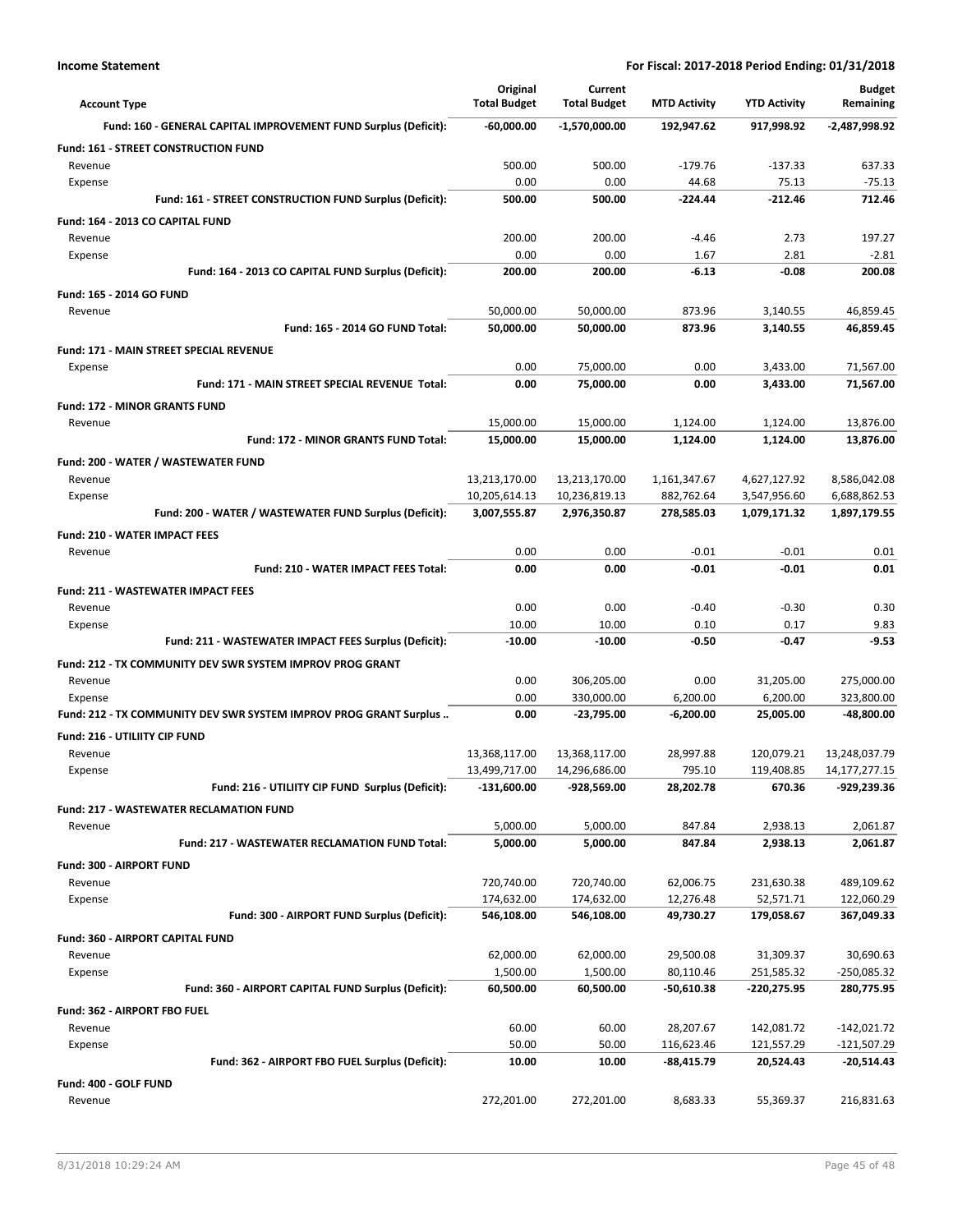| <b>Account Type</b>                        |                                                                            | Original<br><b>Total Budget</b> | Current<br><b>Total Budget</b> | <b>MTD Activity</b>    | <b>YTD Activity</b>      | <b>Budget</b><br>Remaining |
|--------------------------------------------|----------------------------------------------------------------------------|---------------------------------|--------------------------------|------------------------|--------------------------|----------------------------|
| Expense                                    |                                                                            | 275,668.00                      | 275,668.00                     | 18,661.86              | 86,212.10                | 189,455.90                 |
|                                            | Fund: 400 - GOLF FUND Surplus (Deficit):                                   | -3,467.00                       | $-3,467.00$                    | $-9,978.53$            | -30,842.73               | 27,375.73                  |
| <b>Fund: 500 - SANITATION FUND</b>         |                                                                            |                                 |                                |                        |                          |                            |
| Revenue                                    |                                                                            | 3,952,000.00                    | 3,952,000.00                   | 323,354.29             | 1,322,116.77             | 2,629,883.23               |
| Expense                                    |                                                                            | 3,771,072.25                    | 3,771,072.25                   | 123,430.42             | 467,049.05               | 3,304,023.20               |
|                                            | Fund: 500 - SANITATION FUND Surplus (Deficit):                             | 180,927.75                      | 180,927.75                     | 199,923.87             | 855,067.72               | $-674, 139.97$             |
| Fund: 601 - CENTRAL SERVICE FUND           |                                                                            |                                 |                                |                        |                          |                            |
| Revenue                                    |                                                                            | 889,545.00                      | 889,545.00                     | 74,128.76              | 296,515.04               | 593,029.96                 |
| Expense                                    |                                                                            | 903,210.00                      | 903,210.00                     | 79,365.64              | 341,230.34               | 561,979.66                 |
|                                            | Fund: 601 - CENTRAL SERVICE FUND Surplus (Deficit):                        | $-13,665.00$                    | $-13,665.00$                   | $-5,236.88$            | -44,715.30               | 31,050.30                  |
| <b>Fund: 602 - INSURANCE FUND</b>          |                                                                            |                                 |                                |                        |                          |                            |
| Revenue                                    |                                                                            | 5,829,718.50                    | 5,829,718.50                   | 491,069.79             | 1,851,923.02             | 3,977,795.48               |
| Expense                                    |                                                                            | 5,660,214.00                    | 5,660,214.00                   | 667,544.65             | 2,567,976.44             | 3,092,237.56               |
|                                            | Fund: 602 - INSURANCE FUND Surplus (Deficit):                              | 169,504.50                      | 169,504.50                     | -176,474.86            | -716,053.42              | 885,557.92                 |
|                                            |                                                                            |                                 |                                |                        |                          |                            |
| Fund: 604 - MIS FUND<br>Revenue            |                                                                            | 831,113.00                      | 831,113.00                     | 69,259.42              | 277,037.68               | 554,075.32                 |
| Expense                                    |                                                                            | 856,480.00                      | 856,480.00                     | 71,136.92              | 330,148.29               | 526,331.71                 |
|                                            | Fund: 604 - MIS FUND Surplus (Deficit):                                    | $-25,367.00$                    | $-25,367.00$                   | $-1,877.50$            | -53,110.61               | 27,743.61                  |
|                                            |                                                                            |                                 |                                |                        |                          |                            |
| Fund: 660 - VEHICLE REPLACEMENT FUND       |                                                                            |                                 |                                |                        |                          |                            |
| Revenue                                    |                                                                            | 820,348.00<br>1,060,348.00      | 820,348.00<br>1,060,348.00     | 68,932.12<br>20,929.72 | 279,490.72<br>626,209.38 | 540,857.28<br>434,138.62   |
| Expense                                    | Fund: 660 - VEHICLE REPLACEMENT FUND Surplus (Deficit):                    | $-240.000.00$                   | -240,000.00                    | 48,002.40              | -346,718.66              | 106,718.66                 |
|                                            |                                                                            |                                 |                                |                        |                          |                            |
| Fund: 800 - SPENCE FUND                    |                                                                            |                                 |                                |                        |                          |                            |
| Revenue                                    |                                                                            | 600.00                          | 600.00                         | 656.29                 | 2,295.53                 | $-1,695.53$                |
| Expense                                    |                                                                            | 600.00                          | 600.00                         | 50.00                  | 200.00                   | 400.00                     |
|                                            | Fund: 800 - SPENCE FUND Surplus (Deficit):                                 | 0.00                            | 0.00                           | 606.29                 | 2,095.53                 | $-2,095.53$                |
| Fund: 801 - JONES LIBRARY TRUST            |                                                                            |                                 |                                |                        |                          |                            |
| Revenue                                    |                                                                            | 10.00                           | 10.00                          | $-3.28$                | $-2.51$                  | 12.51                      |
| Expense                                    |                                                                            | 0.00                            | 0.00                           | 0.81                   | 1.30                     | $-1.30$                    |
|                                            | Fund: 801 - JONES LIBRARY TRUST Surplus (Deficit):                         | 10.00                           | 10.00                          | $-4.09$                | $-3.81$                  | 13.81                      |
| Fund: 809 - GREENVILLE IDC (L-3)           |                                                                            |                                 |                                |                        |                          |                            |
| Revenue                                    |                                                                            | 0.00                            | 0.00                           | 813,871.15             | 2,428,092.03             | $-2,428,092.03$            |
| Expense                                    |                                                                            | 0.00                            | 0.00                           | 813,871.15             | 2,427,304.09             | $-2,427,304.09$            |
|                                            | Fund: 809 - GREENVILLE IDC (L-3) Surplus (Deficit):                        | 0.00                            | 0.00                           | 0.00                   | 787.94                   | -787.94                    |
| Fund: 810 - SEIZURE FUNDS - STATE RULES    |                                                                            |                                 |                                |                        |                          |                            |
| Revenue                                    |                                                                            | 148.00                          | 148.00                         | $-55.98$               | 921.87                   | $-773.87$                  |
| Expense                                    |                                                                            | 0.00                            | 0.00                           | 68.40                  | 87.99                    | $-87.99$                   |
|                                            | Fund: 810 - SEIZURE FUNDS - STATE RULES Surplus (Deficit):                 | 148.00                          | 148.00                         | -124.38                | 833.88                   | -685.88                    |
| Fund: 811 - SEIZURE FUNDS - FED RULES      |                                                                            |                                 |                                |                        |                          |                            |
| Revenue                                    |                                                                            | 100.00                          | 100.00                         | $-33.28$               | $-25.42$                 | 125.42                     |
| Expense                                    |                                                                            | 0.00                            | 0.00                           | 8.27                   | 13.91                    | $-13.91$                   |
|                                            | Fund: 811 - SEIZURE FUNDS - FED RULES Surplus (Deficit):                   | 100.00                          | 100.00                         | -41.55                 | $-39.33$                 | 139.33                     |
|                                            | Fund: 820 - TIRZ FUND (Tax Increment Reinvestment Zone)                    |                                 |                                |                        |                          |                            |
| Revenue                                    |                                                                            | 624,433.00                      | 624,433.00                     | 239,384.93             | 269,492.74               | 354,940.26                 |
| Expense                                    |                                                                            | 114,822.11                      | 114,822.11                     | 67.59                  | 113.38                   | 114,708.73                 |
|                                            | Fund: 820 - TIRZ FUND (Tax Increment Reinvestment Zone) Surplus (Deficit): | 509,610.89                      | 509,610.89                     | 239,317.34             | 269,379.36               | 240,231.53                 |
| Fund: 899 - POOLED CASH                    |                                                                            |                                 |                                |                        |                          |                            |
| Revenue                                    |                                                                            | 0.00                            | 0.00                           | 0.01                   | 0.01                     | $-0.01$                    |
|                                            | Fund: 899 - POOLED CASH Total:                                             | 0.00                            | 0.00                           | 0.01                   | 0.01                     | $-0.01$                    |
| <b>Fund: 910 - ELECTRIC OPERATING FUND</b> |                                                                            |                                 |                                |                        |                          |                            |
| Revenue                                    |                                                                            | 60,325,342.00                   | 60,325,342.00                  | 4,641,617.28           | 17,307,828.11            | 43,017,513.89              |
| Expense                                    |                                                                            | 60,559,922.00                   | 60,559,922.00                  | 5,555,640.15           | 16,700,254.72            | 43,859,667.28              |
|                                            | Fund: 910 - ELECTRIC OPERATING FUND Surplus (Deficit):                     | -234,580.00                     | -234,580.00                    | -914,022.87            | 607,573.39               | -842,153.39                |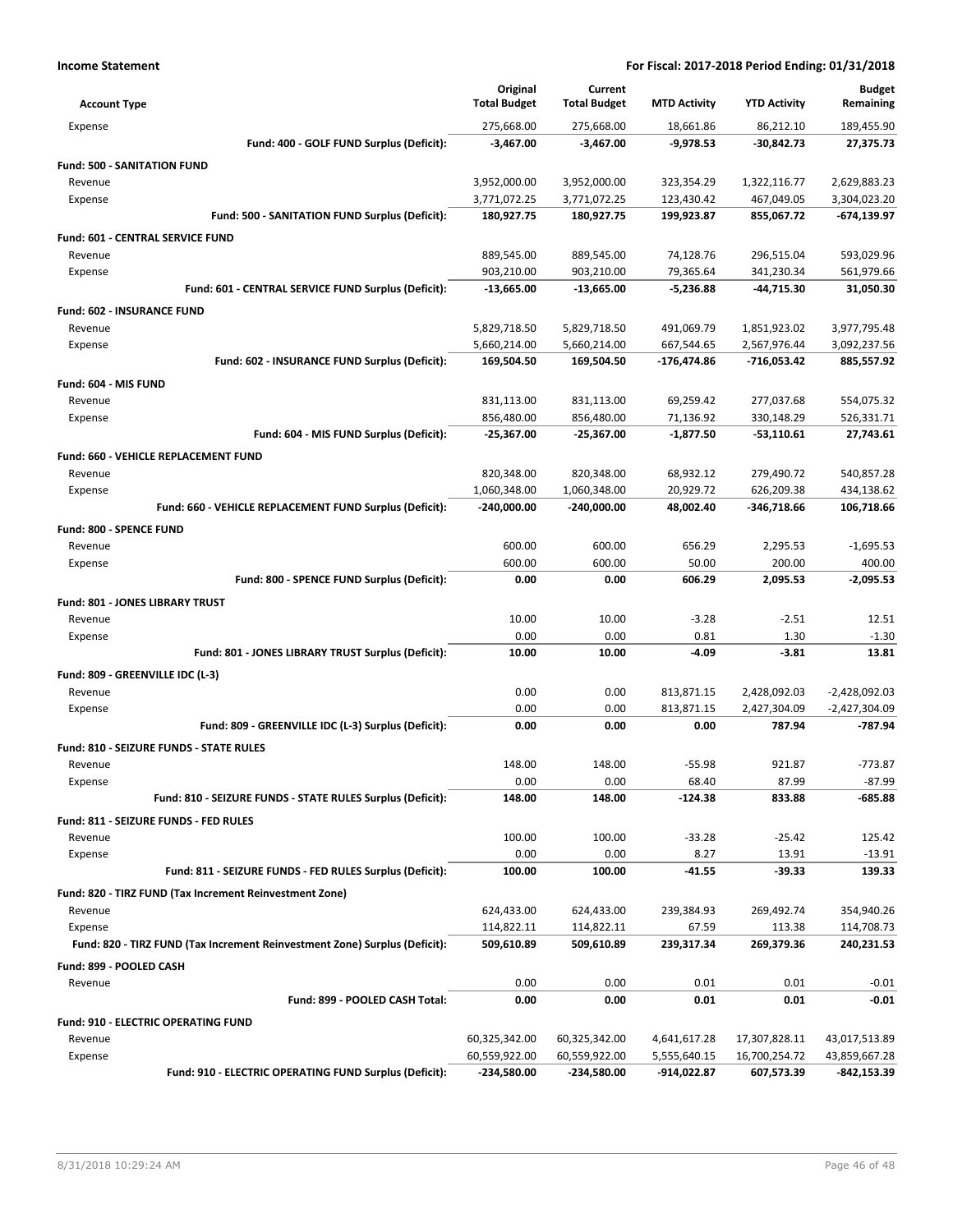|                                            |                                                      | Original            | Current             |                     |                     | <b>Budget</b>    |
|--------------------------------------------|------------------------------------------------------|---------------------|---------------------|---------------------|---------------------|------------------|
| <b>Account Type</b>                        |                                                      | <b>Total Budget</b> | <b>Total Budget</b> | <b>MTD Activity</b> | <b>YTD Activity</b> | Remaining        |
| <b>Fund: 911 - ELECTRIC DEBT REDUCTION</b> |                                                      |                     |                     |                     |                     |                  |
| Revenue                                    |                                                      | 850.00              | 850.00              | $-803.24$           | $-760.36$           | 1,610.36         |
|                                            | <b>Fund: 911 - ELECTRIC DEBT REDUCTION Total:</b>    | 850.00              | 850.00              | $-803.24$           | $-760.36$           | 1,610.36         |
| <b>Fund: 912 - ELECTRIC DEBT SERVICE</b>   |                                                      |                     |                     |                     |                     |                  |
| Revenue                                    |                                                      | 3,840,000.00        | 3,840,000.00        | 320,000.00          | 1,280,000.00        | 2,560,000.00     |
| Expense                                    |                                                      | 3,834,880.00        | 3,834,880.00        | 0.00                | 4,800.00            | 3,830,080.00     |
|                                            | Fund: 912 - ELECTRIC DEBT SERVICE Surplus (Deficit): | 5,120.00            | 5,120.00            | 320,000.00          | 1,275,200.00        | $-1,270,080.00$  |
|                                            | <b>Fund: 913 - ELECTRIC CONSTRUCTION FUND</b>        |                     |                     |                     |                     |                  |
| Revenue                                    |                                                      | 125.00              | 125.00              | $-26.81$            | $-25.38$            | 150.38           |
|                                            | <b>Fund: 913 - ELECTRIC CONSTRUCTION FUND Total:</b> | 125.00              | 125.00              | $-26.81$            | $-25.38$            | 150.38           |
| Fund: 950 - CABLE / INTERNET               |                                                      |                     |                     |                     |                     |                  |
| Revenue                                    |                                                      | 6,528,740.00        | 6,528,740.00        | 768,810.32          | 2,253,113.07        | 4,275,626.93     |
| Expense                                    |                                                      | 6,937,767.00        | 6,937,767.00        | 644,731.84          | 1,831,556.44        | 5,106,210.56     |
|                                            | Fund: 950 - CABLE / INTERNET Surplus (Deficit):      | -409,027.00         | -409,027.00         | 124,078.48          | 421,556.63          | $-830,583.63$    |
|                                            | <b>Total Surplus (Deficit):</b>                      | 2,258,253.88        | -183,830.12         | 5,647,357.75        | 11,281,035.26       | $-11,464,865.38$ |